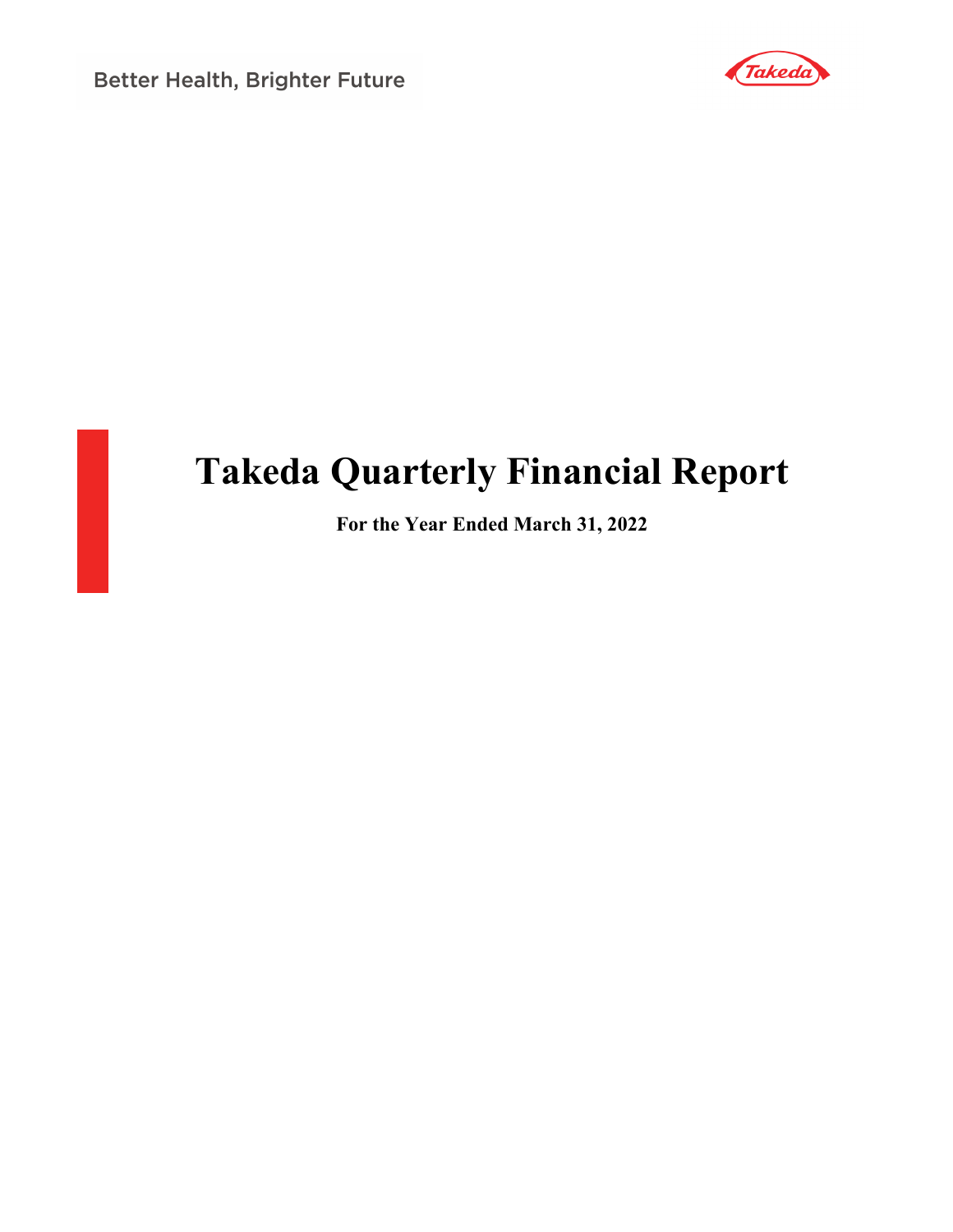<span id="page-1-0"></span>

| Selected Financial Results 3                                                                                                                                                                                                         |           |
|--------------------------------------------------------------------------------------------------------------------------------------------------------------------------------------------------------------------------------------|-----------|
|                                                                                                                                                                                                                                      |           |
| <u>Revenue by Therapeutic Area and Product (1990) and the substitution of the set of the set of the set of the set of the set of the set of the set of the set of the set of the set of the set of the set of the set of the set</u> |           |
|                                                                                                                                                                                                                                      |           |
| <u>Business Development</u> 2                                                                                                                                                                                                        |           |
| Pipeline and R&D Activities 2000 and R&D Activities 2000 and 2000 and 2000 and 2000 and 2000 and 2000 and 2000 and 2000 and 2000 and 2000 and 2000 and 2000 and 2000 and 2000 and 2000 and 2000 and 2000 and 2000 and 2000 and       |           |
| Analysis of results of operations, financial position, and cash flow <b>Example 20</b> intervention and the set of the                                                                                                               |           |
| <u>Results of Operations (Reported)</u>                                                                                                                                                                                              |           |
| Results of Operations (Underlying) 23                                                                                                                                                                                                |           |
| Consolidated Financial Position <i>material</i> construction of the state of the state of the state of the state of the state of the state of the state of the state of the state of the state of the state of the state of the sta  |           |
| Consolidated Cash Flow 27                                                                                                                                                                                                            |           |
| Impact of the Spread of the Novel Coronavirus Infectious Disease (COVID-19) and Takeda's Initiatives in Response  28                                                                                                                 |           |
| Takeda's Operations in Ukraine and Russia.                                                                                                                                                                                           |           |
|                                                                                                                                                                                                                                      |           |
|                                                                                                                                                                                                                                      |           |
|                                                                                                                                                                                                                                      |           |
|                                                                                                                                                                                                                                      |           |
| (2) Consolidated Statements of Comprehensive Income (2) Consolidated Statements of Comprehensive Income                                                                                                                              |           |
| (3) Consolidated Statements of Financial Position (3) Consolidated Statements of Financial Position                                                                                                                                  |           |
| (4) Consolidated Statements of Changes in Equity (2008) 28                                                                                                                                                                           |           |
| (5) Consolidated Statements of Cash Flows (5) Consolidated Statements of Cash Flows                                                                                                                                                  |           |
| $\frac{41}{2}$                                                                                                                                                                                                                       |           |
|                                                                                                                                                                                                                                      |           |
|                                                                                                                                                                                                                                      |           |
| $\bullet$                                                                                                                                                                                                                            |           |
| $\bullet$                                                                                                                                                                                                                            |           |
| $\bullet$                                                                                                                                                                                                                            |           |
| IV. Main Research & Development collaborations (2008) 2016 12:00 12:00 12:00 12:00 12:00 12:00 12:00 12:00 12:00 12:00 12:00 12:00 12:00 12:00 12:00 12:00 12:00 12:00 12:00 12:00 12:00 12:00 12:00 12:00 12:00 12:00 12:00 1       | 54        |
| 2. Supplementary Financial Information manufactured and the contract of the contract of the contract of the contract of the contract of the contract of the contract of the contract of the contract of the contract of the co       | 60        |
|                                                                                                                                                                                                                                      | 60        |
| $\circ$                                                                                                                                                                                                                              | 60        |
| <b>Quarterly</b><br>$\circ$                                                                                                                                                                                                          | 61        |
|                                                                                                                                                                                                                                      | 62        |
| $\circ$                                                                                                                                                                                                                              | 62        |
| $\circ$                                                                                                                                                                                                                              | 64        |
|                                                                                                                                                                                                                                      | 64        |
| Q <sub>2</sub><br>$\blacksquare$                                                                                                                                                                                                     | 66        |
| $Q_3$                                                                                                                                                                                                                                | 68        |
|                                                                                                                                                                                                                                      | <u>70</u> |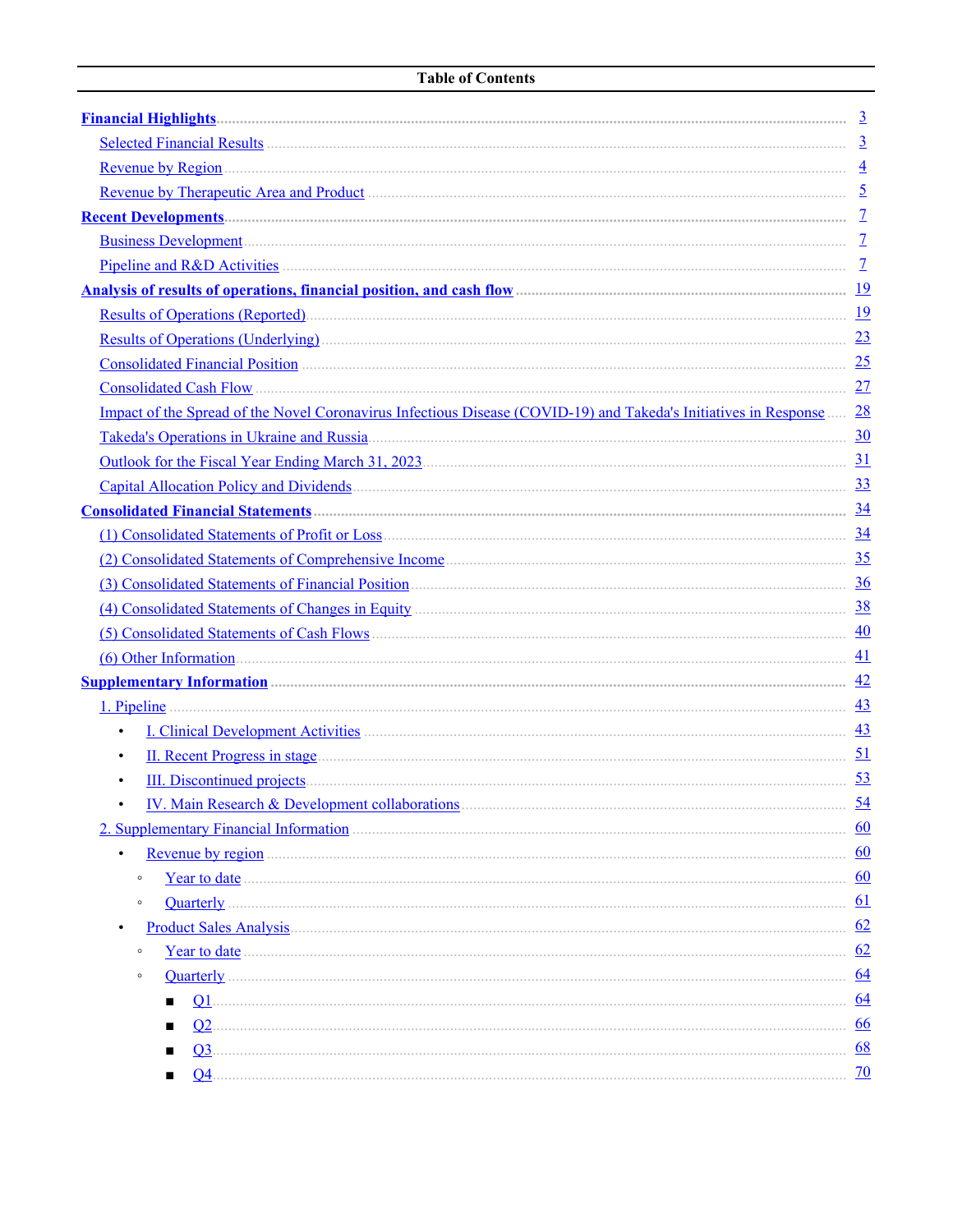| <u>Product Sales Analysis (Reported &amp; Underlying Growth)</u> [11] [2013] [2013] [2014] [2014] [2015] [2014] [2014] [2015] [2016] [2016] [2016] [2016] [2016] [2016] [2016] [2016] [2016] [2016] [2016] [2016] [2016] [2016] [2016] | 72              |
|----------------------------------------------------------------------------------------------------------------------------------------------------------------------------------------------------------------------------------------|-----------------|
| <b>Product Forecast</b>                                                                                                                                                                                                                | $\overline{14}$ |
| $\bullet$                                                                                                                                                                                                                              | $\overline{76}$ |
|                                                                                                                                                                                                                                        | 77              |
|                                                                                                                                                                                                                                        | $\frac{78}{2}$  |
| Takeda's Disclosure Metrics.<br>٠                                                                                                                                                                                                      | 78              |
| $\bullet$                                                                                                                                                                                                                              | $\overline{29}$ |
|                                                                                                                                                                                                                                        | 80              |
| $\bullet$                                                                                                                                                                                                                              | 81              |
| 4. Reconciliation.                                                                                                                                                                                                                     | 82              |
| FY2021 Full Year Reconciliation from Reported Revenue to Core/Underlying Revenue                                                                                                                                                       | 82              |
|                                                                                                                                                                                                                                        | 83              |
| $\bullet$                                                                                                                                                                                                                              | 84              |
| <b>Free Cash Flow</b><br>٠                                                                                                                                                                                                             | 85              |
| $\bullet$                                                                                                                                                                                                                              | 86              |
|                                                                                                                                                                                                                                        | 87              |
| $\blacksquare$                                                                                                                                                                                                                         | 87              |
| FY2020 Full Year<br>$\blacksquare$                                                                                                                                                                                                     | 88              |
| Reconciliation from Reported Operating Profit to Core Operating Profit - FY2022 Forecast                                                                                                                                               | 89              |
|                                                                                                                                                                                                                                        | 90              |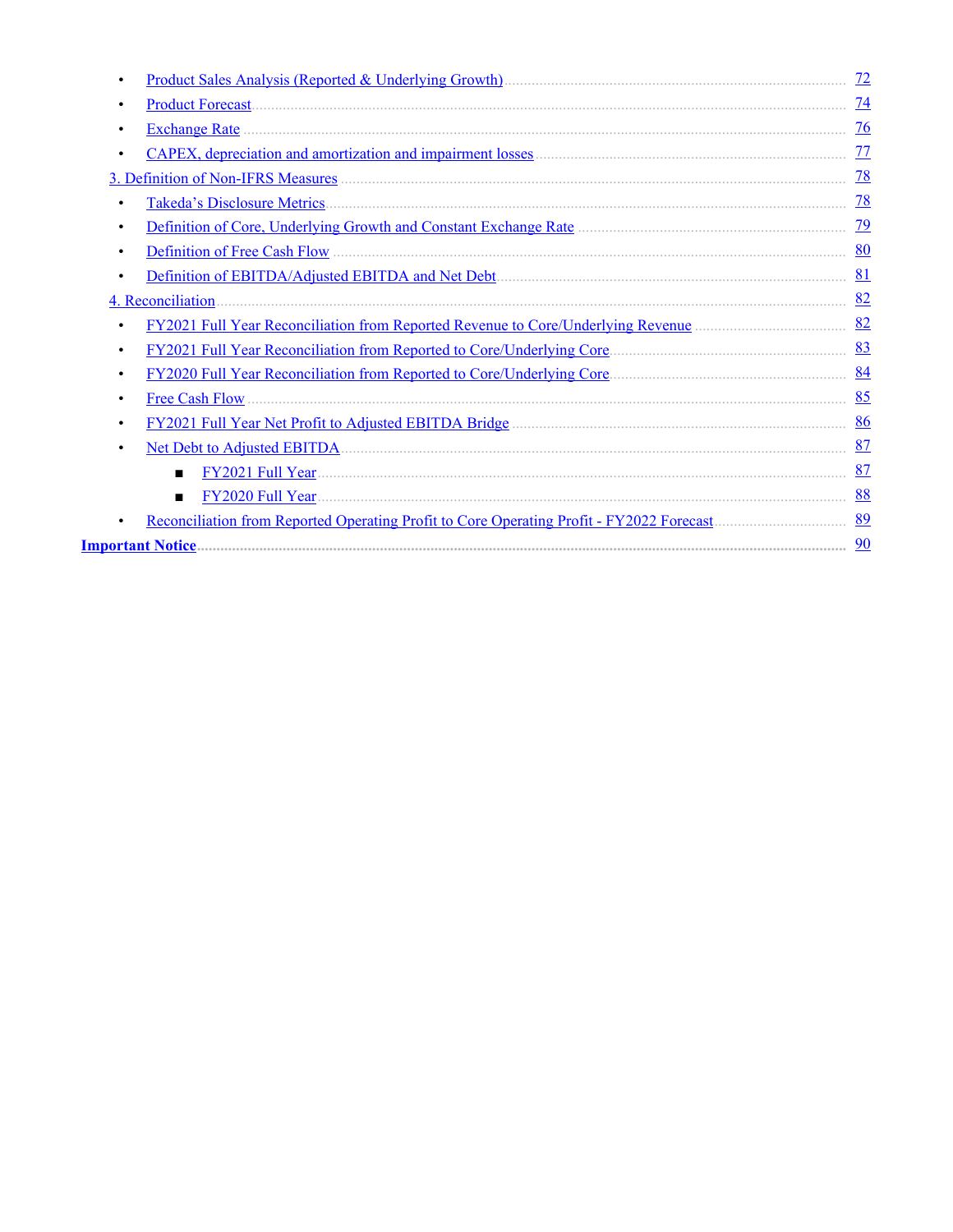# <span id="page-3-0"></span>**Financial Highlights**

# **Selected Financial Results**

#### **Results of Operation**

|                                                  | <b>Fiscal Year Ended at March 31</b> |           | Change versus the previous year |               |
|--------------------------------------------------|--------------------------------------|-----------|---------------------------------|---------------|
| (JPY millions)                                   | 2021                                 | 2022      | <b>JPY</b>                      | $\frac{6}{9}$ |
| Revenue                                          | 3,197,812                            | 3,569,006 | 371,194                         | 11.6 $%$      |
| Operating profit                                 | 509,269                              | 460,844   | (48, 424)                       | $(9.5)\%$     |
| Profit before tax                                | 366,235                              | 302,571   | (63,665)                        | $(17.4) \%$   |
| Net profit for the period                        | 376,171                              | 230,166   | (146,005)                       | $(38.8) \%$   |
| Net profit attributable to owners of the Company | 376,005                              | 230,059   | (145, 946)                      | $(38.8)\%$    |
| Earnings per share (JPY)                         |                                      |           |                                 |               |
| Basic earnings per share                         | 240.72                               | 147.14    | (93.58)                         | $(38.9)\%$    |
| Diluted earnings per share                       | 238.96                               | 145.87    | (93.09)                         | $(39.0)\%$    |

#### **Non-IFRS Measures**

*Results of Operations*

|                              | <b>Fiscal Year Ended at March 31</b> |         | Change versus the previous year |                   |
|------------------------------|--------------------------------------|---------|---------------------------------|-------------------|
| (JPY billions)               | 2021                                 | 2022    | JPY.                            | $\frac{0}{0}$     |
| Underlying:                  |                                      |         |                                 |                   |
| Revenue Growth               | $+2.2\%$                             | $+7.4%$ |                                 |                   |
| Core operating profit margin | $30.3\%$                             | 27.9%   |                                 |                   |
| <b>Core Operating Profit</b> | 967.9                                | 955.2   | (12.7)                          | $(1.3) \%$        |
| Core EPS (yen)               | 420                                  | 425     |                                 | $1.2 \frac{9}{6}$ |
| <b>Free Cash Flow</b>        | 1,237.8                              | 943.7   | (294.2)                         | $(23.8)\%$        |

| Leverage                                |                       |                       |
|-----------------------------------------|-----------------------|-----------------------|
|                                         | As of                 |                       |
| (JPY billions)                          | <b>March 31, 2021</b> | <b>March 31, 2022</b> |
| Net debt                                | (3,429.4)             | (3,233.8)             |
| <b>Adjusted EBITDA (Last 12 months)</b> | 1,083.5               | 1,168.0               |
| Net debt/Adjusted EBITDA ratio          | 3.2 x                 | 2.8 x                 |

Takeda uses certain non-IFRS measures to supplement the analysis of results of operations under International Financial Reporting Standards ("IFRS"). Refer to *Supplementary Information "[3. Definition of Non-IFRS Measures](#page-78-0)"* for the definition and *["4.](#page-82-0)  [Reconciliation"](#page-82-0)* for reconciliations of non-IFRS Measures.

#### **Consolidated Cash Flows**

|                                                | <b>Fiscal Year Ended at March 31</b> |             | Change versus the previous year |               |
|------------------------------------------------|--------------------------------------|-------------|---------------------------------|---------------|
| (JPY millions)                                 | 2021                                 | 2022        | .JPY                            | $\frac{6}{9}$ |
| Cash flows from (used in) operating activities | 1,010,931                            | 1,123,105   | 112,174                         | 11.1%         |
| Cash flows from (used in) investing activities | 393,530                              | (198, 125)  | (591, 655)                      |               |
| Cash flows from (used in) financing activities | (1,088,354)                          | (1,070,265) | 18,089                          | $(1.7) \%$    |

#### **Consolidated Financial Position**

|                                     | As of                 |                       | Change versus the previous year |               |
|-------------------------------------|-----------------------|-----------------------|---------------------------------|---------------|
| (JPY millions)                      | <b>March 31, 2021</b> | <b>March 31, 2022</b> | <b>JPY</b>                      | $\frac{0}{0}$ |
| Non-current Assets                  | 10,199,400            | 10,584,376            | 384,976                         | 3.8 $%$       |
| <b>Current Assets</b>               | 2,712,893             | 2,593,642             | (119,251)                       | $(4.4) \%$    |
| <b>Total Assets</b>                 | 12,912,293            | 13,178,018            | 265,725                         | $2.1 \%$      |
| Non-current Liabilities             | 5,961,940             | 5,348,764             | (613, 176)                      | (10.3) %      |
| <b>Current Liabilities</b>          | 1,773,176             | 2,145,730             | 372,554                         | 21.0%         |
| <b>Total Liabilities</b>            | 7,735,116             | 7,494,495             | (240,621)                       | $(3.1)\%$     |
| <b>Equity</b>                       | 5,177,177             | 5,683,523             | 506,346                         | $9.8 \%$      |
| <b>Total liabilities and equity</b> | 12,912,293            | 13,178,018            | 265,725                         | $2.1 \%$      |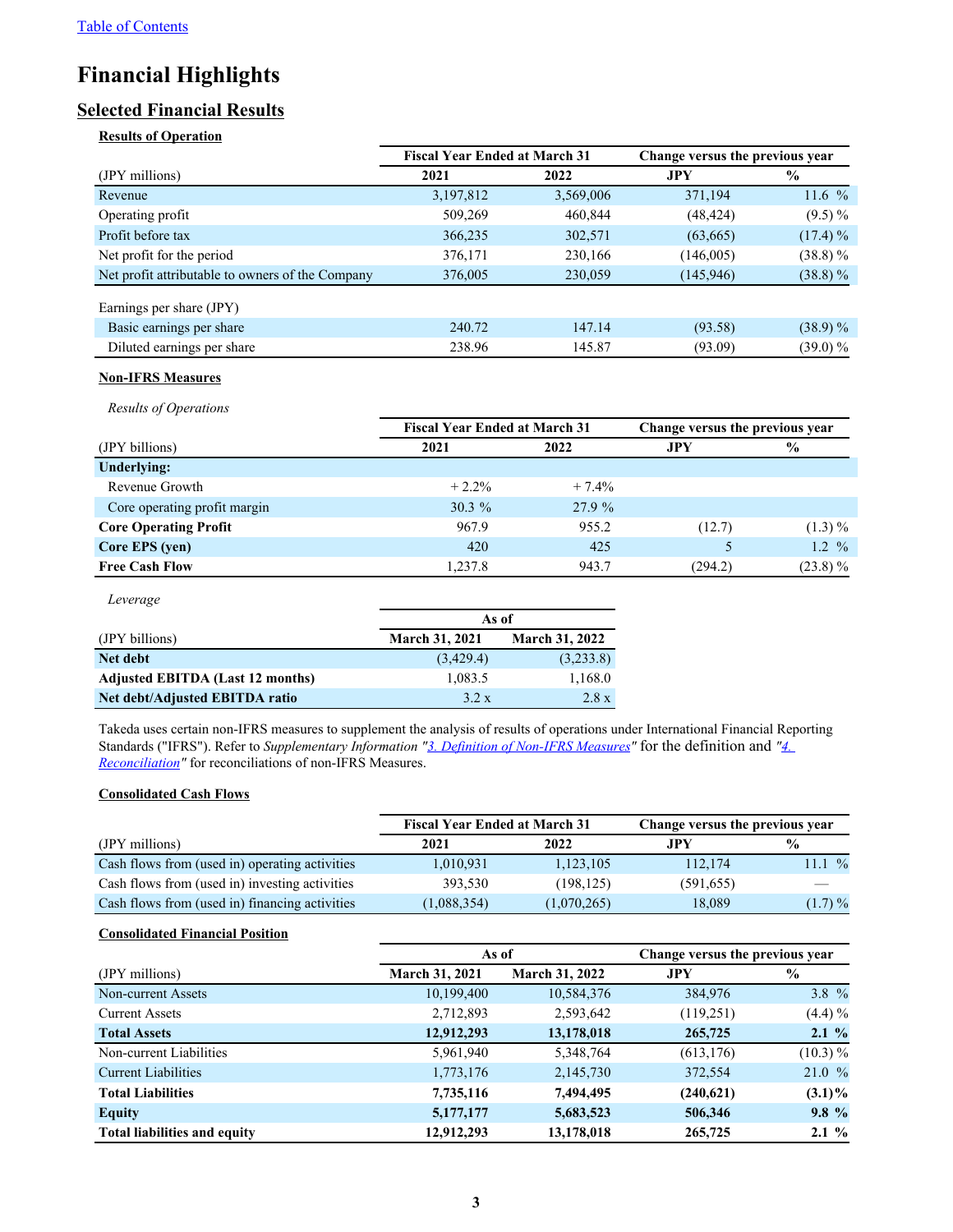#### <span id="page-4-0"></span>[Table of Contents](#page-1-0)

#### **Forecast and Management Guidance**

*Forecast\**

| (JPY billions)                                                     | <b>FY2021</b><br>(Actual) | <b>FY2022</b><br>(Forecast) | Change over the previous year |            |
|--------------------------------------------------------------------|---------------------------|-----------------------------|-------------------------------|------------|
| <b>Reported:</b>                                                   |                           |                             |                               |            |
| Revenue                                                            | 3,569.0                   | 3,690.0                     | $+121.0$                      | $+3.4%$    |
| Operating profit                                                   | 460.8                     | 520.0                       | $+59.2$                       | $+12.8%$   |
| Profit before tax                                                  | 302.6                     | 411.0                       | $+108.4$                      | $+35.8%$   |
| Net profit for the year<br>(attributable to owners of the Company) | 230.1                     | 292.0                       | $+61.9$                       | $+26.9%$   |
| EPS (JPY)                                                          | 147.14                    | 188.13                      | $+40.99$                      | $+27.9%$   |
| <b>Non-IFRS Measures</b>                                           |                           |                             |                               |            |
| Core Operating Profit                                              | 955.2                     | 1.100.0                     | $+144.8$                      | $+15.2 \%$ |
| Core EPS (JPY)                                                     | 425                       | 484                         | $+60$                         | $+14.0%$   |
| Free cash flow (including announced divestitures)                  | 943.7                     | $600.0 - 700.0$             |                               |            |
| Dividends per share (Yen)                                          | 180                       | 180                         |                               | $-$ %      |

\*Refer to *Analysis of Results of Operations, Financial Position, and Cash Flow ["Outlook for the Fiscal Year Ending March 31, 2023"](#page-31-0)* for details.

| Management Guidance*         |                          |
|------------------------------|--------------------------|
|                              | <b>FY2022</b>            |
| l Core Revenue Growth        | Low-single-digit growth  |
| Core Operating Profit Growth | High-single-digit growth |
| Core EPS Growth              | High-single-digit growth |

\*CER (Constant Exchange Rate) eliminates the effect of foreign exchange rates by translating results of operations using corresponding exchange rates in the same period of the previous fiscal year. Please refer to "*Analysis of Results of Operations, Financial Position, and Cash Flow - [Results of Operations \(Underlying](#page-23-0))*" and *"Supplementary Information - [3. Definition of Non-IFRS Measure](#page-78-0)s"* for the definition of Core performance measurements.

### **Revenue by Region**

|                                       |               | <b>JPY</b> (millions)<br><b>Fiscal Year Ended March 31</b> |                         |                         |                              |                  |                   |         |           |
|---------------------------------------|---------------|------------------------------------------------------------|-------------------------|-------------------------|------------------------------|------------------|-------------------|---------|-----------|
|                                       |               | Japan                                                      | United<br><b>States</b> | Europe<br>and<br>Canada | Asia<br>excluding)<br>Japan) | Latin<br>America | <b>Russia/CIS</b> | Other   | Total     |
| Change<br>versus the<br>previous year | 2021          | 559,748                                                    | 1,567,931               | 666,177                 | 156,240                      | 121,638          | 57,560            | 68,518  | 3,197,812 |
|                                       | 2022          | 658,983                                                    | 1,714,421               | 739,168                 | 196,964                      | 128,467          | 62,057            | 68,945  | 3,569,006 |
|                                       | <b>JPY</b>    | 99.236                                                     | 146.489                 | 72,991                  | 40,724                       | 6,829            | 4,497             | 428     | 371,194   |
|                                       | $\frac{0}{0}$ | $17.7\%$                                                   | $9.3\%$                 | 11.0%                   | 26.1%                        | 5.6 $%$          | 7.8 %             | $0.6\%$ | $11.6\%$  |

"Other" includes the Middle East, Oceania and Africa. This disaggregation provides revenue attributable to countries or regions based on the customer location.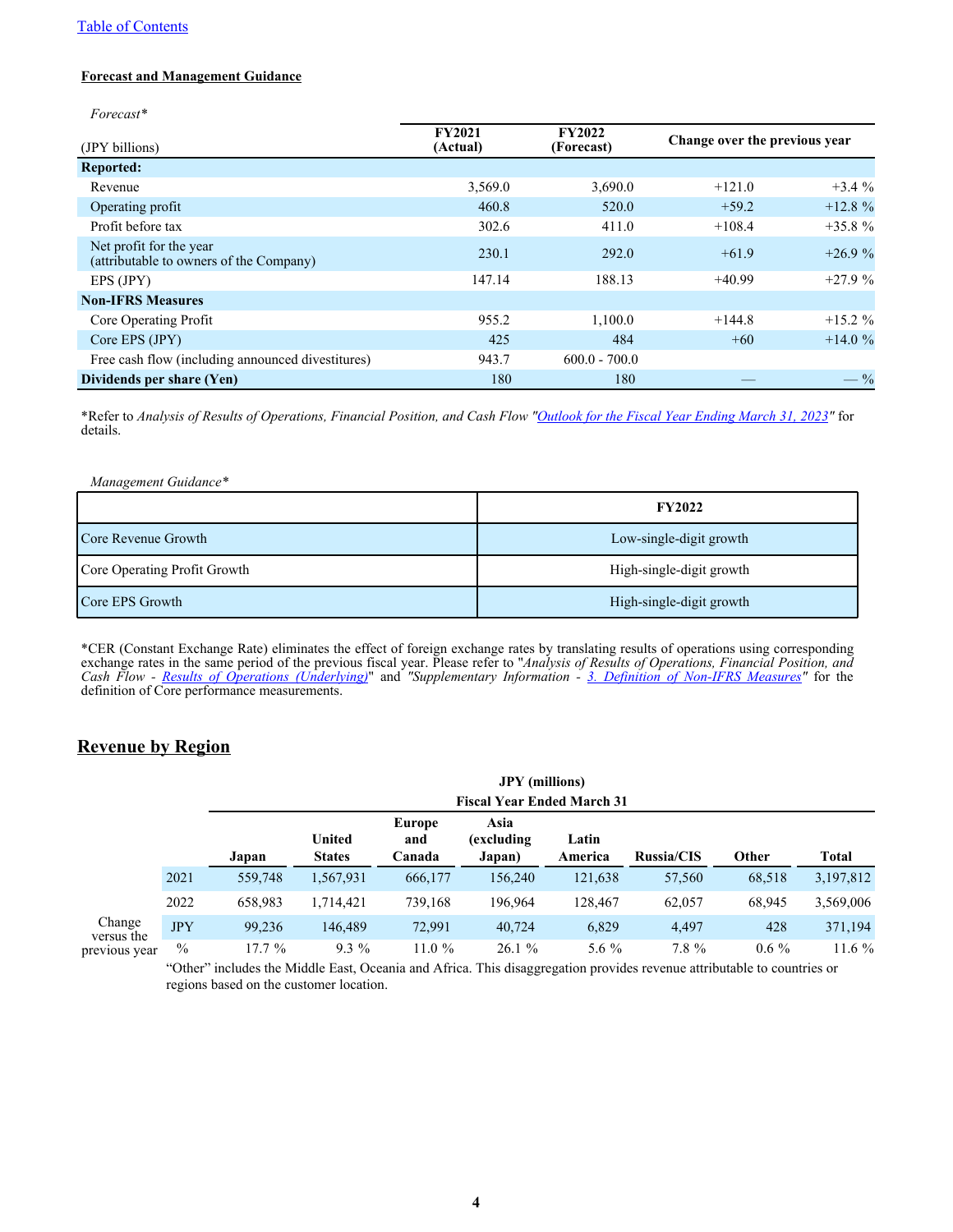# <span id="page-5-0"></span>**Revenue by Therapeutic Area and Product**

|                                   | <b>JPY</b> (millions)             |         |                                 |               |  |
|-----------------------------------|-----------------------------------|---------|---------------------------------|---------------|--|
|                                   | <b>Fiscal Year Ended March 31</b> |         | Change versus the previous year |               |  |
|                                   | 2021                              | 2022    | <b>JPY</b>                      | $\frac{0}{0}$ |  |
| <b>Gastroenterology:</b>          |                                   |         |                                 |               |  |
| <b>ENTYVIO</b>                    | 429,281                           | 521,778 | 92,498                          | 21.5 %        |  |
| TAKECAB-F <sup>(1)</sup>          | 84,822                            | 102,397 | 17,575                          | 20.7 %        |  |
| <b>GATTEX/REVESTIVE</b>           | 64,564                            | 75,751  | 11,187                          | 17.3 %        |  |
| <b>DEXILANT</b>                   | 55,572                            | 50,763  | (4,809)                         | $(8.7)\%$     |  |
| PANTOLOC/CONTROLOC <sup>(2)</sup> | 43,120                            | 40,275  | (2,845)                         | $(6.6)\%$     |  |
| LIALDA/MEZAVANT                   | 25,478                            | 26,475  | 997                             | 3.9%          |  |
| <b>PENTASA</b>                    | 23,135                            | 20,192  | (2,943)                         | $(12.7)\%$    |  |
| <b>AMITIZA</b>                    | 21,220                            | 6,452   | (14,769)                        | $(69.6)\%$    |  |
| RESOLOR/MOTEGRITY                 | 11,239                            | 12,992  | 1,753                           | 15.6 %        |  |
| <b>ALOFISEL</b>                   | 784                               | 1,843   | 1,059                           | 135.1 %       |  |
| Others                            | 18,584                            | 16,766  | (1, 818)                        | $(9.8)\%$     |  |
| <b>Total Gastroenterology</b>     | 777,800                           | 875,685 | 97,885                          | 12.6 %        |  |
| <b>Rare Diseases:</b>             |                                   |         |                                 |               |  |
| Rare Metabolic:                   |                                   |         |                                 |               |  |
| <b>ELAPRASE</b>                   | 68,786                            | 73,119  | 4,333                           | 6.3 $%$       |  |
| <b>REPLAGAL</b>                   | 51,764                            | 51,714  | (50)                            | $(0.1) \%$    |  |
| <b>VPRIV</b>                      | 38,518                            | 42,408  | 3,890                           | 10.1 %        |  |
| NATPARA/NATPAR                    | 3,552                             | 5,353   | 1,801                           | 50.7 %        |  |
| <b>Total Rare Metabolic</b>       | 162,620                           | 172,595 | 9,974                           | 6.1 $%$       |  |
| Rare Hematology:                  |                                   |         |                                 |               |  |
| <b>ADVATE</b>                     | 128,535                           | 118,491 | (10,044)                        | $(7.8) \%$    |  |
| ADYNOVATE/ADYNOVI                 | 58,070                            | 60,726  | 2,656                           | 4.6 %         |  |
| <b>FEIBA</b>                      | 44,495                            | 39,162  | (5,333)                         | $(12.0)\%$    |  |
| <b>RECOMBINATE</b>                | 13,389                            | 12,297  | (1,092)                         | $(8.2)\%$     |  |
| HEMOFIL/IMMUNATE/IMMUNINE         | 18,663                            | 17,722  | (941)                           | $(5.0)\%$     |  |
| Other PDT Products                | 3,461                             | 3,916   | 455                             | 13.2 %        |  |
| Others                            | 23,186                            | 31,375  | 8,189                           | 35.3 %        |  |
| <b>Total Rare Hematology</b>      | 289,799                           | 283,689 | (6,111)                         | $(2.1)\%$     |  |
| Hereditary Angioedema:            |                                   |         |                                 |               |  |
| <b>TAKHZYRO</b>                   | 86,718                            | 103,242 | 16,524                          | 19.1 %        |  |
| <b>FIRAZYR</b>                    | 26,824                            | 26,691  | (133)                           | $(0.5)\%$     |  |
| <b>CINRYZE</b>                    | 21,869                            | 19,297  | (2,572)                         | $(11.8)\%$    |  |
| <b>KALBITOR</b>                   | 3,916                             | 4,357   | 441                             | 11.3 %        |  |
| Total Hereditary Angioedema       | 139,327                           | 153,587 | 14,260                          | 10.2 %        |  |
| Others:                           |                                   | 1,325   | 1,325                           |               |  |
| <b>Total Rare Diseases</b>        | 591,746                           | 611,196 | 19,450                          | $3.3\%$       |  |
| <b>PDT</b> Immunology:            |                                   |         |                                 |               |  |
| immunoglobulin                    | 334,874                           | 385,864 | 50,991                          | 15.2 %        |  |
| albumin                           | 57,580                            | 90,035  | 32,455                          | 56.4 %        |  |
| Other                             | 27,935                            | 31,052  | 3,117                           | 11.2 %        |  |
| <b>Total PDT Immunology</b>       | 420,389                           | 506,951 | 86,563                          | 20.6 %        |  |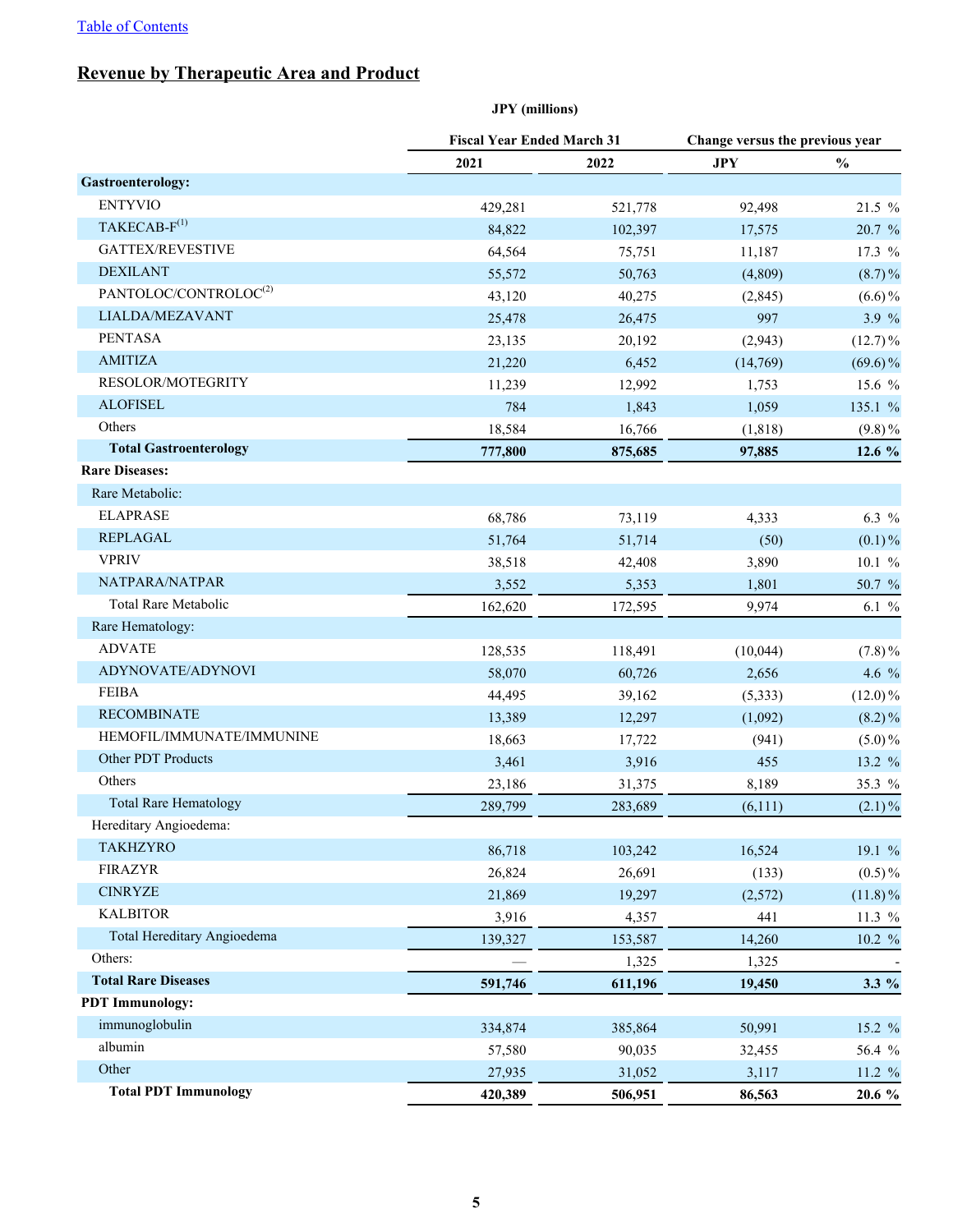|                                 |           | <b>Fiscal Year Ended March 31</b> |            | Change versus the previous year |
|---------------------------------|-----------|-----------------------------------|------------|---------------------------------|
|                                 | 2021      | 2022                              | <b>JPY</b> | $\frac{0}{0}$                   |
| <b>Oncology:</b>                |           |                                   |            |                                 |
| <b>VELCADE</b>                  | 101,112   | 110,046                           | 8,933      | 8.8 %                           |
| LEUPLIN/ENANTONE                | 95,365    | 106,459                           | 11,094     | 11.6 %                          |
| <b>NINLARO</b>                  | 87,396    | 91,203                            | 3,808      | 4.4 %                           |
| <b>ADCETRIS</b>                 | 59,432    | 69,190                            | 9,758      | 16.4 $%$                        |
| <b>ICLUSIG</b>                  | 34,193    | 34,860                            | 667        | 1.9 %                           |
| <b>VECTIBIX</b>                 | 23,823    | 24,702                            | 880        | 3.7 %                           |
| <b>ALUNBRIG</b>                 | 8,806     | 13,644                            | 4,837      | 54.9 %                          |
| Other                           | 6,385     | 18,627                            | 12,242     | 191.7 %                         |
| <b>Total Oncology</b>           | 416,512   | 468,730                           | 52,219     | 12.5 %                          |
| Neuroscience:                   |           |                                   |            |                                 |
| <b>VYVANSE/ELVANSE</b>          | 271,531   | 327,052                           | 55,522     | 20.4 %                          |
| <b>TRINTELLIX</b>               | 68,869    | 82,315                            | 13,446     | 19.5 %                          |
| <b>INTUNIV</b>                  | 20,408    | 18,938                            | (1, 471)   | $(7.2)\%$                       |
| <b>ADDERALL XR</b>              | 17,773    | 20,885                            | 3,112      | 17.5 %                          |
| <b>ROZEREM</b>                  | 12,017    | 11,667                            | (350)      | $(2.9)\%$                       |
| Other                           | 26,699    | 21,437                            | (5,262)    | $(19.7)\%$                      |
| <b>Total Neuroscience</b>       | 417,297   | 482,294                           | 64,997     | 15.6 %                          |
| Other:                          |           |                                   |            |                                 |
| $AZILVA-F(1)$                   | 82,205    | 76,297                            | (5,909)    | $(7.2)\%$                       |
| <b>LOTRIGA</b>                  | 31,765    | 32,690                            | 925        | $2.9 \%$                        |
| <b>AIPHAGAN</b>                 | 15,913    | 14,899                            | (1,015)    | $-6.4%$                         |
| <b>FOSRENOL</b>                 | 13,476    | 13,612                            | 136        | 1.0%                            |
| <b>ACTOVEGIN</b>                | 10,716    | 13,440                            | 2,724      | 25.4 %                          |
| Others $^{(3)}$                 | 419,992   | 473,213                           | 53,221     | 12.7 %                          |
| <b>Total Other</b>              | 574,068   | 624,150                           | 50,082     | 8.7 %                           |
| <b>Total Revenue by Product</b> | 3,197,812 | 3,569,006                         | 371,194    | 11.6 $%$                        |

#### **JPY (millions)**

 $<sup>(1)</sup>$  The figures include the amounts of fixed dose combinations and blister packs.</sup>

(2) Generic name: pantoprazole

 $(3)$  The figure for the Fiscal Year ended March 31, 2021 includes the revenue of Takeda Consumer Healthcare Company Limited, which was divested on March 31, 2021. The figure for the Fiscal Year ended March 31, 2022 includes the 133,043 million JPY selling price on sales of four diabetes products (NESINA, LIOVEL, INISYNC and ZAFATEK) in Japan to Teijin Pharma Limited recorded as revenue.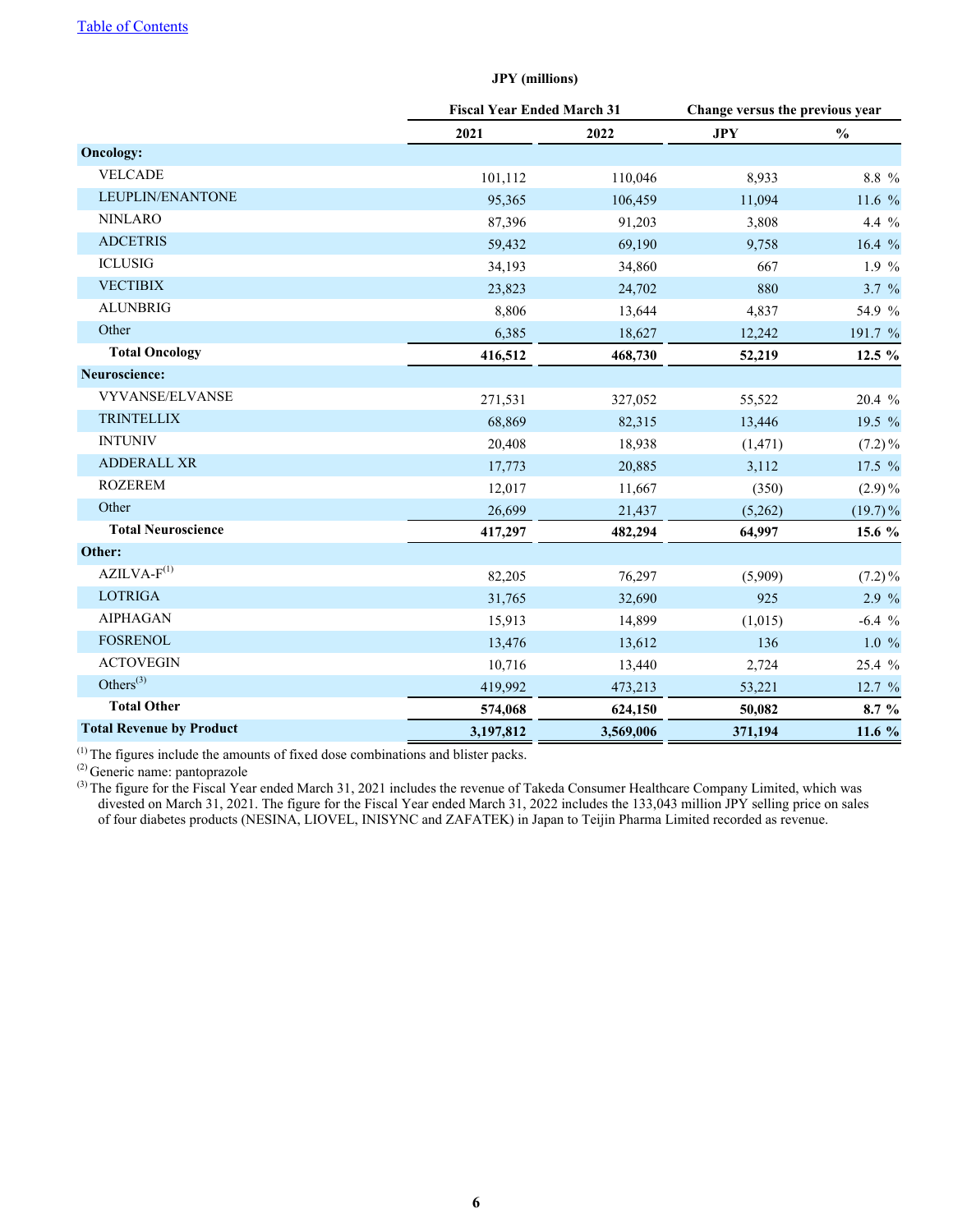# <span id="page-7-0"></span>**Recent Developments**

# **Business Development**

During the year-ended March 31, 2022 and through the issuance of its earnings release dated May 11, 2022, Takeda Pharmaceutical Company Limited ("Takeda", or the "Company") divested certain businesses and assets in non-core areas as part of its efforts to deleverage toward its target of 2x (i.e. "low-twos") net debt/adjusted EBITDA ratio by the fiscal year ending March 2024. Major divestment activities during the period are as follows:

- In April 2021, we completed the asset transfer associated with a portfolio of select non-core products in Japan to Teijin Pharma Limited for a total value of 133.0 billion JPY.
- In March 2022, we completed the sale of a portfolio of non-core prescription pharmaceutical products sold in China to Hasten Biopharmaceutic Co., Ltd. (China) for a total value of 230.0 million USD or 28.1 billion JPY<sup>\*1</sup>.

 $\overline{a}$ Note:

\*1 Calculated using the Japanese yen—U.S. dollar exchange rate of 122.2 JPY.

# **Pipeline and R&D Activities**

Research and development expenses for the year ended March 31, 2022 were 526.1 billion JPY.

The research and development (R&D) of pharmaceutical products is a lengthy and expensive process that can span more than 10 years. The process includes multiple studies to evaluate a product's efficacy and safety, followed by submission to regulatory authorities who review the data and decide whether to grant marketing approval. Only a small number of therapeutic candidates pass such rigorous investigation and become available for use in clinical treatment. Once approved, there is ongoing R&D support for marketed products, including medical affairs and other investments.

Clinical trials, which must comply with regional and international regulatory guidelines, generally take five to seven years or longer, and require substantial expenditures. In general, clinical trials are performed in accordance with the guidelines set by the International Conference on Harmonization of Technical Requirements for Registration of Pharmaceuticals for Human Use. The relevant regional regulatory authorities are the Ministry of Health, Labour and Welfare (MHLW) for Japan, the Food and Drug Administration (FDA) for the United States, the European Medicines Agency (EMA) for the EU and National Medical Products Administration (NMPA) for China.

The three phases of human clinical trials, which may overlap with each other, are as follows:

Phase 1 ("P-1") clinical trials

Conducted using a small group of healthy adult volunteers in order to evaluate safety and absorption, distribution, metabolism and excretion of the drug.

Phase 2 ("P-2") clinical trials

Conducted using a small group of patient volunteers in order to evaluate safety, efficacy, dosage and administration methods. P-2 clinical trials may be divided into two sub- categories, P-2a and P-2b. P-2a are usually pilot studies designed to demonstrate clinical efficacy or biological activity. P-2b studies look to find the optimum dose at which the drug shows biological activity with minimal side-effects.

Phase 3 ("P-3") clinical trials

Conducted using a large number of patient volunteers in order to evaluate safety and efficacy in comparison to other medications already available or placebo.

Of these three phases, Phase 3 requires the largest expenditures and thus the decision to proceed with Phase 3 testing is a critical business decision in the drug development process. For those drug candidates that pass Phase 3 clinical trials, a New Drug Application ("NDA"), Biologics License Application ("BLA") or a Marketing Authorization Application ("MAA") is submitted to the relevant governmental authorities for approval, which if granted permits the subsequent launch of the drug. The preparation of an NDA, BLA or MAA submission involves considerable data collection, verification, analysis and expense. Even after the launch of the product, health authorities require post-marketing surveillance of adverse events, and they may request a post-marketing study to provide additional information regarding the risks and benefits of the product.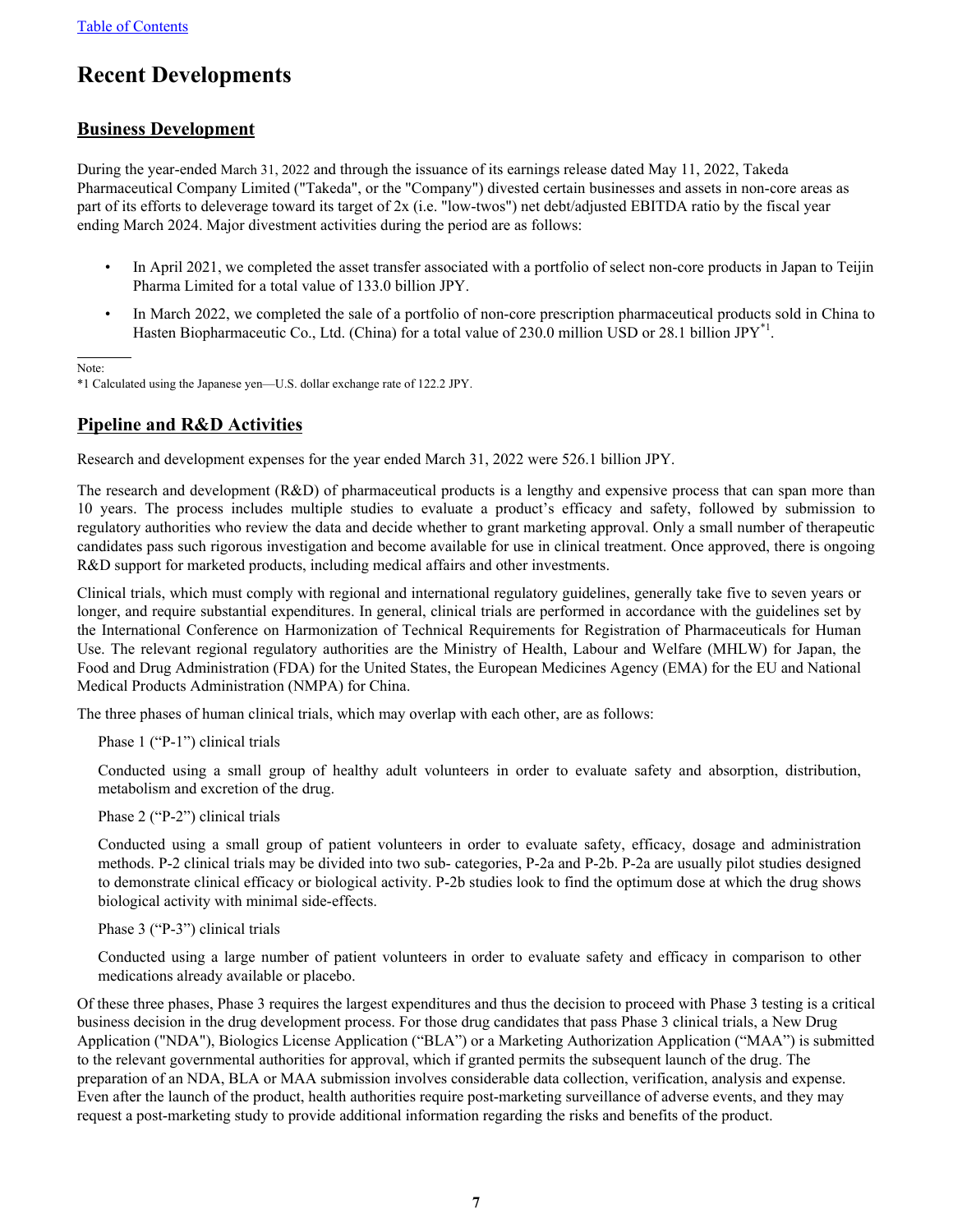Takeda's R&D engine is focused on translating science into highly innovative, life-changing medicines that make a critical difference to patients. Takeda supports dedicated R&D efforts across three areas: Innovative Biopharma, Plasma-Derived Therapies ("PDT") and Vaccines. The R&D engine for Innovative Biopharma is the largest component of our R&D investment and has produced exciting new molecular entities ("NMEs") that represent potential best-in-class and/or first-inclass medicines in areas of high unmet medical need across our core therapeutic areas (oncology, rare genetics and hematology, neuroscience, and gastroenterology ("GI")). Over the past several years, including via our acquisition of Shire, we are working to harness the potential of cell and gene therapies by investing in new capabilities and next-generation platforms internally and through a network of partnerships.

Takeda's pipeline is positioned to support both the near-term and long-term sustained growth of the company. Once first approval of a product is achieved, Takeda R&D is equipped to support geographic expansions of such approval and approvals in additional indications, as well as post-marketing commitment and potential additional formulation work. Takeda's R&D team works closely with the commercial functions to maximize the value of marketed products and reflect commercial insights in its R&D strategies and portfolio.

Our key in-house R&D facilities include:

- *Shonan Heath Innovation Park*: Located in Fujisawa and Kamakura in Kanagawa Prefecture in Japan, the Shonan Health Innovation Park ("Shonan iPark") was established in 2011 as the Shonan Research Center and is our primary location for neuroscience research. In April 2018, we launched Shonan iPark to enhance scientific innovation and establish a life science ecosystem with diverse external parties. To attract more diverse partners and to further the success of the Shonan iPark, in April 2020 Takeda transferred ownership rights of Shonan iPark to a trustee and Takeda, as a flagship tenant, has signed a 20-year lease agreement with the trustee and is committed to invigorating life science research in Japan.
- *Greater Boston Area Research and Development Site*: Our Boston R&D site is located in Cambridge, Massachusetts in the United States. It is the center of our global oncology, GI, and rare genetics and hematology R&D, and also supports R&D in other areas including plasma-derived therapies and vaccines, as well as research in immunomodulation and biologics. The site is home to the Takeda Cell Therapy engine with a recently opened stateof-the-art cell therapy manufacturing facility.
- *San Diego Research and Development Site*: Our R&D site located in San Diego, California in the United States supports R&D in the GI and neuroscience areas. The San Diego research center operates as a "biotech-like" site and leverages internal capabilities such as structural biology and biophysics to catalyze research internally and externally.
- *Vienna, Austria Research and Development Site*: Our R&D sites, located in Vienna and nearby Orth, Austria, support R&D in PDT and Gene Therapy. The research centers contain manufacturing sites for plasma derived products and gene therapy products.

Major progress on R&D events since April 2021 are listed as follows:

#### **R&D pipeline**

#### **Oncology**

In Oncology, Takeda endeavors to deliver novel medicines to patients with cancer worldwide through a commitment to breakthrough innovation and a passion for improving the lives of patients. Takeda focuses on three key areas in oncology: (1) building on its foundational expertise in hematologic malignancies through continued investment in lifecycle management programs for marketed products NINLARO, ADCETRIS, and ICLUSIG, as well as in pipeline assets in Multiple Myeloma and other blood cancers; (2) further developing its portfolio in lung cancer with the marketed products ALUNBRIG, EXKIVITY, and development programs in targeted lung cancer populations; and (3) pursuing novel immuno-oncology targets and next-generation platforms harnessing the power of the innate immune system, internally and through external partnerships.

#### *NINLARO / Generic name: ixazomib*

*–* In May 2021, Takeda announced that it received approval from the Japanese Ministry of Health, Labour and Welfare (MHLW) for a partial amendment to the manufacturing and marketing approval of NINLARO to expand the eligible patient population for this medicine to those requiring a maintenance therapy after first-line treatment for multiple myeloma without prior stem cell transplant. The approval is based primarily on the results of the TOURMALINE-MM4 study, a randomized and placebo-controlled double-blind multicenter international Phase 3 clinical trial. The study achieved its primary endpoint, demonstrating a statistically significant improvement in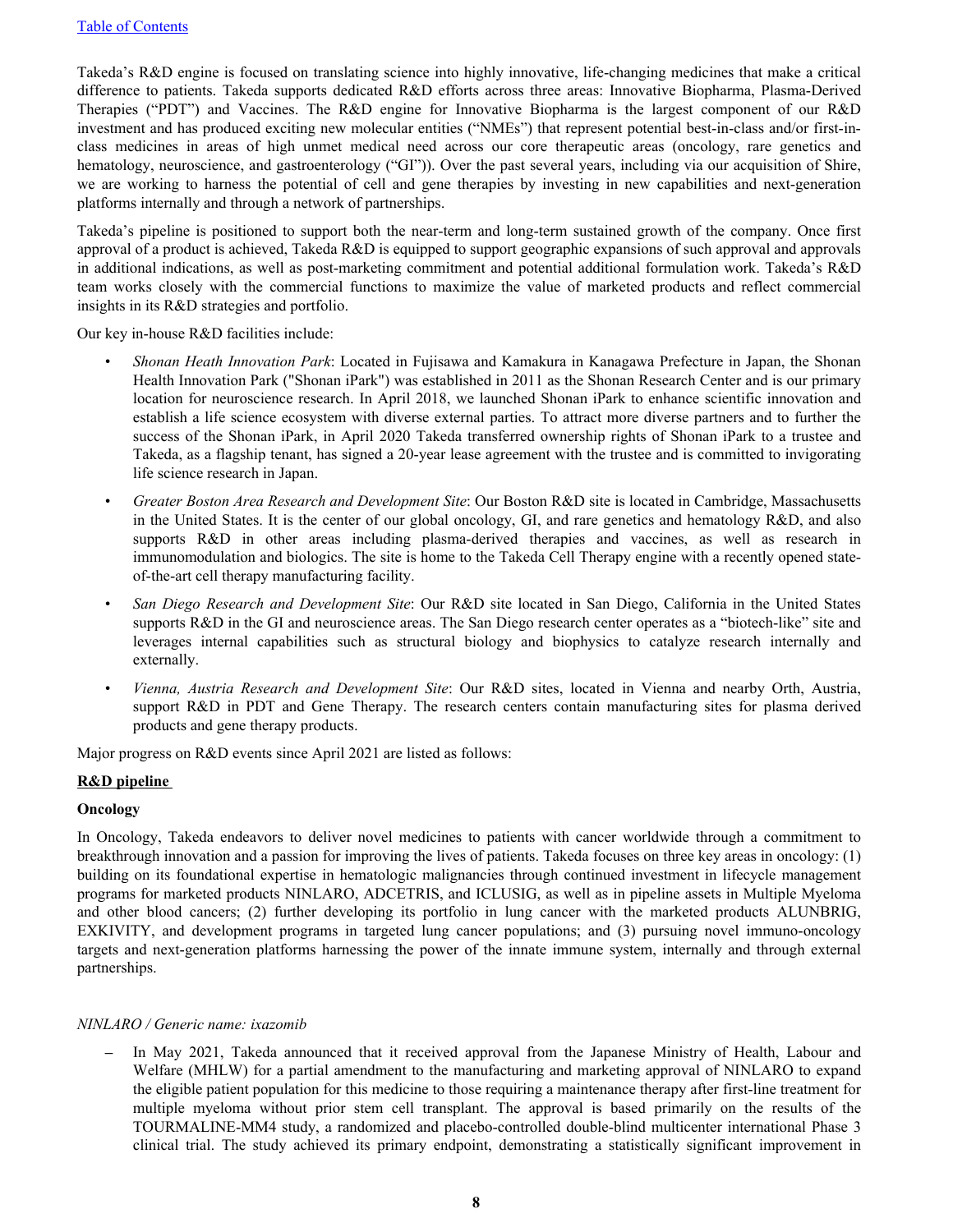progression-free survival (PFS) in adult patients with multiple myeloma receiving NINLARO maintenance who had not undergone stem cell transplantation. The safety profile of NINLARO as a maintenance therapy is similar to its established safety profile in the monotherapy setting, and, notably, no new concerns were identified in the TOURMALINE-MM4 study.

#### *ICLUSIG / Generic name: ponatinib*

*–* In June 2021, Takeda presented primary analysis data from the Phase 2 OPTIC (Optimizing Ponatinib Treatment in CML) trial during an oral session at the virtual 57<sup>th</sup> American Society of Clinical Oncology (ASCO) Annual Meeting, and as an oral session at the virtual 26<sup>th</sup> European Hematology Association (EHA) Annual Meeting. The OPTIC trial, which evaluated treatment in patients with resistant disease, with and without mutations, met its primary endpoint. The study demonstrated that the optimal benefit-risk profile for ICLUSIG in patients with CP-CML is achieved with a daily starting dose of 45-mg and, upon achieving  $\leq$ 1% BCR-ABL1<sup>IS</sup>, dose reduction to 15mg. The results also suggest a clinically manageable safety and arterial occlusive event (AOE) profile for ICLUSIG.

#### *ALUNBRIG / Generic name: brigatinib*

- *–* In June 2021, Takeda announced that ALUNBRIG can be used for first-line treatment of patients with non-small cell lung cancer (NSCLC) who are ALK fusion gene positive (ALK-positive) as determined by the companion diagnostic ALK fusion protein kit, Ventana OptiView ALK (D5F3) (Ventana) in Japan. Ventana, developed by Roche Diagnostics, which uses as its assay principle the immunohistochemical staining method (IHC method), received an additional indication through a partial change of the drug's manufacturing and marketing approval to include its use to ALUNBRIG. The additional approval of ALUNBRIG for the indication of Ventana, in addition to the Fluorescence *In Situ* Hybridization (FISH) diagnostic, will provide a wider range of ALK-positive NSCLC patients with the opportunity to be treated with ALUNBRIG.
- *–* In March 2022, Takeda announced that the National Medical Products Administration (NMPA) of China approved ALUNBRIG as a monotherapy for the treatment of patients with anaplastic lymphoma kinase-positive (ALK+) locally advanced or metastatic non-small cell lung cancer (NSCLC). In the US, it has been listed as a preferred firstline therapy by the National Comprehensive Cancer Network (NCCN) Clinical Practice Guidelines in Oncology and also listed in the Chinese Society of Clinical Oncology (CSCO) Guidelines for Diagnosis and Treatment of Non-Small Cell Lung Cancer. Alunbrig is Takeda's first lung cancer drug approved in China.

#### *ADCETRIS / Generic name: brentuximab vedotin*

In September 2021, Takeda announced that it submitted a Supplemental New Drug Application (sNDA) of ADCETRIS in the first-line treatment of CD30-positive Hodgkin lymphoma in pediatric patients in Japan. This application is based on the results of a global Phase 1/2 trial (C25004 Trial) evaluating the efficacy and safety of ADCETRIS in combination with AVD (doxorubicin, vinblastine and dacarbazine) as a first-line therapy in pediatric patients with previously untreated advanced-stage Hodgkin lymphoma.

#### *CABOMETYX / Generic name: cabozantinib*

*–* In August 2021, Takeda and Ono Pharmaceutical (Ono) announced that the companies received an approval from the Japanese Ministry of Health. Labour and Welfare (MHLW) for CABOMETYX and Ono's OPDIVO (nivolumab), a human anti-human PD-1 monoclonal antibody, in combination therapy for the treatment of unresectable or metastatic renal cell carcinoma (RCC), for a partial change in approved items of the manufacturing and marketing approval. This approval is based on results from the global, multi-center, randomized, open-label Phase 3 CheckMate-9ER study, evaluating OPDIVO and CABOMETYX combination therapy versus sunitinib alone in patients with previously untreated advanced or metastatic RCC. In this study, OPDIVO and CABOMETYX combination therapy demonstrated a significant and clinically meaningful improvement in the primary endpoint of progression-free survival (PFS) as assessed by the blind independent central review (BICR), compared to sunitinib alone at the final analysis, as well as the secondary endpoints of overall survival (OS) and objective response rate (ORR) as assessed by the BICR. The safety profiles of OPDIVO and CABOMETYX combination therapy observed in the study were consistent with the previously reported safety profile of each product.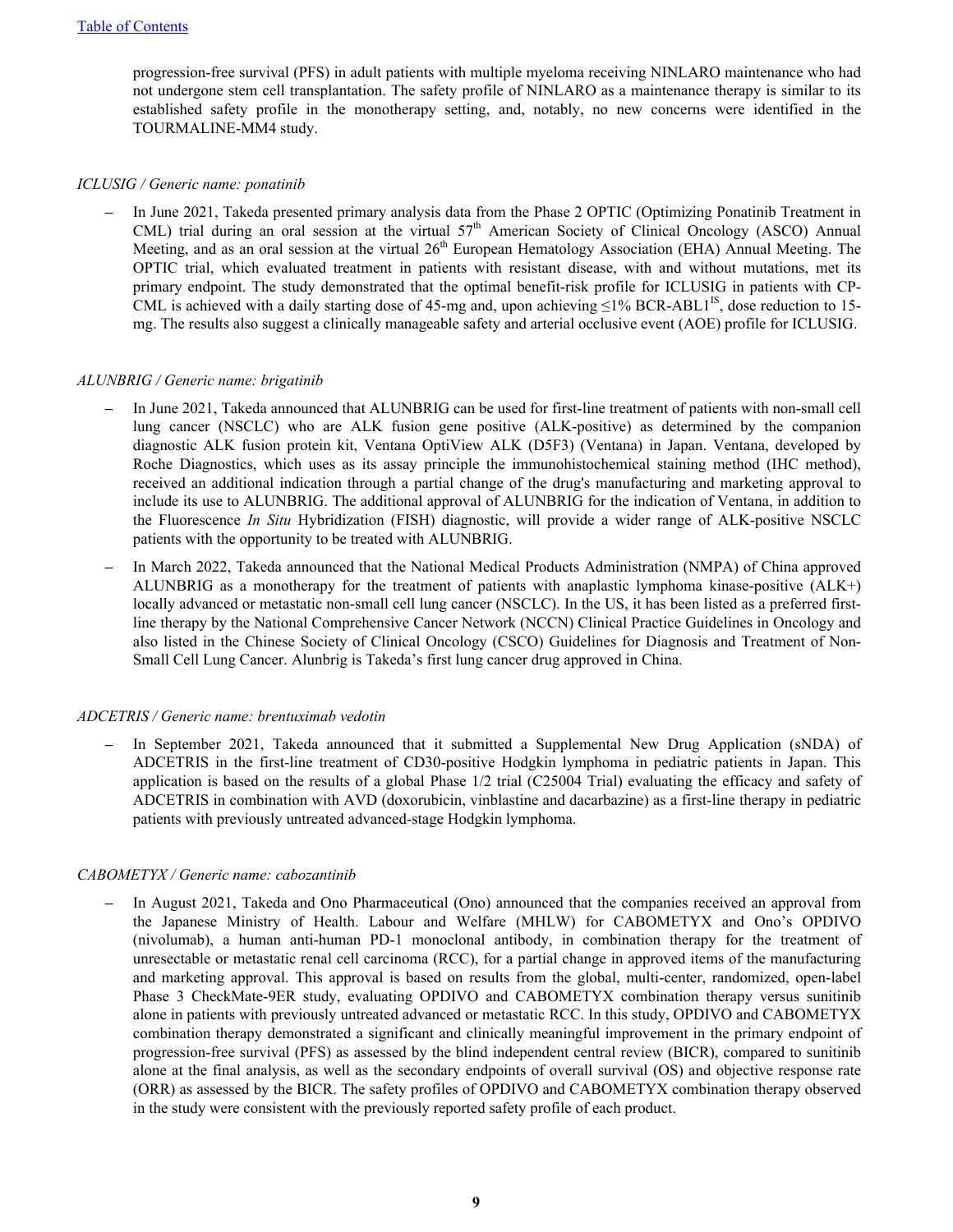#### *ZEJULA / Generic name: niraparib*

*–* In September 2021, Takeda announced that it has received approval from the Japanese Ministry of Health. Labour and Welfare (MHLW) to manufacture and market ZEJULA tablets 100mg (ZEJULA tablets) as an additional formulation for ZEJULA capsules 100mg (ZEJULA capsules), an oral poly (ADP-ribose) polymerase (PARP) inhibitor. The approval was granted based on the results of a human bioequivalence trial (3000-01-004 trial) and a dissolution study that confirmed the equivalence of ZEJULA capsules and ZEJULA tablets. ZEJULA capsules require refrigerated storage, however the newly approved ZEULA tablets can be stored at room temperature.

#### *EXKIVITY / Generic name: mobocertinib*

- *–* In May 2021, Takeda announced updated data from the Phase 1/2 trial of mobocertinib in patients with epidermal growth factor receptor (EGFR) Exon20 insertion mutation-positive (insertion+) metastatic non-small cell lung cancer (mNSCLC) who received prior platinum-based chemotherapy. The results showed mobocertinib continued to demonstrate clinically meaningful benefit after over a year of follow up and were presented at the virtual 57th American Society of Clinical Oncology (ASCO) Annual Meeting. Results showed a median overall survival (OS) of 24 months with a median follow up of 14 months, and responses were observed across diverse EGFR Exon20 insertion variants. Other key data points such as confirmed objective response rate (ORR), a median duration of response (DoR) and a disease control rate (DCR), remained consistent with previously reported data. The safety profile observed was manageable and consistent with previous findings.
- In July 2021, Takeda announced that Center for Drug Evaluation (CDE) of the National Medical Products Administration of China (NMPA) has accepted the New Drug Application (NDA) for mobocertinib and granted priority review for this Class-1 innovative drug, for the treatment of adult patients with non-small cell lung cancer (NSCLC) with epidermal growth factor receptor (EGFR) Exon20 insertion mutations.
- In September 2021, Takeda announced that the U.S. Food and Drug Administration (FDA) has approved EXKIVITY for the treatment of adult patients with locally advanced or metastatic non-small cell lung cancer (NSCLC) with epidermal growth factor receptor (EGFR) exon 20 insertion mutations as detected by an FDAapproved test, whose disease has progressed on or after platinum-based chemotherapy. The FDA approval is based on results from the platinum-pretreated population in the Phase 1/2 trial of EXKIVITY, which consisted of 114 patients with EGFR Exon20 insertion+ NSCLC who received prior platinum-based therapy and were treated at the 160 mg dose once- daily. EXKIVITY, which was granted priority review and received Breakthrough Therapy Designation, Fast Track Designation and Orphan Drug Designation from the FDA, is the first and only approved oral therapy specifically designed to target EGFR Exon20 insertion mutations. This indication is approved under Accelerated Approval based on overall response rate (ORR) and duration of response (DoR). Continued approval for this indication may be contingent upon verification and description of clinical benefit in a confirmatory trial. The FDA simultaneously approved Thermo Fisher Scientific's Oncomine Dx Target Test as a next-generation sequencing (NGS) companion diagnostic for EXKIVITY to identify NSCLC patients with EGFR Exon20 insertions.

#### *VECTIBIX / Generic name: panitumumab*

*–* In March 2022, Takeda announced that the PARADIGM trial (Panitumumab and RAS, Diagnostically useful Gene Mutation for mCRC), a Phase 3 clinical study of VECTIBIX conducted in Japan, has met its primary endpoint. The PARADIGM trial is a randomized Phase 3 study designed to compare the efficacy and safety of VECTIBIX versus Bevacizumab, both used in combination with mFOLFOX6, in patients with RAS wild-type metastatic colorectal cancer (mCRC) who are previously untreated with chemotherapy. The PARADIGM trial is the first prospective study to evaluate the optimal treatment for patients with left-sided primary tumors (descending colon, sigmoid colon, rectum), RAS wild-type mCRC. The topline results of the trial demonstrated that VECTIBIX plus mFOLFOX6 arm resulted in statistically significant overall survival (OS) improvement, the primary endpoint of this study, in both leftsided primary tumor population and intent-to-treat population, compared to the bevacizumab plus mFOLFOX6 arm. The safety profile of VECTIBIX in this study was consistent with the current package insert.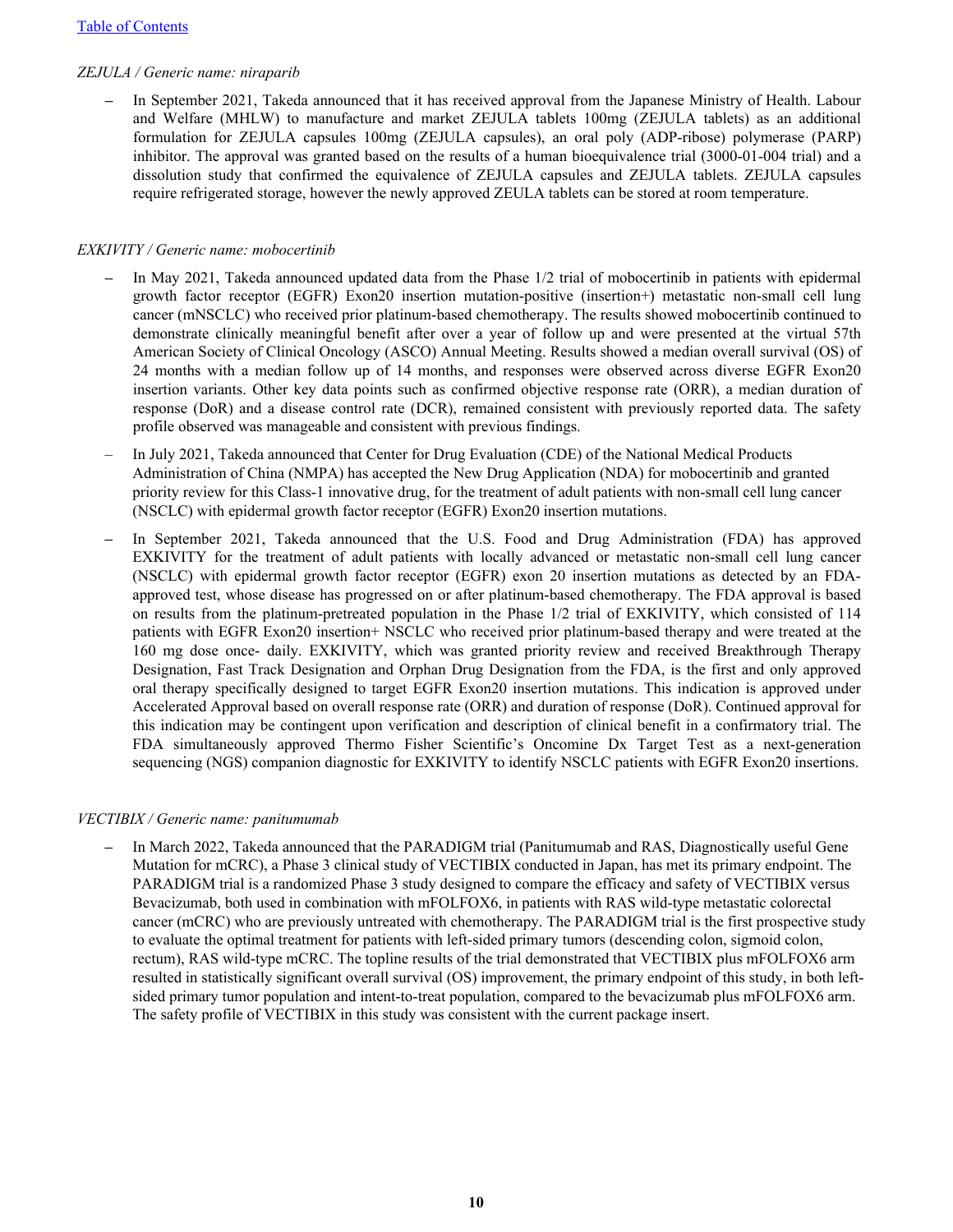#### *Development code: TAK-924 / Generic name: pevonedistat*

In September 2021, Takeda announced the Phase 3 PANTHER (Pevonedistat-3001) study did not achieve predefined statistical significance for the primary endpoint of event-free survival (EFS). The trial evaluated whether the combination of pevonedistat plus azacitidine as first-line treatment for patients with higher-risk myelodysplastic syndromes (MDS), chronic myelomonocytic leukemia (CMML) and low-blast acute myeloid leukemia (AML) improved EFS versus azacitidine alone. An event in the trial was defined as death or transformation to AML in participants with higher-risk MDS or CMML, whichever occurred first, and death in participants with AML. Takeda discontinued all research and development.

#### **Rare Genetics & Hematology**

In Rare Genetics & Hematology, Takeda focuses on several areas of high unmet medical need. In hereditary angioedema, Takeda aspires to transform the treatment paradigm, including through TAKHZYRO, with continued investment in lifecycle management programs including evaluating TAKHZYRO in Bradykinin-mediated angioedema with normal C1-inhibitor. In rare hematology, Takeda focuses on addressing today's needs in the treatment of bleeding disorders, including through ADVATE and ADYNOVATE/ADYNOVI, as well as on the development of pipeline assets including TAK-755 for the treatment of immune thrombotic thrombocytopenic purpura (iTTP) and congenital thrombotic thrombocytopenic purpura (cTTP). In rare genetics and others, Takeda is developing treatments for lysosomal storage disorders (LSDs), with a portfolio that includes commercial products such as ELAPRASE and REPLAGAL, and late-stage investigational therapies and pipeline candidates like pabinafusp alfa for Hunter Syndrome. In addition, Takeda aims to redefine the management of posttransplant cytomegalovirus (CMV) infection/disease with LIVTENCITY. We are also building differentiated gene therapy capabilities for the development and delivery of functional cures to patients with rare diseases.

#### *TAKHZYRO / Generic name: lanadelumab*

- *–* In July 2021, Takeda announced the results from two final analyses from the Phase 3 HELP (Hereditary Angioedema Long-term Prophylaxis) Study™ Open-label Extension (OLE), which evaluated the long-term safety (primary endpoint) and efficacy of TAKHZYRO (lanadelumab) 300 mg every two weeks for up to 2.5 years. In the first analysis, the mean (min, max) reduction in the attack rate compared to baseline observed in the study population  $(N=212)$  was of 87.4 percent (-100; 852.8), and the median reduction was 97.7 percent and patients received treatment for a mean (standard deviation) duration of 29.6 (8.2) months. At steady state – day 70 to the end of the treatment period – attack rates were further reduced to a mean of 92.4 percent and a median reduction of 98.2 percent. An additional analysis further suggests TAKHZYRO was a well-tolerated treatment that prevented HAE attacks over an extended planned 132 week treatment period across specific HAE patient demographic and disease characteristic subgroups. These data were presented at the 2021 European Academy of Allergy and Clinical Immunology (EAACI) Hybrid Congress.
- *–* In February 2022, Takeda announced the U.S. Food and Drug Administration (FDA) approval of the TAKHZYRO injection single-dose prefilled syringe (PFS) to prevent attacks of hereditary angioedema (HAE) in adult and pediatric patients 12 years of age and older. The PFS is ready to use and requires fewer preparation steps than the current TAKHZYRO vial injection, while also reducing supplies and waste.
- *–* In February 2022, Takeda announced that it presented four abstracts including interim real-world data from the observational Phase 4 EMPOWER study of TAKHZYRO as a treatment for people with Hereditary Angioedema (HAE) Type I or II in North America, as well as findings from a post-hoc analysis of the Phase 3 HELP Open Label Extension (OLE) study of long-term safety and efficacy of TAKHZYRO in HAE patients 12 years of age and older at the American Academy of Allergy, Asthma and Immunology (AAAAI) 78th Annual Meeting. Interim real-world data from Phase 4 EMPOWER study showed attack rate reduction and improvement in treatment satisfaction and other patient-reported outcome scores. The interim patient-reported outcomes showed a reduction of monthly attack rates in new users and showed sustained angioedema control in established users over twelve-months using the angioedema control test (AECT). In addition, a post-hoc analysis of global Phase 3 HELP and HELP OLE showed that reduction of attack rates with TAKHZYRO were similar for patients previously on androgen treatments.
- *–* In March 2022, Takeda announced that it has received approval from the Japanese Ministry of Health, Labour and Welfare (MHLW) for TAKHZYRO subcutaneous injection 300mg syringes for prophylaxis against acute attacks of hereditary angioedema (HAE) in adult and pediatric patients 12 years of age and older in Japan. The approval is primarily based on results of the global Phase 3 HELP Study and the Phase 3 HELP Study Open Label Extension (OLE), in addition to results of a Phase 3 study evaluating the efficacy and safety of TAKHZYRO in Japanese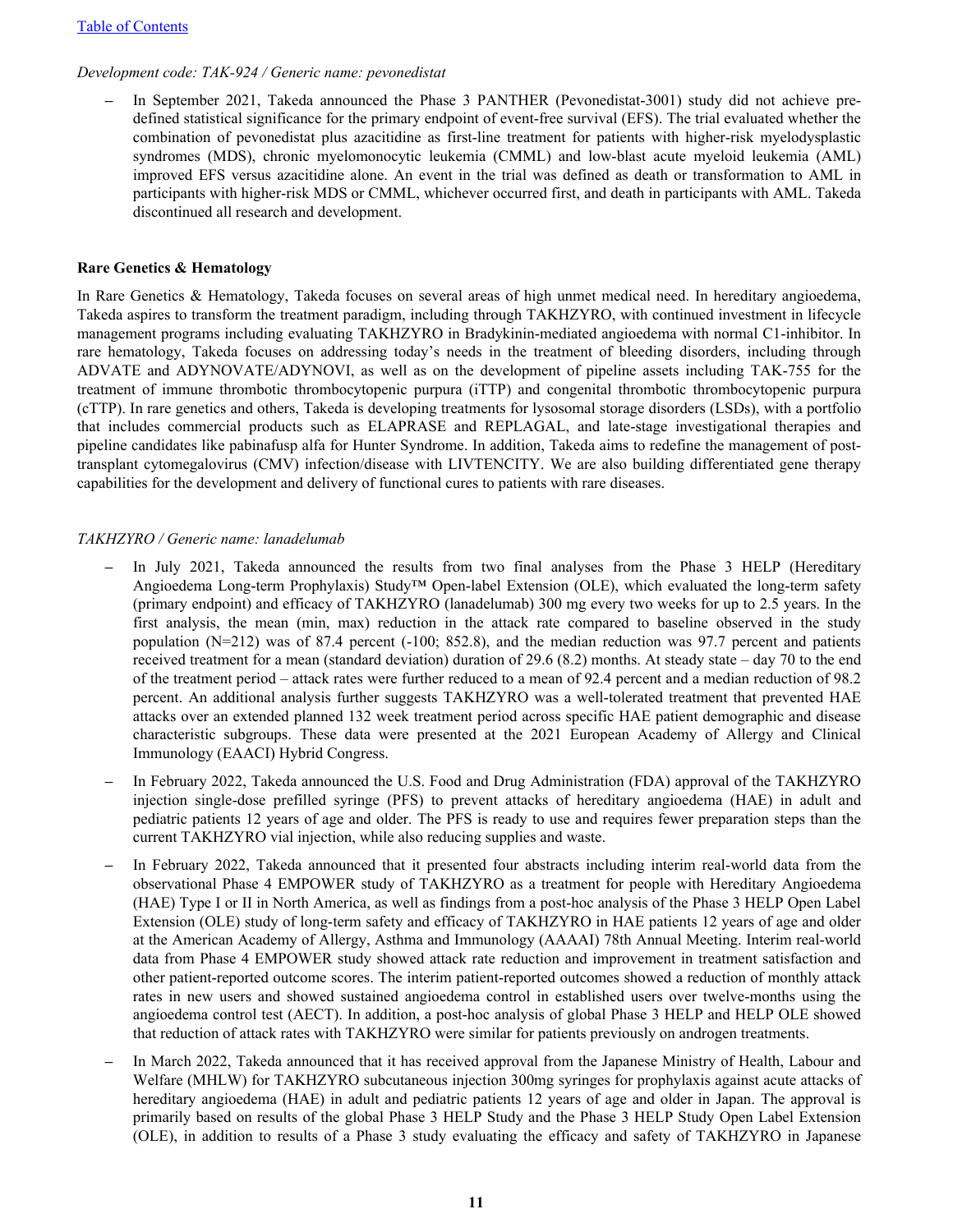patients. Combined, these studies have demonstrated the efficacy and safety profile of TAKHZYRO as a preventive treatment for HAE attacks.

In April 2022, Takeda announced that the Phase 3 SHP643-301 study evaluating the safety profile and pharmacokinetics of TAKHZYRO in patients 2 to <12 years of age is complete and has met its objectives. The safety profile was consistent with that seen in the clinical program for patients 12 years of age and older; there were no serious adverse events and no dropouts due to adverse events. The study also successfully reached the secondary objective evaluating the clinical activity/outcome of TAKHZYRO in preventing hereditary angioedema (HAE) attacks as well as characterizing the pharmacodynamics of TAKHZYRO in pediatric subjects 2 to <12 years of age.

#### *REPLAGAL / Generic name: agalsidase alfa*

*–* In November 2021, Takeda and Sumitomo Dainippon Pharma Co., Ltd. (Sumitomo Dainippon Pharma) announced that Takeda will assume the manufacturing and marketing authorization (and the marketing rights) of REPLAGAL 3.5mg for Fabry disease, an α-galactosidase enzyme intravenous (IV) infusion, from Sumitomo Dainippon Pharma as of February 15, 2022 in Japan.

#### *FIRAZYR / Generic name: icatibant*

*–* In December 2021, Takeda announced that it has submitted an application for a revision to the marketing approval for the selective bradykinin B2 receptor blocker FIRAZYR for the treatment of pediatric patients with hereditary angioedema (HAE) in Japan. This application is based primarily on a Japanese Phase 3 open-label study and an overseas Phase 3 open-label study evaluating the safety, efficacy and pharmacokinetics of subcutaneous administration of FIRAZYR in children mainly aged between two and 18 years. The Japanese pediatric treatment response in the Japanese Phase 3 open-label study was similar to the pediatric treatment response in Japanese and overseas adults and in the overseas Phase 3 open-label study.

#### *VONVENDI / Generic name: von Willebrand factor (Recombinant)*

*–* In January 2022, Takeda announced that the U.S. Food & Drug Administration (FDA) approved VONVENDI for routine prophylaxis to reduce the frequency of bleeding episodes in patients with severe Type 3 von Willebrand disease (VWD) receiving on-demand therapy. The approval is based on data from a prospective, open-label, international multicenter study to evaluate efficacy and safety of prophylactic treatment of VONVENDI in reducing the frequency of bleeding episodes in 10 adult patients diagnosed with severe Type 3 VWD who were previously treated on-demand. VONVENDI is now indicated for routine prophylaxis in adults with severe Type 3 VWD receiving on-demand therapy, as well as on-demand and perioperative bleed management in adults with VWD.

#### *LIVTENCITY / Generic name: maribavir*

- In June 2021, Takeda announced the results from a new subgroup analysis of SOT recipients in the Phase 3 TAK-620-303 (SOLSTICE) trial, for the investigational drug maribavir, at the American Transplant Congress (ATC) 2021 Virtual Connect. More than twice (55.6%, 79/142) as many SOT recipients with R/R CMV infection at baseline treated with maribavir achieved confirmed CMV viremia clearance at Study Week 8 (end of treatment phase) compared to those treated with conventional antiviral therapies (26.1%, 18/69) (investigator assigned treatment; IAT consists of one or a combination of ganciclovir, valganciclovir, foscarnet or cidofovir) (adjusted difference [95% CI]: 30.5% [17.3, 43.6]). The results presented showed consistent efficacy in SOT recipients receiving maribavir in heart, lung and kidney transplants.
- *–* In October 2021, Takeda announced that the U.S. Food and Drug Administration (FDA) Antimicrobial Drugs Advisory Committee (AMDAC) voted unanimously to recommend use of maribavir for the treatment of refractory cytomegalovirus (CMV) infection and disease with genotypic resistance to ganciclovir, valganciclovir, foscarnet or cidofovir in transplant recipients. The committee also voted unanimously to recommend use of maribavir for the treatment of refractory CMV infection and disease without genotypic resistance to ganciclovir, valganciclovir, foscarnet or cidofovir in transplant recipients. Both recommendations were based on the results of the Phase 2 and Phase 3 TAK-620-303 (SOLSTICE) trials. The New Drug Application (NDA) for maribavir is currently under Priority Review by the FDA.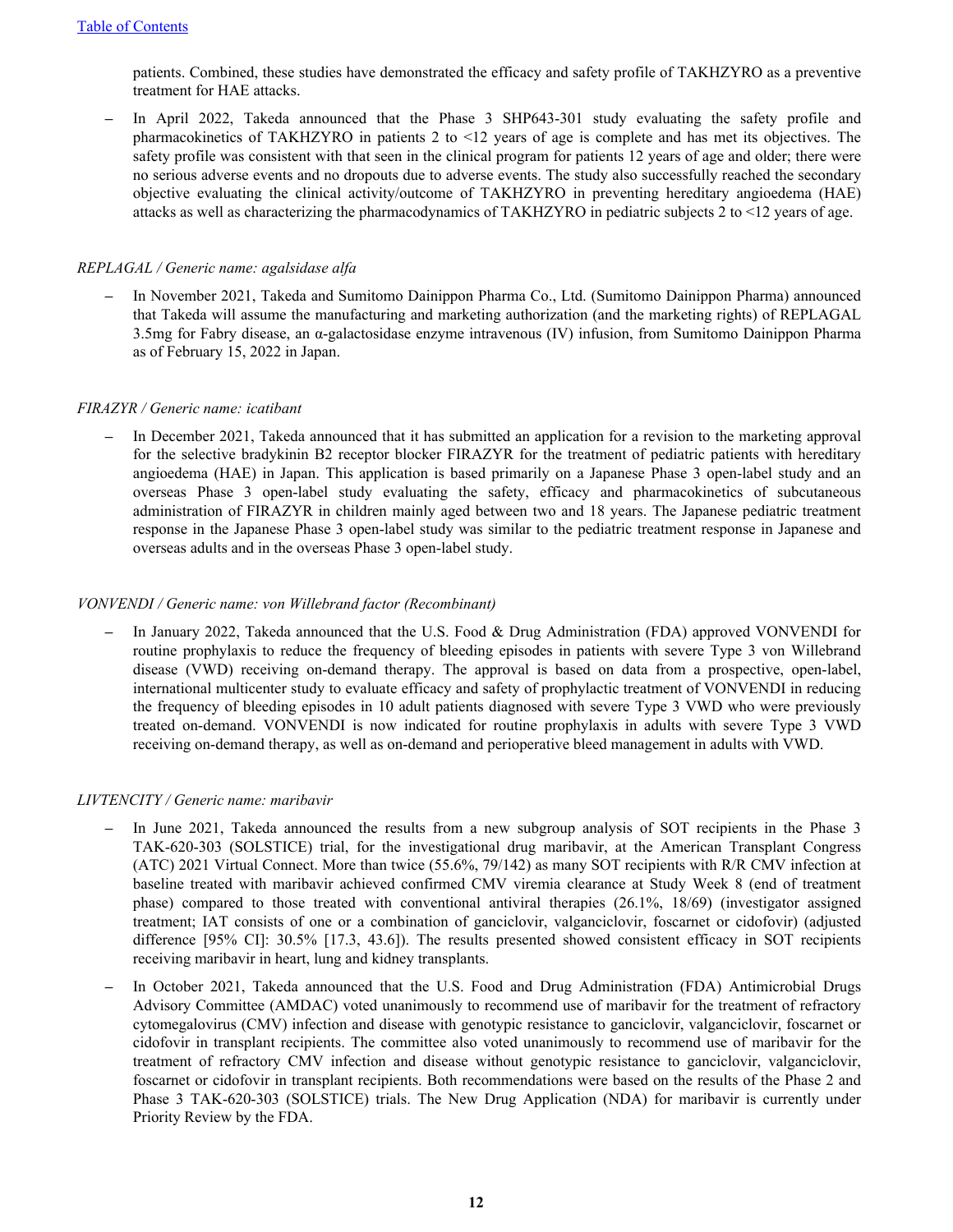- *–* In November 2021, Takeda announced that the U.S. Food and Drug Administration (FDA) approved LIVTENCITY for the treatment of adults and pediatric patients (12 years of age or older and weighing at least 35 kg) with posttransplant cytomegalovirus (CMV) infection/disease that is refractory to treatment (with or without genotypic resistance) with ganciclovir, valganciclovir, cidofovir, or foscarnet. Prior to FDA approval, LIVTENCITY was granted Orphan Drug Designation by the FDA for treatment of clinically significant CMV viremia and disease in at-risk patients, as well as Breakthrough Therapy Designation as a treatment for CMV infection and disease in transplant patients resistant or refractory to prior therapy. Takeda is also investigating LIVTENCITY as a first-line treatment of CMV in hematopoietic stem cell transplant recipients in an ongoing Phase 3 clinical trial.
- In December 2021, Takeda announced that the data from the pivotal Phase 3 SOLSTICE clinical trial of LIVTENCITY in post-transplant refractory CMV infections with or without resistance (R/R) were published in the journal of Clinical Infectious Diseases. The SOLSTICE study primary endpoint was met, with 55.7% (131/235) of adult patients on LIVTENCITY achieving confirmed CMV DNA level below the lower limit of quantification (<LLOQ, i.e. <137 IU/mL) at the end of Study Week 8 (end of treatment phase) in comparison with 23.9% (28/117) of patients on conventional antiviral therapies (one or a combination of ganciclovir, valganciclovir, foscarnet or cidofovir); adjusted difference [95% CI]: 32.8% [22.80 to 42.74]; P<0.001. The key secondary endpoint of the composite achievement of CMV DNA level <LLOQ and symptom control at Week 8 maintained through Week 16 was met, with a higher proportion of patients in the LIVTENCITY arm (18.7%, 44/235) meeting the endpoint compared to those on conventional antiviral therapies (10.3%, 12/117); adjusted difference [95% CI]: 9.5% [2.02 to 16.88]; P=0.013.
- *–* In March 2022, Takeda announced that it has received Orphan Drug Designation from the Japanese Ministry of Health, Labour and Welfare (MHLW) for maribavir for the expected indications of cytomegalovirus (CMV) infection following organ transplantation (including hematopoietic stem cell transplantation). Maribavir is the first and only orally administrable CMV antiviral compound that targets and inhibits the pUL97 kinase as well as its natural substrates, and a Phase 3 clinical trial in post-transplant CMV infection/disease is ongoing in Japan.
- In April 2022, Takeda announced that it presented four company-sponsored abstracts on LIVTENCITY at the Tandem Transplantation & Cellular Therapy Meetings in Salt Lake City, Utah, and the 32nd European Congress of Clinical Microbiology and Infectious Diseases (ECCMID) in Lisbon, Portugal. The abstracts include an exploratory analysis of the Phase 3 SOLSTICE trial showing LIVTENCITY-treated patients with post-transplant cytomegalovirus (CMV) infections/disease had reductions in hospitalizations (34.8%; p=0.021) and length of hospital stay (53.8%; p=0.029), compared to those treated with conventional antiviral therapies. In addition, a post-hoc, sub-group analysis of the Phase 3 SOLSTICE trial showed shorter time to first confirmed CMV DNA level less than the lower limit of quantification (<LLOQ) with LIVTENCITY, compared to conventional antiviral therapies, which was consistent with previously reported findings.

#### **Neuroscience**

In Neuroscience, Takeda is focusing its R&D investments on potentially transformative treatments for neurological and neuromuscular diseases of high unmet need, and building its pipeline through a combination of in-house expertise and partnerships. By harnessing advances in disease biology understanding, translational tools, and innovative modalities, Takeda is primarily focusing on rare neurology, in particular, on potential investigative therapies for sleep-wake disorders such as narcolepsy and idiopathic hypersomnia with a franchise of orexin-2 receptor agonists (TAK-994, TAK-861, TAK-925, etc.), and rare epilepsies with soticlestat (TAK-935). Additionally, Takeda also makes targeted investments to investigate welldefined segments of neuromuscular diseases, neurodegenerative diseases and movement disorders.

#### *Development code: TAK-994*

- In July 2021, Takeda announced that the U.S. Food and Drug Administration (FDA) granted Breakthrough Therapy Designation (BTD) to TAK-994, its Phase 2 investigational oral orexin agonist, which is designed to selectively target orexin 2 receptors. TAK-994 is currently being studied in an ongoing Phase 2 (TAK-994-1501) study for the treatment of excessive daytime sleepiness (EDS) in patients with narcolepsy type 1 (NT1), a chronic neurological disorder that alters the sleep-wake cycle. The TAK-994 BTD was based, in part, on early phase and preliminary clinical data that indicates Takeda's investigational oral orexin agonist may demonstrate substantially improved objective and subjective measurements of daytime wakefulness in NT1 patients.
- In October 2021, Takeda announced that a safety signal has emerged in Phase 2 studies of TAK-994 (TAK-994-1501 study and TAK-994-1504 study). As an immediate precautionary measure, Takeda has suspended dosing of patients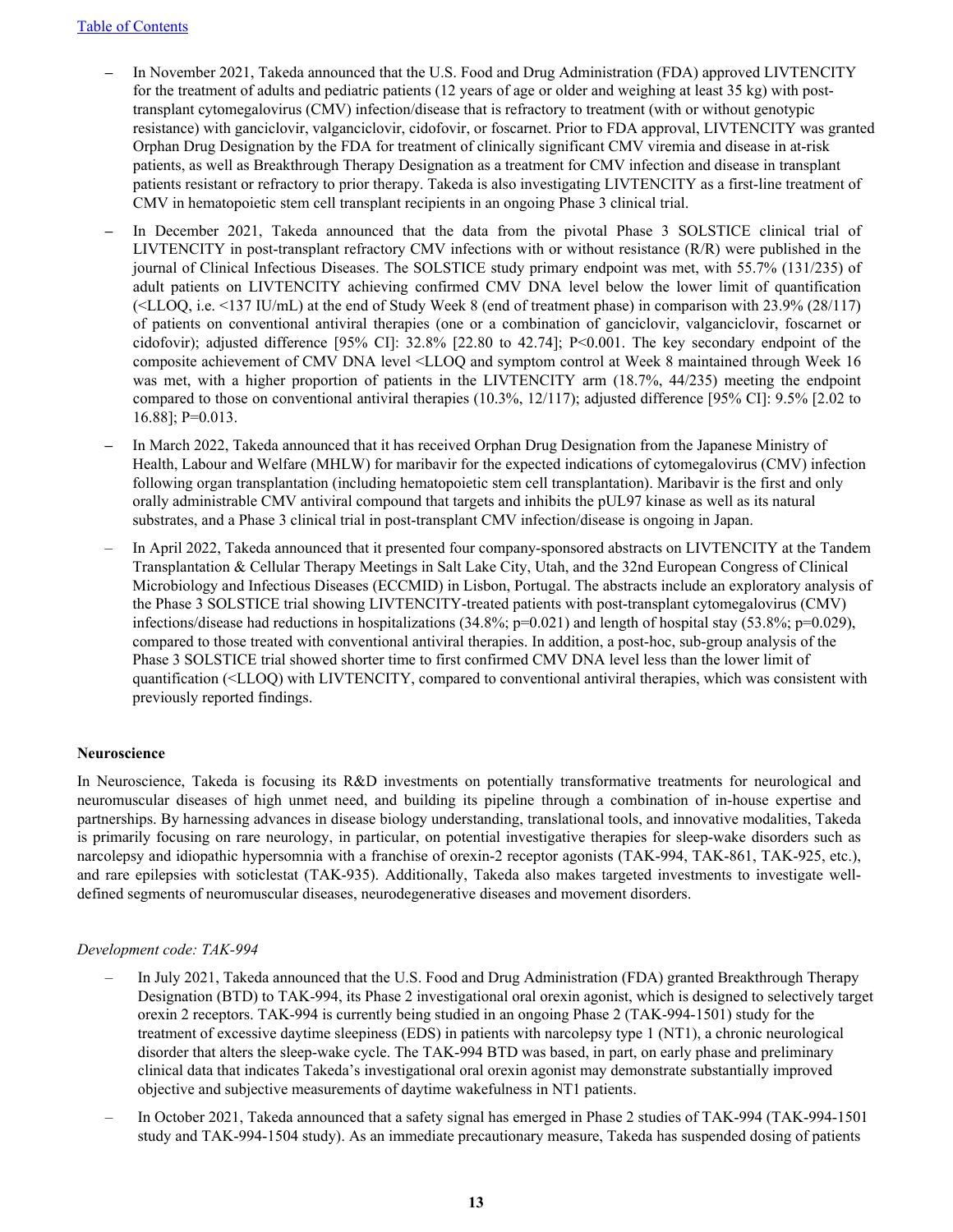and has decided to stop both Phase 2 studies early. This allows for the timely interpretation of the benefit/risk profile of TAK-994 and to determine next steps for the program.

#### *Development code: TAK-935 /Generic name: soticlestat*

– In February 2022, Takeda announced that it has received Orphan Drug Designation from the Japanese Ministry of Health, Labour and Welfare (MHLW) for the cholesterol 24 hydroxylase (CH24H) inhibitor soticlestat for the expected indications of Dravet Syndrome (DS) and Lennox-Gastaut Syndrome (LGS). DS and LGS are forms of developmental epileptic encephalopathy (DEE) and are both specified in Japan as intractable diseases. Soticlestat is expected to improve the symptoms of DS and LGS by inhibition of CH24H and following reduction of 24Shydroxycholesterol (24HC) levels in neurons. Phase 3 clinical trials in DS and LGS are currently ongoing.

#### **Gastroenterology (GI)**

In Gastroenterology, Takeda focuses on delivering innovative, life-changing therapeutics for patients with gastrointestinal and liver diseases. Takeda is maximizing the potential of our inflammatory bowel disease ("IBD") franchise around ENTYVIO, including development of a subcutaneous formulation, a needle free device, and expanding into other indications such as active chronic pouchitis. Takeda is also expanding its position with GATTEX / REVESTIVE and ALOFISEL, which are in ongoing and planned Phase 3 trials to support further potential geographic expansion, including in the U.S. Furthermore, Takeda is progressing a pipeline built through partnerships exploring opportunities in IBD, celiac disease, select liver diseases, and motility disorders. TAK-999 is an example of an addition through partnership and a potential first-in-class RNAi for alpha-1 antitrypsin-deficiency associated liver disease in late-stage development.

#### *ENTYVIO / Generic name: vedolizumab*

- In October 2021, Takeda announced the update on the U.S. development program for the investigational subcutaneous (SC) formulation of ENTYVIO as a maintenance therapy in adults with moderate to severe ulcerative colitis (UC). Through our ongoing interactions with the U.S. Food and Drug Administration (FDA), Takeda has received feedback which has provided clarity on the regulatory package and critical elements for the resubmission of the Biologics License Application (BLA) for Entyvio SC, and we are moving forward accordingly. We are reviewing our development program timelines and currently anticipate potential approval in FY 2023.
- In December 2021, Takeda announced that the Committee for Medicinal Products for Human Use (CHMP) of the European Medicines Agency (EMA) has recommended the approval of intravenous (IV) ENTYVIO for the treatment of adult patients with moderately to severely active chronic pouchitis, who have undergone proctocolectomy and ileal pouch-anal anastomosis for ulcerative colitis, and have had an inadequate response with or lost response to antibiotic therapy. The positive opinion from the CHMP was based on the EARNEST trial, recently presented at the United European Gastroenterology's annual meeting, UEG Week Virtual 2021, which assessed the safety and efficacy of ENTYVIO IV in the treatment of active chronic pouchitis. Moreover, information from a number of retrospective studies of historical data indicating that ENTYVIO can have a positive impact on patients with inflammation of the pouch was also included in the application. In January 2022, European Commission (EC) approved ENTYVIO as the first treatment indicated for active chronic pouchitis across the European Union.

#### *GATTEX / REVESTIVE / Generic name: teduglutide*

- *–* In June 2021, Takeda announced that it obtained approval from the Japanese Ministry of Health, Labour and Welfare (MHLW) to manufacture and market REVESTIVE 3.8 mg for subcutaneous injection as a treatment for short bowel syndrome. The approval is mainly based on the results of several trials conducted overseas, as well as Phase 3 clinical trials (SHP633-302, SHP633-305, SHP633-306, and SHP633-307) conducted in pediatric and adult patients in Japan.
- *–* In November 2021, Takeda announced that it submitted the New Drug Application to the Japanese Ministry of Health, Labour and Welfare (MHLW) for the low dose formulation (0.95 mg) as an additional dosage for REVESTIVE as a treatment for short bowel syndrome (SBS). This new formulation would allow REVESTIVE to be administered to SBS patients weighing less than 10 kg, or less than 20 kg with moderate or severe renal impairment (creatinine clearance of less than 50 mL/min), who cannot be dosed with the 3.8 mg formulation.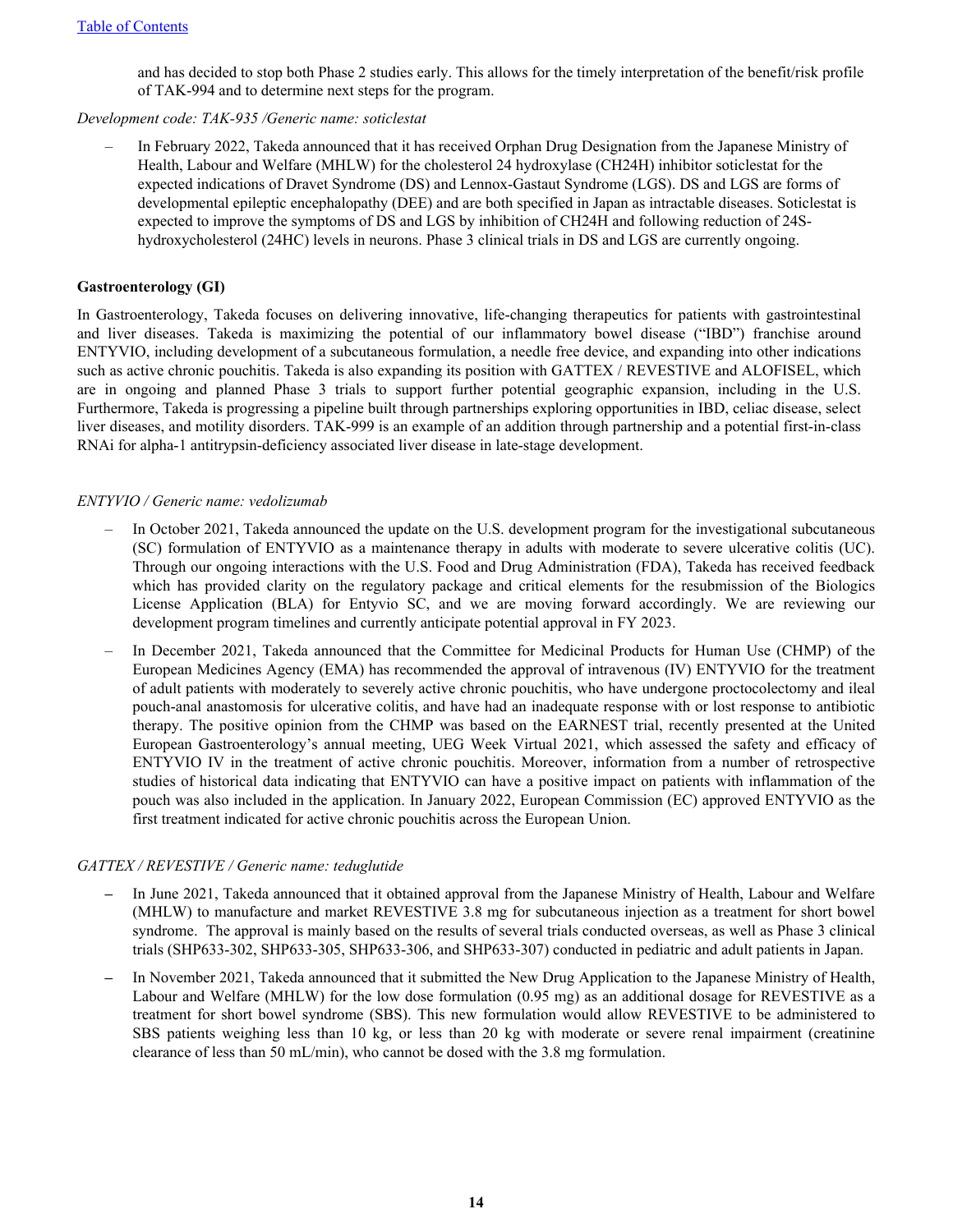#### [Table of Contents](#page-1-0)

#### *ALOFISEL / Generic name: darvadstrocel*

- *–* In September 2021, Takeda announced that it has received approval from the Japanese Ministry of Health, Labour and Welfare (MHLW) to manufacture and market ALOFISEL for the treatment of complex perianal fistulas in patients with non-active or mildly active luminal Crohn's disease (CD). This product is indicated for the treatment of patients who have shown an inadequate response to at least one existing medicinal treatment. The approval is based on data from two trials, the Japanese Study Darvadstrocel-3002 and the ADMIRE-CD trial, conducted in Europe and Israel. ALOFISEL is the first expanded human allogeneic adipose-derived mesenchymal stem cell therapy to be approved in Japan, which exhibits immunomodulatory and local anti-inflammatory effects at the site of inflammation.
- *–* In February 2022, Takeda announced the first six-month interim analysis results from INSPIRE Study at the European Crohn's and Colitis Organisation (ECCO) 2022 Congress. INSPIRE is a European, observational, multicenter, postapproval, open-enrollment study evaluating the real-world effectiveness and safety of ALOFISEL in patients with Crohn's disease (CD) and complex perianal fistulas. As of September 2021, 230 patients had enrolled in the ongoing study. 138 patients in the All Treated (AT) cohort and 120 patients in the Treated Per Protocol (PP) cohort were sixmonths post treatment and 66% for AT (92/138) and 58% for PP (69/120) had a six-month visit completed. Among them, 85% (78/92) of the AT cohort and 100% (69/69) of the PP cohort had clinical outcome data available at sixmonths. In this interim analysis, clinical response was observed in 73% (57/78) and 74% (51/69) of patients in the AT and PP cohorts, respectively. Clinical remission was observed in 65% of patients in both cohorts (AT cohort: 51/78; PP cohort: 45/69). Changes in CD activity, assessed using the Harvey–Bradshaw Index, post-treatment were minimal. Of the 205 patients with complete treatment data, 20% (41/205) had one or more adverse event and 9.3% (19/205) had one or more serious adverse event. There were no reports of ectopic tissue formation and no deaths. These results are consistent with the pivotal Phase 3 ADMIRE-CD study in terms of efficacy and safety.

#### *Development code: TAK-721 (Planned trade name: Eohilia) / Generic name: budesonide oral suspension*

– In December 2021, Takeda announced that it has received a Complete Response Letter (CRL) from the U.S. Food and Drug Administration (FDA) in response to its New Drug Application (NDA) for TAK-721 for the treatment of eosinophilic esophagitis, a chronic inflammatory disease of the esophagus. The CRL indicates the FDA has completed its review of the TAK-721 NDA and determined that it cannot be approved in its present form. In addition, the FDA recommended an additional clinical study in order to help resolve FDA feedback. Takeda announced the discontinuation of this program in February 2022.

#### **Plasma-Derived Therapies (PDT)**

Takeda has created a dedicated PDT business unit with a focus to manage the business end-to-end, from plasma collection to manufacturing, R&D, and commercialization. In PDT, we aspire to develop life-saving plasma derived treatments which are essential for patients with a variety of rare and complex chronic diseases. The dedicated R&D organization in PDT is charged with maximizing the value of existing therapies, identifying new targeted therapies, and optimizing efficiencies of current product manufacturing. Near-term, our priority is focused on delivering value from our broad immunoglobulin portfolio (HYQVIA, CUVITRU, GAMMAGARD and GAMMAGARD S/D) through pursuit of new indications, geographic expansions, and enhanced patient experience through integrated healthcare technologies. In our hematology and specialty care portfolio, our priority is pursuing new indication and formulation development opportunities for PROTHROMPLEX (4F-PCC), FEIBA, CEPROTIN and ARALAST. Additionally, we are developing next generation immunoglobulin products with 20% fSCIg (TAK-881), IgG Low IgA (TAK-880) and pursuing other early-stage opportunities that would add to our diversified commercial portfolio of more than 20 therapeutic products distributed worldwide.

#### *Development code: CoVIg-19 (previously TAK-888) / Generic name: anti-SARS-CoV-2 polyclonal hyperimmune immunoglobulin*

In April 2021, The CoVIg-19 Plasma Alliance announced that the Phase 3 Inpatient Treatment with Anti-Coronavirus Immunoglobulin (ITAC) clinical trial sponsored and funded by the National Institute of Allergy and Infectious Diseases (NIAID), part of the National Institutes of Health (NIH), did not meet its endpoints. No serious safety signals were raised in the trial. The study aimed to determine whether an investigational anti-coronavirus hyperimmune intravenous immunoglobulin (H-Ig) medicine could reduce the risk of disease progression when added to standard of care treatment including remdesivir in hospitalized adult patients at risk for serious complications. Following the outcome of the ITAC trial, the CoVIg-19 Plasma Alliance's work has now concluded. The full dataset from ITAC clinical trial has been published in The Lancet.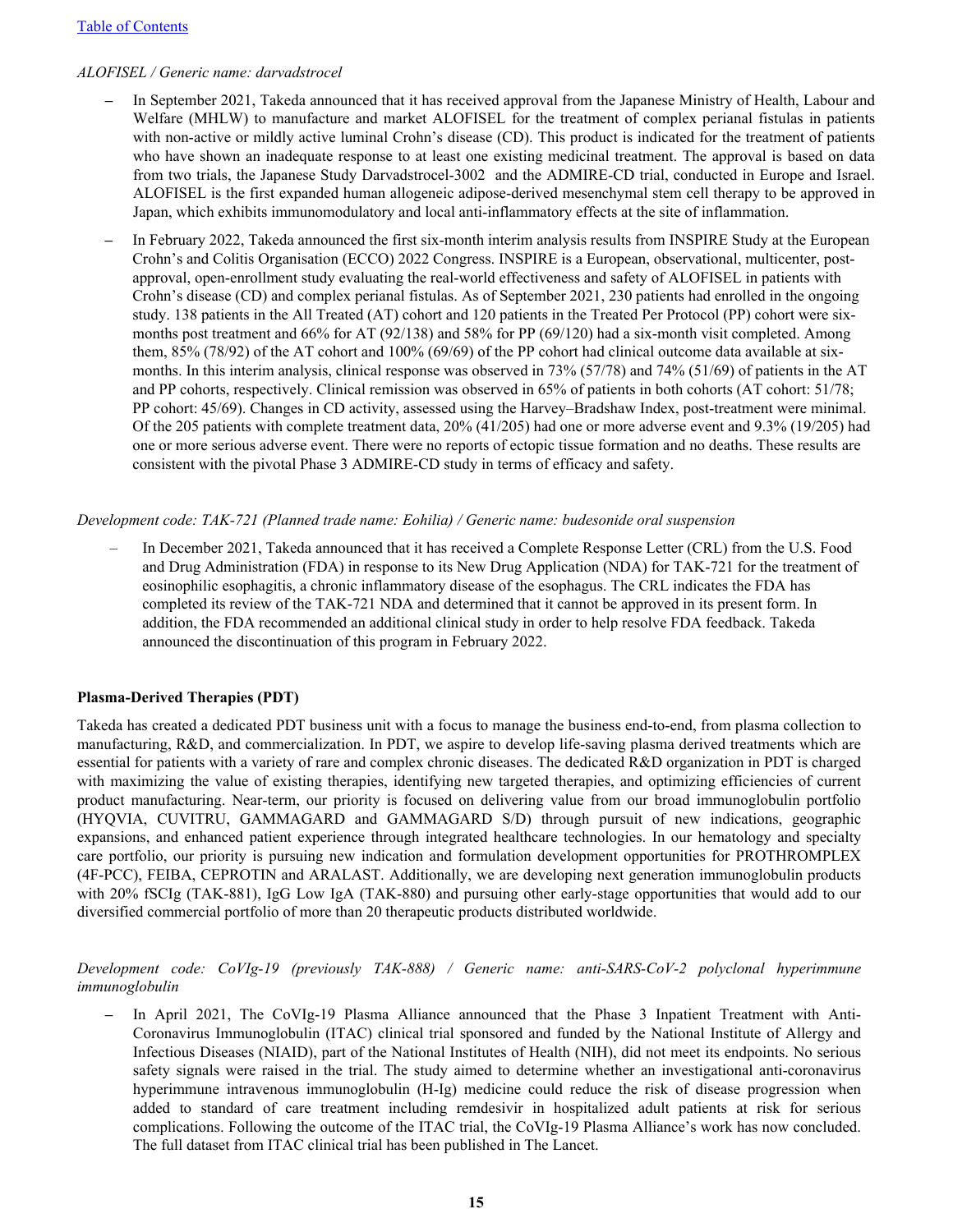#### **Vaccine**

In Vaccines, Takeda is applying innovation to tackle some of the world's most challenging infectious diseases such as dengue, COVID-19 and zika. To support the expansion of our pipeline and the development of our programs, we have entered into partnerships with government organizations in Japan and the U.S., and leading global institutions. Such partnerships have been essential in building the critical capabilities that will be necessary to deliver on our programs and realize their full potential.

#### *SPIKEVAX (formerly COVID-19 Vaccine Moderna) Intramuscular Injection / Development code: mRNA-1273 (Japanese development code: TAK-919)*

- *–* In May 2021, Takeda announced positive interim results from the ongoing Phase 1/2 immunogenicity and safety clinical trial of TAK-919 in Japan have been submitted to the Japan Pharmaceuticals and Medical Devices Agency (PMDA). Takeda currently has a three-way agreement with Moderna, Inc. (Moderna) and the Government of Japan's Ministry of Health Labour and Welfare (MHLW) to import and distribute 50 million doses of TAK-919 in Japan. This interim analysis showed binding antibody and neutralizing antibody titres were elevated at 28 days after the second dose in 100% of people vaccinated with two 0.5ml doses of TAK-919 given 28 days apart. The vaccine candidate was generally well-tolerated with no significant safety concerns reported. The study results were submitted to the Japan Pharmaceuticals and Medical Devices Agency (PMDA) to be evaluated as part of the New Drug Application submitted in March 2021, which also includes safety and efficacy results from Moderna's pivotal Phase 3 COVE trial conducted in the U.S.
- *–* In May 2021, Takeda announced that the Japanese Ministry of Health, Labour and Welfare (MHLW) granted special approval under article 14-3 of the Pharmaceuticals and Medical Devices Act for emergency use of COVID-19 Vaccine Moderna Intramuscular Injection in Japan. The approval is based on positive clinical data from Takeda's Phase 1/2 immunogenicity and safety clinical trial of COVID-19 Vaccine Moderna Intramuscular Injection in Japan, which showed an immune response consistent with results from Moderna's pivotal Phase 3 COVE trial conducted in the United States. Takeda has started distribution in Japan.
- *–* In July 2021, Takeda announced an additional agreement with Moderna and the Government of Japan's Ministry of Health, Labour and Welfare (MHLW) to import and distribute an additional 50 million doses of COVID-19 Vaccine Moderna Intramuscular Injection in Japan from as early as the beginning of 2022. This agreement includes the potential to secure and supply vaccines corresponding to COVID-19 variants or booster products, should they be successfully developed by Moderna and licensed by the MHLW. Takeda will import and distribute the totaling 100 million doses including the additional 50 million doses in 2022 and 50 million doses announced in October 2020.
- *–* In July 2021, Takeda announced that the Japanese Ministry of Health, Labour and Welfare (MHLW) accepted the change in age indication in the package insert for COVID-19 Vaccine Moderna Intramuscular Injection to expand to 12 years of age and older. This change is based on the results of Moderna's Phase 2/3 study conducted in 3,732 subjects aged 12 to 17 years in the United States. The serum neutralizing antibody titer and neutralizing antibody titer response rate 28 days after the second vaccination of adolescents (12 to 17 years old), which are the primary endpoints, showed non-inferiority to young adults (18 to 25 years old) in the overseas phase 3 study (mRNA-1273- P301 study). Additionally, the results indicating a high preventive effect at the vaccine efficacy rate 2 weeks after the second vaccination, which was set as a secondary endpoint. No significant safety concerns were reported, as was the case with the results of clinical studies in patients aged 18 years or older.
- *–* In December 2021, Takeda announced that Japan's Ministry of Health, Labour and Welfare (MHLW) has granted regulatory approval for a 50 µg booster dose of SPIKEVAX Intramuscular Injection, previously known as COVID-19 Vaccine Moderna Intramuscular Injection, in Japan for administration at least six months after completion of the primary series in those who are 18 years and older. The approval is based on previously-reported positive Moderna Phase 2 study results. Moderna's Phase 2 study was amended to offer a 50 µg booster dose to interested participants aged 18 years and older six to eight months following their second dose of the primary series of Moderna's COVID-19 vaccine. The results showed that a booster dose of the vaccine greatly increased neutralizing titers measured against the original virus strain compared to pre-boost levels. The reactogenicity profile observed following the booster dose was similar to the second dose of the primary series and the safety profile was also similar to that following any dose of Moderna's COVID-19 vaccine of the primary series.
- *–* In December 2021, Takeda announced a third agreement with Japan's Ministry of Health, Labour and Welfare (MHLW) and Moderna to import and distribute 18 million additional doses of SPIKEVAX Intramuscular Injection in Japan in 2022. Takeda previously announced a three-way agreement with Moderna and MHLW to distribute 50 million doses of SPIKEVAX in Japan in 2021, and announced a second agreement for Takeda to import and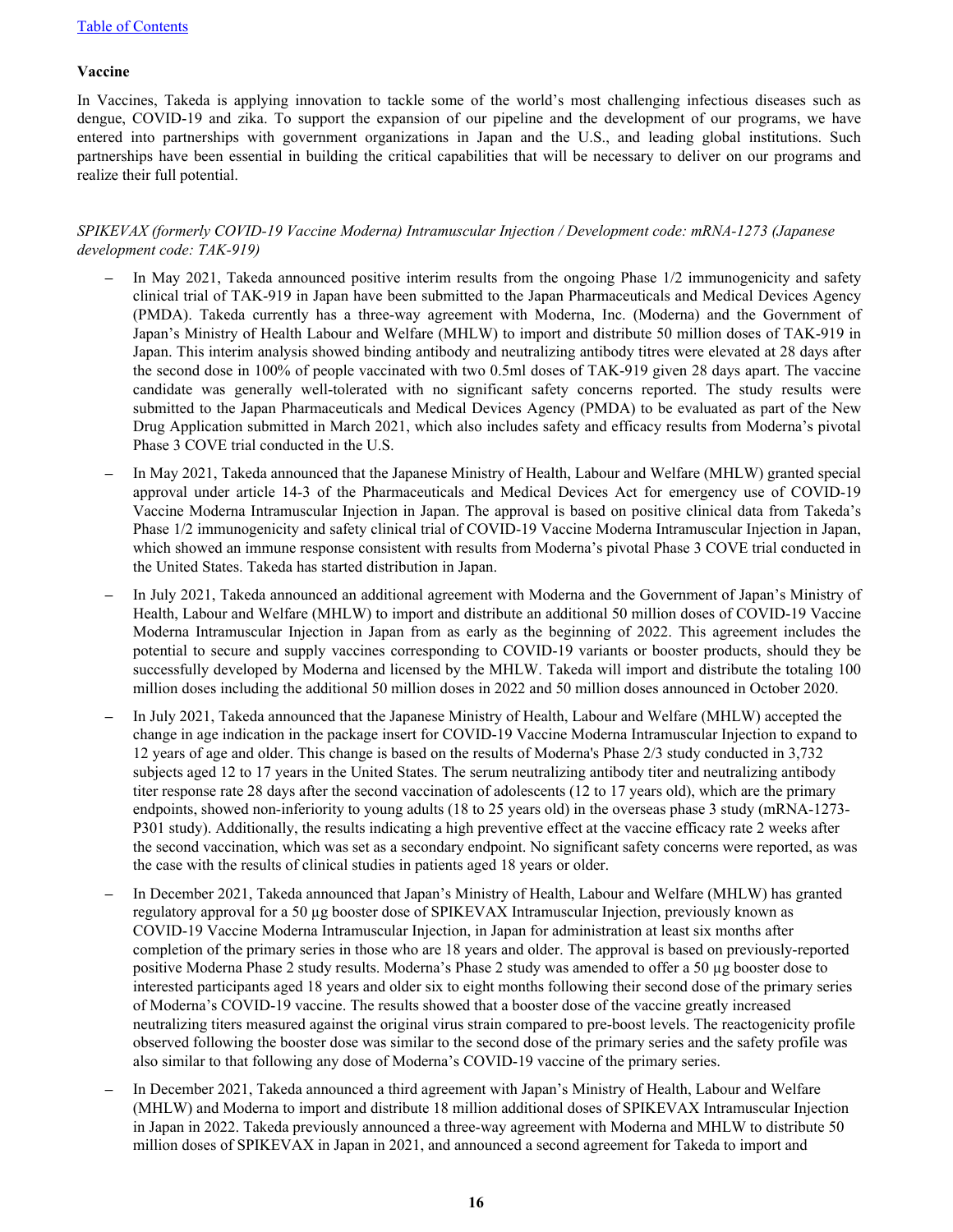distribute an additional 50 million doses in 2022, totaling 100 million doses between the two agreements. Due to the approval of the 50 microgram booster dose described in the foregoing paragraph, which is half of the dosage level used in the initial two-dose series of the vaccine (100 microgram per dose), the doses per vial for the second 50 million doses will increase, meaning Takeda will be able to deliver 75 million booster doses (at 15 doses per vial). With this third agreement for 18 million doses (at 15 doses per vial), Takeda will now deliver a total of 93 million doses to Japan in 2022.

#### *NUVAXOVID Intramuscular Injection / Development code: NVX-CoV2373 (Japanese development code: TAK-019)*

- *–* In September 2021, Takeda announced the agreement that the Japanese Ministry of Health, Labour and Welfare (MHLW) will purchase 150 million doses of Novavax, Inc. (Novavax)'s vaccine candidate (TAK-019 in Japan) manufactured in Japan by Takeda subject to licensing and approval. Takeda is establishing the capability to manufacture TAK-019 at its facilities in Japan and aims to begin distribution in early calendar year 2022. Novavax is licensing and transferring manufacturing technologies to enable Takeda to manufacture the vaccine antigen and is supplying the Matrix-M<sup>TM</sup> adjuvant to Takeda for fill/finish together with the antigen. Takeda is responsible for the Japanese clinical trial and regulatory submission and will distribute TAK-019 in Japan should it be approved by the MHLW.
- *–* In April 2022, Takeda announced that it has received manufacturing and marketing approval from the Japanese Ministry of Health, Labour and Welfare (MHLW) for NUVAXOVID Intramuscular Injection (NUVAXOVID), a novel recombinant protein-based COVID-19 vaccine, for primary and booster immunization in individuals aged 18 and older. The approval is based on interim results from a Phase 1/2 study conducted by Takeda in Japan and several studies conducted by Novavax, including two pivotal Phase 3 clinical trials in the U.K., the U.S. and Mexico, Phase 1/2 studies in Australia and the U.S., as well as safety and efficacy data from outside of Japan which was subsequently submitted for review. Interim results from the Phase 1/2 study in Japan were positive and consistent with previously reported clinical trial results. No serious adverse events were reported in the NUVAXOVID treatment group, and the vaccine candidate was well-tolerated. Additionally, studies conducted by Novavax, including Phase 1/2 studies conducted in Australia and the U.S. as well as a Phase 2 study conducted in South Africa, evaluated safety and efficacy of booster immunization. In these studies, subjects received a booster dose 6 months after primary immunization, and compared to pre-booster levels, a significant elevation of antibody titer was observed without major safety concerns.

#### *Development code: TAK-003 / Generic name: Dengue vaccine*

*–* In May 2021, Takeda announced that TAK-003 demonstrated continued protection against dengue illness and hospitalization, regardless of an individual's previous dengue exposure, with no important safety risks identified through three years after vaccination in the ongoing pivotal Phase 3 Tetravalent Immunization against Dengue Efficacy Study (TIDES) trial. TIDES enrolled more than 20,000 healthy children and adolescents ages four to 16 years in dengue-endemic countries in Latin America and Asia. Safety and efficacy results from the 36-month follow-up exploratory analysis of TIDES were presented at the 17th Conference of the International Society of Travel Medicine (CISTM). Through three years (36 months after the second dose), observations of varied vaccine efficacy by serotype remained consistent with previously reported results. No evidence of disease enhancement was observed. TAK-003 was generally well tolerated, and there were no important safety risks observed. TIDES safety and efficacy data through 36-months follow-up was included in regulatory submissions to the European Union and dengue-endemic countries and will be part of additional future filings, including in the United States.

#### *Building a sustainable research platform / Enhancing R&D collaboration*

In addition to our concentrated efforts to increase our in-house R&D capabilities, external partnerships with third-party partners are a key component of our strategy for enhancing our R&D pipeline. Our strategy to expand and diversify our external partnerships allows us to take part in research of a wide variety of new products and increases the chances that we will be able to take part in a major research-related breakthrough.

*–* In July 2021, Takeda and PeptiDream Inc. announced an expansion of its research collaboration and exclusive license agreement, announced in December 2020, to create peptide-drug conjugates (PDCs) for several central nervous system (CNS) targets, which play important roles in chronic neurodegenerative diseases. This new collaboration expands the use of the TfR1 binding peptide ligands for CNS targets associated with neurodegeneration allowing Takeda to conjugate the peptides with therapeutic cargoes optimized to cross the bloodbrain barrier (BBB). A significant challenge to the development of effective medicines for neurodegenerative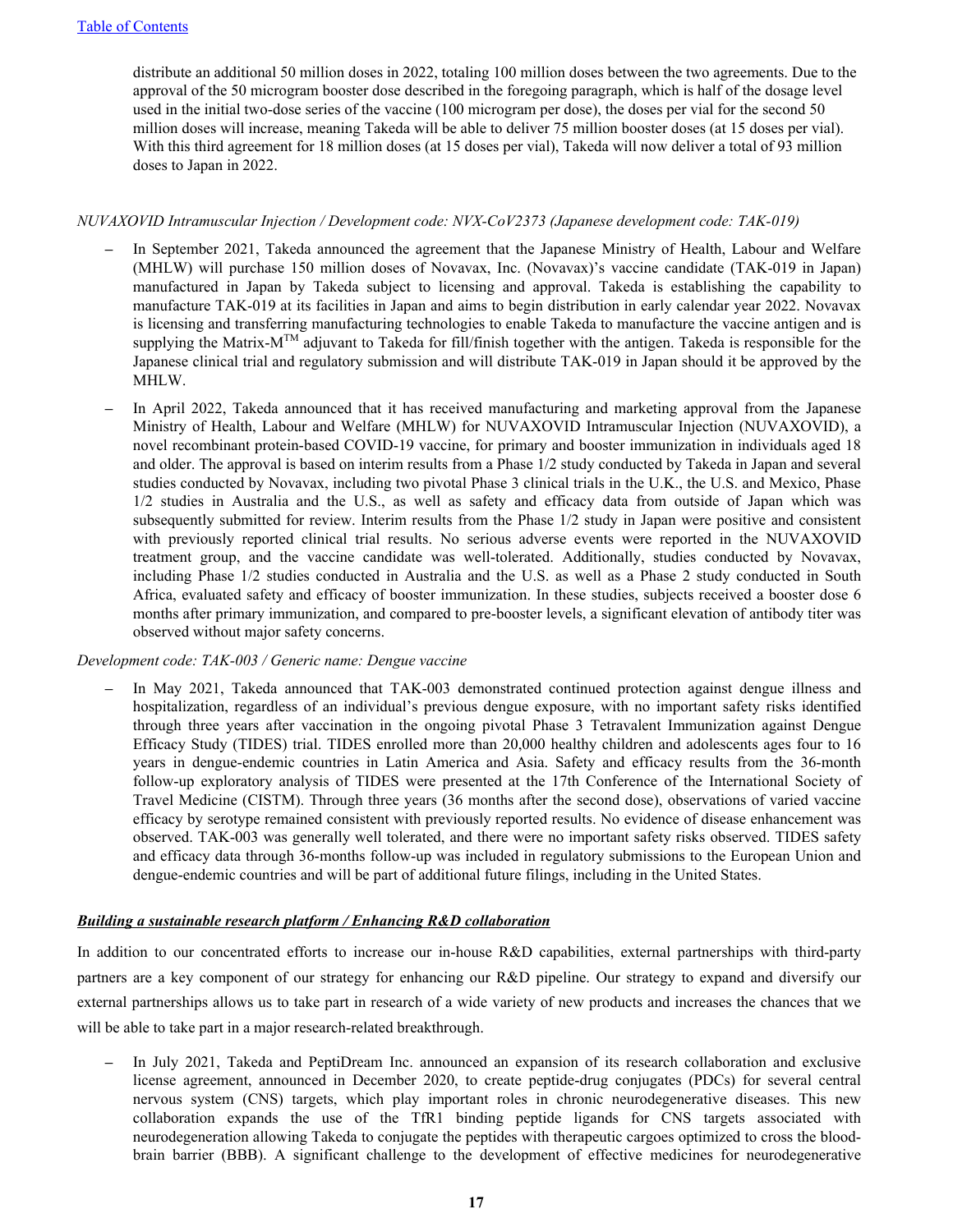diseases is the ability to deliver therapeutic molecules across the BBB into the brain. Peptide carriers that bind to TfR1 when conjugated to various therapeutic payloads facilitate the transport of the payload across the BBB into the brain, and thereby significantly improve functional benefit. This TfR1 BBB shuttle approach has the potential to accelerate the development of therapies for which BBB penetration remains challenging. This approach may also enable broad brain region biodistribution that is frequently needed to effectively treat many neurodegenerative diseases for which few, if any, effective drugs currently exist.

- *–* In July 2021, Takeda and Frazier Healthcare Partners announced a collaboration to launch HilleVax, Inc. (HilleVax), a biopharmaceutical company to develop and commercialize Takeda's norovirus vaccine candidate. Takeda has granted a license to HilleVax for the exclusive development and commercialization rights to its norovirus vaccine candidate, HIL-214 (formerly TAK-214), worldwide outside of Japan, in exchange for upfront consideration, as well as future cash milestones and royalties on net sales. Takeda will retain commercialization rights in Japan and HilleVax will integrate certain Japan development activities into its global development. HIL-214, which is a virus-like particle (VLP) based vaccine candidate, completed a randomized, placebo-controlled Phase 2b field efficacy study in 4,712 adult subjects in which HIL-214 was well-tolerated and demonstrated clinical proof of concept in preventing moderate-to-severe cases of acute gastroenteritis from norovirus infection. As of July 2021, the candidate has been studied in nine human clinical trials with safety data from over 4,500 subjects and immunogenicity data from over 2,000 subjects.
- *–* In September 2021, Takeda and Mirum Pharmaceuticals, Inc. (Mirum) announced that the companies have entered into an exclusive licensing agreement for the development and commercialization of maralixibat chloride (maralixibat) (US trade name: LIVMARLI ), an apical sodium dependent bile acid transporter (ASBT) inhibitor, in Japan for Alagille syndrome (ALGS), progressive familial intrahepatic cholestasis (PFIC), and biliary atresia (BA). Maralixibat, an investigational, orally administered medication, is being evaluated globally in ALGS, PFIC, and BA. Under the terms of the agreement, Takeda will be responsible for regulatory approval and commercialization of maralixibat in Japan. Takeda will also be responsible for development, including conducting clinical studies in cholestatic indications.
- *–* In September 2021, Takeda and JCR Pharmaceuticals Co., Ltd. (JCR) announced a geographically-focused exclusive collaboration and license agreement to commercialize JR-141 (pabinafusp alfa), an investigational, next-generation recombinant fusion protein of an antibody against the human transferrin receptor and iduronate-2-sulfatase (IDS) enzyme for the treatment of Hunter syndrome (also known as Mucopolysaccharidosis type II or MPS II). JR-141, applied with J-Brain Cargo, JCR's proprietary blood-brain barrier (BBB) technology, is engineered to transport the therapeutic enzyme across the BBB to directly reach the brain and address both the somatic and neuronopathic manifestations of the disease, which can lead to progressive cognitive decline. Under the terms of the exclusive collaboration and license agreement, Takeda will exclusively commercialize JR-141 outside of the United States, including Canada, Europe, and other regions (excluding Japan and certain other Asia-Pacific countries). The two companies will collaborate to bring this therapy to patients as quickly as possible upon completion of the global Phase 3 program, which will be conducted by JCR. Takeda receives an option under a separate option agreement, which allows Takeda to acquire an exclusive license to commercialize JR-141 in the U.S. upon completion of the Phase 3 program.
- In October 2021, Takeda announced the exercise of its option to acquire GammaDelta Therapeutics Limited ("GammaDelta"), a company focused on exploiting the unique properties of gamma delta (γδ) T cells for immunotherapy. Through the acquisition, Takeda will obtain GammaDelta's allogeneic variable delta 1 (Vδ1) gamma-delta (γδ) T cell therapy platforms, which includes both blood-derived and tissue-derived platforms, in addition to early-stage cell therapy programs. The transaction was completed in April 2022.
- In January 2022, Takeda announced the exercise of its option to acquire Adaptate Biotherapeutics Ltd. ("Adaptate"), a UK company focused on developing antibody-based therapeutics for the modulation of variable delta 1 (Vδ1) gamma delta (γδ) T cells. Through the acquisition, Takeda will acquire Adaptate's antibody-based γδ T cell engager platform, including pre-clinical candidate and discovery pipeline programs. Adaptate's γδ T cell engagers are designed to specifically modulate γδ T cell-mediated immune responses at tumor sites while sparing damage to healthy cells. The planned acquisition of Adaptate follows Takeda's recently exercised option to acquire GammaDelta Therapeutics and is intended to further accelerate the development of innovative γδ T cell-based therapies. The transaction was completed in April 2022.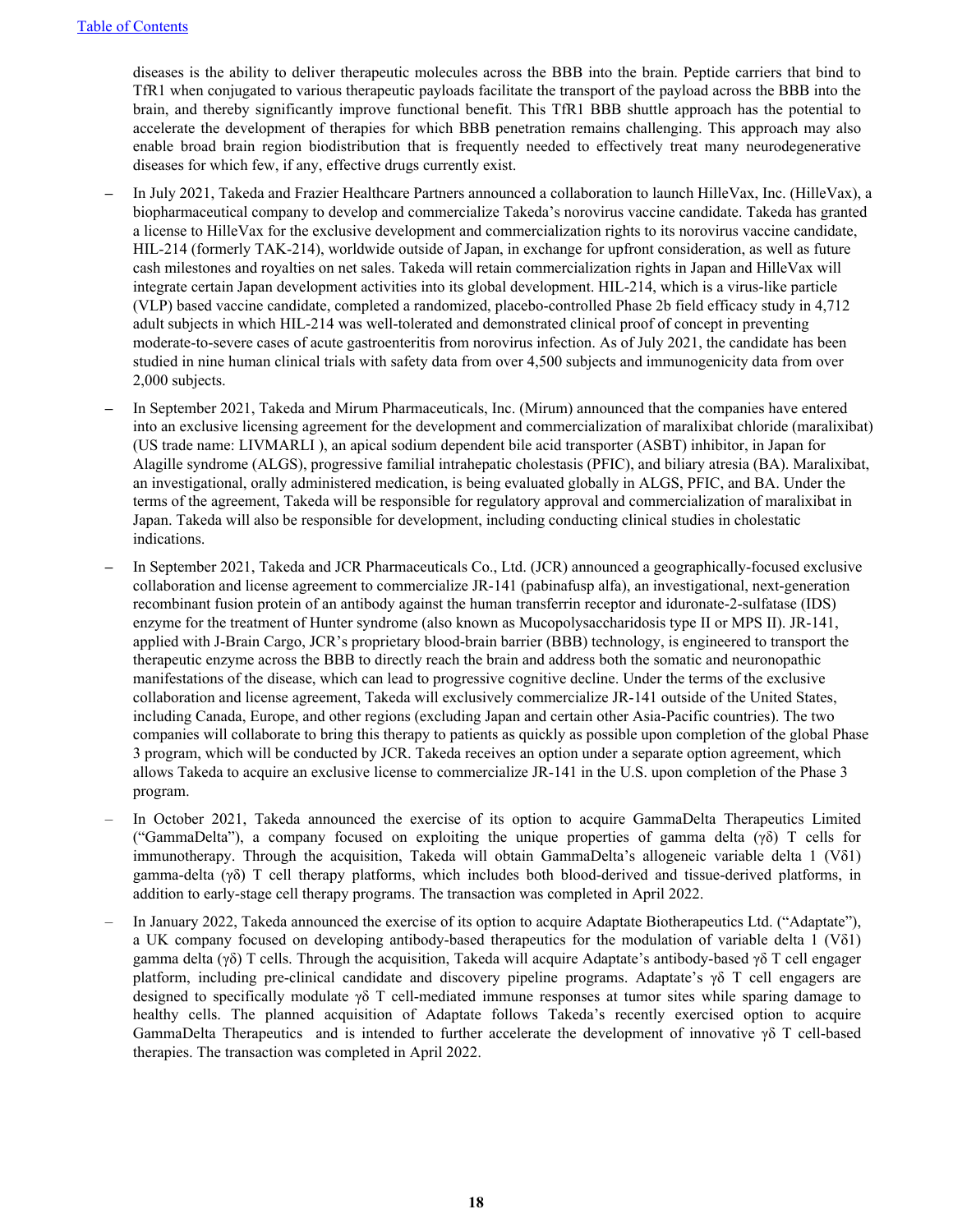# <span id="page-19-0"></span>**Analysis of Results of Operations, Financial Position, and Cash Flow**

# **Results of Operations (Reported)**

# **Consolidated Financial Results (April 1, 2021 to March 31, 2022)**

|                                                                                     |                                        |           |                                 | Billion JPY or percentage |
|-------------------------------------------------------------------------------------|----------------------------------------|-----------|---------------------------------|---------------------------|
|                                                                                     | For the fiscal year ended<br>March 31, |           |                                 |                           |
|                                                                                     | 2021                                   | 2022      | Change versus the previous year |                           |
| Revenue                                                                             | 3,197.8                                | 3,569.0   | 371.2                           | 11.6%                     |
| Cost of sales                                                                       | (994.3)                                | (1,106.8) | (112.5)                         | 11.3 %                    |
| Selling, general and administrative expenses                                        | (875.7)                                | (886.4)   | (10.7)                          | $1.2 \%$                  |
| Research and development expenses                                                   | (455.8)                                | (526.1)   | (70.3)                          | 15.4 %                    |
| Amortization and impairment losses on intangible<br>assets associated with products | (421.9)                                | (472.9)   | (51.1)                          | 12.1%                     |
| Other operating income                                                              | 318.0                                  | 43.1      | (274.9)                         | $(86.4)\%$                |
| Other operating expenses                                                            | (258.9)                                | (159.1)   | 99.8                            | $(38.6)\%$                |
| Operating profit                                                                    | 509.3                                  | 460.8     | (48.4)                          | $(9.5)\%$                 |
| Finance income and (expenses), net                                                  | (143.1)                                | (142.9)   | 0.2                             | (0.1)%                    |
| Share of profit (loss) of investments accounted for<br>using the equity method      | 0.1                                    | (15.4)    | (15.4)                          |                           |
| Profit before tax                                                                   | 366.2                                  | 302.6     | (63.7)                          | $(17.4)\%$                |
| Income tax (expenses) benefit                                                       | 9.9                                    | (72.4)    | (82.3)                          |                           |
| Net profit for the year                                                             | 376.2                                  | 230.2     | (146.0)                         | $(38.8)\%$                |

*Revenue.* Revenue for the fiscal year ended March 31, 2022 was 3,569.0 billion JPY, an increase of 371.2 billion JPY, or 11.6%, compared to the previous fiscal year. Excluding the impact from fluctuations in foreign exchange rates, which was calculated by translating revenue of the fiscal year ended March 31, 2022, using corresponding exchange rates in the previous fiscal year, the increase in revenue was 6.3%. In April 2021, Takeda completed the sale of a portfolio of diabetes products in Japan to Teijin Pharma Limited for 133.0 billion JPY, which was recorded as revenue and accounted for 4.2 percentage points ("pp") of the increase in revenue. Excluding this selling price from revenue for the fiscal year ended March 31, 2022, the increase was 7.4%.

Each of our core therapeutic areas in the business (i.e. Gastroenterology ("GI"), Rare Diseases, Plasma-Derived Therapies ("PDT") Immunology, Oncology, and Neuroscience) contributed to positive revenue growth; however, Rare Diseases would have declined if not for the positive impact of the depreciation of the yen. Intensified competition impacted some products in this area, especially treatments for Rare Hematology. Although the impact of the global spread of COVID-19 did not have a material effect on our overall consolidated revenue for the fiscal year ended March 31, 2022, we have experienced some disruption to certain products in the second half of the fiscal year due to the spread of the Omicron variant, including shipping delays and fewer diagnostic procedures.

During the third quarter of the fiscal year ended March 31, 2022, LIVTENCITY (for post-transplant cytomegalovirus ("CMV") infection/disease) was launched in the U.S. in December 2021, following the launch of EXKIVITY (for non-small cell lung cancer) in the U.S. in September 2021.

Revenue outside of our core therapeutic areas increased by 50.1 billion JPY, or 8.7%, compared to the previous fiscal year to 624.1 billion JPY, due to the 133.0 billion JPY selling price of the diabetes portfolio in Japan and other increases including revenue from distributing Moderna's COVID-19 vaccine, SPIKEVAX Intramuscular Injection, in Japan, offsetting the impact from prior divestitures.

Year-on-year change in revenue for this fiscal year in each of our main therapeutic areas was primarily attributable to the following products:

• *GI.* In Gastroenterology, revenue was 875.7 billion JPY, a year-on-year increase of 97.9 billion JPY, or 12.6%. Growth was driven by Takeda's top-selling product ENTYVIO (for ulcerative colitis ("UC") and Crohn's disease ("CD")), with sales of 521.8 billion JPY, a year-on-year increase of 92.5 billion JPY, or 21.5%. Sales in the U.S. increased by 55.2 billion JPY, or 18.8%, to 349.5 billion JPY driven by increases in the first line biologic inflammatory bowel disease ("IBD")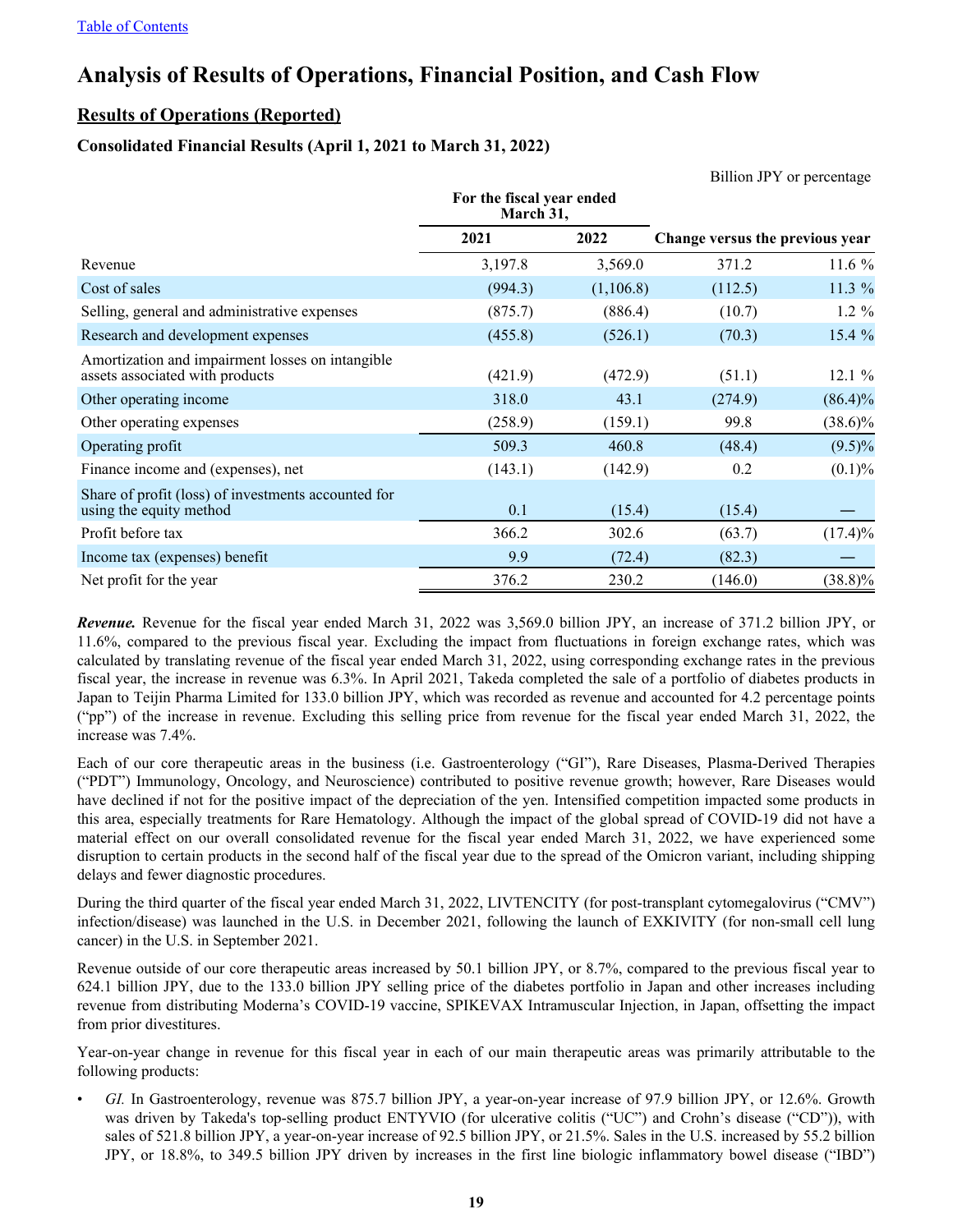population both in UC and CD. Sales in Europe and Canada increased by 27.0 billion JPY, or 24.8%, to 136.0 billion JPY. In Growth and Emerging Markets, sales increased by 7.8 billion JPY, or 45.7%, to 25.0 billion JPY, primarily driven by increased sales in Brazil and China. Sales of TAKECAB (for acid-related diseases) were 102.4 billion JPY, an increase of 17.6 billion JPY, or 20.7%, versus the previous fiscal year. This increase was mainly driven by the expansion of new prescriptions in the Japanese market due to TAKECAB's efficacy in reflux esophagitis and the prevention of recurrence of gastric and duodenal ulcers during low-dose aspirin administration. Sales of GATTEX/REVESTIVE (for short bowel syndrome) were 75.8 billion JPY, an increase of 11.2 billion JPY, or 17.3%, primarily due to increased market penetration and new country launches including Japan. Sales of AMITIZA (for chronic constipation) decreased by 14.8 billion JPY, or 69.6%, to 6.5 billion JPY, due to generic entrants in the U.S. in January 2021.

• *Rare Diseases*. In Rare Diseases, revenue was 611.2 billion JPY, a year-on-year increase of 19.5 billion JPY, or 3.3%.

Revenue in Rare Metabolic increased by 10.0 billion JPY, or 6.1%, compared to the previous fiscal year to 172.6 billion JPY. Sales of enzyme replacement therapies ELAPRASE (for Hunter syndrome) and VPRIV (for Gaucher diseases) increased primarily in Europe and Growth and Emerging Markets, and in the U.S., Europe and Growth and Emerging Markets, respectively.

Revenue in Rare Hematology decreased by 6.1 billion JPY, or 2.1%, to 283.7 billion JPY. Sales of ADVATE decreased by 10.0 billion JPY, or 7.8%, to 118.5 billion JPY. Sales of ADYNOVATE/ADYNOVI increased by 2.7 billion JPY, or 4.6%, to 60.7 billion JPY. Both products were impacted by the competitive landscape in the hemophilia A non-inhibitors market in the U.S. FEIBA sales decreased by 5.3 billion JPY, or 12.0%, to 39.2 billion JPY, negatively impacted by the difference in timing of government tenders in Growth and Emerging Markets.

Revenue in Hereditary Angioedema ("HAE") was 153.6 billion JPY, a year-on-year increase of 14.3 billion JPY, or 10.2%. Sales of TAKHZYRO were 103.2 billion JPY, an increase of 16.5 billion JPY, or 19.1%, versus the previous fiscal year primarily due to expansion of the prophylactic market, continued geographic expansion and strong patient uptake. Sales of CINRYZE decreased by 2.6 billion JPY, or 11.8%, to 19.3 billion JPY, primarily due to conversion to TAKHZYRO and a shift to newer agents marketed by competitors.

- *PDT Immunology.* In Plasma-Derived Therapies ("PDT") Immunology, revenue increased by 86.6 billion JPY, or 20.6%, compared to the previous fiscal year to 507.0 billion JPY. Aggregate sales of immunoglobulin products were 385.9 billion JPY, an increase of 51.0 billion JPY, or 15.2%, compared to the previous fiscal year. In particular, sales of GAMMAGARD LIQUID/KIOVIG (for the treatment of primary immunodeficiency ("PID") and multifocal motor neuropathy ("MMN")) increased due to continued strong demand globally and enabled by growing supply. In addition, CUVITRU and HYQVIA, which are SCIG (subcutaneous immunoglobulin) therapies, marked double digit percentage of revenue growth. Aggregate sales of albumin products including HUMAN ALBUMIN and FLEXBUMIN (primarily used for hypovolemia and hypoalbuminemia) were 90.0 billion JPY, an increase of 32.5 billion JPY, or 56.4%, versus the previous fiscal year driven by higher sales following the resolution of the supply interruption which impacted HUMAN ALBUMIN for release in China in the second half of the previous fiscal year, in addition to strong FLEXBUMIN demand in China and the U.S.
- *Oncology.* In Oncology, revenue was 468.7 billion JPY, a year-on-year increase of 52.2 billion JPY, or 12.5%. Sales of VELCADE (for multiple myeloma) increased by 8.9 billion JPY, or 8.8% versus the previous fiscal year to 110.0 billion JPY. This growth was driven by an increase in U.S. sales of 10.4 billion JPY, or 10.8%, versus the previous fiscal year. This reflects a rebound in demand after lower sales in the first quarter of the previous fiscal year, when prescribers favored orally administered products over infusions or injections early in the COVID-19 pandemic. In addition, increased use of VELCADE as part of initial treatment for new patients contributed to the growth this year in the U.S. Royalty income outside the U.S. decreased due to continued generic erosion. Sales of LEUPLIN/ENANTONE (generic name: leuprorelin) (for endometriosis, uterine fibroids, premenopausal breast cancer, prostatic cancer, etc.), an off-patented product, increased by 11.1 billion JPY, or 11.6%, versus the previous fiscal year to 106.5 billion JPY mainly driven by an increased supply in the U.S. which was partially offset by a decrease in Japan due to generic erosion and competition. Sales of NINLARO (for multiple myeloma) were 91.2 billion JPY, an increase of 3.8 billion JPY, or 4.4%, versus the previous fiscal year. In the U.S., NINLARO growth was adversely impacted by a temporary demand increase favoring oral options early in the previous fiscal year due to COVID-19, and by demand slow-downs in the fourth quarter of the current fiscal year. There has been continued strong growth in other regions, particularly in China and Japan. Sales of ADCETRIS (for malignant lymphomas) increased by 9.8 billion JPY, or 16.4% versus the previous fiscal year to 69.2 billion JPY, led by strong growth in sales in Growth and Emerging Markets, particularly in China where it was approved in May 2020. Sales of ALUNBRIG (for non-small cell lung cancer) were 13.6 billion JPY, an increase of 4.8 billion JPY, or 54.9% due to new launches and market penetration around the world.
- *Neuroscience.* In Neuroscience, revenue was 482.3 billion JPY, a year-on-year increase of 65.0 billion JPY, or 15.6%. Sales of VYVANSE/ELVANSE (for attention deficit hyperactivity disorder ("ADHD")) were 327.1 billion JPY, an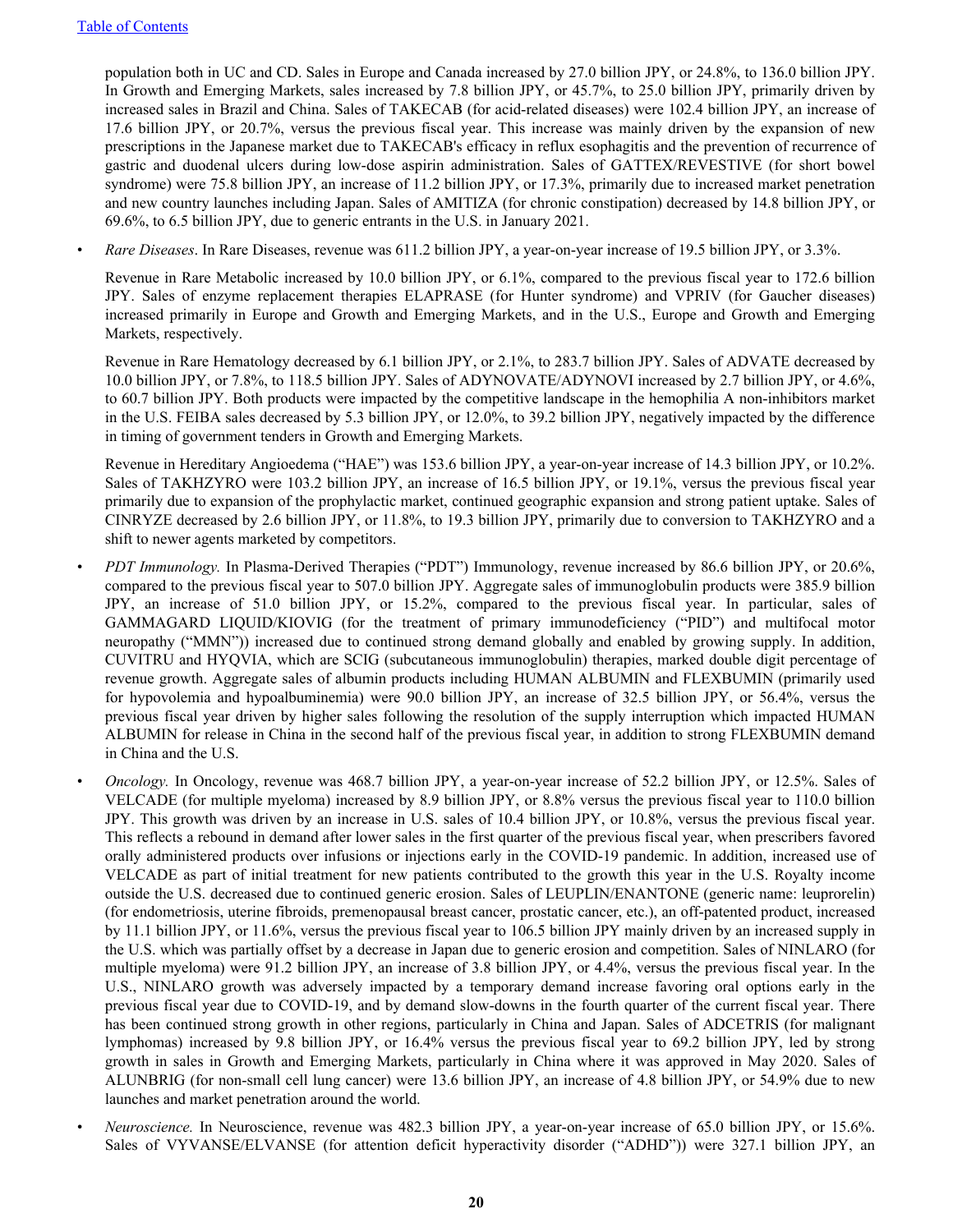increase of 55.5 billion JPY, or 20.4%, versus the previous fiscal year. VYVANSE/ELVANSE has been negatively affected by COVID-19 during the course of the pandemic, most notably during periods when stay-at-home restrictions have been in place reducing patient visits, subsequent diagnoses and creating temporary discontinuation of medication. While the trend has been fluctuating since 2020, overall there has been a positive impact from increasing prescriptions in the current fiscal year. Sales of TRINTELLIX (for major depressive disorder ("MDD")) were 82.3 billion JPY, an increase of 13.4 billion JPY, or 19.5%, versus the previous fiscal year, due to increasing prescriptions in the U.S. and in Japan. The increase of these products was partially offset by the decrease of other neuroscience products such as REMINYL (for Alzheimer's disease), attributable to the continued impact of competition from generic products in Japan.

Revenue by Geographic Region:

|                         | Billion JPY; percentages are the proportion to total revenue |                                     |         |         |  |  |
|-------------------------|--------------------------------------------------------------|-------------------------------------|---------|---------|--|--|
|                         |                                                              | For the fiscal year ended March 31, |         |         |  |  |
| Revenue:                | 2021                                                         |                                     | 2022    |         |  |  |
| $Japan^*$               | 559.7                                                        | $17.5 \%$                           | 659.0   | 18.5 %  |  |  |
| <b>United States</b>    | 1,567.9                                                      | 49.0 $%$                            | 1,714.4 | 48.0 %  |  |  |
| Europe and Canada       | 666.2                                                        | 20.8 %                              | 739.2   | 20.7 %  |  |  |
| Asia (excluding Japan)  | 156.2                                                        | 4.9 $\%$                            | 197.0   | 5.5 $%$ |  |  |
| Latin America           | 121.6                                                        | $3.8 \%$                            | 128.5   | $3.6\%$ |  |  |
| Russia/CIS              | 57.6                                                         | $1.8 \%$                            | 62.1    | $1.7\%$ |  |  |
| Other $^*$ <sup>2</sup> | 68.5                                                         | $2.1 \%$                            | 68.9    | $1.9\%$ |  |  |
| Total                   | 3,197.8                                                      | $100.0 \%$                          | 3,569.0 | 100.0 % |  |  |

\*1 The 133.0 billion JPY selling price of the sale of diabetes portfolio in Japan is included in the fiscal year ended March 31, 2022.

\*2 Other includes the Middle East, Oceania and Africa.

*Cost of Sales.* Cost of Sales increased by 112.5 billion JPY, or 11.3%, to 1,106.8 billion JPY. The increase was primarily due to the depreciation of the yen and a sales increase of products with higher cost of sales ratio for the fiscal year ended March 31, 2022. The increase was partially offset by a 46.5 billion JPY decrease in non-cash charges related to the unwind of the fair value step up on acquired inventory recognized in connection with the acquisition of Shire as well as a decrease of cost of sales from divested products of the previous fiscal year.

*Selling, General and Administrative (SG&A) expenses.* SG&A expenses increased by 10.7 billion JPY, or 1.2%, to 886.4 billion JPY for the fiscal year ended March 31, 2022, mainly due to the impact from the depreciation of the yen in the current fiscal year.

*Research and Development (R&D) expenses.* R&D expenses increased by 70.3 billion JPY, or 15.4%, to 526.1 billion JPY for the fiscal year ended March 31, 2022, mainly due to further investment in prioritized new molecular entities as well as the impact from the depreciation of the yen in the current fiscal year.

*Amortization and Impairment Losses on Intangible Assets Associated with Products.* Amortization and Impairment Losses on Intangible Assets Associated with Products increased by 51.1 billion JPY, or 12.1%, to 472.9 billion JPY for the fiscal year ended March 31, 2022 mainly due to impairment charges of certain in-process R&D assets including TAK-721 due to discontinuation of the program and intangible assets related to NATPARA resulting from the reassessment of the recoverable amount and recorded in the current fiscal year.

*Other Operating Income.* Other Operating Income was 43.1 billion JPY, a decrease of 274.9 billion JPY, or 86.4%, for the fiscal year ended March 31, 2022, predominantly driven by the effect of a 228.9 billion JPY divestiture gain in the previous fiscal year. This included a 139.5 billion JPY gain on sale of shares and relevant assets of Takeda Consumer Healthcare Company Ltd., and other non-core assets amounting to 89.4 billion JPY. The decrease is also due to a 60.2 billion JPY revaluation gain recorded in the previous fiscal year, triggered by an update to previously recognized liabilities for pipeline compound SHP647 and certain associated rights ("SHP647"), to reflect management's decision to terminate the clinical trial program following the European Commission's decision in May 2020 to release Takeda's obligation to divest SHP647.

*Other Operating Expenses.* Other Operating Expenses were 159.1 billion JPY, a decrease of 99.8 billion JPY, or 38.6%, for the fiscal year ended March 31, 2022. This is mainly attributable to a 72.9 billion JPY loss recognized in the previous year from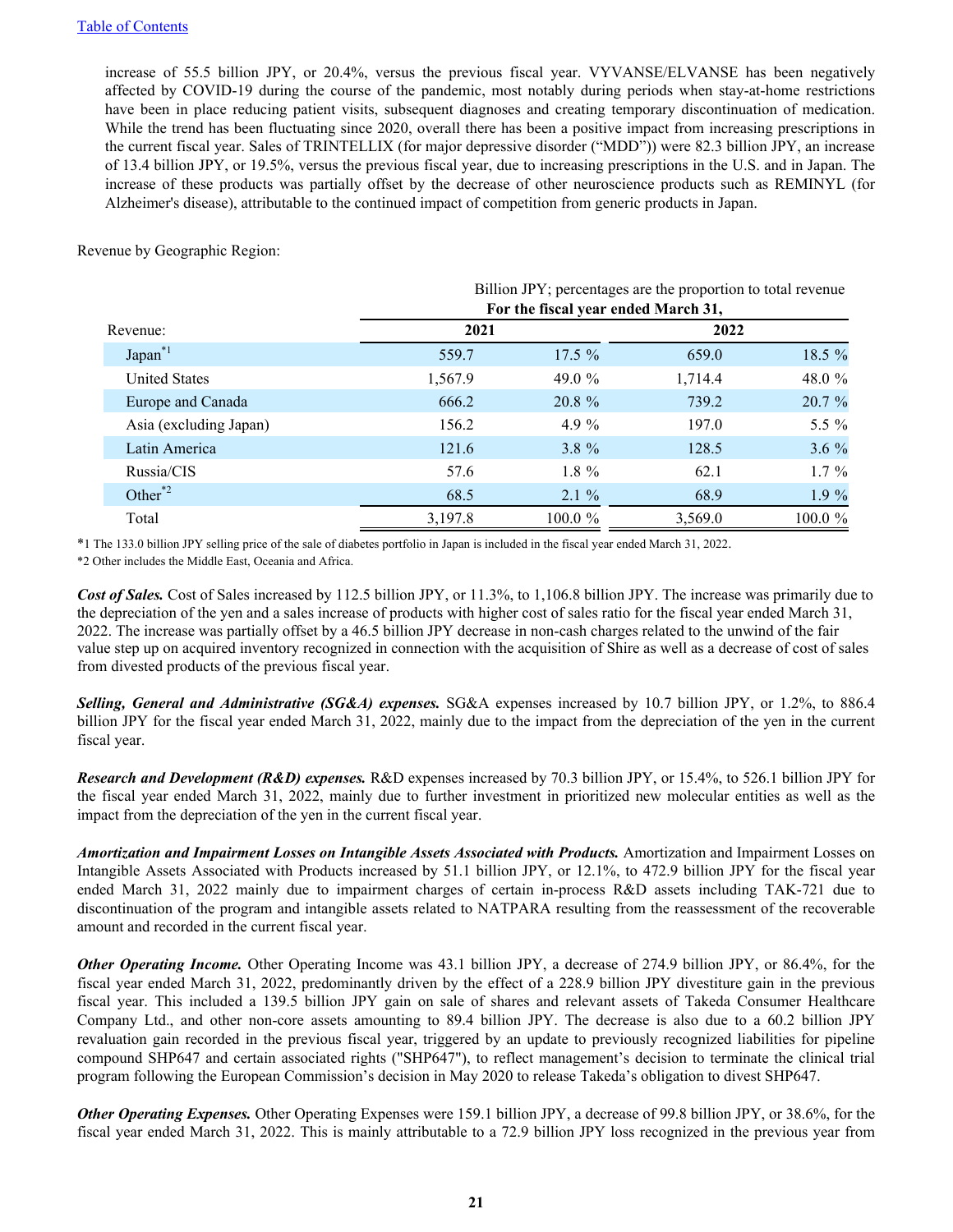changes in the fair value of financial assets associated with contingent consideration arrangements from the divestment of XIIDRA and a 32.0 billion JPY decrease in restructuring expenses mainly attributable to the decrease in Shire integration costs.

*Operating Profit*. As a result of the above factors, Operating Profit decreased by 48.4 billion JPY, or 9.5%, for the fiscal year ended March 31, 2022 to 460.8 billion JPY.

*Net Finance Expenses.* Net Finance Expenses were 142.9 billion JPY for the fiscal year ended March 31, 2022, a decrease of 0.2 billion JPY, or 0.1%, compared to the previous fiscal year. These results include a negative impact from the remeasurement of a warrant to purchase stocks of a company held by Takeda that was offset by factors including a gain on prior equity method investments related to the acquisition of Maverick Therapeutics, Inc. in April 2021 recorded in the current fiscal year and a decrease in net interest expense primarily driven by the reduction in outstanding balances of bonds and loans.

*Share of Loss of Investments Accounted for Using the Equity Method***.** Share of Loss of Investments Accounted for Using the Equity Method was 15.4 billion JPY, a decrease of 15.4 billion JPY compared to Share of Profit of Investments Accounted for Using the Equity Method of 0.1 billion JPY for the previous fiscal year, mainly due to the negative impact from Takeda's share of loss on an investment held by Takeda Ventures, Inc. This negative impact was partially offset by a decrease of Takeda's share of impairment loss recognized by Teva Takeda Pharma Ltd.

*Income Tax Expenses.* Income Tax Expenses were 72.4 billion JPY for the fiscal year ended March 31, 2022, compared to income tax benefit of 9.9 billion JPY for the previous fiscal year. This was primarily due to a decrease of tax benefits from internal entity restructuring transactions and a current fiscal year's tax charge of 65.4 billion JPY for tax and interest, net of 0.5 billion JPY of associated tax benefit, arising from tax assessment involving Irish taxation of the break fee Shire received from AbbVie in connection with the terminated offer to acquire Shire made by AbbVie in 2014. There was also a decrease in tax benefits from the recognition of previously unrecognized deferred tax assets. These unfavorable changes were partially offset by a tax charge on divestitures in the previous fiscal year, decreased deferred tax liability for unremitted earnings in foreign subsidiaries, and lower pretax earnings.

*Net Profit for the Year.* Net Profit for the Year decreased by 146.0 billion JPY, or 38.8%, for the fiscal year ended March 31, 2022 to 230.2 billion JPY.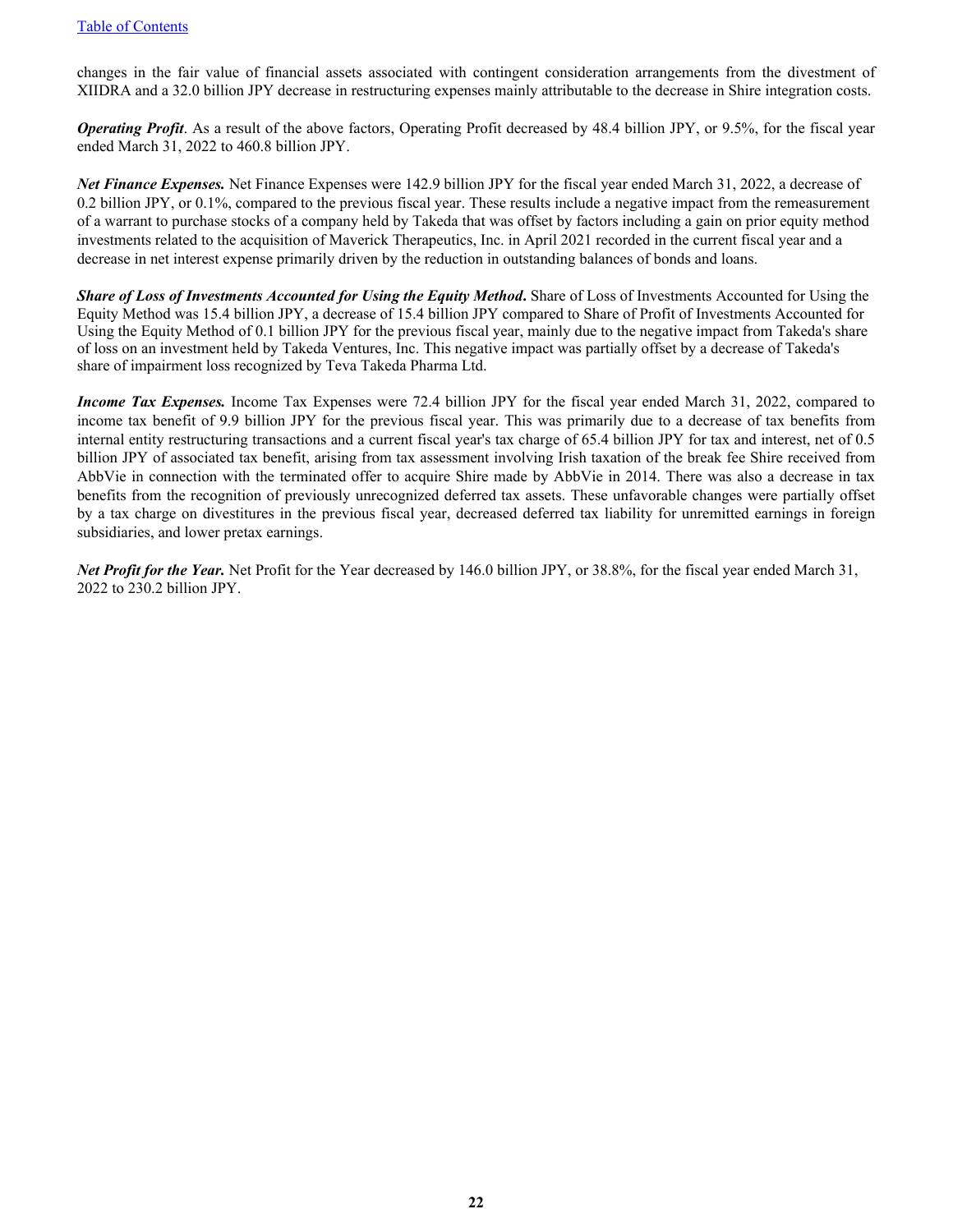# <span id="page-23-0"></span>**Results of Operations (Underlying) (April 1, 2021 to March 31, 2022)**

#### *Definition of Core and Underlying Growth*

Takeda uses the concept of Underlying Growth for internal planning and performance evaluation purposes.

Underlying Growth compares two periods (fiscal quarters or years) of financial results under a common basis and is used by management to assess the business. These financial results are calculated on a constant currency basis using a full year plan rate and exclude the impacts of divestitures and other amounts that are unusual, non-recurring items or unrelated to our ongoing operations. Although these are not measures defined by IFRS, Takeda believes Underlying Growth is useful to investors as it provides a consistent measure of our performance.

Takeda uses "Underlying Revenue Growth", "Underlying Core Operating Profit Growth", and "Underlying Core EPS Growth" as key financial metrics.

Underlying Revenue represents revenue on a constant currency basis and excluding non-recurring items and the impact of divestitures that occurred during the reported periods presented.

Underlying Core Operating Profit represents Core Operating Profit (as defined below) on a constant currency basis and further adjusted to exclude the impacts of divestitures that occurred during the reporting periods presented.

Underlying Core EPS represents net profit based on a constant currency basis, adjusted to exclude the impact of divestitures, items excluded in the calculation of Core EPS (as defined below), divided by the outstanding shares (excluding treasury shares) as of the end of the comparative period.

Core Revenue represents revenue adjusted to exclude significant items unrelated to Takeda's core operations.

Core Operating Profit represents net profit adjusted to exclude income tax expenses, the share of profit or loss of investments accounted for using the equity method, finance expenses and income, other operating expenses and income, amortization and impairment losses on acquired intangible assets and other items unrelated to Takeda's core operations, such as non-recurring items, purchase accounting effects and transaction related costs.

Core EPS represents net profit adjusted to exclude the impact of items excluded in the calculation of Core Operating Profit, and other non-operating items (e.g. amongst other items, fair value adjustments and the imputed financial charge related to contingent consideration) that are unusual, non-recurring in nature or unrelated to Takeda's ongoing operations and the tax effect of each of the adjustments, divided by the average outstanding shares (excluding treasury shares) of the reporting periods presented.

#### *Underlying Results*

#### **For the fiscal year ended March 31, 2022**

| <b>Underlying Revenue Growth</b>        | $+7.4\%$ |
|-----------------------------------------|----------|
| Underlying Core Operating Profit Growth | $+5.4\%$ |
| Underlying Core Operating Profit Margin | $28.0\%$ |
| Underlying Core EPS Growth              | $+9.4\%$ |

*Underlying Revenue Growth* was 7.4% compared to the previous fiscal year, driven by our diverse portfolio of global products as well as new product launches. Underlying revenue attributable to Takeda's 14 global brands\* grew by 12.0%, which constitute approximately 42% of the total Underlying revenue.

 \* Takeda's 14 global brands GI: ENTYVIO, GATTEX/REVESTIVE, ALOFISEL Rare Diseases: NATPARA/NATPAR, ADYNOVATE/ADYNOVI, TAKHZYRO, ELAPRASE, VPRIV PDT Immunology: GAMMAGARD LIQUID/KIOVIG, HYQVIA, CUVITRU, HUMAN ALUBUMIN/FLEXBUMIN Oncology: NINLARO, ALUNBRIG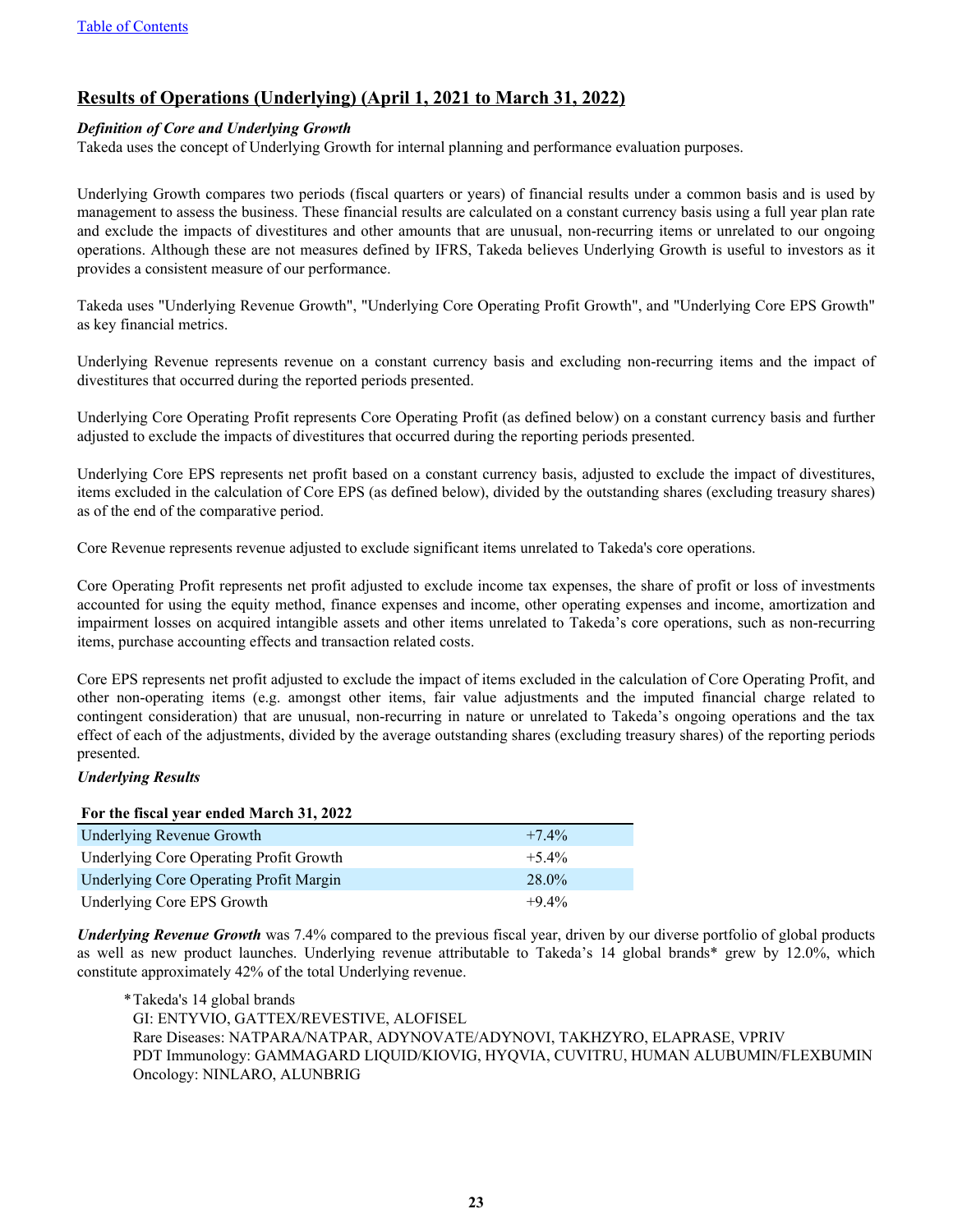#### [Table of Contents](#page-1-0)

#### **Underlying Revenue Growth by Therapeutic Area**

| <b>GI</b>             | $+6.8\%$  |
|-----------------------|-----------|
| Rare Diseases         | $-1.4\%$  |
| Rare Metabolic        | $+2.4%$   |
| Rare Hematology       | $-6.7\%$  |
| Hereditary Angioedema | $+4.3%$   |
| PDT Immunology        | $+13.6\%$ |
| Oncology              | $+7.6%$   |
| Neuroscience          | $+9.5%$   |
| Other                 | $+12.8%$  |
| Total                 | $+7.4%$   |

(Note) Underlying Revenue represents revenue on a constant currency basis and excluding non-recurring items and the impact of divestitures. Please refer to "*[3. Definition of Non-IFRS Measures](#page-78-0)*" for the definition and "*[Results of Operations \(Reported\)](#page-19-0)*" for the revenue of each core therapeutic area and sales of major products before underlying adjustments.

The impact of major non-recurring items and divestitures\* excluded to calculate Underlying Revenue:

- Revenue of select over-the-counter and non-core products in Asia Pacific is excluded from the previous fiscal year as the divestiture was completed in November 2020.
- Revenue of select non-core prescription pharmaceutical products predominantly in Europe is excluded from the previous fiscal year as the divestiture was completed in December 2020.
- Revenue of select over-the-counter and non-core products in Latin America is excluded from the previous fiscal year as the divestiture was completed in January 2021.
- Net sales from TACHOSIL, a surgical patch, are excluded from the previous fiscal year as the divestiture was completed in January 2021.
- Revenue of select over-the-counter and non-core products predominantly in Europe is excluded from the previous fiscal year as the divestiture was completed in March 2021.
- Revenue of the former subsidiary, Takeda Consumer Healthcare Company Limited, is excluded from the previous fiscal year as the divestiture was completed in March 2021.
- Net sales from a portfolio of diabetes products in Japan (NESINA, LIOVEL, INISYNC and ZAFATEK) are excluded from the previous fiscal year as the divestiture was completed at the beginning of April 2021. In addition, the non-recurring item of the 133.0 billion JPY selling price as the result of the completion of the divestiture is excluded from the current fiscal year.
	- \*Revenue of select non-core prescription pharmaceutical products in China had been excluded from both the current fiscal year and the previous fiscal year until the third quarter of the fiscal year ended March 31, 2022. However, as the divestiture was completed at the end of March 2022, the current fiscal year and the previous fiscal year are comparable, thus, in this quarter, no exclusion of its divestiture impact has been made for either fiscal year.

#### *Underlying Core Operating Profit Growth* was 5.4%, attributable to Underlying Revenue Growth.

Core Operating Profit for the current fiscal year, which excludes items unrelated to Takeda's core operations such as the sale of a portfolio of diabetes products in Japan, was 955.2 billion JPY.

*Underlying Core Operating Profit Margin* for the current fiscal year was 28.0%.

*Underlying Core EPS Growth* for the current fiscal year was 9.4%.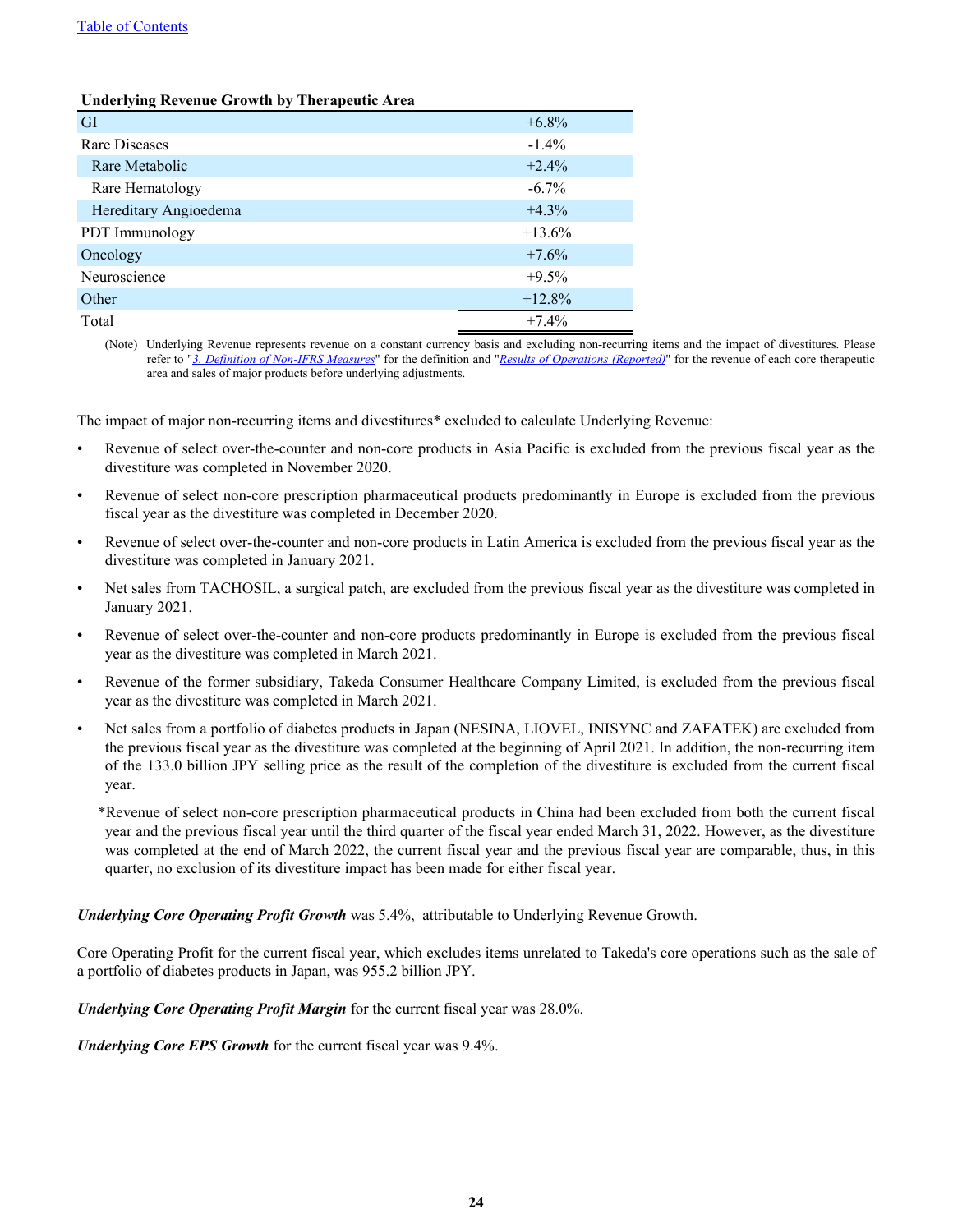# <span id="page-25-0"></span>**Consolidated Financial Position**

*Assets.* Total Assets as of March 31, 2022 were 13,178.0 billion JPY, reflecting an increase of 265.7 billion JPY compared to the previous fiscal year-end. Goodwill increased by 373.8 billion JPY mainly due to the effect of foreign currency translation. In addition, Property, Plant and Equipment increased by 128.9 billion JPY due to the effect of foreign currency translation as well as acquisitions, and Inventories increased by 99.3 billion JPY. These increases were partially offset by a decrease in Cash and Cash Equivalents of 116.5 billion JPY and a decrease in Intangible Assets of 90.6 billion JPY mainly due to amortization. In addition, Trade and Other Receivables decreased by 86.4 billion JPY mainly due to the trade receivables sales program put in place in the current fiscal year.

*Liabilities.* Total Liabilities as of March 31, 2022 were 7,494.5 billion JPY, reflecting a decrease of 240.6 billion JPY compared to the previous fiscal year-end. Bonds and Loans decreased by 290.0 billion JPY to 4,345.4 billion JPY<sup>\*</sup> primarily as a result of the repayment of loans and the redemption of bonds. In addition, Deferred Tax Liabilities decreased by 91.3 billion JPY. These decreases were partially offset by an increase in Trade and Other Payables of 172.5 billion JPY.

The carrying amount of Bonds was 3,637.4 billion JPY and Loans was 708.1 billion JPY as of March 31, 2022. Breakdown of Bonds and Loans carrying amount is as follows.

#### Bonds:

| <b>Name of Bond</b><br>(Face Value if Denominated in                          |                  |                                         | <b>Carrying Amount</b> |
|-------------------------------------------------------------------------------|------------------|-----------------------------------------|------------------------|
| <b>Foreign Currency</b> )                                                     | <b>Issuance</b>  | <b>Maturity</b>                         | (Billion JPY)          |
| Unsecured US dollar denominated senior<br>notes $(1,520 \text{ million USD})$ | June 2015        | June 2022 $\sim$<br>June 2045           | 186.0                  |
| Unsecured US dollar denominated senior<br>notes $(4,000 \text{ million USD})$ | September 2016   | September 2023 $\sim$<br>September 2026 | 466.0                  |
| Unsecured Euro denominated senior notes<br>$(3,750$ million EUR)              | November 2018    | November 2022 $\sim$<br>November 2030   | 507.2                  |
| Unsecured US dollar denominated senior<br>notes $(3,250 \text{ million USD})$ | November 2018    | November 2023 $\sim$<br>November 2028   | 395.3                  |
| Hybrid bonds (subordinated bonds)                                             | June 2019        | June 2079                               | 498.2                  |
| Unsecured US dollar denominated senior<br>notes (7,000 million USD)           | July 2020        | March 2030 $\sim$<br><b>July 2060</b>   | 849.4                  |
| Unsecured Euro denominated senior notes<br>$(3,600$ million EUR)              | <b>July 2020</b> | July 2027 $\sim$<br><b>July 2040</b>    | 486.0                  |
| Unsecured JPY denominated senior bonds                                        | October 2021     | October 2031                            | 249.4                  |
| Total                                                                         |                  |                                         | 3,637.4                |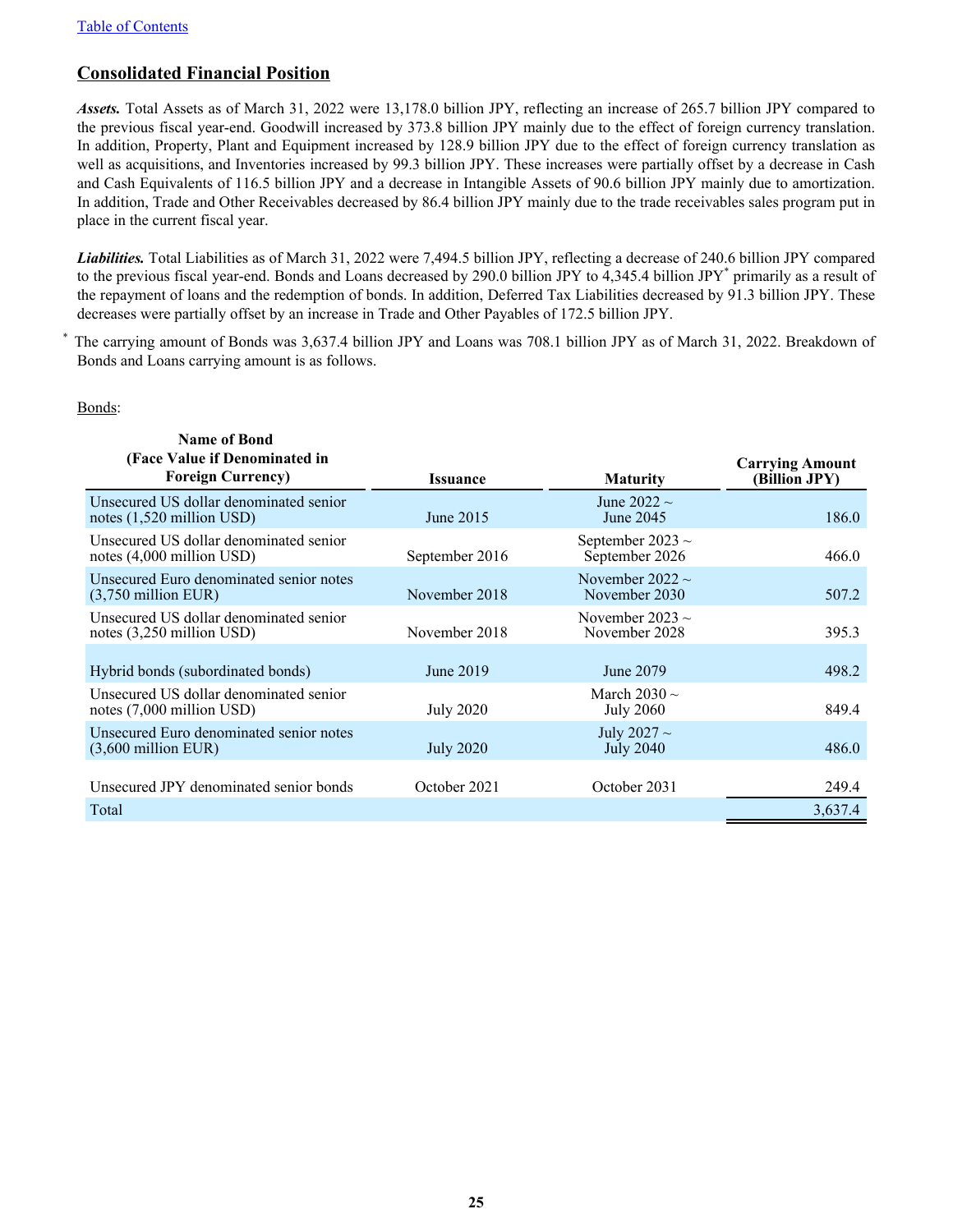Loans:

| Name of Loan<br>(Face Value if Denominated in |                                 |                                 | <b>Carrying Amount</b> |
|-----------------------------------------------|---------------------------------|---------------------------------|------------------------|
| <b>Foreign Currency</b> )                     | <b>Execution</b>                | <b>Maturity</b>                 | (Billion JPY)          |
| Syndicated loans                              | April 2016                      | April 2023 $\sim$<br>April 2026 | 200.0                  |
| Syndicated loans                              | April 2017                      | April 2027                      | 113.5                  |
| Syndicated loans<br>$(1,500$ million USD)     | April 2017                      | April 2027                      | 183.0                  |
| Bilateral loans                               | March 2016 $\sim$<br>April 2017 | March 2023 $\sim$<br>March 2026 | 210.0                  |
| Other                                         |                                 |                                 | 1.5                    |
| Total                                         |                                 |                                 | 708.1                  |

On May 17, 2021, Takeda redeemed the remaining 200 million USD of unsecured U.S. dollar-denominated senior notes issued in July 2017 in advance of their original maturity date of January 18, 2022. Following this, on June 11, 2021, Takeda prepaid 2,000 million USD of the Japan Bank for International Cooperation loan ("JBIC Loan") amount of 3,700 million USD (that was entered into on December 3, 2018) in advance of its original maturity date of December 11, 2025. On August 10, 2021, Takeda redeemed 1,500 million EUR of unsecured senior notes issued in November 2018 in advance of their original maturity date of November 21, 2022. On October 14, 2021, Takeda issued 10-year unsecured senior bonds with an aggregate principal amount of 250 billion JPY and a maturity date of October 14, 2031. Following this, on December 13, 2021 Takeda prepaid the remaining 1,700 million USD amount outstanding on the JBIC Loan in advance of its original maturity date of December 11, 2025. Furthermore, on March 24, 2022, Takeda redeemed 1,500 million USD of unsecured senior notes issued in September 2016 in advance of their original maturity date of September 23, 2023.

On April 23, 2022, Takeda redeemed 219 million USD of unsecured U.S. dollar-denominated senior notes issued in June 2015 in advance of their original maturity date of June 23, 2022.

*Equity.* Total Equity as of March 31, 2022 was 5,683.5 billion JPY, an increase of 506.3 billion JPY compared to the previous fiscal year-end. This was mainly due to an increase of 568.1 billion JPY in Other Components of Equity mainly due to fluctuation in currency translation adjustments reflecting the depreciation of yen. This increase was partially offset by an increase in Treasury Shares of 56.5 billion JPY mainly due to the share buybacks conducted in the current fiscal year and a decrease in Retained Earnings of 30.2 billion JPY. The decrease in Retained Earnings reflects primarily dividend payments of 284.2 billion JPY despite the recording of Net Profit for the Year.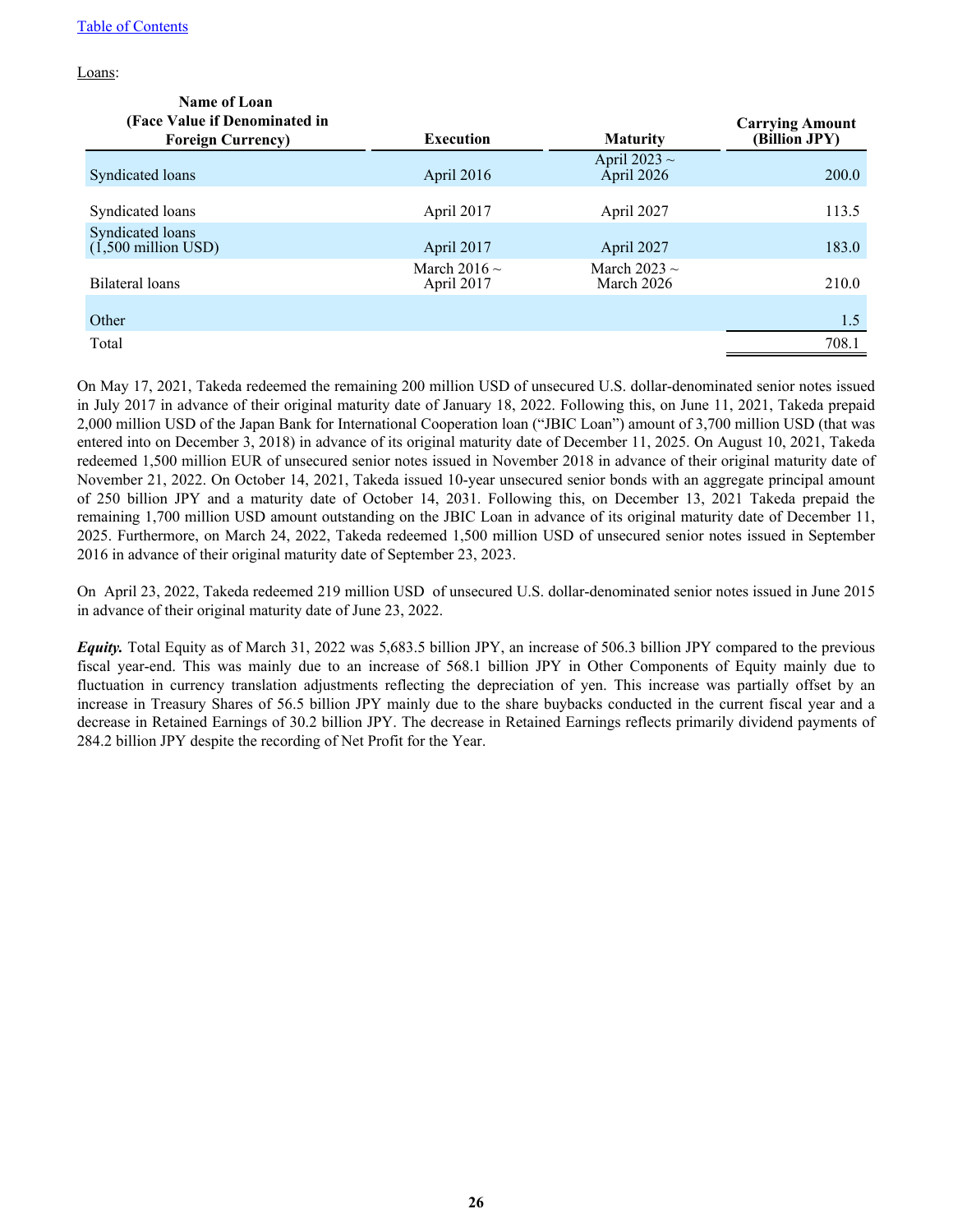### <span id="page-27-0"></span>**Consolidated Cash Flow**

Billion JPY

|                                                               | For the fiscal year ended March 31, |           |  |
|---------------------------------------------------------------|-------------------------------------|-----------|--|
|                                                               | 2021                                | 2022      |  |
| Net cash from (used in) operating activities                  | 1,010.9                             | 1,123.1   |  |
| Net cash from (used in) investing activities                  | 393.5                               | (198.1)   |  |
| Net cash from (used in) financing activities                  | (1,088.4)                           | (1,070.3) |  |
| Net increase (decrease) in cash and cash equivalents          | 316.1                               | (145.3)   |  |
| Cash and cash equivalents at the beginning of the year        | 637.6                               | 966.2     |  |
| Effects of exchange rate changes on cash and cash equivalents | 12.5                                | 28.8      |  |
| Cash and cash equivalents at the end of the year              | 966.2                               | 849.7     |  |

*Net cash from operating activities* was 1,123.1 billion JPY for the fiscal year ended March 31, 2022 compared to 1,010.9 billion JPY for the fiscal year ended March 31, 2021. The increase of 112.2 billion JPY was primarily driven by higher net profit for the period adjusted for non-cash items and other adjustments, including gain on divestment of business and subsidiaries as well as the income relating to the release from the obligation to divest the pipeline compound SHP 647 and certain associated rights in the previous fiscal year. In addition, there was a decrease in trade and other receivables mainly due to the trade receivables sales program put in place in the current fiscal year. These favorable impacts were partially offset by a decrease of other financial liabilities primarily attributable to an decrease of deposits restricted to certain vaccine operations and a decrease in provisions due to payments.

*Net cash used in investing activities* was 198.1 billion JPY for the fiscal year ended March 31, 2022 compared to net cash from investing activities of 393.5 billion JPY for the fiscal year ended March 31, 2021. This increase in net cash used of 591.7 billion JPY was mainly due to a decrease of 502.2 billion JPY in proceeds from sales of business (net of cash and cash equivalents divested) reflecting the sales of the non-core assets in the previous fiscal year, a decrease of 57.7 billion JPY in proceeds from sales and redemptions of investments, an increase of 49.7 billion JPY in the acquisition of businesses (net of cash and cash equivalents acquired), and a decrease of 44.6 billion JPY in proceeds from sales of property, plant and equipment. These were partially offset by a decrease of 62.5 billion JPY in acquisition of intangible assets .

*Net cash used in financing activiti***es** was 1,070.3 billion JPY for the fiscal year ended March 31, 2022 compared to 1,088.4 billion JPY for the fiscal year ended March 31, 2021. The decrease of 18.1 billion JPY was mainly due to a net increase in short-term loans and commercial papers of 149.0 billion JPY and a decrease in payments for settlement of forward rate agreements related to bonds of 34.8 billion JPY, partially offset by an increase in repayments of bonds and long-term loans, net of proceeds from issuance of bonds upon refinancing, of 88.6 billion JPY and increase in purchase of treasury shares by 75.4 billion JPY mainly due to the share buybacks conducted in the current fiscal year.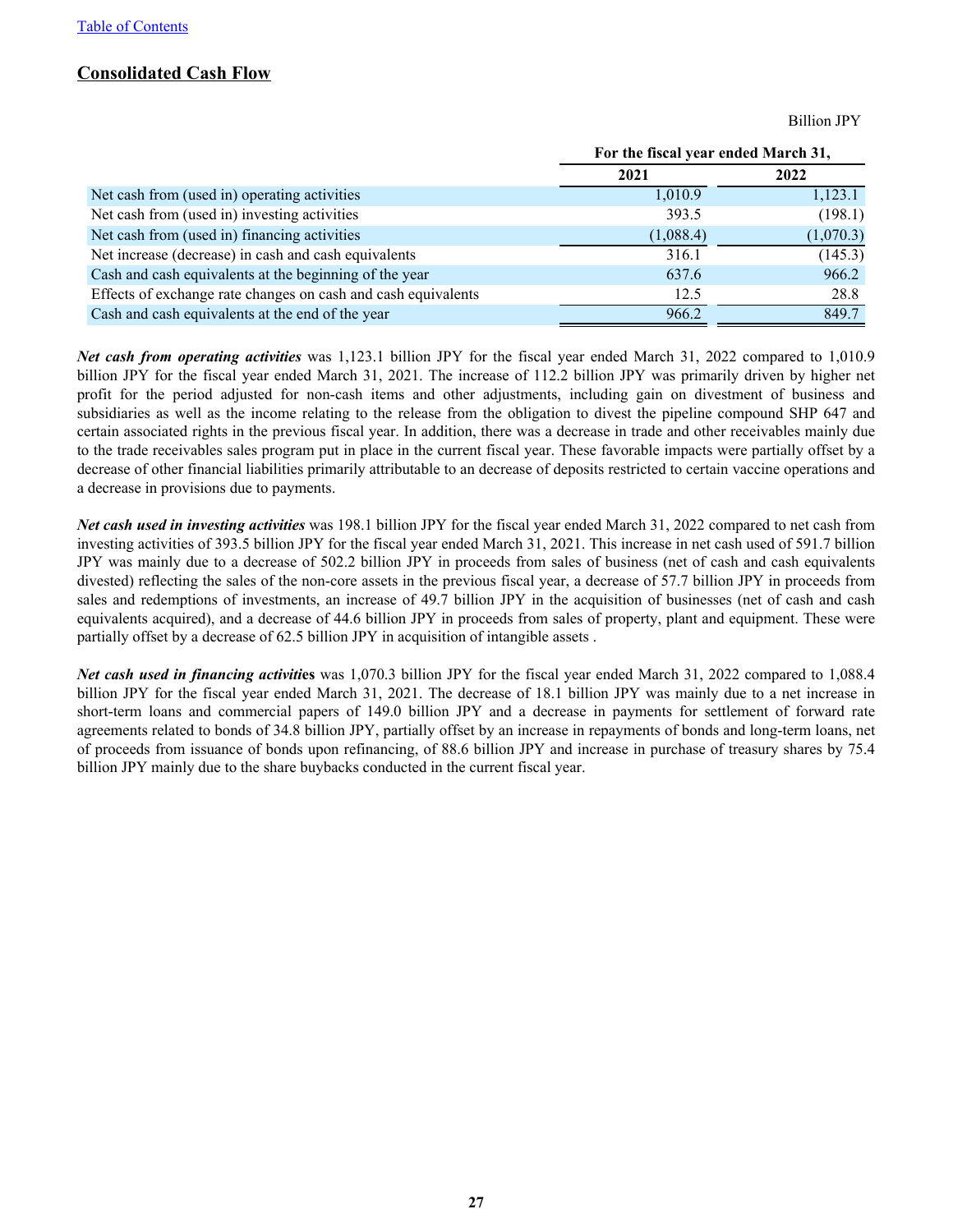# <span id="page-28-0"></span>**Impact of the Spread of the Novel Coronavirus Infectious Disease (COVID-19) and Takeda's Initiatives in Response**

#### **(i) Impact of COVID-19 on Takeda's Operations and Financial Condition**

Takeda continues to respond to the COVID-19 pandemic and provide industry support in a number of ways. While vaccines are becoming more broadly available, we continue to strictly adhere to local public health guidance across our geographies in addition to the internal protocols we have put in place, and monitor any potential impacts of the effects and evolution of COVID-19, including new variants, on our business activities.

In monitoring demand for our products, we have seen limited impact as many of our medicines are for severe chronic or lifethreatening diseases, without the requirement of a hospital elective procedure. In terms of our global supply chain, based on current assessments, we have not seen, nor do we anticipate, any material potential supply distribution issues due to the COVID-19 pandemic. Where appropriate and in accordance with local public health guidance and regulations, our field employees have resumed some face-to-face engagements with customers. Clinical trial activities that were temporarily paused during the previous fiscal year have generally been resumed while we continue to monitor the evolution of the pandemic.

As we continue to monitor developments in the financial markets, we currently do not anticipate any material liquidity or funding-related issues.

#### **(ii) Takeda's Initiatives to Mitigate the Impact of COVID-19**

Guided by our values, Takeda's response to COVID-19 continues to focus on protecting the health and safety of our employees, our ability to ensure our medicines are available to patients who rely on them and playing our part to reduce transmission and support the communities where our employees live and work.

Major updates to Takeda's initiatives in response to the spread of COVID-19 in the current fiscal year are as below.

- The highly contagious Omicron variant has temporarily slowed the roll out of a new hybrid working model in parts of the business. Moving forward, implementation of this model will vary by job function, and on the local level, given differences in public health guidance and regulations, changes in population and epidemiology over time and standards of practice in the community.
- After over two years of providing support for Takeda's global pandemic response, Takeda's firmwide COVID-19 Global Crisis Management Committee was discontinued and Takeda has shifted to an operating model in which regional crisis management committees will provide guidance based on regional information from public health authorities.
- Takeda has undertaken a number of efforts to help the world respond to COVID-19. This includes bringing COVID-19 vaccines to Japan through two partnerships. The first partnership is with Novavax, for the development, manufacturing, and commercialization of its COVID-19 vaccine in Japan. In September 2021, Takeda concluded an agreement with the Government of Japan's Ministry of Health, Labour and Welfare (MHLW) to provide 150 million doses of Novavax' COVID-19 vaccine manufactured in Japan by Takeda. In April 2022, Takeda received manufacturing and marketing approval from the MHLW for NUVAXOVID Intramuscular Injection, a novel recombinant protein-based COVID-19 vaccine, for primary and booster immunization in Japan.

The second partnership is with Moderna and the MHLW to import and distribute Moderna's mRNA COVID-19 vaccine (SPIKEVAX Intramuscular Injection (former product name: COVID-19 Vaccine Moderna Intramuscular Injection)) in Japan. Since May 2021, Takeda has been distributing the Moderna COVID-19 vaccine in Japan. In October 2021, Takeda and Moderna published an investigation report prompted by the recall of three lots of the Moderna COVID-19 vaccine in Japan based on the observation of foreign particles in unpunctured vials from a single lot. The report concluded that the event does not pose an undue risk to patient safety or adversely affect the benefit/risk profile of the product.

In December 2021, the parties reached to an agreement to import and distribute 18 million additional doses of Moderna's COVID-19 vaccine, bringing the total to 93 million doses in 2022. Takeda started to import and distribute these booster doses from January 2022.

#### **(iii) Business risks associated with the continued global spread of COVID-19**

Depending on the severity and duration of the impacts resulting from the COVID-19 pandemic, and despite our various efforts, we may experience further adverse effects on our business including, but not limited to, disruptions to our ability to procure raw materials or to supply products, additional disruptions to our clinical trial programs, or disruptions to our ability to observe regulations applicable to us. While vaccines, including those used for additional vaccination, are becoming widely available across the globe, it remains unclear how long the pandemic of COVID-19, including the impact of new variants, and measures intended to stop or slow its spread will last in many regions worldwide.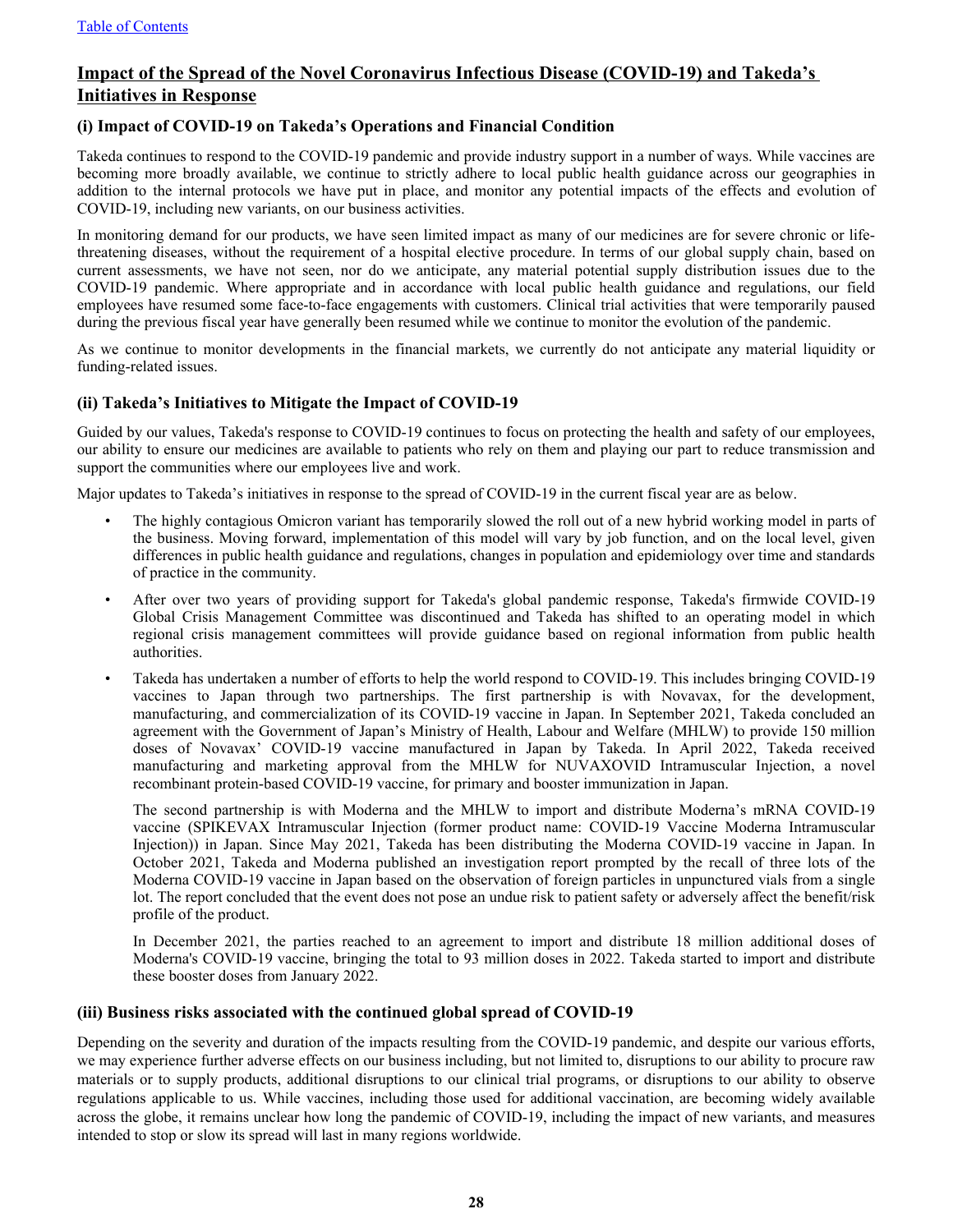We will continue to closely monitor the situation and take necessary measures to minimize any future business risks, but our business, financial condition and results of our operations could be adversely affected depending on the future status of the COVID-19 pandemic.

#### **(iv) FY2021 financial impact from COVID-19**

Overall, the global spread of COVID-19 did not have a material effect on our financials for the fiscal year ended March 31, 2022. Over the course of the pandemic, there have been adverse effects due to COVID-19 observed in certain therapeutic areas, especially in Neuroscience during periods when stay-at-home restrictions have been in place, reducing patient visits to medical care providers. This was notable especially in the early months of the previous fiscal year. The trend has occurred intermittently since then, and we have not yet seen a full recovery to pre-COVID-19 levels, however, a certain number of our life-saving medicines have shown resilience and have grown even under such an environment. Although it was financially immaterial, we have experienced some disruption to certain products in the second half of the fiscal year due to the spread of the Omicron variant, including shipping delays and fewer diagnostic procedures.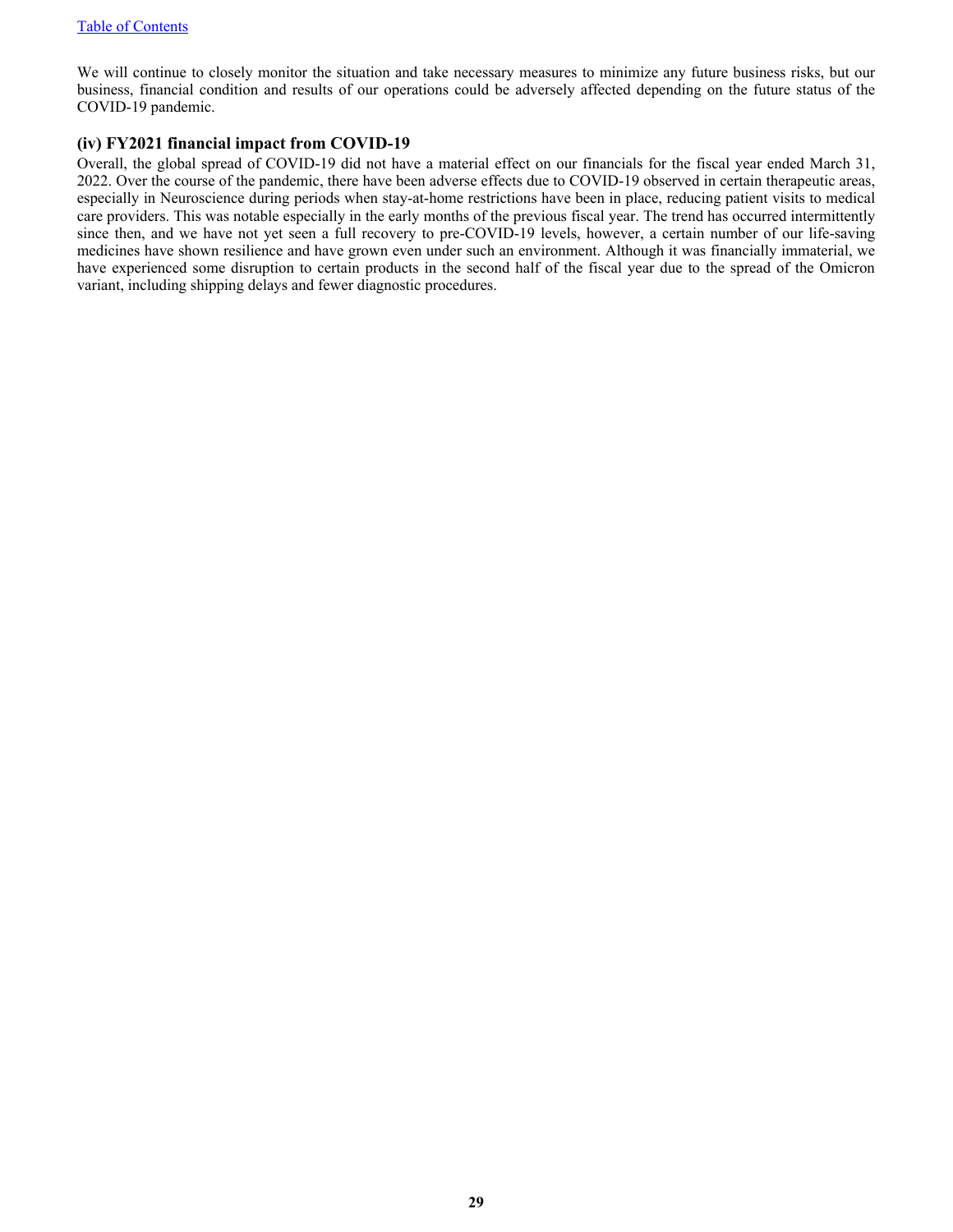# <span id="page-30-0"></span>**Takeda's Operations in Ukraine and Russia**

Our commitment to patients, regardless of where they live, and to our people is unwavering and is even more important in times of crisis. Takeda is making every effort to protect our colleagues in Ukraine and to continue to supply patients in Ukraine and in the region with much needed treatments.

We are supporting the global humanitarian efforts by contributing 300 million JPY (approx. \$2.6 million USD) to The International Federation of Red Cross and Red Crescent Societies, which is actively providing urgent local humanitarian support to people displaced and impacted by the conflict. We are also donating medicines to hospitals working to provide care around the clock to patients in need.

Takeda has taken further action to discontinue activities in Russia that are not essential to maintaining the supply of medicines to patients and providing ongoing support to our employees. This includes suspending all new investments, suspending advertising and promotion, not initiating new clinical trials and stopping enrollment of new patients in ongoing clinical trials.

Our focus only on essential activities is consistent with our values and ethical responsibility to our patients in Ukraine, Russia and the region who depend on our treatments. This commitment notwithstanding, we are adhering to all international sanctions imposed on Russia.

We will be increasing our humanitarian relief efforts, including monetary and medicine donations to benefit people affected by the conflict in Ukraine, and we will continue to assess new ways to provide support as we look to meet the needs of patients across the region.

Takeda will continue to monitor the situation closely and take appropriate actions grounded in our values.

In the fiscal year ended March 31, 2022, revenue attributable to Russia/CIS represented 1.7% of Takeda's total consolidated revenue of 3,569.0 billion JPY, as indicated in the Revenue by Geographic Region in 1. Financial Highlights for the Fiscal Year Ended March 31, 2022, (1) Business Performance, (ii) Consolidated Financial Results (April 1, 2021 to March 31, 2022). There was no material financial impact on Takeda's financial results for the current fiscal year resulting from the crisis in these countries. However, depending on the future status of the crisis, our results of operations and financial conditions could be adversely affected.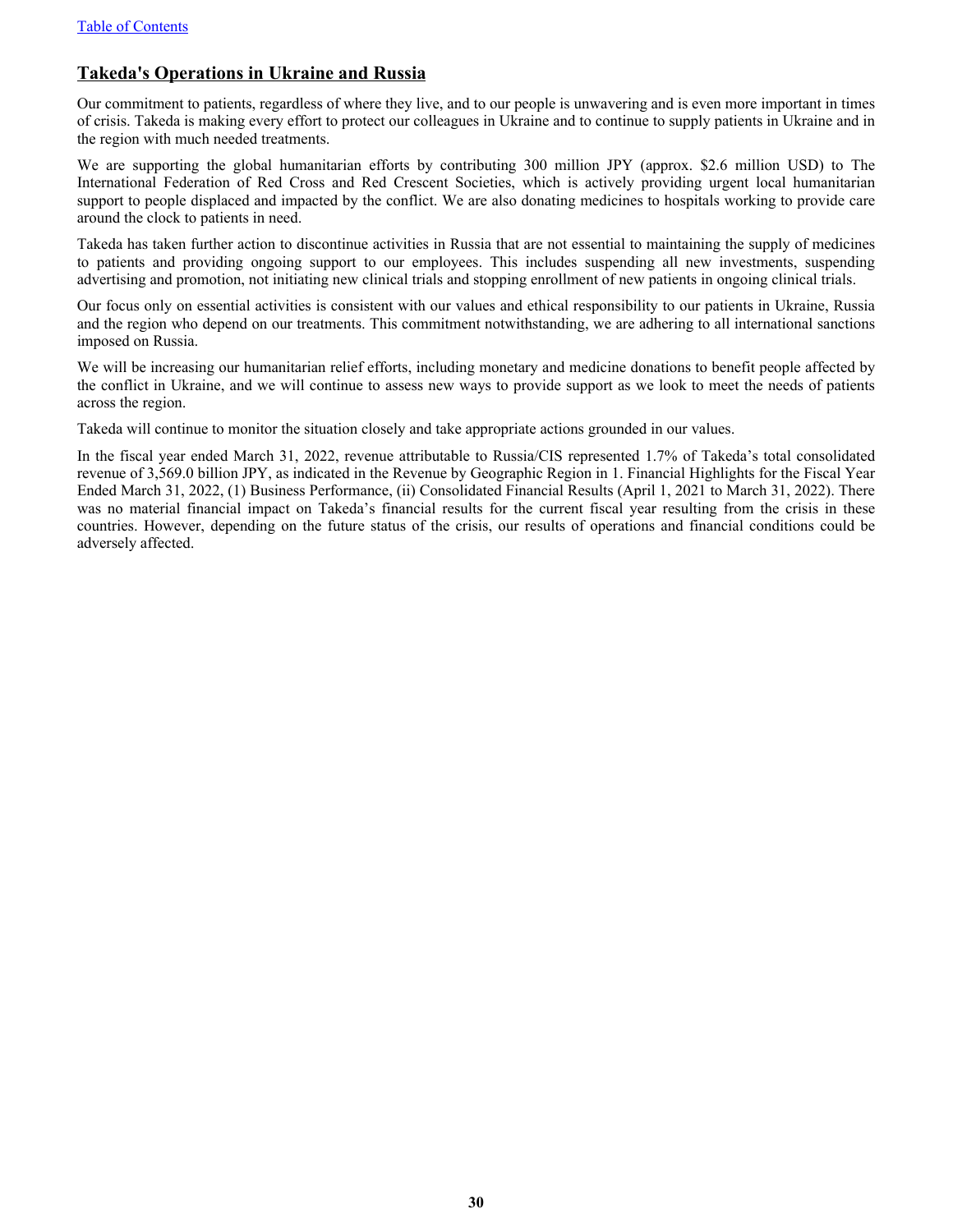# <span id="page-31-0"></span>**Outlook for the Fiscal Year Ending March 31, 2023**

The full year consolidated reported forecast for fiscal 2022 is as below:

### **Full Year Reported Forecast for the Fiscal Year Ending March 31, 2023 (FY2022)**

|                                                                    |               |               | Billion JPY or percentage     |          |
|--------------------------------------------------------------------|---------------|---------------|-------------------------------|----------|
|                                                                    | <b>FY2021</b> | <b>FY2022</b> | Change over the previous year |          |
| Revenue                                                            | 3,569.0       | 3,690.0       | $+121.0$                      | $+3.4%$  |
| Operating profit                                                   | 460.8         | 520.0         | $+59.2$                       | $+12.8%$ |
| Profit before tax                                                  | 302.6         | 411.0         | $+108.4$                      | $+35.8%$ |
| Net profit for the year<br>(attributable to owners of the Company) | 230.1         | 292.0         | $+61.9$                       | $+26.9%$ |
| EPS (JPY)                                                          | 147.14        | 188.13        | $+40.99$                      | $+27.9%$ |
| Core Revenue                                                       | 3,420.5       | 3,690.0       | $+269.5$                      | $+7.9%$  |
| Core Operating Profit                                              | 955.2         | 1,100.0       | $+144.8$                      | $+15.2%$ |
| Core EPS (JPY)                                                     | 425           | 484           | $+60$                         | $+14.0%$ |

#### [Revenue]

Takeda expects FY2022 revenue to be 3,690.0 billion JPY, an increase of 121.0 billion JPY or 3.4% from FY2021. Continued acceleration of our Growth and Launch Products such as ENTYVIO, TAKHZYRO, immunoglobulin, albumin, and recently launched LIVTENCITY and EXKIVITY, in addition to a favorable impact from foreign exchange rates, is expected to fully offset the impact from loss of exclusivity of VELCADE in the U.S. and the non-recurrence of 133.0 billion JPY from the sale of a diabetes portfolio in Japan recorded as revenue in FY2021. This portfolio sale was excluded from Core revenue in FY2021, and in FY2022, Takeda does not include any such non-core items that requires adjustment in its revenue forecast; therefore, the Core revenue forecast for FY2022 is the same as the reported revenue forecast at 3,690.0 billion JPY.

#### [Operating Profit]

Operating Profit is expected to increase by 59.2 billion JPY, or 12.8%, to 520.0 billion JPY, reflecting business momentum and lower restructuring expenses, combined with a positive impact from foreign exchange rates. Core Operating Profit, adjusted to exclude items unrelated to Takeda's core operations, is expected to be 1,100.0 billion JPY, an increase of 144.8 billion JPY, or 15.2%.

[Net profit for the year (attributable to owners of the Company)]

Net profit for the year (attributable to owners of the Company) is expected to be 292.0 billion JPY, an increase of 61.9 billion JPY, or 26.9%. In addition to the Operating Profit growth of 59.2 billion JPY, net finance expenses are expected to decrease by 35.9 billion JPY, including a decrease in net interest expenses. For these main reasons, Profit Before Tax is expected to increase by 108.4 billion JPY, or 35.8%, to 411.0 billion JPY. The assumption for the effective tax rate is approximately 29%, which is applied to the Profit Before Tax forecast.

Core EPS is expected to be 484 JPY, an increase of 60 JPY, or +14.0%.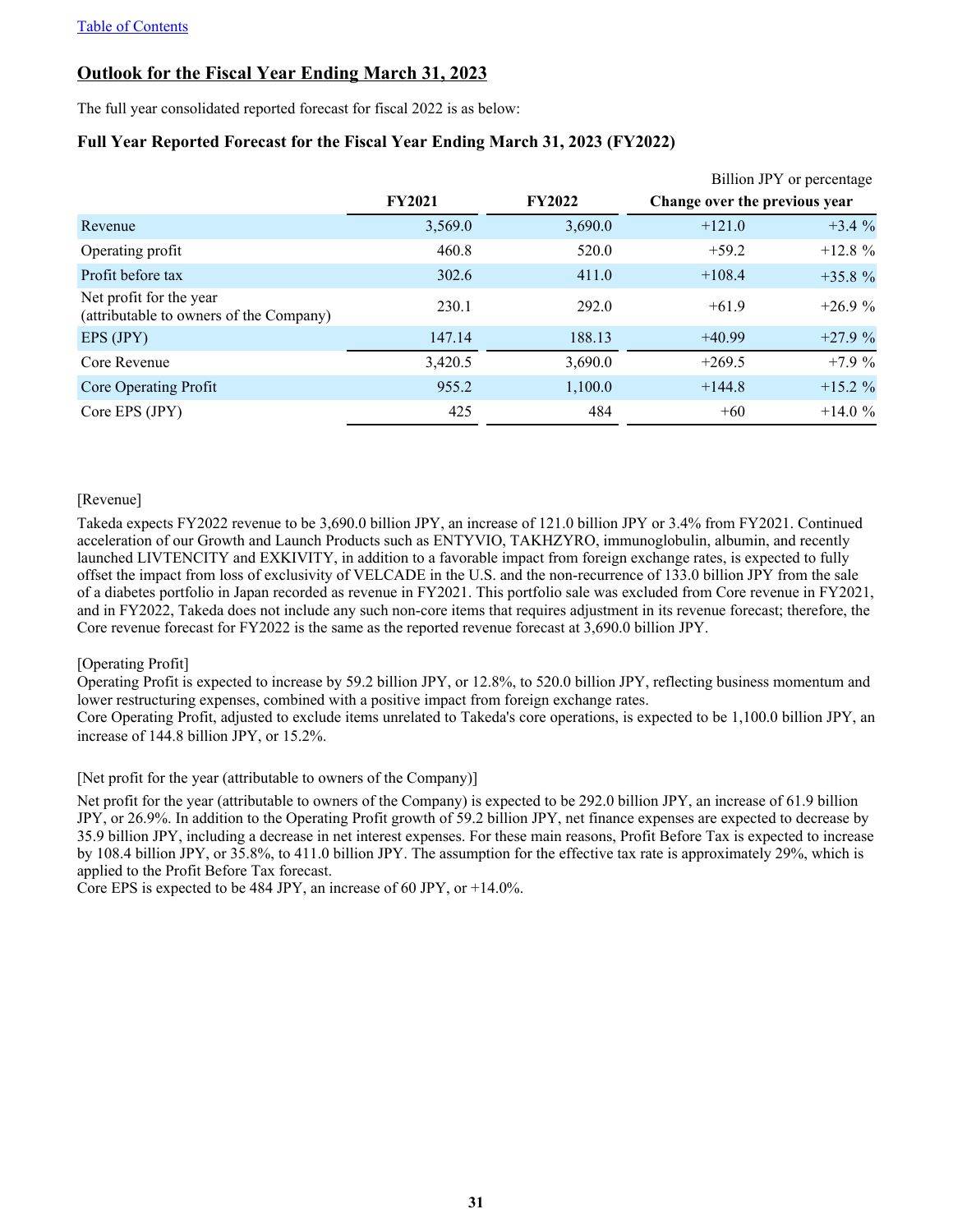#### [Table of Contents](#page-1-0)

### **Major assumptions used in preparing the FY2022 Reported Forecast**

|                                                                                         |                     | Billion JPY or percentage |
|-----------------------------------------------------------------------------------------|---------------------|---------------------------|
|                                                                                         | <b>FY2021</b>       | <b>FY2022</b>             |
|                                                                                         | $1$ USD = 112 JPY   | $1$ USD = 119 JPY         |
|                                                                                         | $1 Euro = 131 JPY$  | $1 Euro = 133 JPY$        |
| FX rates                                                                                | $1$ RUB = $1.5$ JPY | $1$ RUB = $1.3$ JPY       |
|                                                                                         | $1$ BRL = 20.9 JPY  | $1$ BRL = 24.0 JPY        |
|                                                                                         | $1$ CNY = 17.4 JPY  | $1$ CNY = 18.8 JPY        |
| R&D expenses                                                                            | (526.1)             | (570.0)                   |
| Amortization of intangible assets associated with products                              | (418.8)             | (438.0)                   |
| Of which Shire acquisition related                                                      | (339.7)             | (358.0)                   |
| Impairment of intangible assets associated with products                                | (54.1)              | (50.0)                    |
| Other operating income                                                                  | 43.1                | 12.0                      |
| Other operating expenses                                                                | (159.1)             | (73.0)                    |
| Japan diabetes portfolio divestiture gain                                               | 131.4               |                           |
| Other Core Operating Profit adjustments                                                 | (36.9)              | (31.0)                    |
| Of which Shire acquisition related to unwind of inventories step-up                     | (31.9)              | (22.0)                    |
| Finance income/expenses                                                                 | (142.9)             | (107.0)                   |
| Free cash flow                                                                          | 943.7               | $600.0 - 700.0$           |
| Capital expenditures (cash flow base)                                                   | (186.0)             | $(260.0 - 310.0)$         |
| Depreciation and amortization (excluding intangible assets<br>associated with products) | (161.0)             | (150.0)                   |
| Cash tax rate on adjusted EBITDA (excluding divestitures)                               | $\sim 12\%$         | Mid-teen $%$              |

#### **Management Guidance at CER\***

Γ

Beginning with FY2022, Takeda will now use growth in its Core financial measures on a Constant Exchange Rate basis ("Core Growth at CER") to provide its Management Guidance. Previously, Takeda used Underlying financial measures for its Management Guidance, which also adjusted for the impact of divestitures. Because Takeda now anticipates that all the major divestitures following its acquisition of Shire have been completed, we will no longer use Underlying financial measures going forward in our financial reporting.

|                              | <b>FY2022</b>            |
|------------------------------|--------------------------|
| Core Revenue Growth          | Low-single-digit growth  |
| Core Operating Profit Growth | High-single-digit growth |
| Core EPS Growth              | High-single-digit growth |

\* CER (Constant Exchange Rate) eliminates the effect of foreign exchange rates by translating results of operations using corresponding exchange rates in the same period of the previous fiscal year. Please refer to "*[Results of](#page-23-0)  [Operations \(Underlying\)](#page-23-0)*" and "*Supplementary Information - [3. Definition of Non-IFRS Measures](#page-78-0)*" for the definition of Core performance measurements.

#### **Other assumptions used in preparing the FY2022 Reported Forecast and the Management Guidance**

- Based on currently available information, Takeda expects that its financial results for FY2022 will not be materially affected by COVID-19 or the crisis in Ukraine and Russia and, accordingly, Takeda's FY2022 reported forecast and the management guidance reflect this expectation.
- The FY2022 reported forecast and the management guidance include approximately 50.0 billion JPY revenue contribution from COVID-19 vaccines.

#### **Forward looking statements**

All forecasts in this document are based on information currently available to management, and do not represent a promise or guarantee to achieve these forecasts. Various uncertain factors could cause actual results to differ, such as changes in the business environment and fluctuations in foreign exchange rates. Should any significant event occur which requires the forecast to be revised, the Company will disclose it in a timely manner.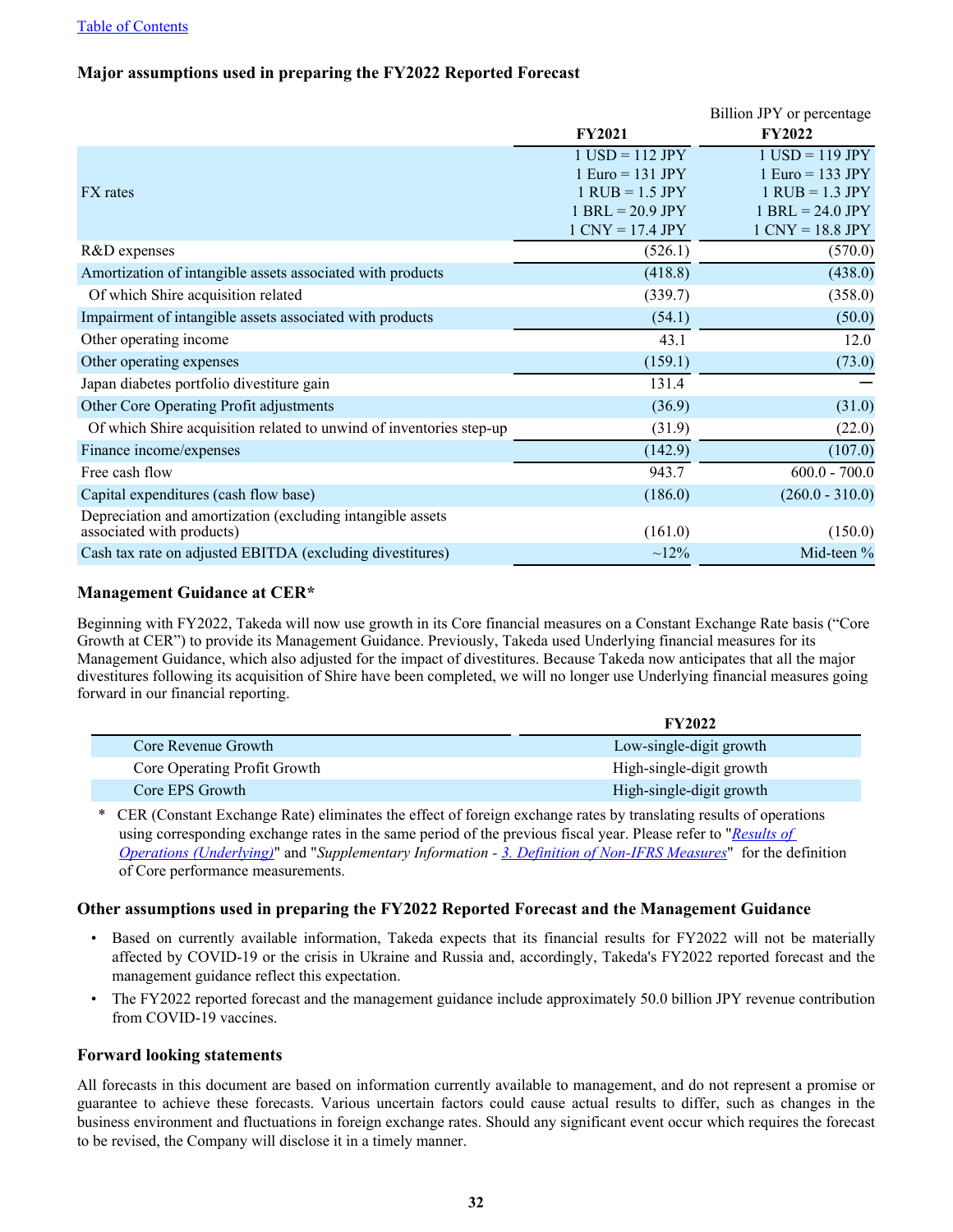# <span id="page-33-0"></span>**Capital Allocation Policy and Dividends for the Fiscal Year Ended March 31, 2022 and Ending March 31, 2023**

#### **(i) Capital Allocation Policy**

Takeda is delivering on its financial commitments and has a strong cash flow outlook driven by revenue growth and strong margins. Guided by our values and our commitment to Patients, People and Planet, we will allocate capital to maximize value for patients and shareholders.

Takeda's policy in the allocation of capital is as follows:

- Invest in growth drivers;
- Deleverage rapidly; and
- Shareholder returns.

In respect of "Invest in growth drivers", Takeda makes disciplined and focused investments in value-creating business opportunities including R&D, new product launches, including in China, and plasma-derived therapies. With regard to "Deleverage rapidly", Takeda is targeting a 2x (i.e. "low-twos") net debt/adjusted EBITDA ratio by the fiscal year ending March 2024 and has committed to maintaining solid investment grade credit ratings. In respect of "Shareholder returns", Takeda maintains its well-established dividend policy of 180 yen per share annually, alongside share buybacks when appropriate. We believe we are positioned for revenue and profit growth over the medium-term.

#### **(ii) Dividend**

Takeda is strongly committed to shareholder returns with the dividend as a key component.

[FY2021] 180 yen per share

Year-end dividend per share: 90 yen Together with the interim dividend of 90 yen per share, the annual dividend will be 180 yen per share.

[FY2022 guidance] 180 yen per share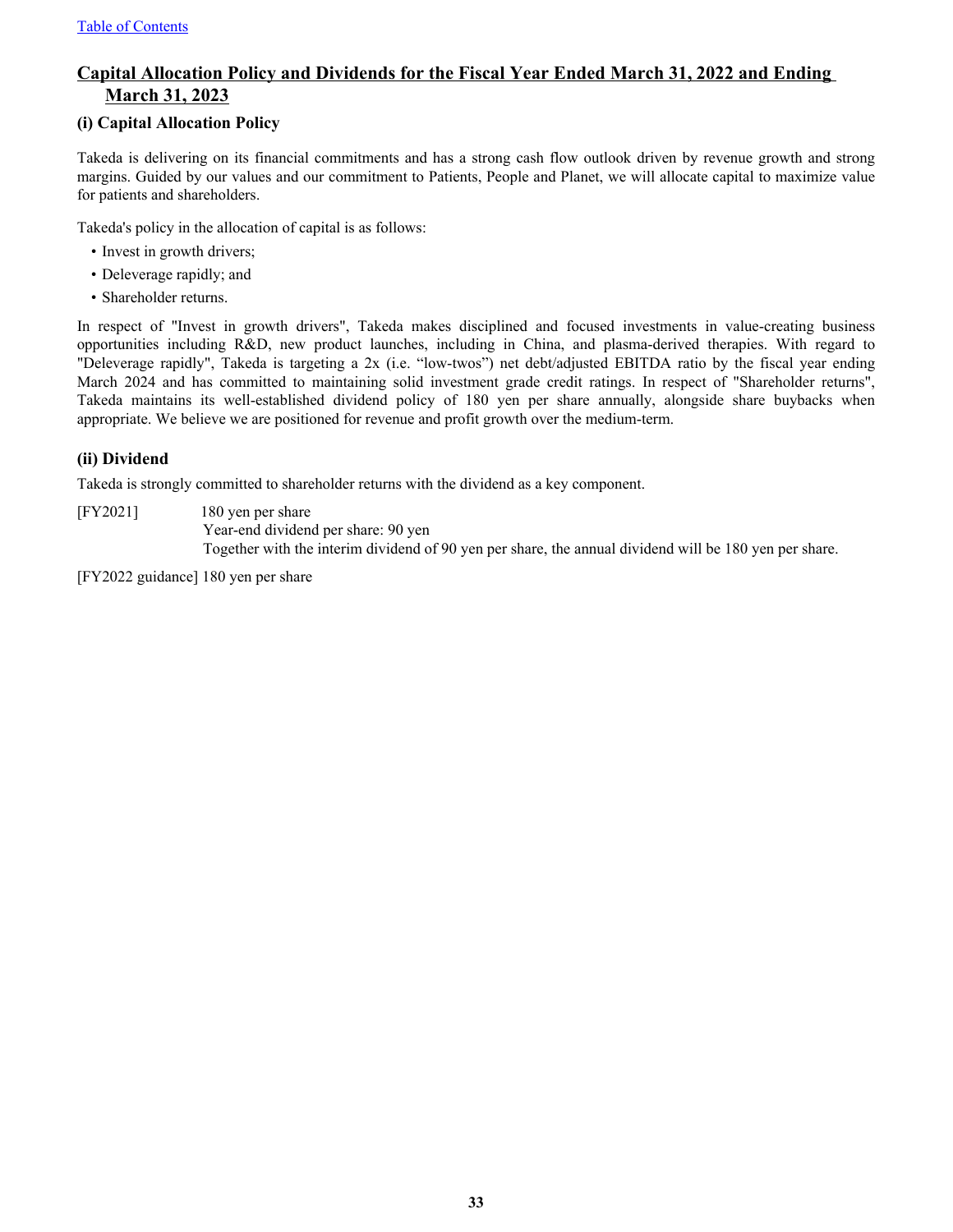# <span id="page-34-0"></span>**Consolidated Financial Statements [IFRS]**

# **(1) Consolidated Statements of Profit or Loss**

|                                                                                     | <b>JPY</b> (millions, except per share data) |                              |                         | $\text{USD (millions)}^{(*)}$   |  |
|-------------------------------------------------------------------------------------|----------------------------------------------|------------------------------|-------------------------|---------------------------------|--|
|                                                                                     |                                              | For the year ended March 31, |                         | For the year<br>ended March 31, |  |
|                                                                                     |                                              | 2021                         | 2022                    | 2022                            |  |
| Revenue                                                                             | ¥                                            | 3,197,812                    | 3,569,006<br>$\ddagger$ | $\mathcal{S}$<br>29,389         |  |
| Cost of sales                                                                       |                                              | (994, 308)                   | (1,106,846)             | (9,114)                         |  |
| Selling, general and administrative expenses                                        |                                              | (875, 663)                   | (886, 361)              | (7,299)                         |  |
| Research and development expenses                                                   |                                              | (455, 833)                   | (526,087)               | (4, 332)                        |  |
| Amortization and impairment losses on intangible assets<br>associated with products |                                              | (421, 864)                   | (472, 915)              | (3,894)                         |  |
| Other operating income                                                              |                                              | 318,020                      | 43,123                  | 355                             |  |
| Other operating expenses                                                            |                                              | (258, 895)                   | (159,075)               | (1,310)                         |  |
| Operating profit                                                                    |                                              | 509,269                      | 460,844                 | 3,795                           |  |
| Finance income                                                                      |                                              | 105,521                      | 23,700                  | 195                             |  |
| Finance expenses                                                                    |                                              | (248, 631)                   | (166, 607)              | (1,372)                         |  |
| Share of profit (loss) of investments accounted for using the<br>equity method      |                                              | 76                           | (15, 367)               | (127)                           |  |
| Profit before tax                                                                   |                                              | 366,235                      | 302,571                 | 2,492                           |  |
| Income tax (expenses) benefit                                                       |                                              | 9,936                        | (72, 405)               | (596)                           |  |
| Net profit for the year                                                             |                                              | 376,171                      | 230,166                 | 1,895                           |  |
| Attributable to:                                                                    |                                              |                              |                         |                                 |  |
| Owners of the Company                                                               |                                              | 376,005                      | 230,059                 | 1,894                           |  |
| Non-controlling interests                                                           |                                              | 166                          | 107                     | 1                               |  |
| Net profit for the year                                                             |                                              | 376,171                      | 230,166                 | 1,895                           |  |
| Earnings per share (JPY)                                                            |                                              |                              |                         |                                 |  |
| Basic earnings per share                                                            |                                              | 240.72                       | 147.14                  | 1.21                            |  |
| Diluted earnings per share                                                          |                                              | 238.96                       | 145.87                  | 1.20                            |  |

(\*) Consolidated statements of profit or loss have been translated solely for the convenience of the reader at an exchange rate of 1USD = 121.44 JPY, the Noon Buying Rate certified by the Federal Reserve Bank of New York on March 31, 2022. The rate and methodologies used for the convenience translations differ from the currency exchange rates and translation methodologies under IFRS used for the preparation of the consolidated financial statements. The translation should not be construed as a representation that the Japanese yen amounts could be converted into U.S. dollars at the above or any other rate.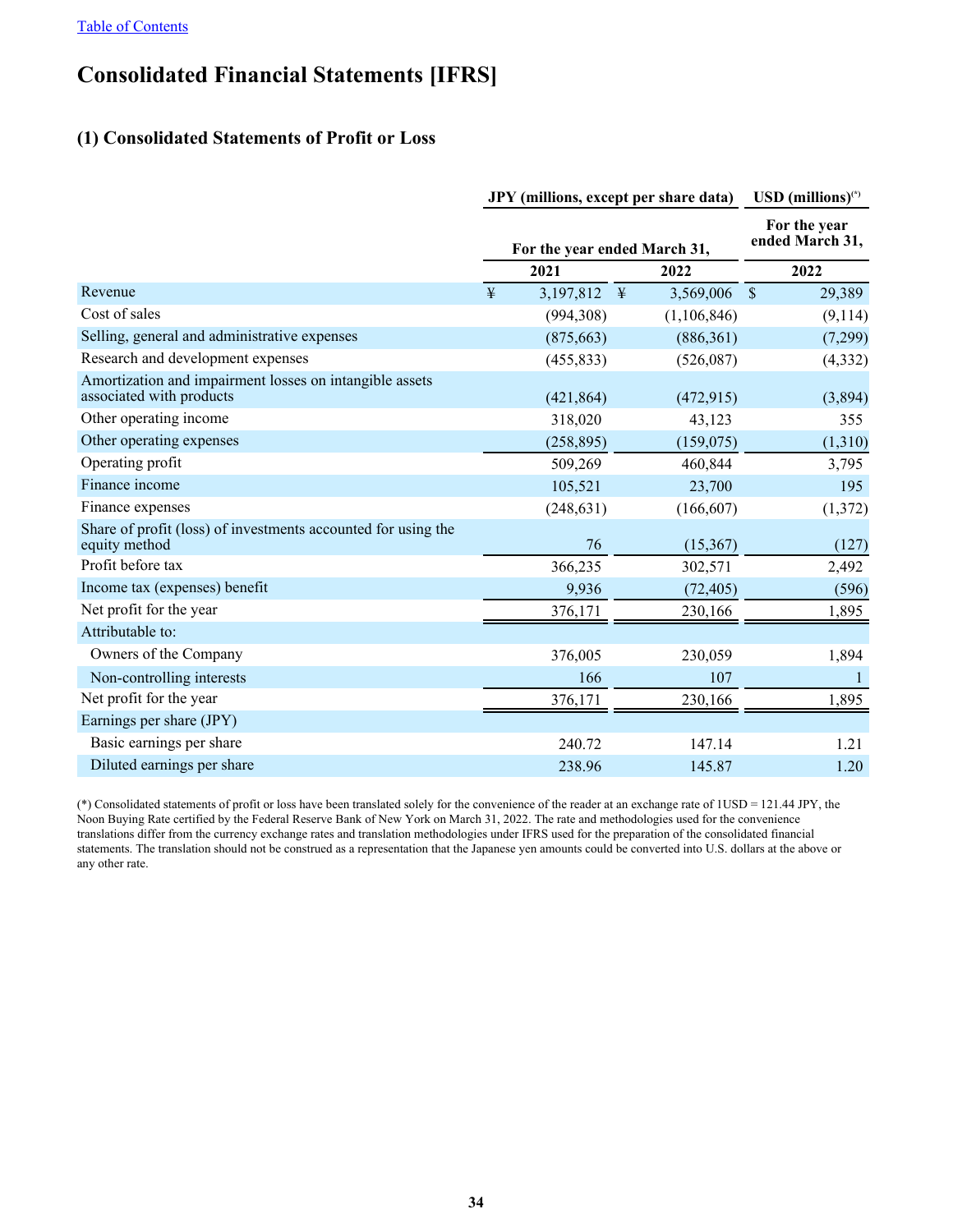# <span id="page-35-0"></span>**(2) Consolidated Statements of Comprehensive Income**

|                                                                                                        | <b>JPY</b> (millions)<br>For the year ended March 31, |           |   | $\text{USD (millions)}^{(*)}$<br>For the year<br>ended March 31, |               |       |
|--------------------------------------------------------------------------------------------------------|-------------------------------------------------------|-----------|---|------------------------------------------------------------------|---------------|-------|
|                                                                                                        |                                                       |           |   |                                                                  |               |       |
|                                                                                                        |                                                       | 2021      |   | 2022                                                             |               | 2022  |
| Net profit for the year                                                                                | $\ddagger$                                            | 376,171   | ¥ | 230,166                                                          | $\mathcal{S}$ | 1,895 |
| Other comprehensive income (loss)                                                                      |                                                       |           |   |                                                                  |               |       |
| Items that will not be reclassified to profit or loss:                                                 |                                                       |           |   |                                                                  |               |       |
| Changes in fair value of financial assets measured at fair<br>value through other comprehensive income |                                                       | 61,866    |   | (14,626)                                                         |               | (120) |
| Remeasurement of defined benefit pension plans                                                         |                                                       | 4,866     |   | 20,783                                                           |               | 171   |
|                                                                                                        |                                                       | 66,732    |   | 6,158                                                            |               | 51    |
| Items that may be reclassified subsequently to profit or loss:                                         |                                                       |           |   |                                                                  |               |       |
| Exchange differences on translation of foreign operations                                              |                                                       | 309,304   |   | 583,969                                                          |               | 4,809 |
| Cash flow hedges                                                                                       |                                                       | (45, 345) |   | 2,173                                                            |               | 18    |
| Hedging cost                                                                                           |                                                       | (9,147)   |   | 2,457                                                            |               | 20    |
| Share of other comprehensive loss of investments<br>accounted for using the equity method              |                                                       | (299)     |   | (497)                                                            |               | (4)   |
|                                                                                                        |                                                       | 254,513   |   | 588,103                                                          |               | 4,843 |
| Other comprehensive income for the year, net of tax                                                    |                                                       | 321,245   |   | 594,261                                                          |               | 4,893 |
| Total comprehensive income for the year                                                                |                                                       | 697,416   |   | 824,427                                                          |               | 6,789 |
| Attributable to:                                                                                       |                                                       |           |   |                                                                  |               |       |
| Owners of the Company                                                                                  |                                                       | 697,202   |   | 824,258                                                          |               | 6,787 |
| Non-controlling interests                                                                              |                                                       | 214       |   | 168                                                              |               |       |
| Total comprehensive income for the year                                                                |                                                       | 697,416   |   | 824,427                                                          |               | 6,789 |

(\*) Consolidated statements of comprehensive income have been translated solely for the convenience of the reader at an exchange rate of 1USD = 121.44 JPY, the Noon Buying Rate certified by the Federal Reserve Bank of New York on March 31, 2022. The rate and methodologies used for the convenience translations differ from the currency exchange rates and translation methodologies under IFRS used for the preparation of the consolidated financial statements. The translation should not be construed as a representation that the Japanese yen amounts could be converted into U.S. dollars at the above or any other rate.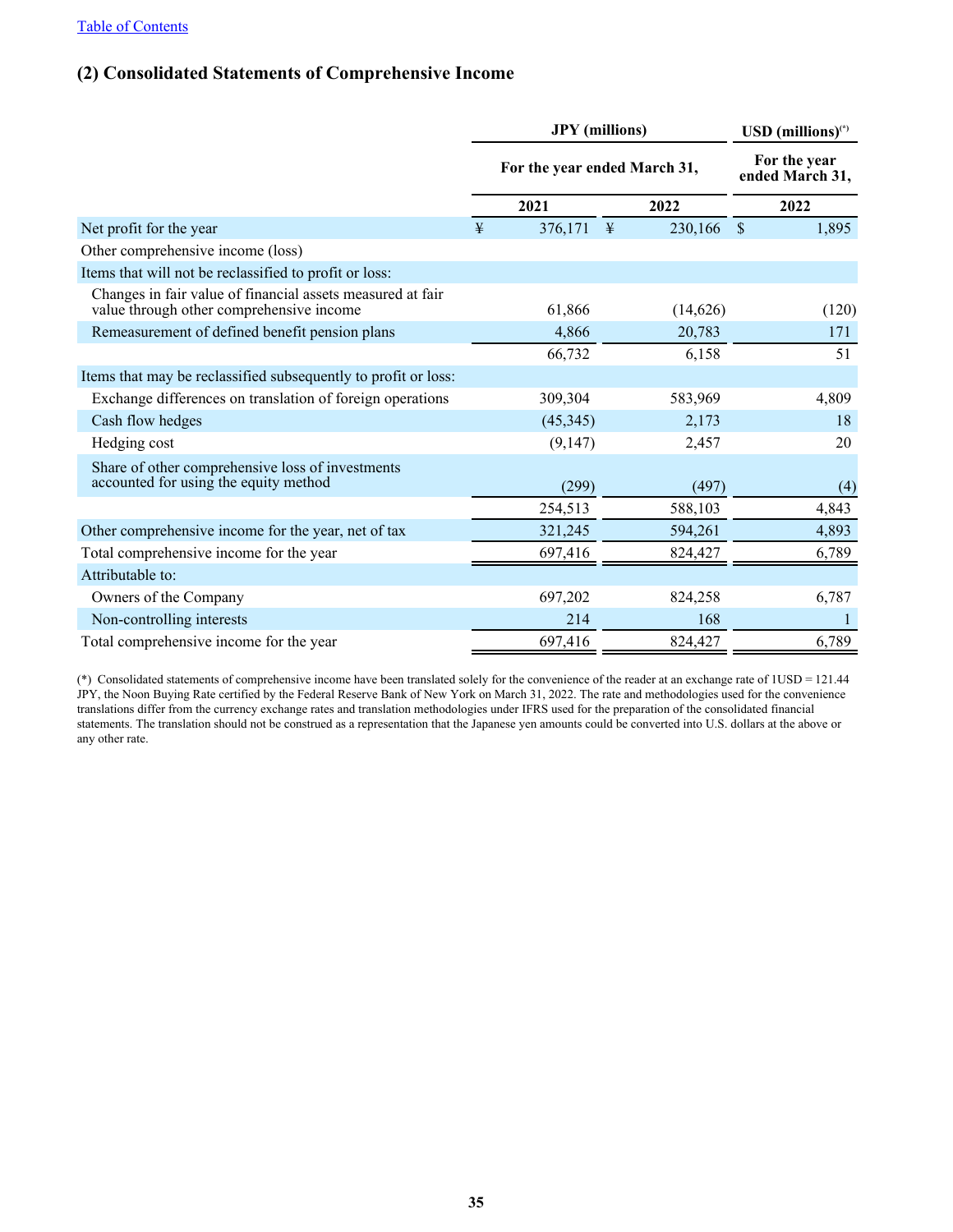## **(3) Consolidated Statements of Financial Position**

|                                                   |   | <b>JPY</b> (millions)   |               |                         |               | USD $(millions)^{(*)}$  |
|---------------------------------------------------|---|-------------------------|---------------|-------------------------|---------------|-------------------------|
|                                                   |   | As of March 31,<br>2021 |               | As of March 31,<br>2022 |               | As of March 31,<br>2022 |
| <b>ASSETS</b>                                     |   |                         |               |                         |               |                         |
| Non-current assets:                               |   |                         |               |                         |               |                         |
| Property, plant and equipment                     | ¥ | 1,453,917               | $\frac{1}{2}$ | 1,582,800               | $\mathcal{S}$ | 13,034                  |
| Goodwill                                          |   | 4,033,917               |               | 4,407,749               |               | 36,296                  |
| Intangible assets                                 |   | 3,909,106               |               | 3,818,544               |               | 31,444                  |
| Investments accounted for using the equity method |   | 112,468                 |               | 96,579                  |               | 795                     |
| Other financial assets                            |   | 235,882                 |               | 233,554                 |               | 1,923                   |
| Other non-current assets                          |   | 100,341                 |               | 82,611                  |               | 680                     |
| Deferred tax assets                               |   | 353,769                 |               | 362,539                 |               | 2,985                   |
| Total non-current assets                          |   | 10,199,400              |               | 10,584,376              |               | 87,157                  |
| Current assets:                                   |   |                         |               |                         |               |                         |
| Inventories                                       |   | 753,881                 |               | 853,167                 |               | 7,025                   |
| Trade and other receivables                       |   | 783,091                 |               | 696,644                 |               | 5,737                   |
| Other financial assets                            |   | 36,598                  |               | 25,305                  |               | 208                     |
| Income taxes receivable                           |   | 29,623                  |               | 27,733                  |               | 228                     |
| Other current assets                              |   | 122,789                 |               | 141,099                 |               | 1,162                   |
| Cash and cash equivalents                         |   | 966,222                 |               | 849,695                 |               | 6,997                   |
| Assets held for sale                              |   | 20,689                  |               |                         |               |                         |
| Total current assets                              |   | 2,712,893               |               | 2,593,642               |               | 21,357                  |
| Total assets                                      |   | 12,912,293              |               | 13,178,018              |               | 108,515                 |
|                                                   |   |                         |               |                         |               |                         |
| <b>LIABILITIES AND EQUITY</b>                     |   |                         |               |                         |               |                         |
| <b>LIABILITIES</b>                                |   |                         |               |                         |               |                         |
| Non-current liabilities:                          |   |                         |               |                         |               |                         |
| Bonds and loans                                   |   | 4,613,218               |               | 4, 141, 418             |               | 34,103                  |
| Other financial liabilities                       |   | 517,677                 |               | 468,943                 |               | 3,862                   |
| Net defined benefit liabilities                   |   | 158,857                 |               | 145,847                 |               | 1,201                   |
| Income taxes payable                              |   | 33,690                  |               | 21,634                  |               | 178                     |
| <b>Provisions</b>                                 |   | 38,748                  |               | 52,199                  |               | 430                     |
| Other non-current liabilities                     |   | 56,898                  |               | 67,214                  |               | 553                     |
| Deferred tax liabilities                          |   | 542,852                 |               | 451,511                 |               | 3,718                   |
| Total non-current liabilities                     |   | 5,961,940               |               | 5,348,764               |               | 44,045                  |
| Current liabilities:                              |   |                         |               |                         |               |                         |
| Bonds and loans                                   |   | 22,153                  |               | 203,993                 |               | 1,680                   |
| Trade and other payables                          |   | 343,838                 |               | 516,297                 |               | 4,251                   |
| Other financial liabilities                       |   | 248,053                 |               | 196,071                 |               | 1,615                   |
| Income taxes payable                              |   | 145,203                 |               | 200,918                 |               | 1,654                   |
| Provisions                                        |   | 471,278                 |               | 443,502                 |               | 3,652                   |
| Other current liabilities                         |   | 542,651                 |               | 584,949                 |               | 4,817                   |
| Total current liabilities                         |   | 1,773,176               |               | 2,145,730               |               | 17,669                  |
| Total liabilities                                 |   | 7,735,116               |               | 7,494,495               |               | 61,714                  |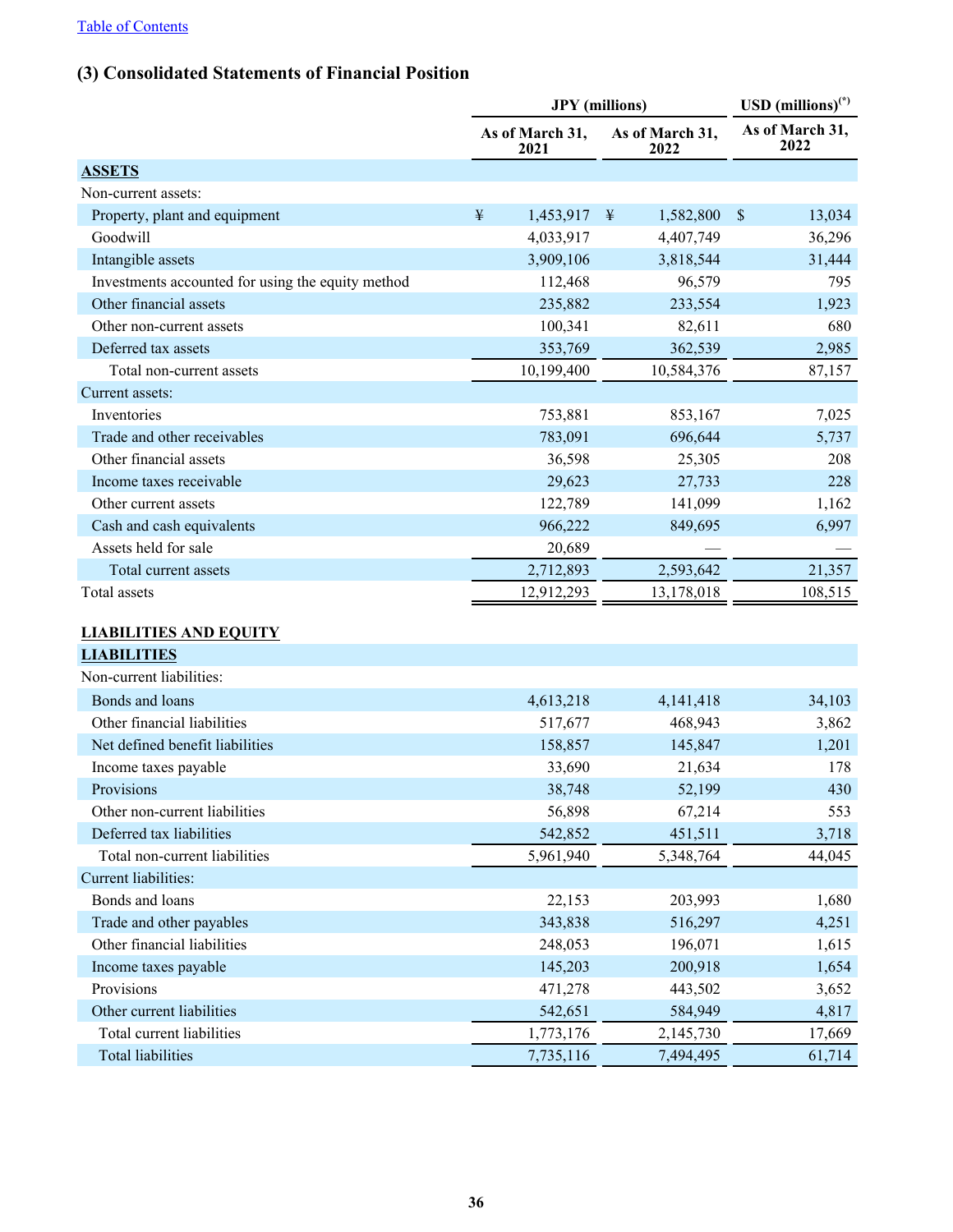#### [Table of Contents](#page-1-0)

|                                              | <b>JPY</b> (millions)   |                         | $\text{USD (millions)}^{(*)}$ |
|----------------------------------------------|-------------------------|-------------------------|-------------------------------|
|                                              | As of March 31,<br>2021 | As of March 31,<br>2022 | As of March 31,<br>2022       |
| <b>EQUITY</b>                                |                         |                         |                               |
| Share capital                                | 1,668,145               | 1,676,263               | 13,803                        |
| Share premium                                | 1,688,424               | 1,708,873               | 14,072                        |
| Treasury shares                              | (59, 552)               | (116,007)               | (955)                         |
| Retained earnings                            | 1,509,906               | 1,479,716               | 12,185                        |
| Other components of equity                   | 366,114                 | 934,173                 | 7,692                         |
| Equity attributable to owners of the company | 5,173,037               | 5,683,019               | 46,797                        |
| Non-controlling interests                    | 4,140                   | 504                     | 4                             |
| Total equity                                 | 5,177,177               | 5,683,523               | 46,801                        |
| Total liabilities and equity                 | 12,912,293              | 13,178,018              | 108,515                       |

(\*) Consolidated statements of financial position have been translated solely for the convenience of the reader at an exchange rate of 1USD = 121.44 JPY, the Noon Buying Rate certified by the Federal Reserve Bank of New York on March 31, 2022. The rate and methodologies used for the convenience translations differ from the currency exchange rates and translation methodologies under IFRS used for the preparation of the consolidated financial statements. The translation should not be construed as a representation that the Japanese yen amounts could be converted into U.S. dollars at the above or any other rate.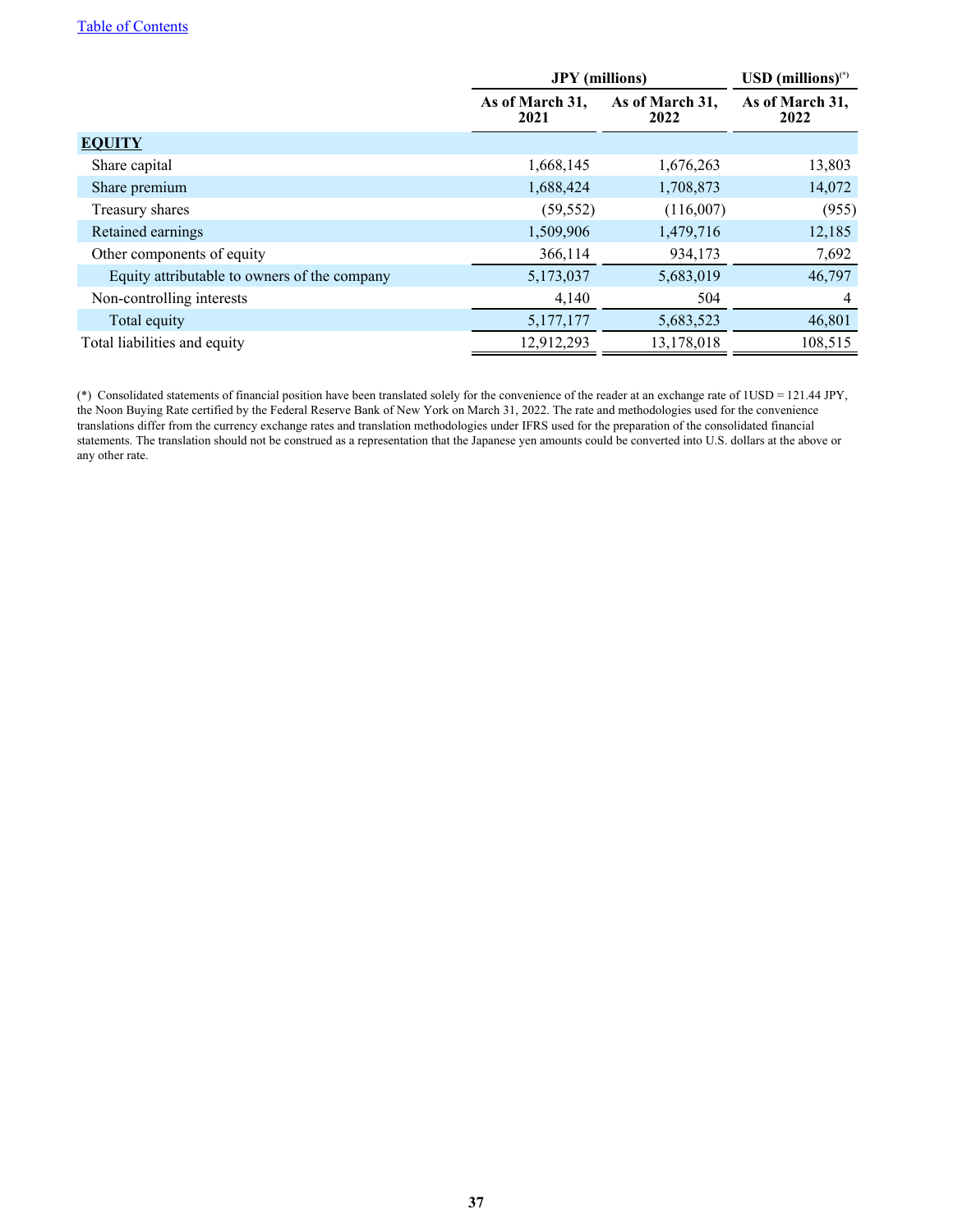## **(4) Condensed Interim Consolidated Statements of Changes in Equity**

|                                           | <b>JPY</b> (millions)                        |                         |                           |                             |                                                                       |                                                                                                                          |  |  |
|-------------------------------------------|----------------------------------------------|-------------------------|---------------------------|-----------------------------|-----------------------------------------------------------------------|--------------------------------------------------------------------------------------------------------------------------|--|--|
|                                           | Equity attributable to owners of the company |                         |                           |                             |                                                                       |                                                                                                                          |  |  |
|                                           |                                              |                         |                           |                             | Other components of equity                                            |                                                                                                                          |  |  |
|                                           | <b>Share</b><br>capital                      | <b>Share</b><br>premium | <b>Treasury</b><br>shares | <b>Retained</b><br>earnings | Exchange<br>differences<br>on translation<br>of foreign<br>operations | Changes in fair<br>value of financial<br>assets<br>measured at fair<br>value through<br>other<br>comprehensive<br>income |  |  |
| As of April 1, 2020                       | 1,668,123                                    | 1,680,287               | (87, 463)                 | 1,369,972                   | 91,848                                                                | 22,891                                                                                                                   |  |  |
| Net profit for the year                   |                                              |                         |                           | 376,005                     |                                                                       |                                                                                                                          |  |  |
| Other comprehensive income (loss)         |                                              |                         |                           |                             | 308,950                                                               | 61,873                                                                                                                   |  |  |
| Comprehensive income (loss) for the year  |                                              |                         |                           | 376,005                     | 308,950                                                               | 61,873                                                                                                                   |  |  |
| Transactions with owners:                 |                                              |                         |                           |                             |                                                                       |                                                                                                                          |  |  |
| Issuance of new shares                    | 22                                           | 22                      |                           |                             |                                                                       |                                                                                                                          |  |  |
| Acquisition of treasury shares            |                                              |                         | (2,141)                   |                             |                                                                       |                                                                                                                          |  |  |
| Disposal of treasury shares               |                                              | (0)                     | $\overline{\mathbf{c}}$   |                             |                                                                       |                                                                                                                          |  |  |
| <b>Dividends</b>                          |                                              |                         |                           | (283,718)                   |                                                                       |                                                                                                                          |  |  |
| Transfers from other components of equity |                                              |                         |                           | 47,647                      |                                                                       | (42, 781)                                                                                                                |  |  |
| Share-based compensation                  |                                              | 37,663                  |                           |                             |                                                                       |                                                                                                                          |  |  |
| Exercise of share-based awards            |                                              | (29, 548)               | 30,050                    |                             |                                                                       |                                                                                                                          |  |  |
| Total transactions with owners            | 22                                           | 8,137                   | 27,911                    | (236, 071)                  |                                                                       | (42, 781)                                                                                                                |  |  |
| As of March 31, 2021                      | 1,668,145                                    | 1,688,424               | (59, 552)                 | 1,509,906                   | 400,798                                                               | 41,983                                                                                                                   |  |  |

**Equity attributable to owners of the company Other components of equity**

|                                           | <b>Cash flow</b><br>hedges | Hedging<br>cost | Remeasurement<br>s of defined<br>benefit pension<br>plans | <b>Total</b> | Total          | Non-<br>controlling<br>interests | Total<br>equity |
|-------------------------------------------|----------------------------|-----------------|-----------------------------------------------------------|--------------|----------------|----------------------------------|-----------------|
| As of April 1, 2020                       | (22, 730)                  | 555             |                                                           | 92,564       | 4,723,483      | 4,003                            | 4,727,486       |
| Net profit for the year                   |                            |                 |                                                           |              | 376,005        | 166                              | 376,171         |
| Other comprehensive income (loss)         | (45,345)                   | (9,147)         | 4,866                                                     | 321,197      | 321,197        | 48                               | 321,245         |
| Comprehensive income (loss) for the year  | (45, 345)                  | (9,147)         | 4,866                                                     | 321,197      | 697,202        | 214                              | 697,416         |
| Transactions with owners:                 |                            |                 |                                                           |              |                |                                  |                 |
| Issuance of new shares                    |                            |                 |                                                           |              | 44             |                                  | 44              |
| Acquisition of treasury shares            |                            |                 |                                                           |              | (2,141)        |                                  | (2,141)         |
| Disposal of treasury shares               |                            |                 |                                                           |              | $\overline{2}$ |                                  | 2               |
| <b>Dividends</b>                          |                            |                 |                                                           |              | (283,718)      | (77)                             | (283,795)       |
| Transfers from other components of equity |                            |                 | (4,866)                                                   | (47, 647)    |                |                                  |                 |
| Share-based compensation                  |                            |                 |                                                           |              | 37,663         |                                  | 37,663          |
| Exercise of share-based awards            |                            |                 |                                                           |              | 502            |                                  | 502             |
| Total transactions with owners            |                            |                 | (4,866)                                                   | (47, 647)    | (247, 648)     | (77)                             | (247, 725)      |
| As of March 31, 2021                      | (68, 075)                  | (8, 592)        |                                                           | 366,114      | 5,173,037      | 4,140                            | 5,177,177       |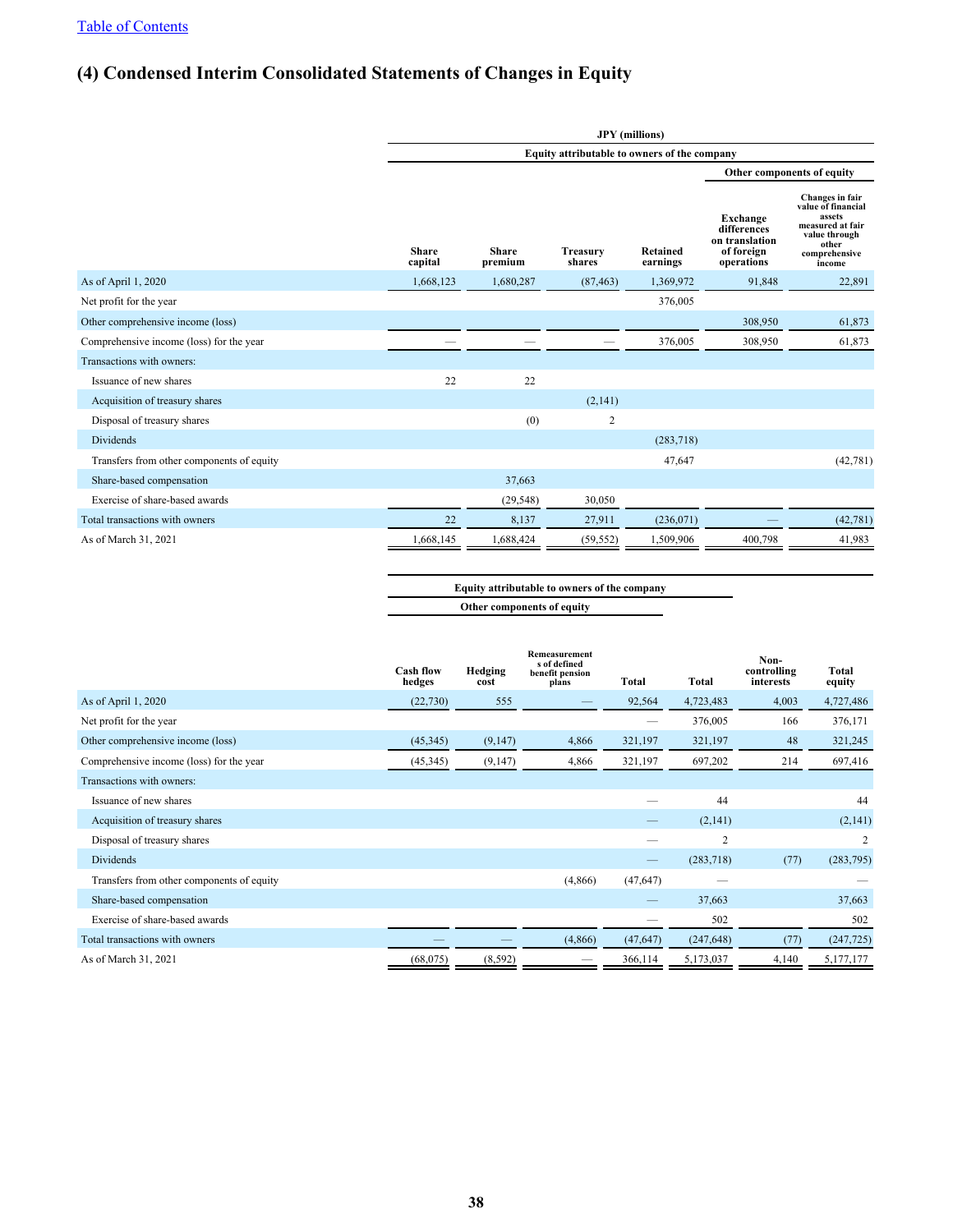|                                           |                         |                                              |                           | <b>JPY</b> (millions)       |                                                                       |                                                                                                                    |  |  |
|-------------------------------------------|-------------------------|----------------------------------------------|---------------------------|-----------------------------|-----------------------------------------------------------------------|--------------------------------------------------------------------------------------------------------------------|--|--|
|                                           |                         | Equity attributable to owners of the company |                           |                             |                                                                       |                                                                                                                    |  |  |
|                                           |                         |                                              |                           |                             |                                                                       | Other components of equity                                                                                         |  |  |
|                                           | <b>Share</b><br>capital | <b>Share</b><br>premium                      | <b>Treasury</b><br>shares | <b>Retained</b><br>earnings | Exchange<br>differences<br>on translation<br>of foreign<br>operations | Changes in fair value<br>of financial assets<br>measured at fair<br>value through other<br>comprehensive<br>income |  |  |
| As of April 1, 2021                       | 1,668,145               | 1,688,424                                    | (59, 552)                 | 1,509,906                   | 400,798                                                               | 41,983                                                                                                             |  |  |
| Net profit for the year                   |                         |                                              |                           | 230,059                     |                                                                       |                                                                                                                    |  |  |
| Other comprehensive income (loss)         |                         |                                              |                           |                             | 583,343                                                               | (14, 558)                                                                                                          |  |  |
| Comprehensive income (loss) for the year  |                         |                                              |                           | 230,059                     | 583,343                                                               | (14, 558)                                                                                                          |  |  |
| Transactions with owners:                 |                         |                                              |                           |                             |                                                                       |                                                                                                                    |  |  |
| Issuance of new shares                    | 8,118                   | 14,036                                       |                           |                             |                                                                       |                                                                                                                    |  |  |
| Acquisition of treasury shares            |                         |                                              | (79, 447)                 |                             |                                                                       |                                                                                                                    |  |  |
| Disposal of treasury shares               |                         | (0)                                          |                           |                             |                                                                       |                                                                                                                    |  |  |
| <b>Dividends</b>                          |                         |                                              |                           | (284, 246)                  |                                                                       |                                                                                                                    |  |  |
| Changes in ownership                      |                         |                                              |                           | (2, 143)                    |                                                                       |                                                                                                                    |  |  |
| Transfers from other components of equity |                         |                                              |                           | 26,141                      |                                                                       | (5,357)                                                                                                            |  |  |
| Share-based compensation                  |                         | 43,374                                       |                           |                             |                                                                       |                                                                                                                    |  |  |
| Exercise of share-based awards            |                         | (36,960)                                     | 22,992                    |                             |                                                                       |                                                                                                                    |  |  |
| Total transactions with owners            | 8,118                   | 20,450                                       | (56, 454)                 | (260, 249)                  |                                                                       | (5,357)                                                                                                            |  |  |
| As of March 31, 2022                      | 1,676,263               | 1,708,873                                    | (116,007)                 | 1,479,716                   | 984,141                                                               | 22,068                                                                                                             |  |  |

**Equity attributable to owners of the company Other components of equity**

|                                           | <b>Cash flow</b><br>hedges | Hedging<br>cost | <b>Remeasurements</b><br>of defined benefit<br>pension plans | <b>Total</b>             | <b>Total</b> | Non-<br>controlling<br>interests | Total<br>equity |
|-------------------------------------------|----------------------------|-----------------|--------------------------------------------------------------|--------------------------|--------------|----------------------------------|-----------------|
| As of April $1, 2021$                     | (68,075)                   | (8, 592)        |                                                              | 366,114                  | 5,173,037    | 4,140                            | 5,177,177       |
| Net profit for the year                   |                            |                 |                                                              |                          | 230,059      | 107                              | 230,166         |
| Other comprehensive income (loss)         | 2,173                      | 2,457           | 20,783                                                       | 594,200                  | 594,200      | 61                               | 594,261         |
| Comprehensive income (loss) for the year  | 2,173                      | 2,457           | 20,783                                                       | 594,200                  | 824,258      | 168                              | 824,427         |
| Transactions with owners:                 |                            |                 |                                                              |                          |              |                                  |                 |
| Issuance of new shares                    |                            |                 |                                                              |                          | 22,154       |                                  | 22,154          |
| Acquisition of treasury shares            |                            |                 |                                                              |                          | (79, 447)    |                                  | (79, 447)       |
| Disposal of treasury shares               |                            |                 |                                                              |                          |              |                                  |                 |
| <b>Dividends</b>                          |                            |                 |                                                              | $\overline{\phantom{0}}$ | (284, 246)   |                                  | (284, 246)      |
| Changes in ownership                      |                            |                 |                                                              |                          | (2,143)      | (3,804)                          | (5,948)         |
| Transfers from other components of equity |                            |                 | (20, 783)                                                    | (26, 141)                |              |                                  |                 |
| Share-based compensation                  |                            |                 |                                                              |                          | 43,374       |                                  | 43,374          |
| Exercise of share-based awards            |                            |                 |                                                              |                          | (13,968)     |                                  | (13,968)        |
| Total transactions with owners            |                            |                 | (20, 783)                                                    | (26, 141)                | (314,276)    | (3,804)                          | (318,080)       |
| As of March 31, 2022                      | (65,901)                   | (6, 135)        |                                                              | 934,173                  | 5,683,019    | 504                              | 5,683,523       |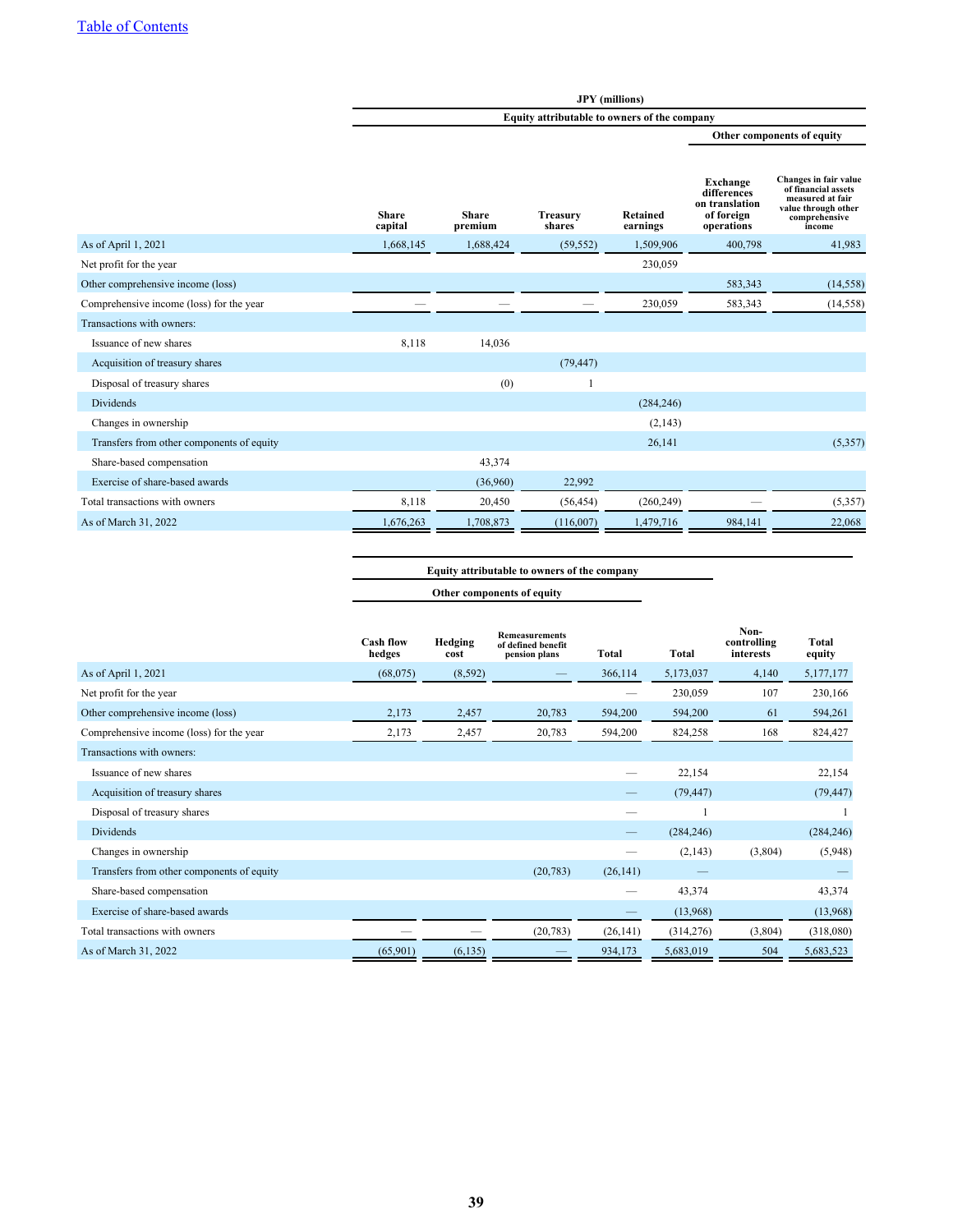## **(5) Consolidated Statements of Cash Flows**

|                                                                                                                        | <b>JPY</b> (millions)<br>For the year ended March 31, |            |           |               | <b>USD</b><br>$(millions)(*)$<br>For the year<br>ended March |
|------------------------------------------------------------------------------------------------------------------------|-------------------------------------------------------|------------|-----------|---------------|--------------------------------------------------------------|
|                                                                                                                        |                                                       |            |           |               | 31,                                                          |
|                                                                                                                        | 2021                                                  |            | 2022      |               | 2022                                                         |
| Cash flows from operating activities:                                                                                  |                                                       |            |           |               |                                                              |
| Net profit for the year                                                                                                | ¥                                                     | 376,171    | ¥         | 230,166<br>\$ | 1,895                                                        |
| Depreciation and amortization                                                                                          |                                                       | 559,671    |           | 583,151       | 4,802                                                        |
| Impairment losses                                                                                                      |                                                       | 25,452     |           | 54,515        | 449                                                          |
| Equity-settled share-based compensation                                                                                |                                                       | 37,663     |           | 43,374        | 357                                                          |
| Change in estimate of liabilities related to SHP647                                                                    |                                                       | (60, 179)  |           |               |                                                              |
| Loss (gain) on sales and disposal of property, plant and equipment                                                     |                                                       | (2,109)    |           | 655           | 5                                                            |
| Gain on divestment of business and subsidiaries                                                                        |                                                       | (229,993)  |           | (7,829)       | (64)                                                         |
| Change in fair value of financial assets and liabilities associated with contingent<br>consideration arrangements, net |                                                       | 59,277     |           | (11, 195)     | (92)                                                         |
| Finance (income) and expenses, net                                                                                     |                                                       | 143,110    |           | 142,907       | 1,177                                                        |
| Share of loss (profit) of investments accounted for using the equity method                                            |                                                       | (76)       |           | 15,367        | 127                                                          |
| Income tax expenses (benefit)                                                                                          |                                                       | (9,936)    |           | 72,405        | 596                                                          |
| Changes in assets and liabilities:                                                                                     |                                                       |            |           |               |                                                              |
| Decrease (increase) in trade and other receivables                                                                     |                                                       | (9,316)    |           | 127,294       | 1,048                                                        |
| Decrease (increase) in inventories                                                                                     |                                                       | 25,978     |           | (46, 148)     | (380)                                                        |
| Increase in trade and other payables                                                                                   |                                                       | 36,620     |           | 125,157       | 1,031                                                        |
| Increase (decrease) in provisions                                                                                      |                                                       | 49.099     |           | (58,090)      | (478)                                                        |
| Increase (decrease) in other financial liabilities                                                                     |                                                       | 173,400    |           | (49,608)      | (408)                                                        |
| Other, net                                                                                                             |                                                       | 37,786     |           | 41,409        | 341                                                          |
| Cash generated from operations                                                                                         |                                                       | 1,212,618  | 1,263,528 |               | 10,405                                                       |
| Income taxes paid                                                                                                      |                                                       | (235, 801) |           | (147, 724)    | (1,216)                                                      |
| Tax refunds and interest on tax refunds received                                                                       |                                                       | 34,114     |           | 7,301         | 60                                                           |
| Net cash from operating activities                                                                                     |                                                       | 1.010.931  | 1,123,105 |               | 9.248                                                        |
| Cash flows from investing activities:                                                                                  |                                                       |            |           |               |                                                              |
| Interest received                                                                                                      |                                                       | 1,105      |           | 2,919         | 24                                                           |
| Dividends received                                                                                                     |                                                       | 387        |           | 3,401         | 28                                                           |
| Acquisition of property, plant and equipment                                                                           |                                                       | (111,206)  |           | (123, 252)    | (1,015)                                                      |
| Proceeds from sales of property, plant and equipment                                                                   |                                                       | 46,453     |           | 1,815         | 15                                                           |
| Acquisition of intangible assets                                                                                       |                                                       | (125, 262) |           | (62, 785)     | (517)                                                        |
| Acquisition of investments                                                                                             |                                                       | (12, 596)  |           | (8,341)       | (69)                                                         |
| Proceeds from sales and redemption of investments                                                                      |                                                       | 74,604     |           | 16,921        | 139                                                          |
| Acquisition of businesses, net of cash and cash equivalents acquired                                                   |                                                       |            |           | (49,672)      | (409)                                                        |
| Proceeds from sales of business, net of cash and cash equivalents divested                                             |                                                       | 530,388    |           | 28,196        | 232                                                          |
| Other, net                                                                                                             |                                                       | (10, 343)  |           | (7, 328)      | (60)                                                         |
| Net cash from (used in) investing activities                                                                           |                                                       | 393,530    |           | (198, 125)    | (1,631)                                                      |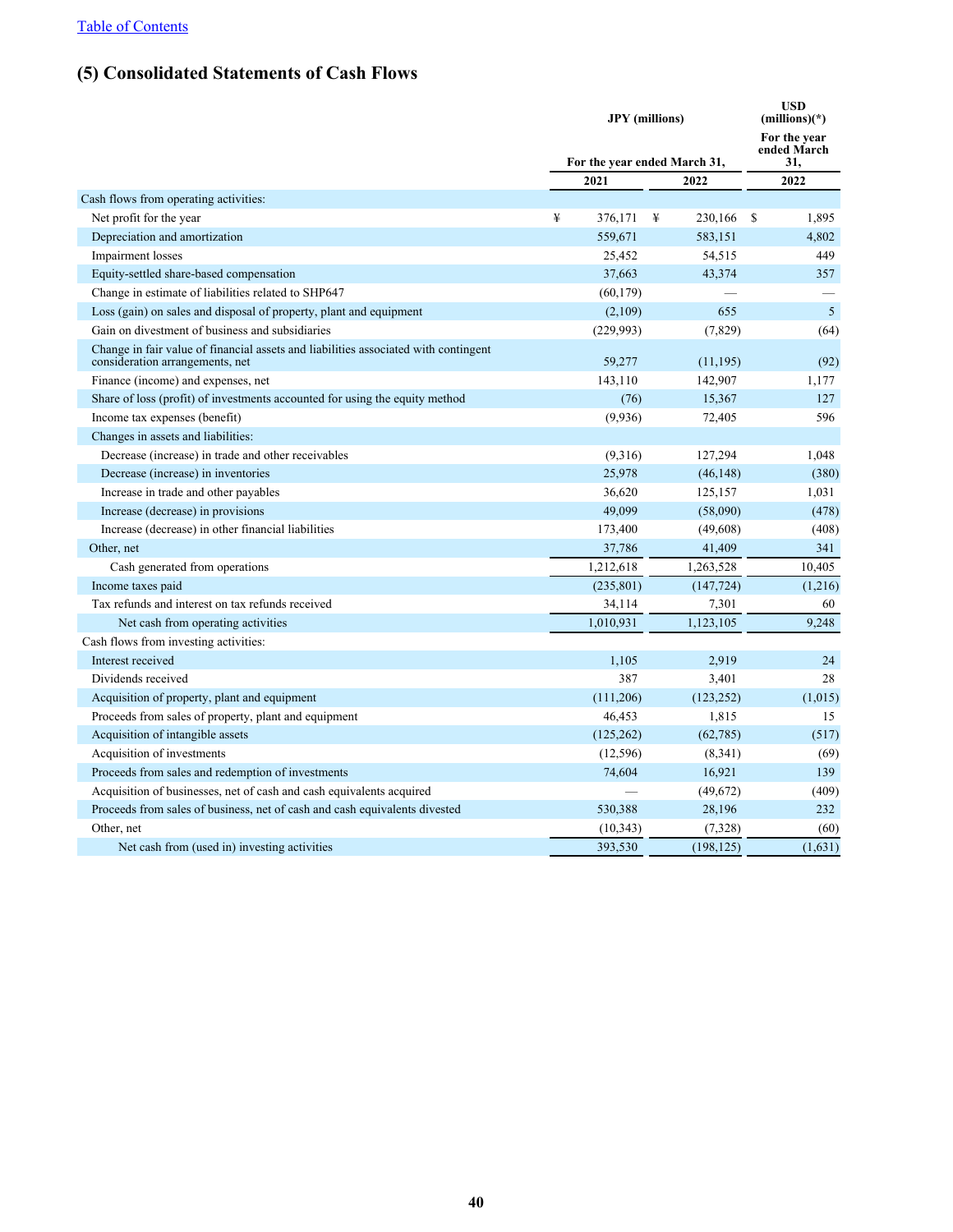|                                                                    |             | <b>JPY</b> (millions)<br>For the year-ended March 31, |          |  |
|--------------------------------------------------------------------|-------------|-------------------------------------------------------|----------|--|
|                                                                    |             |                                                       |          |  |
|                                                                    | 2021        | 2022                                                  | 2022     |  |
| Cash flows from financing activities:                              |             |                                                       |          |  |
| Net decrease in short-term loans and commercial papers             | (149, 043)  | (2)                                                   | (0)      |  |
| Proceeds from issuance of bonds and long-term loans                | 1,179,515   | 249,334                                               | 2,053    |  |
| Repayments of bonds and long-term loans                            | (1,651,706) | (810, 115)                                            | (6,671)  |  |
| Payments for settlement of forward rate agreement related to bonds | (34, 830)   |                                                       |          |  |
| Acquisition of treasury shares                                     | (2,141)     | (77, 531)                                             | (638)    |  |
| Interest paid                                                      | (107, 350)  | (108, 207)                                            | (891)    |  |
| Dividends paid                                                     | (283, 357)  | (283, 665)                                            | (2,336)  |  |
| Repayments of lease liabilities                                    | (39,270)    | (39,694)                                              | (327)    |  |
| Other, net                                                         | (172)       | (385)                                                 | (3)      |  |
| Net cash used in financing activities                              | (1,088,354) | (1,070,265)                                           | (8, 813) |  |
| Net increase (decrease) in cash and cash equivalents               | 316,107     | (145, 285)                                            | (1,196)  |  |
| Cash and cash equivalents at the beginning of the year             |             |                                                       |          |  |
| (Consolidated statements of financial position)                    | 637,614     | 966,222                                               | 7,956    |  |
| Effects of exchange rate changes on cash and cash equivalents      | 12,501      | 28,758                                                | 237      |  |
| Cash and cash equivalents at the end of the year                   |             |                                                       |          |  |
| (Consolidated statements of financial position)                    | 966,222     | 849,695                                               | 6,997    |  |

(\*) Consolidated statements of cash flows have been translated solely for the convenience of the reader at an exchange rate of 1USD = 121.44 JPY, the Noon Buying Rate certified by the Federal Reserve Bank of New York on March 31, 2022. The rate and methodologies used for the convenience translations differ from the currency exchange rates and translation methodologies under IFRS used for the preparation of the consolidated financial statements. The translation should not be construed as a representation that the Japanese yen amounts could be converted into U.S. dollars at the above or any other rate.

#### **(6) Other Information**

(Significant Subsequent Events)

Not applicable.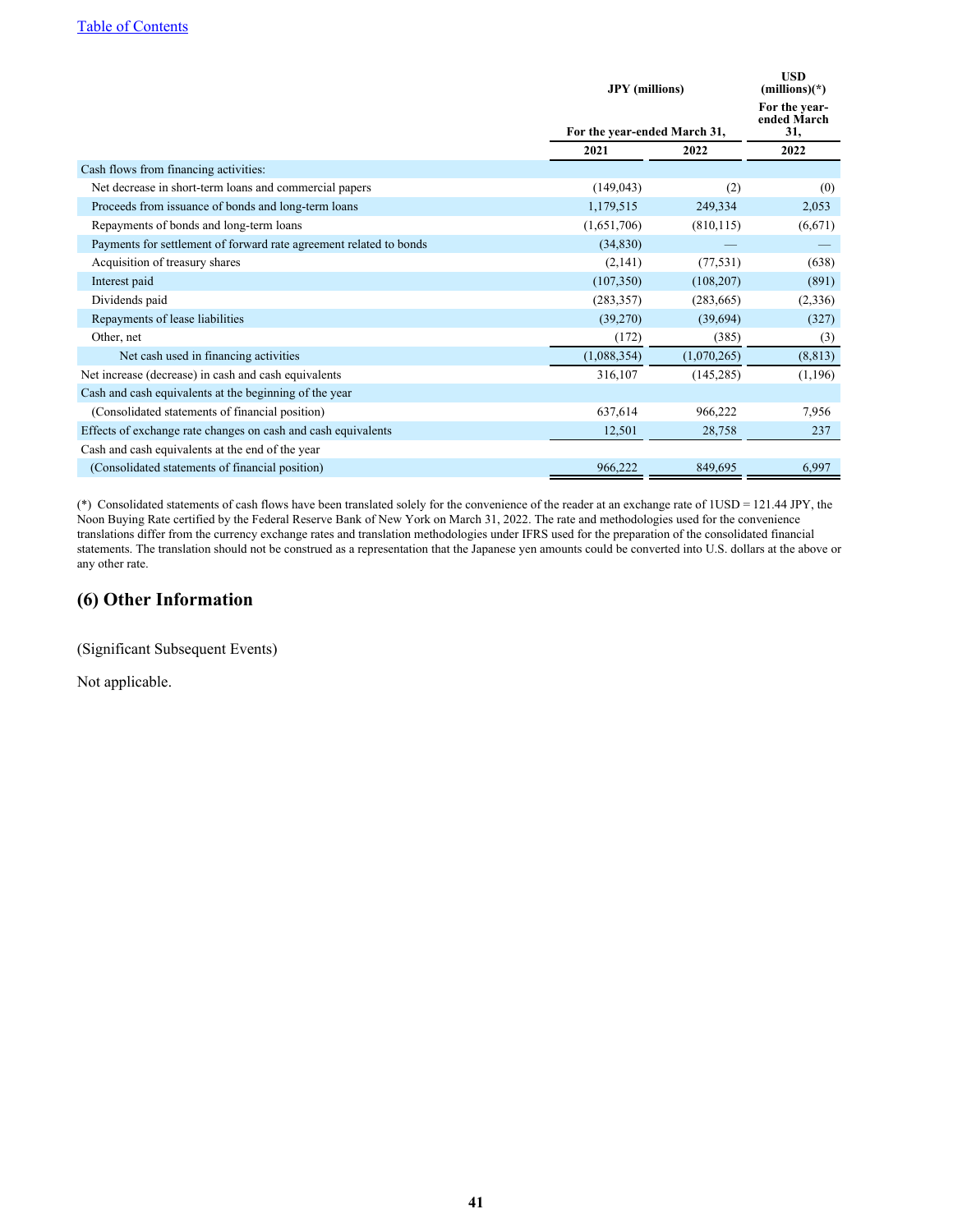# **Supplementary Information**

| 1. Pipeline                                                                              | 43              |
|------------------------------------------------------------------------------------------|-----------------|
| $\bullet$                                                                                | 43              |
| $\bullet$                                                                                | 51              |
| $\bullet$                                                                                | 53              |
| IV. Main Research & Development collaborations (2008) 2016 12:30 and 2016<br>$\bullet$   | 54              |
|                                                                                          | 60              |
| $\bullet$                                                                                | 60              |
| $\circ$                                                                                  | 60              |
| $\circ$                                                                                  | 61              |
|                                                                                          | 62              |
| $\circ$                                                                                  | 62              |
| $\circ$                                                                                  | 64              |
| п                                                                                        | 64              |
|                                                                                          | 66              |
| $\blacksquare$                                                                           | 68              |
| $\blacksquare$                                                                           | 70              |
| Product Sales Analysis (Reported & Underlying Growth)                                    | 72              |
|                                                                                          | 74              |
| <b>Exchange Rate</b><br>$\bullet$                                                        | $\overline{76}$ |
|                                                                                          | 77              |
|                                                                                          | 78              |
| $\bullet$                                                                                | 78              |
| $\bullet$                                                                                | 79              |
| $\bullet$                                                                                | 80              |
| $\bullet$                                                                                | 81              |
| 4. Reconciliation                                                                        | 82              |
|                                                                                          |                 |
|                                                                                          | 83              |
| FY2020 Full Year Reconciliation from Reported to Core/Underlying Core<br>$\bullet$       | 84              |
|                                                                                          | 85              |
|                                                                                          | 86              |
|                                                                                          | 87              |
| п                                                                                        | 87              |
| FY2020 Full Year                                                                         | 88              |
| Reconciliation from Reported Operating Profit to Core Operating Profit - FY2022 Forecast | 89              |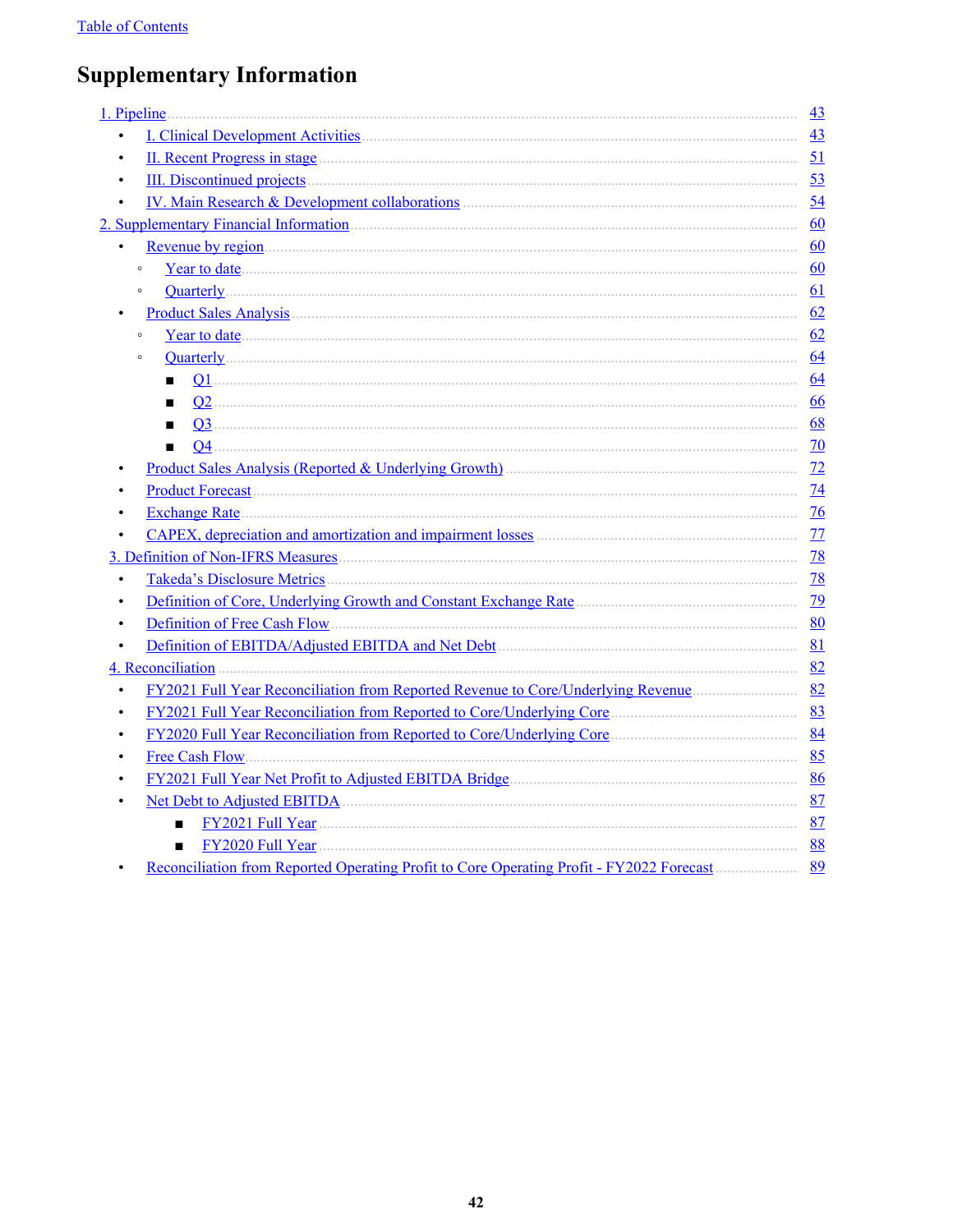## <span id="page-43-0"></span>**1. Pipeline**

#### **I. Clinical Development Activities**

- The following table lists the pipeline assets that we are clinically developing as of May 11, 2022. The assets in our pipeline are in various stages of development, and the contents of the pipeline may change as therapeutic candidates currently under development drop out and new therapeutic candidates are introduced. Whether the therapeutic candidates listed below are ever successfully released as products depends on various factors, including the results of pre-clinical and clinical trials, market conditions for various drugs and regulatory approvals.
- This table primarily shows the indications for which we are actively pursuing regulatory approval and those regulatory approvals granted during fiscal year 2021. We are also conducting additional studies of certain assets to examine their potential for use in further indications and in additional formulations.
- The listings in this table are limited to the U.S., EU and Japan and China, but we are also actively conducting development activities in other regions, including in Emerging Markets. Country/region column denotes where a pivotal clinical study is ongoing or a filing has been made with our specific intention to pursue approval in any of the U.S., EU, Japan or China. 'Global' refers to U.S., EU, Japan and China.
- Brand name and country/region indicate the brand name and country in which the specific asset has already been approved for any indication in any of the U.S., EU, Japan or China and Takeda has commercialization rights for such asset.
- Stage-ups are recognized in the table upon achievement of First Subject In.
- Modality of our pipeline assets in the following table is classified into either of the following categories: 'small molecule', 'peptide/oligonucleotide', 'cell and gene therapy', 'microbiome' or 'biologic and other.'

### **Oncology Pipeline**

| <b>Development code</b><br><generic name=""><br/>Brand name<br/>(country/region)</generic>      | <b>Type of Drug</b><br>(administration route) | <b>Modality</b>       | Indications / additional formulations                                                                                 | Country/<br><b>Region</b> | <b>Stage</b>        |
|-------------------------------------------------------------------------------------------------|-----------------------------------------------|-----------------------|-----------------------------------------------------------------------------------------------------------------------|---------------------------|---------------------|
| $SGN-351$                                                                                       |                                               |                       |                                                                                                                       |                           |                     |
| <brentuximab< td=""><td>CD30 monoclonal</td><td></td><td></td><td></td><td></td></brentuximab<> | CD30 monoclonal                               |                       |                                                                                                                       |                           |                     |
| vedotin>                                                                                        | antibody-drug conjugate                       | Biologic<br>and other | Cutaneous T cell lymphoma                                                                                             | China                     | Approved (Apr 2021) |
| <b>ADCETRIS</b>                                                                                 | (injection)                                   |                       |                                                                                                                       |                           |                     |
| (EU, Japan, China)                                                                              |                                               |                       |                                                                                                                       |                           |                     |
| <brigatinib></brigatinib>                                                                       | Small<br>ALK inhibitor (oral)                 |                       | 1L & 2L ALK-positive Non-Small Cell Lung Cancer                                                                       | China                     | Approved (Mar 2022) |
| ALUNBRIG (Global)                                                                               |                                               | molecule              | 2L ALK-positive Non-Small Cell Lung Cancer                                                                            |                           | $P-III$             |
|                                                                                                 |                                               |                       | (head-to-head with alectinib)                                                                                         | EU                        | $P-III$             |
|                                                                                                 |                                               |                       |                                                                                                                       | Japan                     | Approved (May 2021) |
|                                                                                                 |                                               |                       | Maintenance therapy in patients with newly diagnosed                                                                  | U.S.                      | $P-III$             |
|                                                                                                 |                                               |                       | Multiple Myeloma not treated with stem cell transplant                                                                | <b>EU</b>                 | $P-III$             |
| <b>MLN9708</b>                                                                                  | Proteasome inhibitor                          | Small                 |                                                                                                                       | China                     | $P-III$             |
| $\langle$ ixazomib><br>NINLARO (Global)                                                         | (oral)                                        | molecule              | Maintenance therapy in patients with newly diagnosed<br>Multiple Myeloma following autologous stem cell<br>transplant | U.S.<br>EU                | $P-III$<br>$P-III$  |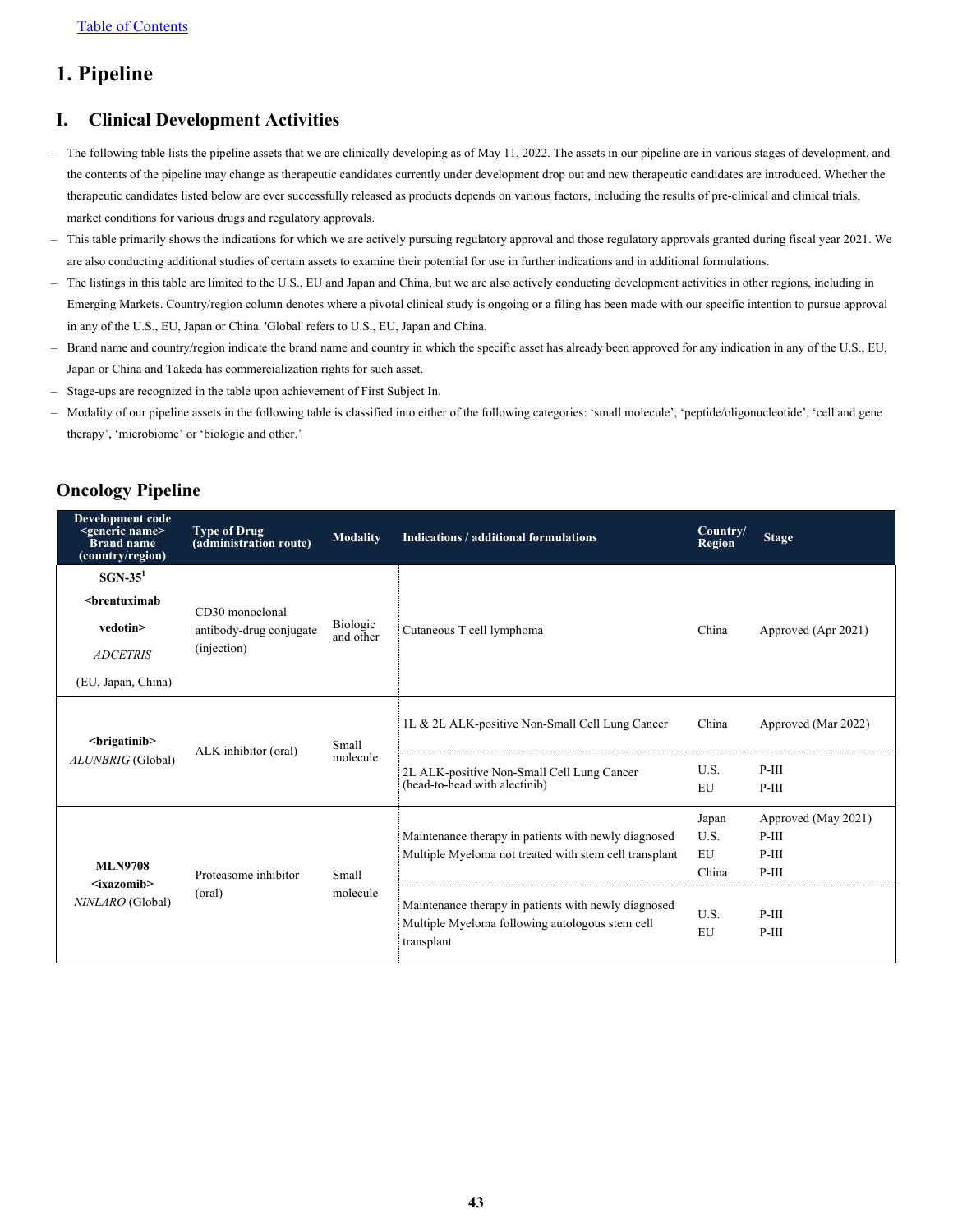|                                                           |                                                                                                |                             | 1L Renal cell carcinoma in combination with nivolumab                                            | Japan                                     | Approved (Aug 2021)                                                    |
|-----------------------------------------------------------|------------------------------------------------------------------------------------------------|-----------------------------|--------------------------------------------------------------------------------------------------|-------------------------------------------|------------------------------------------------------------------------|
| $\alpha$ scabozantinib $>^2$<br>CABOMETYX (Japan)         | Multi-targeted kinase<br>inhibitor (oral)                                                      | Small<br>molecule           | 2L metastatic Non-Small Cell Lung Cancer in<br>combination with atezolizumab <sup>3</sup>        | Japan                                     | $P-III$                                                                |
|                                                           |                                                                                                |                             | Metastatic Castration-Resistant Prostate Cancer in<br>combination with atezolizumab <sup>4</sup> | Japan                                     | $P-III$                                                                |
| <ponatinib><br/>ICLUSIG (U.S.)</ponatinib>                | <b>BCR-ABL</b> inhibitor<br>(oral)                                                             | Small<br>molecule           | Front line Philadelphia chromosome-positive Acute<br>Lymphoblastic Leukemia                      | U.S.                                      | $P-III$                                                                |
| <b>TAK-788</b>                                            | EGFR/HER2 exon 20                                                                              | Small                       | Treatment Naïve Non-Small Cell Lung Cancer with<br>EGFR exon 20 insertion                        | Global                                    | $P-III$                                                                |
| <mobocertinib><br/>EXKIVITY (U.S.)</mobocertinib>         | inhibitor (oral)                                                                               | molecule                    | Previously treated Non-Small Cell Lung Cancer with<br>EGFR exon 20 insertion <sup>5</sup>        | U.S.<br>China<br>EU <sup>6</sup><br>Japan | Approved (Sep 2021)<br>Filed (Jul 2021)<br>Filed (Jul 2021)<br>$P-III$ |
| <b>TAK-385</b><br><relugolix></relugolix>                 | LH-RH antagonist<br>(oral)                                                                     | Small<br>molecule           | Prostate cancer                                                                                  | Japan<br>China                            | $P-III$<br>$P-III$                                                     |
| <b>TAK-981</b><br><subasumstat></subasumstat>             | SUMO inhibitor<br>(injection)                                                                  | Small<br>molecule           | Multiple cancers                                                                                 |                                           | $P-II$                                                                 |
| TAK-007 <sup>7</sup>                                      | CD19 CAR-NK<br>(injection)                                                                     | Cell and<br>gene<br>therapy | Relapsed/refractory B cell malignancies                                                          |                                           | $P-I/II$                                                               |
| <b>TAK-102</b> <sup>8</sup>                               | <b>GPC3 CAR-T</b><br>(injection)                                                               | Cell and<br>gene<br>therapy | Solid tumors                                                                                     |                                           | $P-I$                                                                  |
| TAK-103 <sup>8</sup>                                      | Mesothelin CAR-T<br>(injection)                                                                | Cell and<br>gene<br>therapy | Solid tumors                                                                                     | $\blacksquare$                            | $P-I$                                                                  |
| TAK-573 <sup>9</sup><br><modakafusp alfa=""></modakafusp> | Anti-CD38-targeted<br>IgG4 genetically fused<br>with an attenuated IFN $\alpha$<br>(injection) | Biologic<br>and other       | Relapsed/refractory Multiple Myeloma                                                             | $\overline{a}$                            | $P-I$                                                                  |
| TAK-605 <sup>10</sup>                                     | Oncolytic virus (intra-<br>tumoral administration)                                             | Biologic<br>and other       | Solid tumors                                                                                     |                                           | $P-I$                                                                  |
| <b>TAK-676</b>                                            | STING agonist (injection)                                                                      | Small<br>molecule           | Solid tumors                                                                                     |                                           | $P-I$                                                                  |
| <b>TAK-500</b>                                            | STING agonist antibody<br>drug conjugate<br>(injection)                                        | Biologic<br>and other       | Solid tumors                                                                                     |                                           | $P-I$                                                                  |
| TAK-940 <sup>11</sup>                                     | CD19 1XX CAR-T<br>(injection)                                                                  | Cell and<br>gene<br>therapy | Relapsed/refractory B cell malignancies                                                          |                                           | $P-I$                                                                  |
| TAK-186 <sup>12</sup>                                     | T Cell Engager (Injection)                                                                     | Biologic<br>and other       | EGFR expressing solid tumors                                                                     |                                           | $P-I$                                                                  |

1. Partnership with Seagen, Inc.

2. Partnership with Exelixis, Inc.

3. Partnership with Chugai Pharmaceutical. Chugai operates Phase 3 development

4. Partnership with Chugai Pharmaceutical. Takeda operates Phase 3 development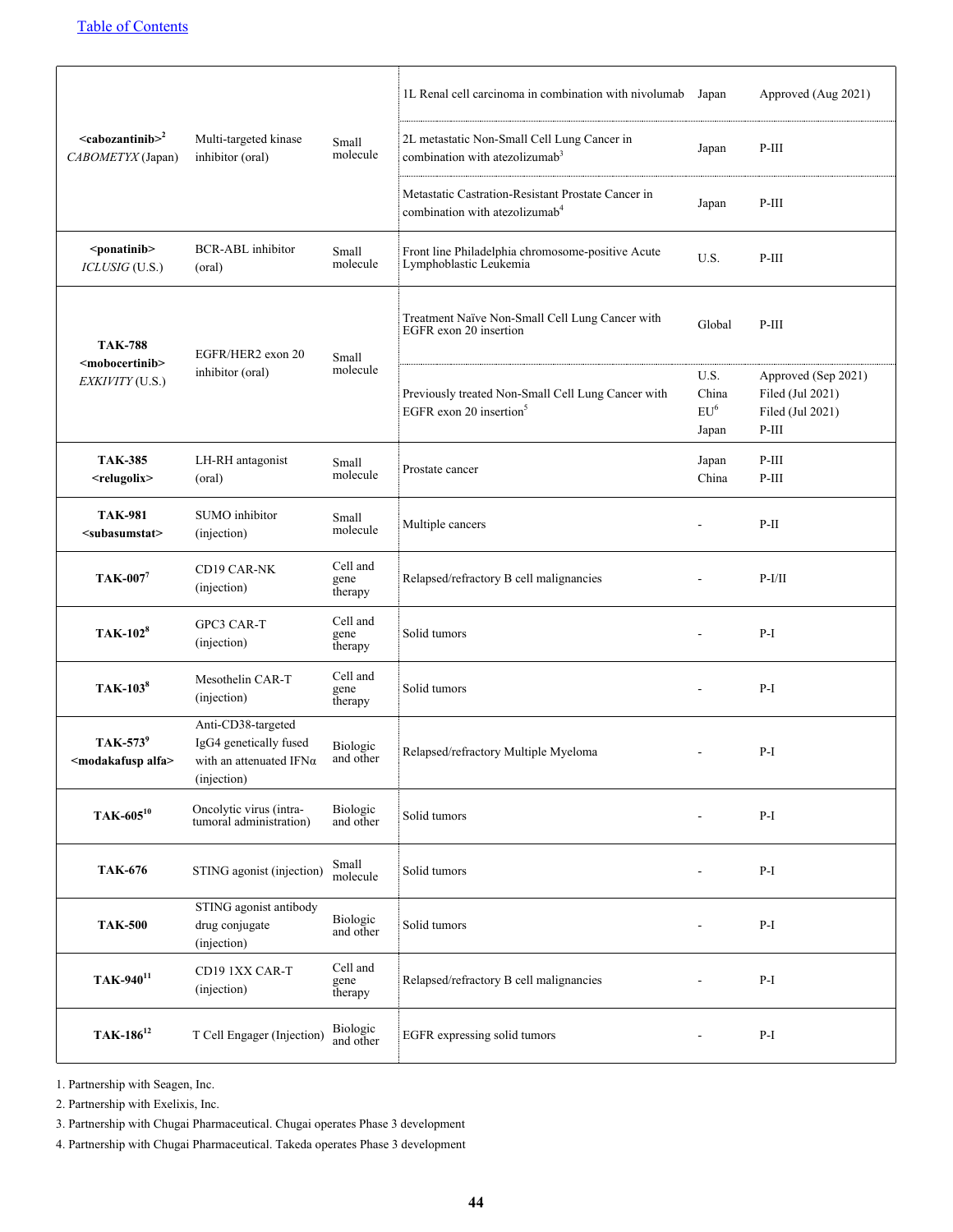#### [Table of Contents](#page-1-0)

- 5. The U.S. FDA review is being conducted under Project Orbis, an initiative of the FDA Oncology Center of Excellence (OCE), which provides a framework for concurrent submission and review of oncology products among international partners such as the UK, Brazil and Australia.
- 6. The U.K. approval was granted in Mar 2022.
- 7. Partnership with The University of Texas MD Anderson Cancer Center
- 8. Partnership with Noile-Immune Biotech, Inc.
- 9. Partnership with Teva Pharmaceutical Industries Ltd.
- 10. Partnership with Turnstone Biologics
- 11. Partnership with Memorial Sloan Kettering Cancer Center
- 12. Acquired via acquisition of Maverick Therapeutics, Inc.

Additions since FY2021 Q3: TAK-103 for solid tumors (P-I)

TAK-500 for solid tumors (P-I)

Removals since FY2021 Q3: None

#### **Rare Genetics and Hematology Pipeline**

| Development code<br><generic name=""><br/><b>Brand name</b><br/>(country/region)</generic> | <b>Type of Drug</b><br>(administration route)                       | <b>Modality</b>              | Indications / additional formulations                                                                       | Country/<br><b>Region</b>    | <b>Stage</b>                                                     |
|--------------------------------------------------------------------------------------------|---------------------------------------------------------------------|------------------------------|-------------------------------------------------------------------------------------------------------------|------------------------------|------------------------------------------------------------------|
| <b>TAK-743</b>                                                                             | Plasma kallikrein                                                   |                              | Hereditary Angioedema                                                                                       | Japan                        | Approved (Mar 2022)                                              |
| <lanadelumab><br/><b>TAKHZYRO</b></lanadelumab>                                            | inhibitor                                                           | Biologic<br>and other        | Pediatric Hereditary Angioedema                                                                             | Global                       | $P-III$                                                          |
| (Global)                                                                                   | (injection)                                                         |                              | Bradykinin-Mediated Angioedema                                                                              | Global                       | $P-III$                                                          |
| <b>TAK-577</b><br><b>VONVENDI</b><br>$(U.S., Japan)$ ,                                     | von Willebrand factor<br>[recombinant]                              | <b>Biologic</b><br>and other | Adult prophylactic treatment of von Willebrand disease                                                      | U.S.<br>Japan<br>EU<br>China | Approved (Jan 2022)<br>Approved (Mar 2022)<br>$P-III$<br>$P-III$ |
| VEYVONDI (EU)                                                                              | (injection)                                                         |                              | Pediatric on-demand and surgery treatment of von<br>Willebrand disease                                      | Global                       | $P-III$                                                          |
| $TAK-6201$<br><maribavir></maribavir>                                                      | Benzimidazole riboside<br>inhibitor (oral)                          | Small<br>molecule            | Post-transplant CMV infection/disease resistant/<br>refractory to (val) ganciclovir, cidofovir or foscarnet | U.S.<br>EU                   | Approved (Nov 2021)<br>Filed (Jun 2021)                          |
| LIVTENCITY (U.S.)                                                                          |                                                                     |                              | HSCT Recipients with First CMV Infection                                                                    | U.S.<br>EU                   | $P-III$<br>$P-III$                                               |
| <b>TAK-660</b><br><b>ADYNOVATE</b><br>(U.S., Japan)<br>ADYNOVI (EU)                        | Antihemophilic factor<br>[recombinant],<br>PEGylated<br>(injection) | <b>Biologic</b><br>and other | Pediatric Hemophilia A                                                                                      | EU                           | $P-III$                                                          |
|                                                                                            |                                                                     |                              | Congenital Thrombotic Thrombocytopenic Purpura                                                              | U.S.<br>EU                   | $P-III$<br>$P-III$                                               |
| $TAK-755^2$                                                                                | Replacement of the<br>deficient-ADAMTS13<br>enzyme (injection)      | Biologic<br>and other        | Immune Thrombotic Thrombocytopenic Purpura                                                                  | U.S.<br>EU                   | $P-II$<br>$P-II$                                                 |
|                                                                                            |                                                                     |                              | Sickle cell disease                                                                                         | U.S.                         | $P-I$                                                            |
| $TAK-672^3$<br>OBIZUR (US, EU)                                                             | Porcine Coagulation<br>Factor VIII<br>(Recombinant)<br>(injection)  | Biologic<br>and other        | Acquired hemophilia A (AHA)                                                                                 | Japan                        | $P-II/III$                                                       |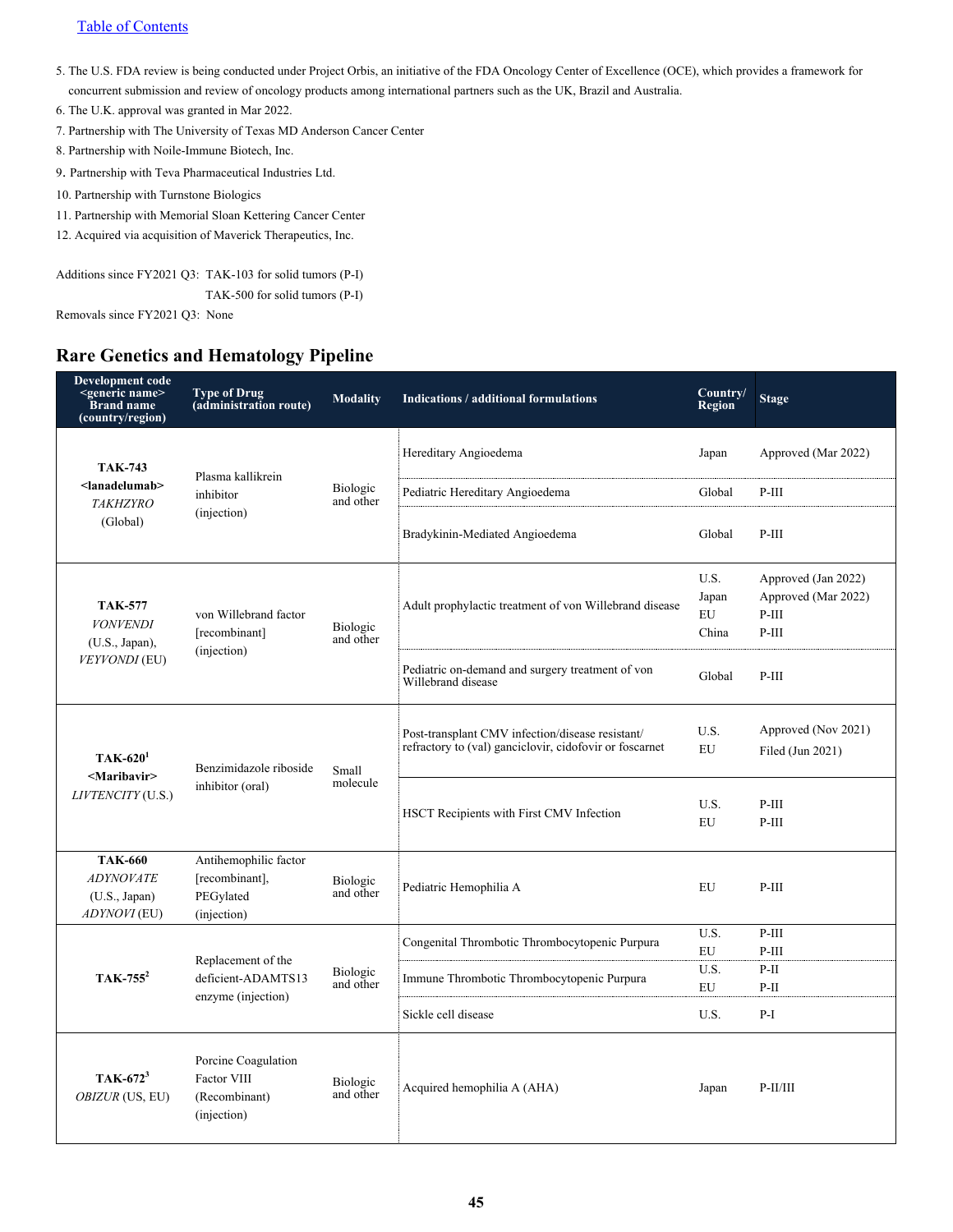| $TAK-141/JR-1414$<br><pabinafusp alfa=""></pabinafusp> | Recombinant fusion<br>protein of an antibody<br>against the human<br>transferrin receptor and<br>iduronate-2-sulfatase<br>(injection) | Biologic              | Hunter syndrome (CNS and somatic symptoms) | EU                       | $P-III$  |
|--------------------------------------------------------|---------------------------------------------------------------------------------------------------------------------------------------|-----------------------|--------------------------------------------|--------------------------|----------|
| <b>TAK-611</b>                                         | Recombinant human<br>arylsulfatase A for<br>intrathecal<br>administration<br>(injection)                                              | Biologic<br>and other | Metachromatic leukodystrophy               |                          | $P-II$   |
| TAK-079 <sup>5</sup><br><mezagitamab></mezagitamab>    | Anti-CD38 monoclonal<br>Biologic<br>and other<br>antibody (injection)                                                                 |                       | Myasthenia gravis                          | $\overline{\phantom{a}}$ | $P-II$   |
|                                                        |                                                                                                                                       |                       | Immune thrombocytopenic purpura            |                          | $P-II$   |
|                                                        |                                                                                                                                       |                       | Systemic lupus erythematosus               |                          | $P-I/II$ |
| <b>TAK-834</b><br>NATPARA (U.S.),<br>NATPAR (EU)       | Parathyroid hormone<br>(injection)                                                                                                    | Biologic<br>and other | Hypoparathyroidism                         | Japan                    | $P-I^6$  |

1. Partnership with GlaxoSmithKline

2. Partnership with KM Biologics for co-exclusive license for commercialization in Japan only

3. Partnership with Ipsen

4. Geographically-focused collaboration and license agreement with JCR Pharma. Takeda will exclusively commercialize TAK-141/JR-141 outside of the United States, including Canada, Europe, and other regions (excluding Japan and certain other Asia-Pacific countries). Takeda receives an option under a separate option agreement, which allows Takeda to acquire an exclusive license to commercialize TAK-141/JR-141 in the U.S. upon completion of the Phase 3 program.

5. Relapsed/refractory Multiple Myeloma will continue until trial completion.

6. P-I study in Japan completed; P-III study start timing under review.

Additions since FY2021 Q3: TAK-141/JR-141 for Hunter syndrome, (CNS and somatic symptoms) (EU, P-III)

TAK-672 for Acquired hemophilia A (AHA) (Japan, P-II/III)

Removals since FY2021 Q3: TAK-609 for Hunter syndrome CNS (U.S., EU, P-II, discontinued)

#### **Neuroscience Pipeline**

| Development code<br><generic name=""><br/><b>Brand name</b><br/>(country/region)</generic> | <b>Type of Drug</b><br>(administration route)         | <b>Modality</b>         | Indications / additional formulations                                  | Country/<br><b>Region</b> | <b>Stage</b> |
|--------------------------------------------------------------------------------------------|-------------------------------------------------------|-------------------------|------------------------------------------------------------------------|---------------------------|--------------|
| <b>TAK-935</b>                                                                             | CH24H inhibitor (oral)                                | Small                   | Dravet syndrome                                                        | Global                    | $P-III$      |
| <soticlestat></soticlestat>                                                                | molecule                                              | Lennox-Gastaut syndrome | Global                                                                 | $P-III$                   |              |
| <b>TAK-994</b>                                                                             | Orexin 2R agonist (oral)                              | Small<br>molecule       | Narcolepsy                                                             | $\blacksquare$            | $P-II4$      |
| <b>TAK-071</b>                                                                             | M1 positive allosteric<br>modulator (M1PAM)<br>(oral) | Small<br>molecule       | Parkinson's disease                                                    | $\overline{\phantom{a}}$  | $P-II$       |
| $TAK-041$ <sup>1</sup>                                                                     | GPR139 agonist (oral)                                 | Small<br>molecule       | Anhedonia in major depressive disorder (MDD)                           | $\overline{\phantom{a}}$  | $P-II$       |
| $TAK-6531$                                                                                 | AMPA receptor<br>potentiator (oral)                   | Small<br>molecule       | Inadequate response to treatment in major depressive<br>disorder (MDD) | ÷                         | $P-II$       |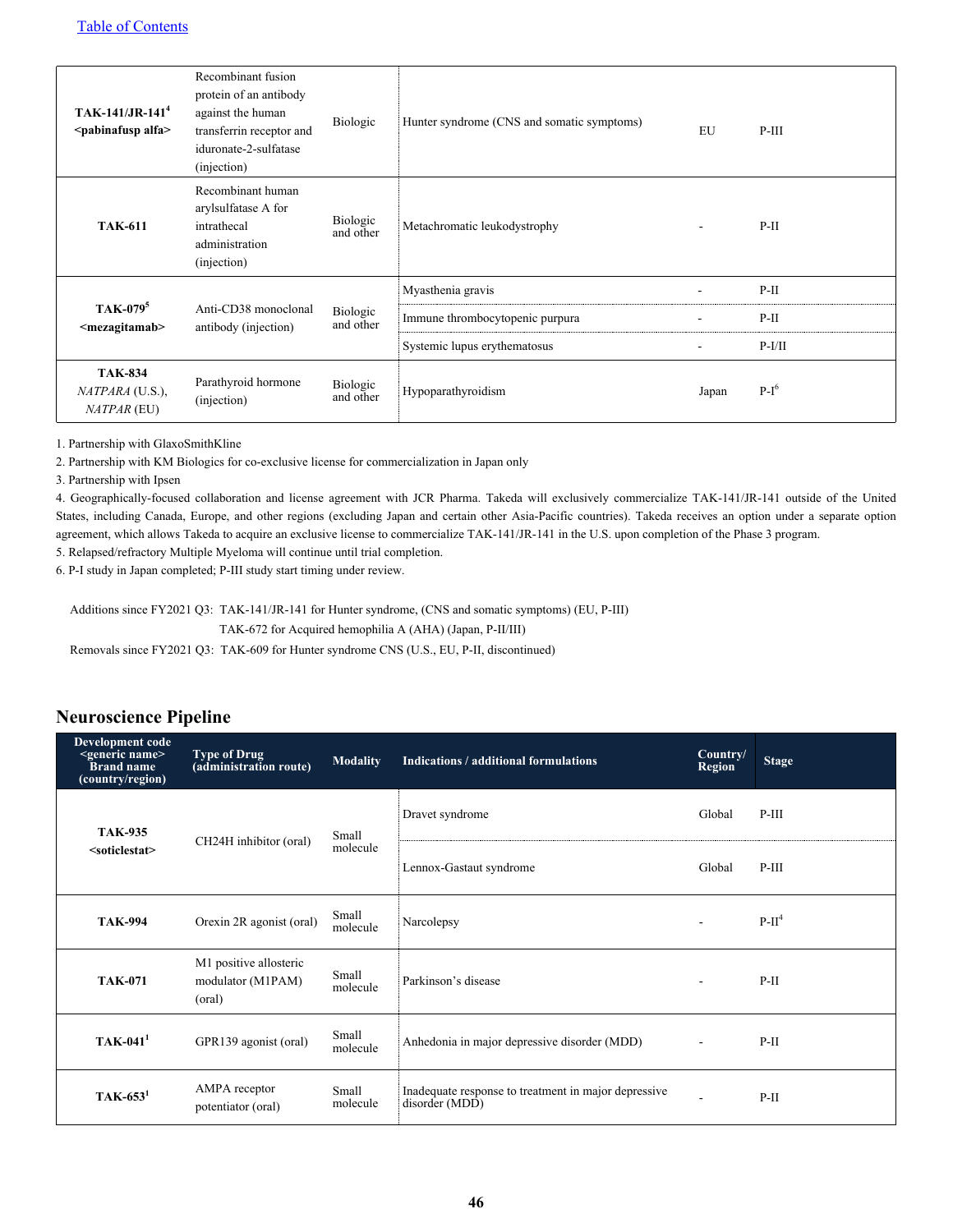| TAK-594/DNL593 <sup>2</sup>   | Brain-penetrant<br>progranulin fusion<br>protein (injection) |                          | Biologic<br>and other | Frontotemporal dementia              | $\blacksquare$ | $P-I/II$ |
|-------------------------------|--------------------------------------------------------------|--------------------------|-----------------------|--------------------------------------|----------------|----------|
| TAK-341/MEDI1341 <sup>3</sup> | Alpha-synuclein<br>antibody (injection)                      |                          | Biologic<br>and other | Parkinson's disease                  | $\sim$         | $P-I$    |
| <b>TAK-861</b>                |                                                              | Orexin 2R agonist (oral) | Small<br>molecule     | Sleep disorders, other disorders     | $\sim$         | $P-I$    |
| <b>TAK-925</b>                | Orexin 2R agonist<br>(injection)                             |                          | Small<br>molecule     | Post-anesthesia recovery, narcolepsy | $\blacksquare$ | $P-I$    |

1. 50:50 co-development and co-commercialization with Neurocrine

2. Partnership with Denali Therapeutics. Denali leads Phase 1 development

3. Partnership with AstraZeneca. AstraZeneca leads Phase 1 development

4. TAK-994 currently on clinical hold.

Additions since FY2021 Q3: TAK-594/DNL593 for Frontotemporal dementia (P-I/II) Removals since FY2021 Q3: None

### **GI Pipeline**

| <b>Development code</b><br><generic name=""><br/><b>Brand</b> name<br/>(country/region)</generic> | <b>Type of Drug</b><br>(administration route)                                         | <b>Modality</b>                  | Indications / additional formulations                                                                                 | Country/<br><b>Region</b> | <b>Stage</b>                                                                                 |
|---------------------------------------------------------------------------------------------------|---------------------------------------------------------------------------------------|----------------------------------|-----------------------------------------------------------------------------------------------------------------------|---------------------------|----------------------------------------------------------------------------------------------|
|                                                                                                   |                                                                                       |                                  | Subcutaneous formulation for ulcerative colitis                                                                       | U.S.<br>Japan             | Complete<br>Response<br>Letter (CRL) received<br>(Dec 2019) <sup>7</sup><br>Filed (Aug 2019) |
|                                                                                                   |                                                                                       |                                  | Subcutaneous formulation for Crohn's disease                                                                          | U.S.<br>Japan             | $P-III$<br>$P-III$                                                                           |
| <b>MLN0002</b><br><vedolizumab><br/><b>ENTYVIO</b><br/>(Global)</vedolizumab>                     | Humanized monoclonal<br>antibody against $\alpha$ 4 $\beta$ 7<br>integrin (injection) | Biologic<br>and other            | Active Chronic Pouchitis                                                                                              | <b>EU</b>                 | Approved (Jan 2022)                                                                          |
|                                                                                                   |                                                                                       |                                  | Graft-versus-Host Disease prophylaxis in patients<br>undergoing allogeneic hematopoietic stem cell<br>transplantation | EU<br>Japan               | $P-III$<br>$P-III$                                                                           |
|                                                                                                   |                                                                                       |                                  | Pediatrics Study (ulcerative colitis, Crohn's disease*)                                                               | Global                    | $P-III$                                                                                      |
| <b>TAK-438</b>                                                                                    |                                                                                       | Small<br>molecule                | Acid related diseases (Reflux Esophagitis Maintenance)                                                                | China                     | Approved (Oct 2021)                                                                          |
| <vonoprazan><br/>TAKECAB (Japan)</vonoprazan>                                                     | Potassium-competitive<br>acid blocker (oral)                                          |                                  | Oral disintegrated tablet formulation                                                                                 | Japan                     | Approved (Mar 2022)                                                                          |
| VOCINTI (China)                                                                                   |                                                                                       |                                  | Acid related diseases (adjunct to Helicobacter pylori<br>eradication)                                                 | China                     | $P-III$                                                                                      |
| <b>TAK-633</b><br><teduglutide></teduglutide>                                                     | GLP-2 analogue                                                                        | Peptide/                         | Short bowel syndrome (pediatric indication)                                                                           | Japan                     | Approved (Jun 2021)                                                                          |
| GATTEX(U.S.)<br>(injection)<br>REVESTIVE (EU,<br>Japan)                                           | $Oligo-$<br>nucleotide                                                                | Short bowel syndrome (in adults) | Japan                                                                                                                 | Approved (Jun 2021)       |                                                                                              |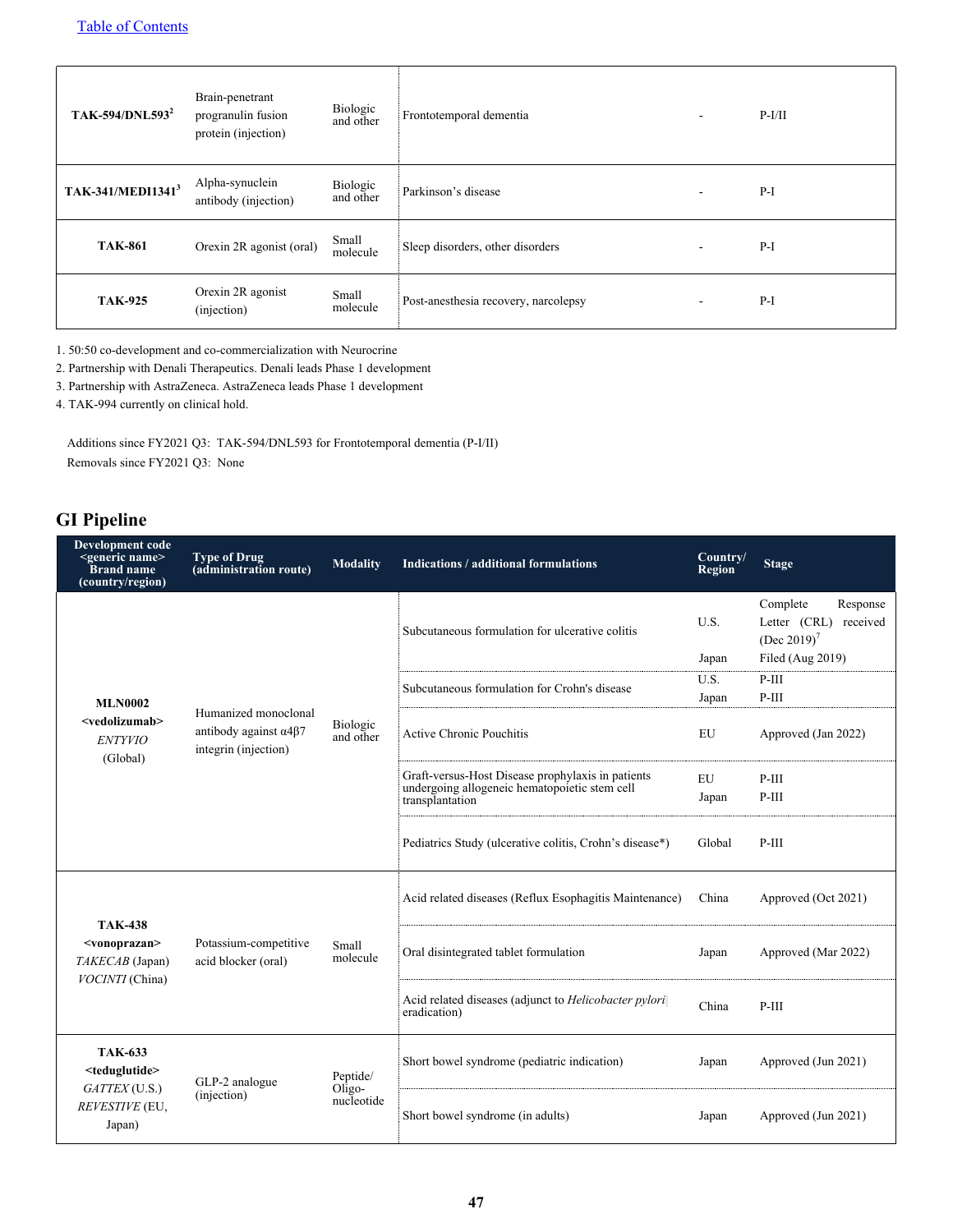| Cx601<br><darvadstrocel><br/>ALOFISEL (EU, Japan)</darvadstrocel> | A suspension of<br>allogeneic<br>expanded adipose-<br>derived stem cells<br>(injection) | Biologic<br>and other              | Refractory complex perianal fistulas in patients with<br>Crohn's disease | U.S.<br>Japan            | $P-III$<br>Approved (Sep 2021) |
|-------------------------------------------------------------------|-----------------------------------------------------------------------------------------|------------------------------------|--------------------------------------------------------------------------|--------------------------|--------------------------------|
| $TAK-9541$                                                        | $5-HT_4$ -<br>hydroxytryptamine<br>receptor agonist<br>(injection)                      | Small<br>molecule                  | Post-operative gastrointestinal dysfunction                              | $\blacksquare$           | $P-II(b)$                      |
| TAK-999 <sup>2</sup>                                              | GalNAc based RNA<br>interference (RNAi)<br>(injection)                                  | Peptide/<br>Oligo-<br>nucleotide   | Alpha-1 antitrypsin-deficiency associated liver disease                  | U.S.<br>EU               | $P-II(b)$<br>$P-II(b)$         |
| $TAK-1013$                                                        | Tolerizing Immune<br>Modifying nanoParticle<br>$(TIMP)$ (injection)                     | <b>Biologic</b><br>and other       | Celiac disease                                                           | $\blacksquare$           | $P-II(a)$                      |
| TAK-018/EB8018 <sup>4</sup><br><sibofimloc></sibofimloc>          | FimH antagonist (oral)                                                                  | Small<br>molecule                  | Crohn's disease (post-operative and ileal-dominant)                      | $\blacksquare$           | $P-II(a)$                      |
| <b>TAK-951</b>                                                    | Peptide agonist<br>(sub-cutaneous)                                                      | Peptide/<br>$Oligo-$<br>nucleotide | Nausea and vomiting                                                      | $\blacksquare$           | $P-II$                         |
| <b>TAK-510</b>                                                    | Peptide agonist<br>(sub-cutaneous)                                                      | Peptide/<br>$Oligo-$<br>nucleotide | Nausea and vomiting                                                      | ÷                        | $P-I$                          |
| <b>TAK-105</b>                                                    | Peptide agonist<br>(sub-cutaneous)                                                      | Peptide/<br>$Oligo-$<br>nucleotide | Nausea and vomiting                                                      | $\blacksquare$           | $P-I$                          |
| <b>TAK-062</b>                                                    | Glutenase (oral)                                                                        | Biologic<br>and other              | Celiac disease                                                           | $\blacksquare$           | $P-I$                          |
| TAK-039 <sup>5</sup>                                              | Bacterial consortium<br>(oral)                                                          | Microbiome                         | Clostridium difficile infections <sup>6</sup>                            | $\overline{\phantom{a}}$ | $P-I$                          |

1. Partnership with Theravance Biopharma, Inc.

2. Partnership with Arrowhead Pharmaceuticals, Inc.

3. Acquired development and commercialization license for TAK-101 from COUR Pharmaceuticals. Previously known as TIMP-GLIA.

4. Partnership with Enterome Bioscience SA

5. Partnership with NuBiyota

6. Phase 1 study in clostridium difficile infections completed; strategic intention is to take the program forward in hepatic encephalopathy.

7. In active discussions with the FDA. Timelines under review; potential approval anticipated FY2023.

\* Event occurred after the end of the Q4 reporting period: Update after April 1, 2022

Additions since FY2021 Q3: None

Removals since FY2021 Q3: TAK-906 for Gastroparesis (Ph II (b), discontinued)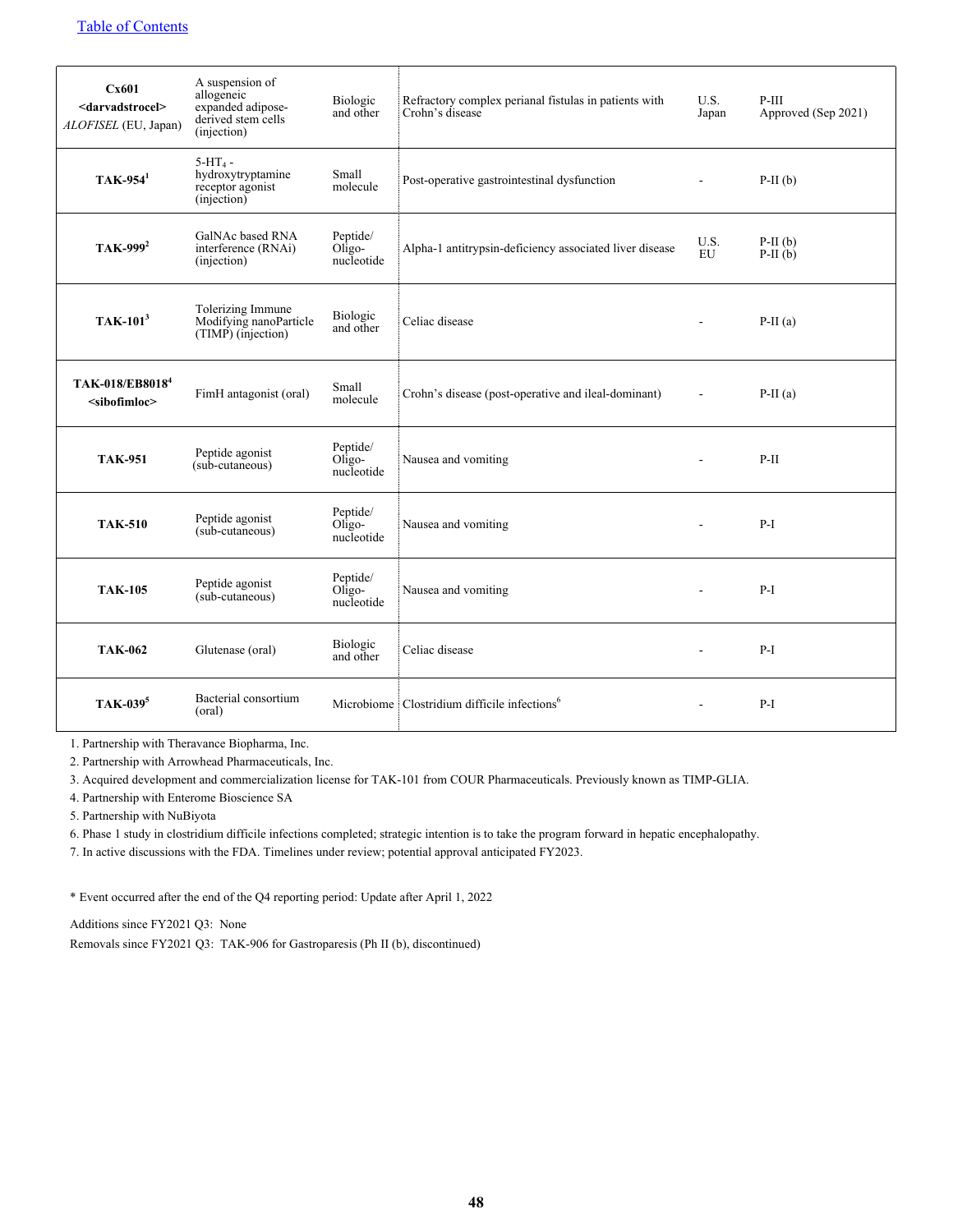### **Plasma-Derived Therapies Pipeline**

| Development code<br><generic name=""><br/>Brand name<br/>(country/region)</generic>                                                                                                                                       | <b>Type of Drug</b><br>(administration route)                                                            | <b>Modality</b>                                              | Indications / additional formulations                                                           | Country/<br>Region | <b>Stage</b>                       |
|---------------------------------------------------------------------------------------------------------------------------------------------------------------------------------------------------------------------------|----------------------------------------------------------------------------------------------------------|--------------------------------------------------------------|-------------------------------------------------------------------------------------------------|--------------------|------------------------------------|
| <b>TAK-664</b><br>CUVITRU (U.S., EU)                                                                                                                                                                                      | Immunoglobulin 20%<br>[human] (subcutaneous)                                                             | Biologic<br>and other                                        | Primary immunodeficiencies                                                                      | Japan              | $P-III$                            |
|                                                                                                                                                                                                                           |                                                                                                          |                                                              | Pediatric indication for primary immunodeficiency                                               | U.S.               | $P-III$                            |
| $TAK-7711$<br>Immunoglobulin $(IgG)$ +<br>$\leq$ IG Infusion 10%<br>recombinant<br>(Human) $w/$<br>hyaluronidase<br><b>Recombinant Human</b><br>replacement therapy<br>Hyaluronidase><br>(injection)<br>HYQVIA (U.S., EU) |                                                                                                          | Chronic inflammatory demyelinating<br>polyradiculoneuropathy | U.S.<br>EU                                                                                      | $P-III$<br>$P-III$ |                                    |
|                                                                                                                                                                                                                           |                                                                                                          | Biologic<br>and other                                        | Chronic inflammatory demyelinating<br>polyradiculoneuropathy and Multifocal Motor<br>Neuropathy | Japan              | $P-III$                            |
|                                                                                                                                                                                                                           |                                                                                                          |                                                              | Primary Immunodeficiencies,                                                                     | Japan              | $P-III$                            |
| <b>TAK-880</b><br>$<$ 10% IVIG<br>(Low IgA)                                                                                                                                                                               | Immunoglobulin (10%)<br>[human] (injection)<br>(Low IgA)                                                 | Biologic<br>and other                                        | Primary Immunodeficiencies and Multifocal Motor<br>Neuropathy                                   | U.S.<br><b>EU</b>  | Filing in preparation <sup>2</sup> |
| <b>TAK-662</b><br><b>CEPROTIN</b><br>(U.S., EU)                                                                                                                                                                           | Protein C concentrate<br>[human] (injection)                                                             | Biologic<br>and other                                        | Severe congenital protein C deficiency                                                          | Japan              | $P-I/II$                           |
| <b>TAK-881</b><br><facilitated 20%<br="">SCIG</facilitated>                                                                                                                                                               | Immunoglobulin (20%)<br>$[human] + recombination$<br>hvaluronidase<br>replacement therapy<br>(injection) | Biologic<br>and other                                        | Immunodeficiencies                                                                              |                    | $P-I/II$                           |

1. Partnership with Halozyme

2. Non-interventional study to collect data is in progress

Additions since FY2021 Q3: TAK-771 for Primary Immunodeficiencies (Japan, P-III)

TAK-880 for Primary Immunodeficiencies and Multifocal Motor Neuropathy (U.S., EU, Filing in preparation)

Removals since FY2021 Q3: None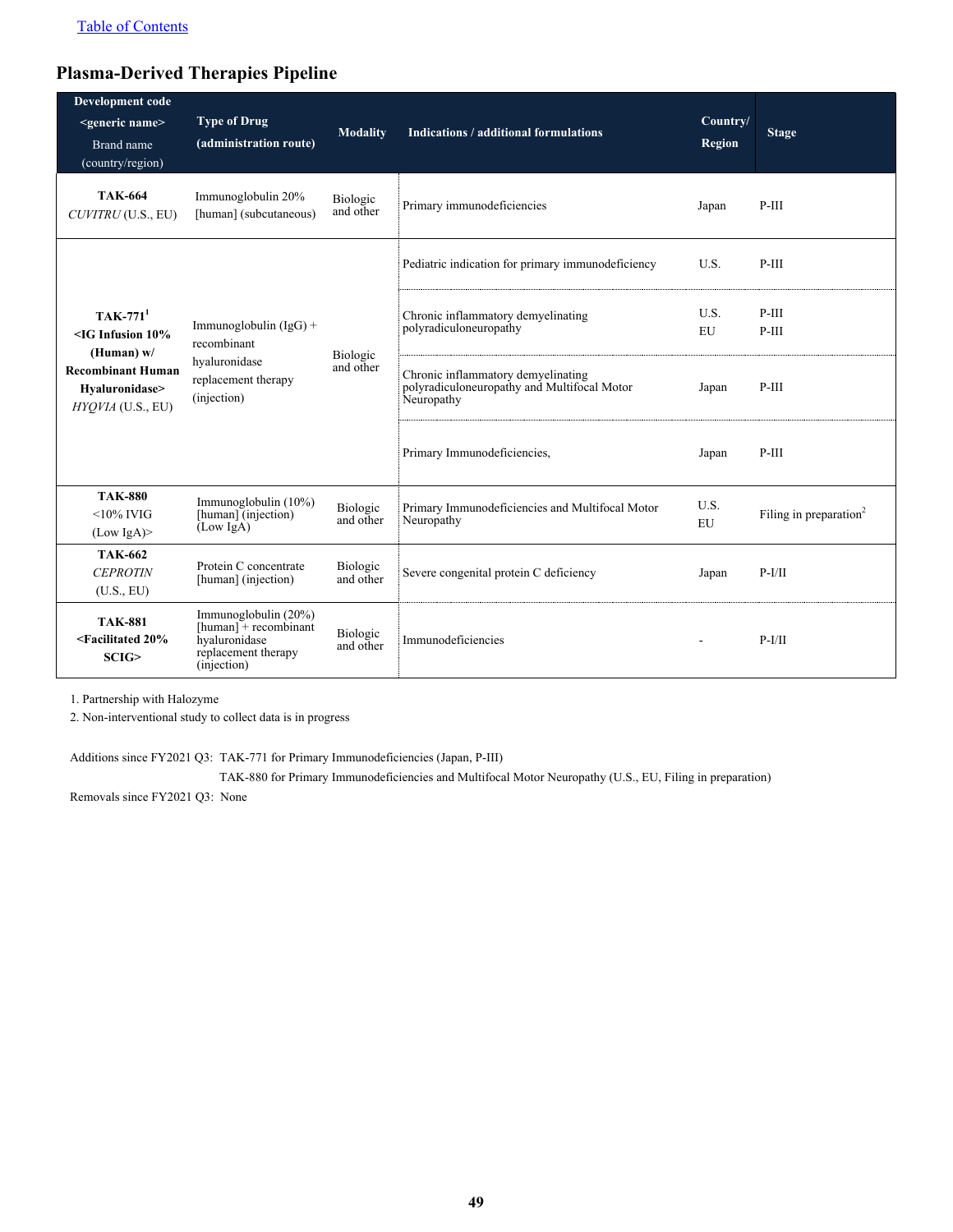### **Vaccines Pipeline**

| Development code                                                         | Type of vaccine                           |                       |                                                                                                                            | Country/                                              |                                             |
|--------------------------------------------------------------------------|-------------------------------------------|-----------------------|----------------------------------------------------------------------------------------------------------------------------|-------------------------------------------------------|---------------------------------------------|
| Brand name<br>(country/region)                                           | (administration route)                    | <b>Modality</b>       | <b>Indications / additional formulations</b>                                                                               | <b>Region</b>                                         | <b>Stage</b>                                |
| <b>TAK-919/</b><br>$mRNA-12731$                                          | SARS-CoV-2 vaccine                        | Biologic              | Active immunization for the prevention of COVID-19                                                                         | Japan                                                 | Approved (May 2021) <sup>4</sup>            |
| Spikevax Intramuscular<br><i>Injection</i> (Japan)                       | (injection)                               | and other             | Active immunization for the prevention of COVID-19<br>(booster)                                                            | Japan                                                 | Approved (Dec 2021)                         |
| <b>TAK-019/</b>                                                          |                                           |                       |                                                                                                                            |                                                       |                                             |
| $Nvx-CoV23732$<br><b>Nuvaxovid</b><br>Intramuscular Injection<br>(Japan) | SARS-CoV-2 vaccine<br>(injection)         | Biologic<br>and other | Active immunization for the prevention of COVID-19<br>(primary and booster)                                                | Japan                                                 | Approved (Apr $2022$ )*                     |
| <b>TAK-003</b>                                                           | Tetravalent dengue<br>vaccine (injection) | Biologic<br>and other | For the prevention of dengue fever of any severity, due<br>to any serotype, in individuals aged 4 up to 60 years of<br>age | EU<br>and<br>EU-<br>M4all<br>$\overline{\phantom{a}}$ | Filed (Mar $2021$ ) <sup>3</sup><br>$P-III$ |
| $TAK-426^3$                                                              | Zika vaccine (injection)                  | Biologic<br>and other | Active immunization for the prevention of disease<br>caused by Zika virus                                                  |                                                       | $P-I$                                       |

1. Partnership with Moderna and MHLW.

2. Partnership with Novavax, Inc.

3. Partnership with The Biomedical Advanced Research and Development Authority (BARDA) of the U.S. Government

4. Change in age indication to expand to 12 years of age and older (July 2021).

5. In addition to filing in the EU and through the EU-M4all (previously Article 58) procedure for countries outside of the EU, filings began in dengue endemic countries

in Latin America and Asia that are not participating in the EU-M4all procedure.

\* Event occurred after the end of the Q4 reporting period: Update after April 1, 2022

Additions since FY2021 Q3: None Removals since FY2021 Q3: None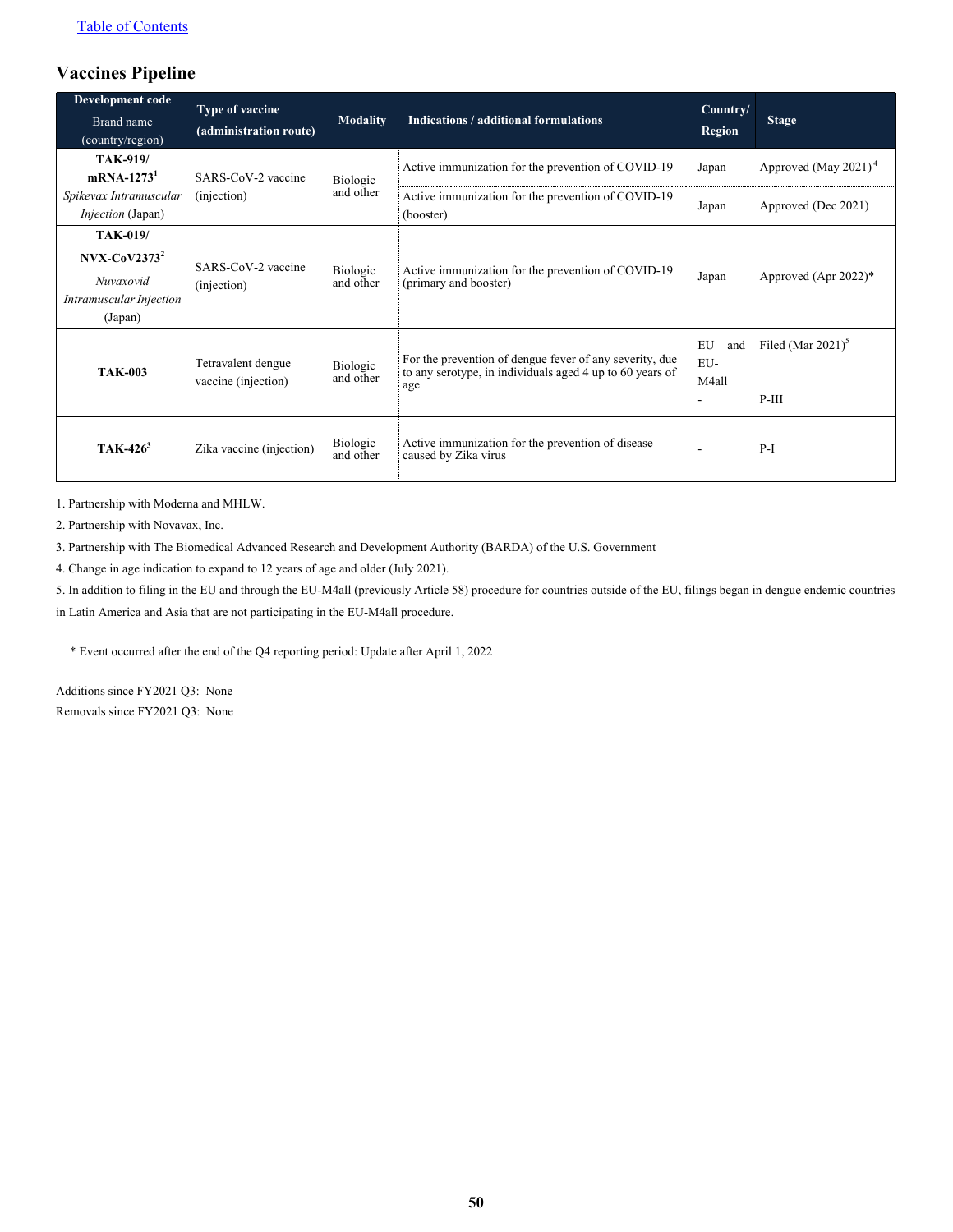## <span id="page-51-0"></span>**II. Recent Progress in stage [Progress in stage since April 1st, 2021]**

| Development code<br><generic name=""></generic>                                                                     | <b>Indications / additional formulations</b>                                                                   | <b>Country/Region</b> | Progress in stage    |
|---------------------------------------------------------------------------------------------------------------------|----------------------------------------------------------------------------------------------------------------|-----------------------|----------------------|
| <b>SGN-35</b><br><br>                                                                                               | Cutaneous T cell lymphoma                                                                                      | China                 | Approved (Apr 2021)  |
| <b>MLN9708</b><br>$\langle$ ixazomib $\rangle$                                                                      | Maintenance therapy in patients with newly diagnosed Multiple<br>Myeloma not treated with stem cell transplant | Japan                 | Approved (May 2021)  |
| TAK-919/mRNA-1273                                                                                                   | Active immunization for the prevention of COVID-19                                                             | Japan                 | Approved (May 2021)  |
| <b>TAK-633</b><br><teduglutide></teduglutide>                                                                       | Short bowel syndrome (pediatric indication and in adults)                                                      | Japan                 | Approved (Jun 2021)  |
| <cabozantinib></cabozantinib>                                                                                       | 1L Renal cell carcinoma in combination with nivolumab                                                          | Japan                 | Approved (Aug 2021)  |
| <b>TAK-788</b><br><mobocertinib></mobocertinib>                                                                     | Previously treated Non-Small Cell Lung Cancer with EGFR exon 20<br>insertion                                   | U.S.                  | Approved (Sep 2021)  |
| Cx601<br><darvadstrocel></darvadstrocel>                                                                            | Refractory complex perianal fistulas in patients with Crohn's disease                                          | Japan                 | Approved (Sep 2021)  |
| <b>TAK-438</b><br><vonoprazan></vonoprazan>                                                                         | Acid related diseases (Reflux Esophagitis Maintenance)                                                         | China                 | Approved (Oct 2021)  |
| <b>TAK-620</b><br><maribavir></maribavir>                                                                           | Post-transplant CMV infection/disease resistant/refractory to (val)<br>ganciclovir, cidofovir or foscarnet     | U.S.                  | Approved (Nov 2021)  |
| TAK-919/mRNA-1273                                                                                                   | Active immunization for the prevention of COVID-19 (booster)                                                   | Japan                 | Approved (Dec 2021)  |
| <b>TAK-577</b>                                                                                                      | Adult prophylactic treatment of von Willebrand disease                                                         | U.S.                  | Approved (Jan 2022)  |
| <b>MLN0002</b><br><vedolizumab></vedolizumab>                                                                       | <b>Active Chronic Pouchitis</b>                                                                                | EU                    | Approved (Jan 2022)  |
| <brigatinib></brigatinib>                                                                                           | 1L & 2L ALK-positive Non Small Cell Lung Cancer                                                                | China                 | Approved (Mar 2022)  |
| <b>TAK-438</b><br><vonoprazan></vonoprazan>                                                                         | Oral disintegrated tablet formulation                                                                          | Japan                 | Approved (Mar 2022)  |
| <b>TAK-743</b><br><lanadelumab></lanadelumab>                                                                       | Hereditary Angioedema                                                                                          | Japan                 | Approved (Mar 2022)  |
| <b>TAK-577</b>                                                                                                      | Adult prophylactic treatment of von Willebrand disease                                                         | Japan                 | Approved (Mar 2022)  |
| <b>TAK-019/</b><br><b>NVX-CoV2373</b>                                                                               | Active immunization for the prevention of COVID-19 (primary and<br>booster)                                    | Japan                 | Approved (Apr 2022)* |
| <b>TAK-620</b><br><maribavir></maribavir>                                                                           | Post-transplant CMV infection/disease resistant/refractory to (val)<br>ganciclovir, cidofovir or foscarnet     | EU                    | Filed (Jun 2021)     |
| <b>TAK-788</b><br><mobocertinib></mobocertinib>                                                                     | Previously treated Non-Small Cell Lung Cancer with EGFR exon 20<br>insertion                                   | EU, China             | Filed (Jul 2021)     |
| <b>TAK-935</b><br><soticlestat></soticlestat>                                                                       | Dravet Syndrome                                                                                                | Global                | $P-III$              |
| <b>TAK-935</b><br><soticlestat></soticlestat>                                                                       | Lennox-Gastaut syndrome                                                                                        | Global                | $P-III$              |
| <b>TAK-771</b><br><ig (human)="" 10%="" <br="" infusion="" w=""><b>Recombinant Human</b><br/>Hyaluronidase&gt;</ig> | Chronic inflammatory demyelinating polyradiculoneuropathy and<br>Multifocal Motor Neuropathy                   | Japan                 | $P-III$              |
| TAK-141/JR-141<br><pabinafuasp alfa=""></pabinafuasp>                                                               | Hunter syndrome, (CNS and somatic symptoms)                                                                    | EU                    | $P-III$              |
| <b>MLN0002</b><br><vedolizumab></vedolizumab>                                                                       | Pediatrics Study (ulcerative colitis, Crohn's disease*)                                                        | Global                | $P-III$              |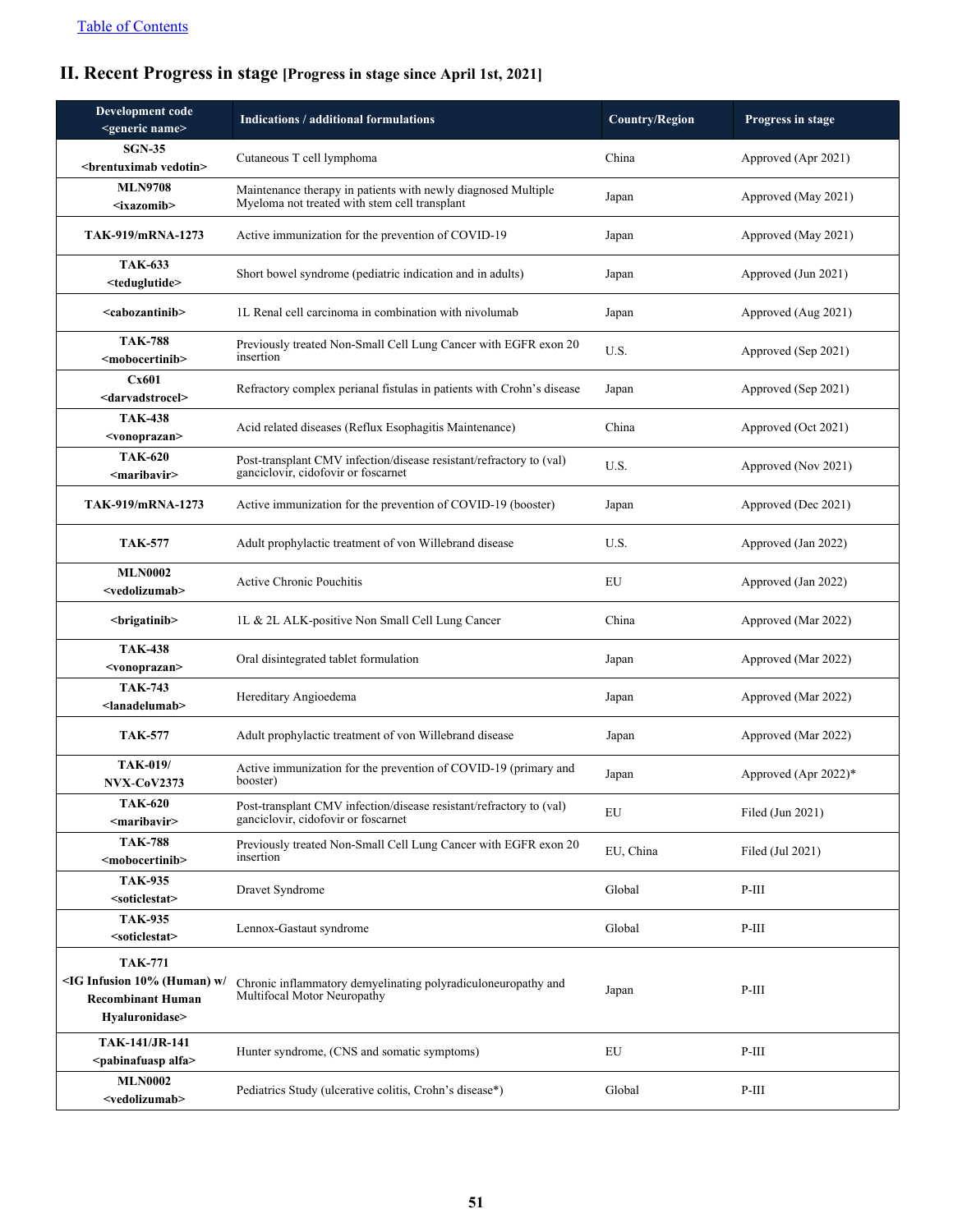| <b>TAK-771</b><br><ig (human)="" 10%="" <br="" infusion="" w=""><b>Recombinant Human</b><br/>Hyaluronidase&gt;</ig> | Primary Immunodeficiencies                                          | Japan                        | $P-III$    |
|---------------------------------------------------------------------------------------------------------------------|---------------------------------------------------------------------|------------------------------|------------|
| <b>TAK-672</b>                                                                                                      | Acquired hemophilia A (AHA)                                         | Japan                        | $P-II/III$ |
| <b>TAK-981</b>                                                                                                      | Multiple cancers                                                    | $\overline{\phantom{a}}$     | $P-II$     |
| <b>TAK-041</b>                                                                                                      | Anhedonia in major depressive disorder (MDD)                        |                              | $P-II$     |
| <b>TAK-653</b>                                                                                                      | Inadequate response to treatment in major depressive disorder (MDD) | $\overline{\phantom{a}}$     | $P-II$     |
| <b>TAK-662</b>                                                                                                      | Severe congenital protein C deficiency                              | Japan                        | $P-I/II$   |
| <b>TAK-594/DNL593</b>                                                                                               | Frontotemporal dementia                                             |                              | $P-I/II$   |
| <b>TAK-861</b>                                                                                                      | Sleep disorders, other disorders                                    |                              | $P-I$      |
| <b>TAK-105</b>                                                                                                      | Nausea and vomiting                                                 | $\blacksquare$               | $P-I$      |
| <b>TAK-881</b><br><facilitated 20%="" scig=""></facilitated>                                                        | Immunodeficiencies                                                  | $\qquad \qquad \blacksquare$ | $P-I/II$   |
| <b>TAK-103</b>                                                                                                      | Solid tumors                                                        |                              | $P-I$      |
| <b>TAK-500</b>                                                                                                      | Solid tumors                                                        |                              | $P-I$      |

\* Event occurred after the end of the Q4 reporting period: Update after April 1, 2022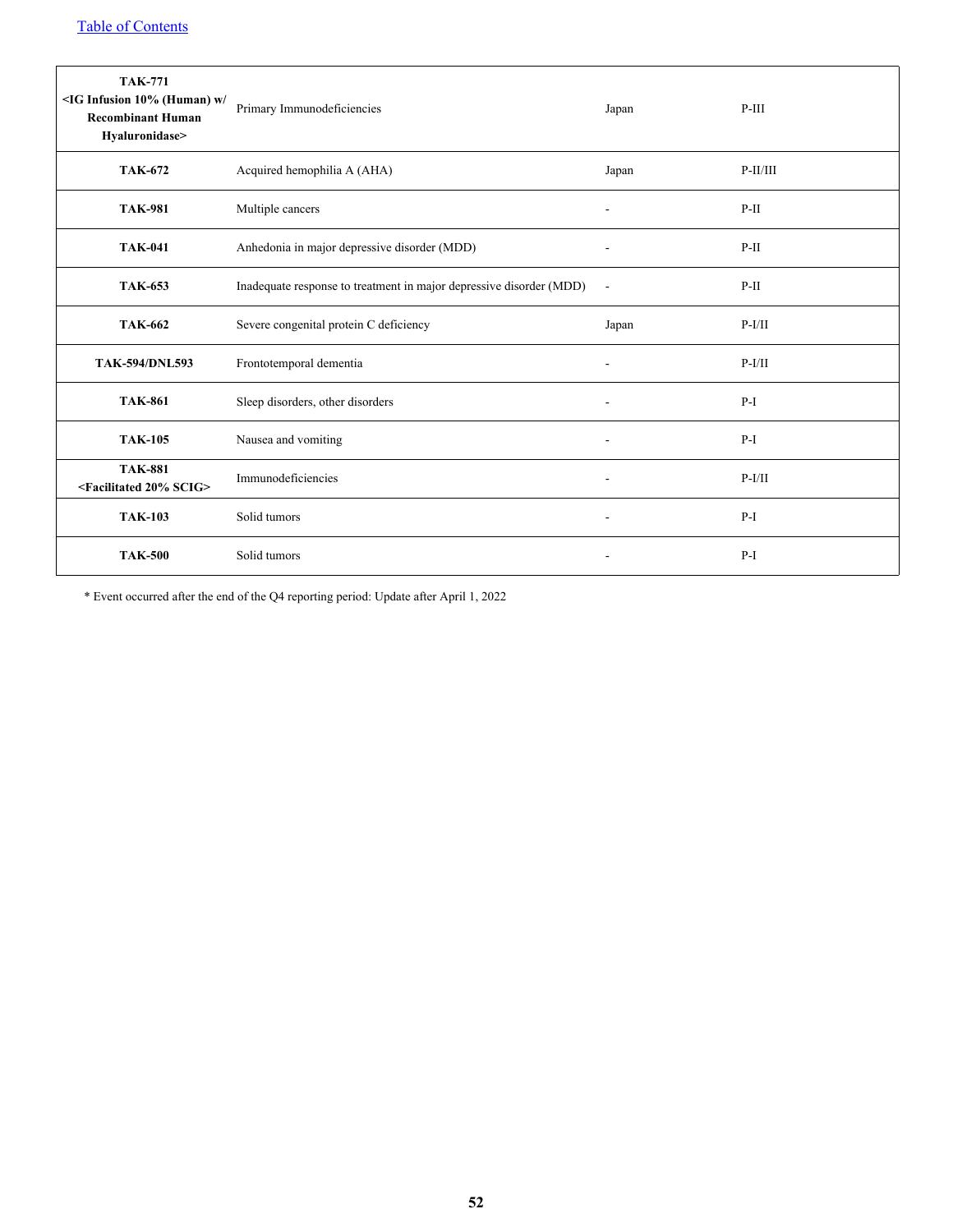## <span id="page-53-0"></span>**III. Discontinued projects [Update since April 1st, 2021]**

| Development code<br><generic name=""></generic> | <b>Indications (Region/Country, Stage)</b>                                                                             | <b>Reason</b>                                                                                                                                                                                                                                                                                                                                                                                                                    |
|-------------------------------------------------|------------------------------------------------------------------------------------------------------------------------|----------------------------------------------------------------------------------------------------------------------------------------------------------------------------------------------------------------------------------------------------------------------------------------------------------------------------------------------------------------------------------------------------------------------------------|
| $CoVIg-19$                                      | Treatment of adult hospitalized patients at<br>onset of clinical progression of COVID-19<br>$(U.S., EU, Japan, P-III)$ | Phase 3 Inpatient Treatment with Anti-Coronavirus Immunoglobulin (ITAC)<br>clinical trial sponsored and funded by the National Institute of Allergy and<br>Infectious Diseases (NIAID), part of the National Institutes of Health (NIH),<br>did not meet its endpoints.                                                                                                                                                          |
| <b>TAK-169</b>                                  | Relapse/refractory multiple myeloma (P-I)                                                                              | Takeda has communicated its decision to turn over full rights of TAK-169 to<br>Molecular Templates. Molecular Templates will continue to develop<br>TAK-169.                                                                                                                                                                                                                                                                     |
| <b>TAK-831</b><br><luvadaxistat></luvadaxistat> | Negative symptoms and/or cognitive.<br>impairment associated with schizophrenia<br>$(P-II)$                            | Based on clinical data, our partner Neurocrine announced the discontinuation<br>of development in Schizophrenia Negative Symptoms. Neurocrine will<br>continue developing TAK-831 in Cognitive Impairment Associated with<br>Schizophrenia and Takeda decided not to co-fund a supplemental study with<br>Neurocrine, which resulted in Takeda's maintaining its right to receive<br>milestones and royalties regarding TAK-831. |
| <b>TAK-671</b>                                  | Acute Pancreatitis (P-I)                                                                                               | Takeda has opted out of further development based on a business decision,<br>and the right to continue developing the asset falls under Samsung Bioepis.                                                                                                                                                                                                                                                                         |
| <b>TAK-924</b><br><pevonedistat></pevonedistat> | High-risk Myelodysplastic Syndrome (P-III),<br>Unfit Acute Myelogenous Leukemia (P-III)                                | Phase 3 PANTHER study did not meet its primary endpoint. The result did<br>not support further development in Phase 3 HR MDS trial and Unfit AML<br>trial. The Phase 1/2 AML trial in combination with venetoclax is ongoing but<br>not recruiting new patients and is not registrational.                                                                                                                                       |
| <b>TAK-935</b><br><soticlestat></soticlestat>   | 15q duplication syndrome, CDKL5<br>deficiency disorder (P-II)                                                          | The Phase 2 result did not support further development in these indications.                                                                                                                                                                                                                                                                                                                                                     |
| <b>TAK-252</b>                                  | Solid tumors and lymphomas (P-I)                                                                                       | Shattuck Labs and Takeda mutually agreed to terminate the parties'<br>Collaboration Agreement, resulting in termination of the TAK-252 for<br>Takeda.                                                                                                                                                                                                                                                                            |
| <b>TAK-438</b><br><vonoprazan></vonoprazan>     | Acid related diseases Duodenal Ulcer (China,<br>Filing withdrawn)                                                      | After evaluation of Chinese CDE (Center for Drug Evaluation) assessment,<br>Takeda decided not to pursue this indication further.                                                                                                                                                                                                                                                                                                |
| <b>TAK-721</b><br><budesonide></budesonide>     | Eosinophilic esophagitis (U.S., Filed)                                                                                 | After evaluation of Complete Response Letter (CRL) from U.S. FDA, Takeda<br>decided not to pursue program further.                                                                                                                                                                                                                                                                                                               |
| <b>TAK-906</b>                                  | Gastroparesis (P-II (b))                                                                                               | The Phase 2 (b) study did not support further development in Gastroparesis or<br>other GI indications.                                                                                                                                                                                                                                                                                                                           |
| <b>TAK-609</b>                                  | Hunter syndrome CNS (U.S., EU, P-II)                                                                                   | After years of extensive review and regulatory discussions, Takeda has come<br>to the difficult decision to discontinue development. Data is insufficient for<br>filing.                                                                                                                                                                                                                                                         |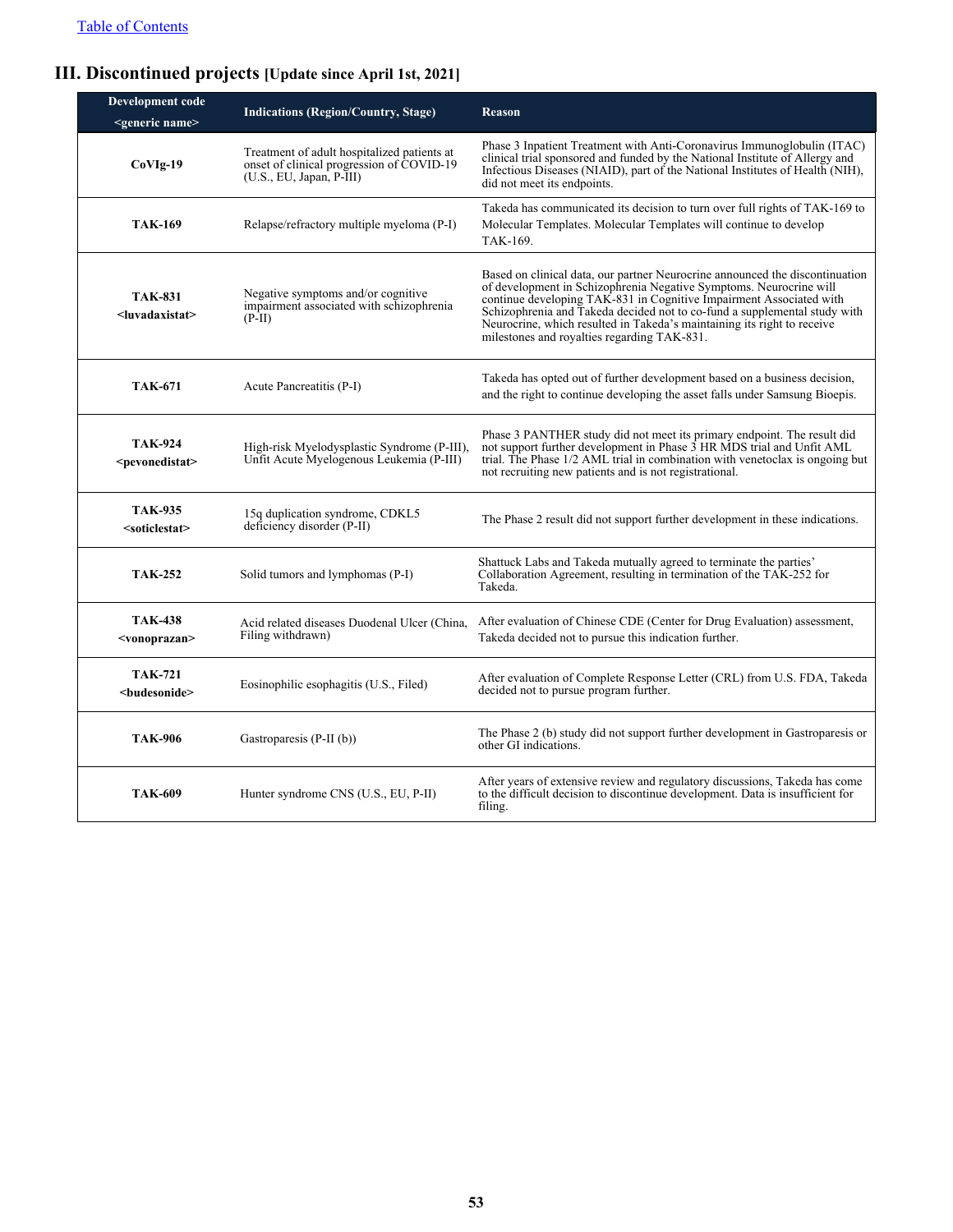#### <span id="page-54-0"></span>**IV. Main Research & Development collaborations/partnering**

**[not a comprehensive list of all Takeda R&D collaborations]**

#### **Oncology**

| Partner                                   | Country<br>of incorporation | Subject                                                                                                                                                                                                                                                                                                                                                                                                                                                                                                                                                                                                                                                 |
|-------------------------------------------|-----------------------------|---------------------------------------------------------------------------------------------------------------------------------------------------------------------------------------------------------------------------------------------------------------------------------------------------------------------------------------------------------------------------------------------------------------------------------------------------------------------------------------------------------------------------------------------------------------------------------------------------------------------------------------------------------|
| Adimab                                    | U.S.                        | Agreement for the discovery, development and commercialization of three mAbs and three CD3 Bi-<br>Specific antibodies for oncology indications.                                                                                                                                                                                                                                                                                                                                                                                                                                                                                                         |
| ASKA Pharmaceutical Co., Ltd <sup>*</sup> | Japan                       | Takeda granted exclusive commercialization rights for uterine fibroids and exclusive development<br>and commercialization rights for endometriosis for Japan to maximize the product value of relugilix<br>(TAK-385).                                                                                                                                                                                                                                                                                                                                                                                                                                   |
| Crescendo Biologics                       | U.K                         | Collaboration and licensing agreement for the discovery, development and commercialization of<br>Humabody <sup>®</sup> -based therapeutics for cancer indications.                                                                                                                                                                                                                                                                                                                                                                                                                                                                                      |
| Egle Therapeutics                         | France                      | Identify novel tumor-specific regulatory T cell targets and develop unique anti-suppressor-based<br>immunotherapies.                                                                                                                                                                                                                                                                                                                                                                                                                                                                                                                                    |
| Exelixis, Inc.                            | U.S.                        | Exclusive licensing agreement to commercialize and develop novel cancer therapy cabozantinib and<br>all potential future cabozantinib indications in Japan, including advanced renal cell carcinoma and<br>hepatocellular carcinoma.                                                                                                                                                                                                                                                                                                                                                                                                                    |
| GammaDelta Therapeutics <sup>‡</sup>      | U.K.                        | Collaboration agreement to discover and develop new immunotherapies in oncology using<br>GammaDelta Therapeutics' novel T cell platform based on the unique properties of gamma delta T<br>cells derived from human tissues. Takeda exercised its option to acquire GammaDelta Therapeutics<br>in October 2021. Separately, in January 2022, Takeda exercised its option to acquire Adaptate<br>Biotherapeutics, a UK based spin-out company from GammaDelta Therapeutics focused on<br>developing antibody-based therapeutics for the modulation of variable delta $1 (V\delta1)$ gamma delta<br>$(γδ)$ . Both acquisitions were closed in April 2022. |
| GlaxoSmithKline                           | U.K.                        | Exclusive licensing agreement to develop and commercialize novel cancer therapy niraparib for the<br>treatment of all tumor types in Japan, and all tumor types excluding prostate cancer in South Korea<br>and Taiwan.                                                                                                                                                                                                                                                                                                                                                                                                                                 |
| Heidelberg Pharma                         | Germany                     | Antibody-Drug-Conjugate (ADC) research collaboration on 2 targets and licensing agreement (a-<br>amanitin payload and proprietary linker).                                                                                                                                                                                                                                                                                                                                                                                                                                                                                                              |
| <b>KSQ</b> Therapeutics                   | U.S.                        | Strategic collaboration to research, develop and commercialize novel immune-based therapies for<br>cancer using KSQ's CRISPRomics® technology.                                                                                                                                                                                                                                                                                                                                                                                                                                                                                                          |
| <b>MD Anderson Cancer Center</b>          | U.S.                        | Exclusive license and research agreement to develop cord blood-derived chimeric antigen receptor-<br>directed natural killer (CAR NK) cell therapies, 'armored' with IL-15, for the treatment of B cell<br>malignancies and other cancers.                                                                                                                                                                                                                                                                                                                                                                                                              |
| Memorial Sloan Kettering<br>Cancer Center | U.S.                        | Strategic research collaboration and license to develop novel chimeric antigen receptor T cell (CAR-<br>T) products for the treatment of multiple myeloma, acute myeloid leukemia and additional solid<br>tumor indications. The collaboration is co-led by Michel Sadelain, who is currently head of the<br>Center for Cell Engineering at Memorial Sloan Kettering                                                                                                                                                                                                                                                                                    |
| Myovant Sciences <sup>*</sup>             | Switzerland                 | Takeda granted Myovant an exclusive, worldwide license (excluding Japan and certain other Asian<br>countries) to relugolix (TAK-385) and an exclusive, worldwide license to MVT-602 (TAK-448).                                                                                                                                                                                                                                                                                                                                                                                                                                                          |
| National Cancer Center of Japan           | Japan                       | Partnership agreement to develop basic research to clinical development by promoting exchanges<br>among researchers, physicians, and others engaged in anti-cancer drug discovery and cancer biology<br>research.                                                                                                                                                                                                                                                                                                                                                                                                                                       |
| Noile-Immune Biotech                      | Japan                       | Collaboration agreement for the development of next generation CAR-T cell therapy, developed by<br>Professor Koji Tamada at Yamaguchi Üniversity. Takeda has exclusive options to obtain licensing<br>rights for the development and commercialization of Noile-Immune Biotech's pipeline and products<br>resulting from this partnership. Due to the success of the collaboration, Takeda licensed NIB-102 and<br>NIB-103.                                                                                                                                                                                                                             |
| Presage Biosciences                       | U.S.                        | Research collaboration and license for multiple programs using Presage's proprietary platform CIVO<br>to evaluate patients' unique responses to microdoses of cancer drugs.                                                                                                                                                                                                                                                                                                                                                                                                                                                                             |
| Seagen                                    | U.S.                        | Agreement for the joint development of ADCETRIS, an ADC technology which targets CD30 for the<br>treatment of HL. Approved in $67$ countries with ongoing clinical trials for additional indications.                                                                                                                                                                                                                                                                                                                                                                                                                                                   |
| Teva                                      | Israel                      | Agreement for worldwide License to TEV-48573 (TAK-573) (modakafusp alfa, Anti-CD38-<br>Attenukine <sup>TM</sup> ) and multi-target discovery collaboration accessing Teva's Attenukine <sup>TM</sup> platform.                                                                                                                                                                                                                                                                                                                                                                                                                                          |
| Turnstone Biologics                       | U.S.                        | Collaboration to co-develop TAK-605 (RIVAL-01) (novel oncolytic virus expressing aCTLA4, IL12-<br>mb, flt3L) via a worldwide partnership and also conduct collaborative discovery efforts to identify<br>additional novel product candidates based on a Turnstone's vaccinia virus platform.                                                                                                                                                                                                                                                                                                                                                            |

‡ Executed since April 1, 2021 ♦ Externalized project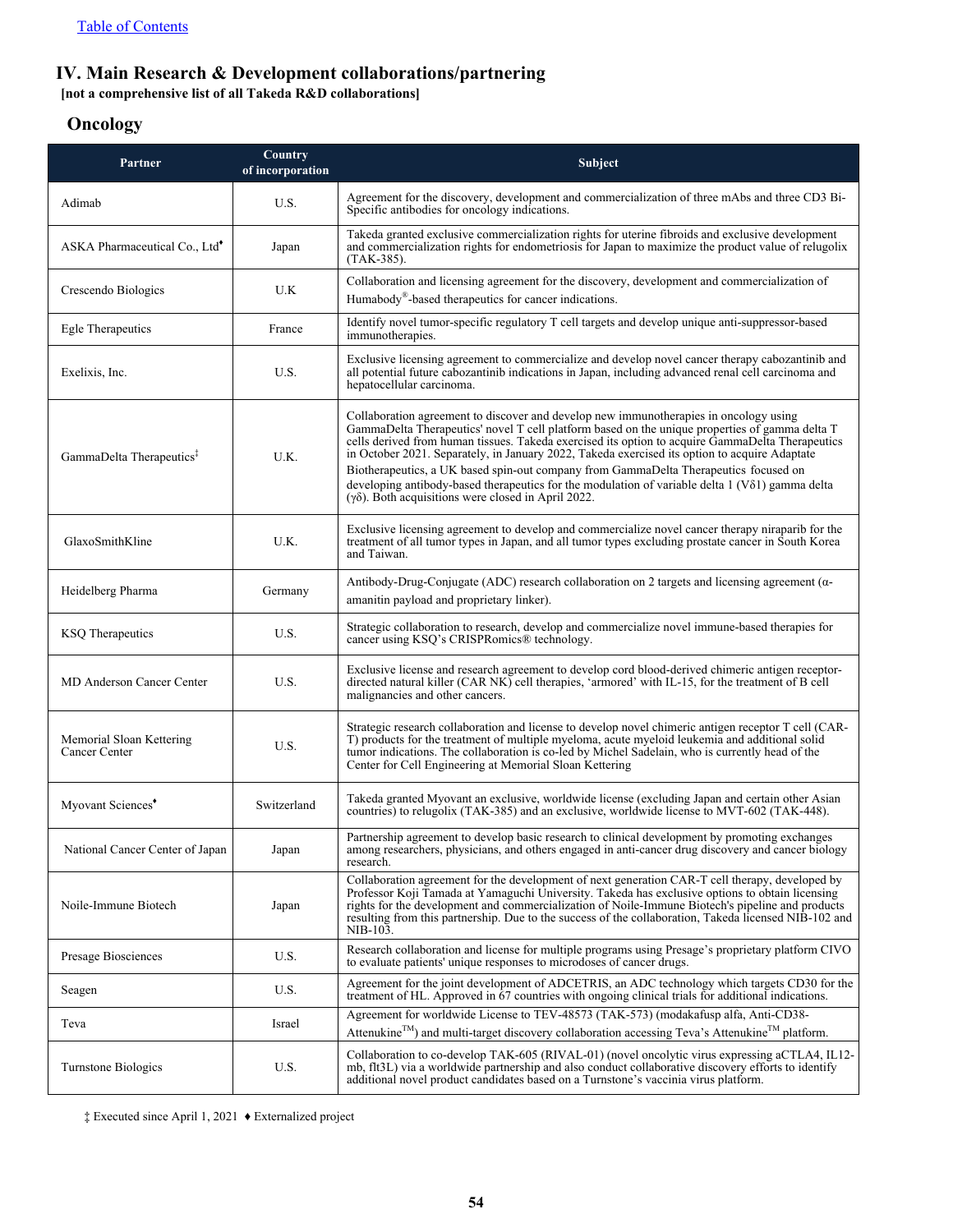## **Rare Genetics and Hematology**

| Partner                                 | Country<br>of incorporation | Subject                                                                                                                                                                                                                                                                                                                                                                                                                                                                                                                                                                                                                                                                                                                                                                                                                                                                                                                                                                          |
|-----------------------------------------|-----------------------------|----------------------------------------------------------------------------------------------------------------------------------------------------------------------------------------------------------------------------------------------------------------------------------------------------------------------------------------------------------------------------------------------------------------------------------------------------------------------------------------------------------------------------------------------------------------------------------------------------------------------------------------------------------------------------------------------------------------------------------------------------------------------------------------------------------------------------------------------------------------------------------------------------------------------------------------------------------------------------------|
| Asklepios Biopharmaceuticals            | U.S.                        | Agreement for multiple research and development collaborations using FVIII Gene Therapy for the<br>treatment of Hemophilia A and B.                                                                                                                                                                                                                                                                                                                                                                                                                                                                                                                                                                                                                                                                                                                                                                                                                                              |
| BioMarin                                | U.S.                        | Agreement for the in-license of enabling technology for the exogenous replacement of iduronate-2-<br>sulfatase with Idursulfase-IT in patients via direct delivery to the CNS for the long-term treatment<br>of Hunter Syndrome in patients with cognitive impairment in order to slow progression of<br>cognitive impairment (TAK-609).                                                                                                                                                                                                                                                                                                                                                                                                                                                                                                                                                                                                                                         |
| Carmine Therapeutics                    | Singapore                   | Research collaboration agreement to discover, develop and commercialize transformative non-viral<br>gene therapies for two rare disease targets using Carmine's REGENT(TM) technology, based on red<br>blood cell extracellular vesicles.                                                                                                                                                                                                                                                                                                                                                                                                                                                                                                                                                                                                                                                                                                                                        |
| Code $Bio‡$                             | U.S.                        | Collaboration and license agreement for Takeda and Code Bio to design and develop a targeted<br>gene therapy leveraging Code Bio's 3DNA platform for a liver-directed rare disease program, plus<br>conduct additional studies for central nervous system-directed rare disease programs. Takeda has<br>the right to exercise options for an exclusive license for four programs.                                                                                                                                                                                                                                                                                                                                                                                                                                                                                                                                                                                                |
| Codexis, Inc.                           | U.S.                        | Strategic collaboration and license for the research and development of novel gene therapies for<br>certain disease indications, including the treatment of lysosomal storage disorders and blood factor<br>deficiencies.                                                                                                                                                                                                                                                                                                                                                                                                                                                                                                                                                                                                                                                                                                                                                        |
| Ensoma                                  | U.S.                        | Research collaboration and license provides Takeda with an exclusive worldwide license to<br>Ensoma's Engenious™ vectors for up to five rare disease indication.                                                                                                                                                                                                                                                                                                                                                                                                                                                                                                                                                                                                                                                                                                                                                                                                                 |
| Evox Therapeutics                       | U.K.                        | Collaboration for developing novel protein replacement and mRNA therapies and targeted delivery<br>using Evox's proprietary exosome technology. Partnership for up to five rare disease targets with<br>Takeda assuming responsibility for its clinical development.                                                                                                                                                                                                                                                                                                                                                                                                                                                                                                                                                                                                                                                                                                             |
| Evozyne <sup>‡</sup>                    | U.S.                        | Research collaboration and license agreement with Takeda to research and develop proteins that<br>could be incorporated into next-generation gene therapies for up to four rare disease targets.                                                                                                                                                                                                                                                                                                                                                                                                                                                                                                                                                                                                                                                                                                                                                                                 |
| GlaxoSmithKline                         | U.K.                        | In-license agreement between GSK and University of Michigan for TAK-620 (maribavir) in the<br>treatment of human cytomegalovirus.                                                                                                                                                                                                                                                                                                                                                                                                                                                                                                                                                                                                                                                                                                                                                                                                                                                |
| <b>JCR</b> Pharmaceuticals <sup>‡</sup> | Japan                       | Exclusive collaboration and license agreement to commercialize TAK-141 (JR-141, pabinafusp)<br>alfa), applied with J-Brain Cargo®, JCR's proprietary blood-brain barrier (BBB) penetration<br>technology, for the treatment of Hunter syndrome (MPS II). Takeda will exclusively<br>commercialize TAK-141 outside of the United States, including Canada, Europe, and other regions<br>(excluding Japan and certain other Asia-Pacific countries). Takeda receives an option under a<br>separate option agreement, which allows Takeda to acquire an exclusive license to commercialize<br>TAK-141 in the U.S. upon completion of the Phase 3 program. In March 2022, Takeda and JCR<br>has entered into new exclusive license and collaboration agreement to develop gene therapies that<br>apply J-Brain Cargo® BBB penetration technology for lysosomal storage disorders (LSDs);<br>Takeda has the option to nominate additional rare disease and other disease indications. |
| Immusoft <sup>#</sup>                   | U.S.                        | Research collaboration and license option agreement to discover, develop and commercialize cell<br>therapies in rare inherited metabolic disorders with central nervous system (CNS) manifestations<br>and complications using Immusoft's Immune System Programming (ISPTM) technology platform.                                                                                                                                                                                                                                                                                                                                                                                                                                                                                                                                                                                                                                                                                 |
| <b>IPSEN</b>                            | France                      | Purchase agreement for the development of Obizur for the treatment of Acquired Hemophilia A<br>including for patients with Congenital Hemophilia A with inhibitors indication in elective or<br>emergency surgery.                                                                                                                                                                                                                                                                                                                                                                                                                                                                                                                                                                                                                                                                                                                                                               |
| <b>KM</b> Biologics                     | Japan                       | Agreement for the development collaboration of TAK-755 to overcome the ADAMTS13<br>deficiency in TTP.                                                                                                                                                                                                                                                                                                                                                                                                                                                                                                                                                                                                                                                                                                                                                                                                                                                                            |
| Oak Hill Bio <sup>‡•</sup>              | <b>UK</b>                   | Multiple asset and license agreements with Oak Hill Bio, a rare disease therapeutics company.<br>Takeda transfers multiple pre-clinical and clinical programs, including OHB-607 (formerly<br>TAK-607) and OHB-101 (formerly TAK-752), to Oak Hill Bio in exchange for an upfront<br>payment, an ownership stake in Oak Hill Bio and potential milestones and royalty payments.                                                                                                                                                                                                                                                                                                                                                                                                                                                                                                                                                                                                  |
| Poseida Therapeutics <sup>‡</sup>       | U.S.                        | Research collaboration and exclusive license agreement to utilize Poseida's piggyBac, Cas-<br>CLOVER, biodegradable DNA and RNA nanoparticle delivery technology and other proprietary<br>genetic engineering platforms for up to eight gene therapies. The collaboration will focus on<br>developing non-viral in vivo gene therapy programs, including Poseida's Hemophilia A program.                                                                                                                                                                                                                                                                                                                                                                                                                                                                                                                                                                                         |
| Selecta Biosciences <sup>‡</sup>        | U.S.                        | Research collaboration and license agreement to develop targeted, next-generation gene therapies<br>for two indications within the field of lysosomal storage disorders using Selecta's ImmTOR<br>platform.                                                                                                                                                                                                                                                                                                                                                                                                                                                                                                                                                                                                                                                                                                                                                                      |
| Xenetic Biosciences                     | U.S.                        | Exclusive R&D license agreement for PolyXen delivery technology for hemophilia factors VII,<br>VIII, IX, X.                                                                                                                                                                                                                                                                                                                                                                                                                                                                                                                                                                                                                                                                                                                                                                                                                                                                      |

‡ Executed since April 1, 2021 ♦ Externalized project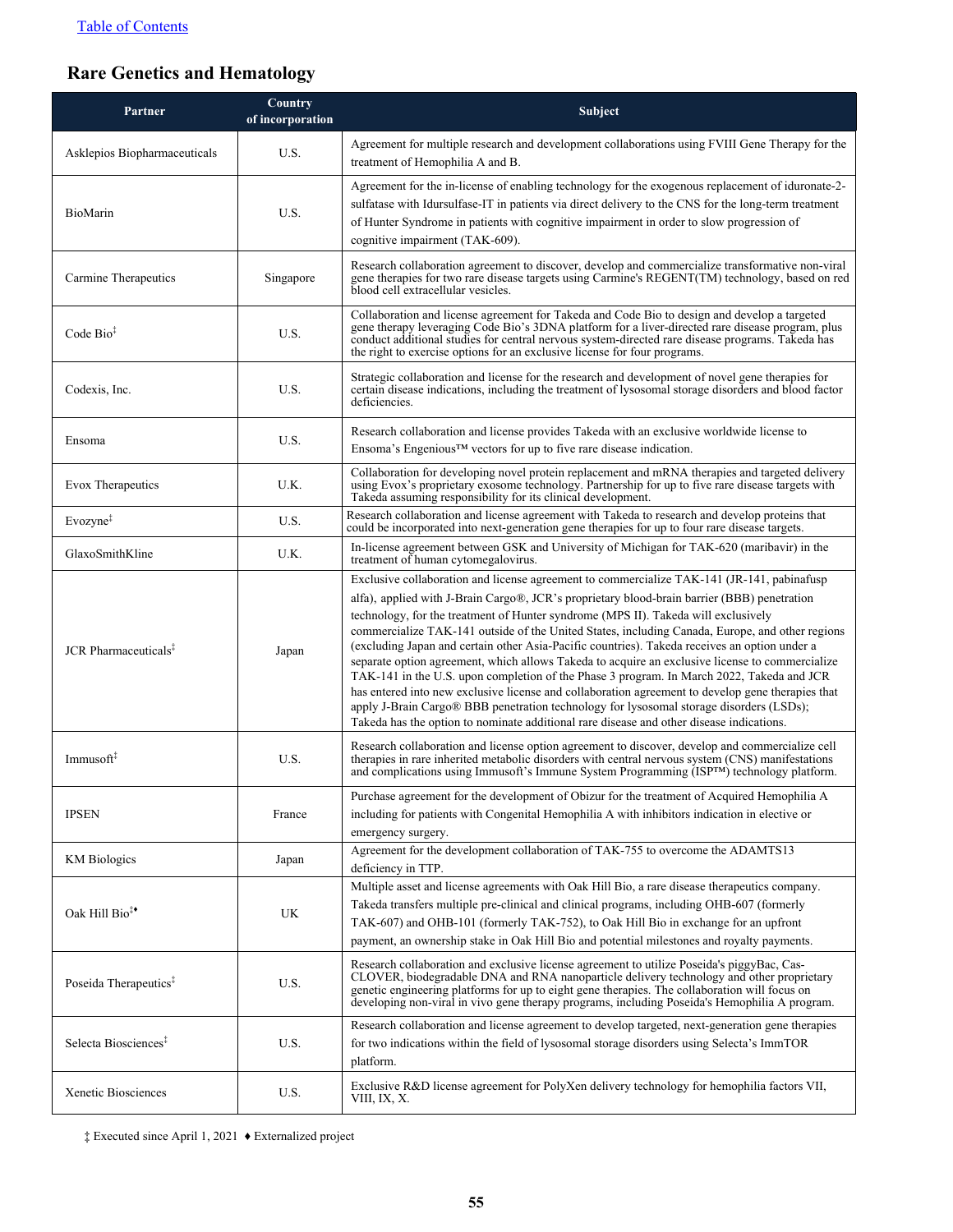## **Neuroscience**

| Partner                                                                 | Country<br>of incorporation | <b>Subject</b>                                                                                                                                                                                                                                                                                                                                                                                                           |
|-------------------------------------------------------------------------|-----------------------------|--------------------------------------------------------------------------------------------------------------------------------------------------------------------------------------------------------------------------------------------------------------------------------------------------------------------------------------------------------------------------------------------------------------------------|
| Anima Biotech                                                           | U.S.                        | Strategic collaboration to discover and develop mRNA translation modulators for genetically-<br>defined neurological diseases.                                                                                                                                                                                                                                                                                           |
| AstraZeneca                                                             | <b>UK</b>                   | Agreement for the joint development and commercialization of MEDI1341, an alpha-synuclein                                                                                                                                                                                                                                                                                                                                |
|                                                                         |                             | antibody currently in development as a potential treatment for Parkinson's disease.                                                                                                                                                                                                                                                                                                                                      |
| <b>BridGene Biosciences</b>                                             | U.S.                        | Research collaboration to discover small molecule drugs for "undruggable" targets using<br>BridGene's chemoproteomics platform.                                                                                                                                                                                                                                                                                          |
| <b>CNDAP</b> (Cure Network Dolby<br>Acceleration Partners) <sup>†</sup> | U.S.                        | Research collaboration to develop small molecules targeting tau, a protein involved in Alzheimer's<br>disease and other major brain disorders.                                                                                                                                                                                                                                                                           |
|                                                                         |                             | Strategic option and collaboration agreement to develop and commercialize up to three specified                                                                                                                                                                                                                                                                                                                          |
| Denali Therapeutics                                                     | U.S.                        | therapeutic product candidates for neurodegenerative diseases, incorporating Denali's transport                                                                                                                                                                                                                                                                                                                          |
|                                                                         |                             | vehicle (TV) platform for increased exposure of biotherapeutic products in the brain; options                                                                                                                                                                                                                                                                                                                            |
|                                                                         |                             | exercised on DNL593/TAK-594 and DNL919/TAK-920 in O3 FY2021.                                                                                                                                                                                                                                                                                                                                                             |
| Lundbeck                                                                | Denmark                     | Collaboration agreement to develop and commercialize vortioxetine.                                                                                                                                                                                                                                                                                                                                                       |
| Luxna Biotech <sup>‡</sup>                                              | Japan                       | Exclusive worldwide license agreement for the use of Luxna's breakthrough xeno nucleic acid<br>technology for multiple undisclosed target genes in the area of neurological diseases.                                                                                                                                                                                                                                    |
| Neurocrine Biosciences                                                  | U.S.                        | Collaboration to develop and commercialize 7 compounds in Takeda's early-to-mid stage<br>neuroscience pipeline, including TAK-041, TAK-653 and TAK-831. Takeda will be entitled to<br>certain development milestones, commercial milestones and royalties on net sales and will, at<br>certain development events, be able opt in or out of a 50:50 profit share on all clinical programs on<br>an asset-by-asset basis. |
| PeptiDream <sup>‡</sup>                                                 | Japan                       | Collaborative research and exclusive license agreement to create peptide-drug conjugates (PDCs)<br>for neuromuscular and neurodegenerative diseases.                                                                                                                                                                                                                                                                     |
| Skyhawk Therapeutics                                                    | U.S.                        | Collaboration and licensing agreement to develop and commercialize RNA modulation therapies<br>targeting neurodegenerative diseases.                                                                                                                                                                                                                                                                                     |
| StrideBio                                                               | U.S.                        | Collaboration and license agreement to develop in vivo adeno-associated viruses (AAV) based<br>therapies for Friedreich's Ataxia (FA) and two additional undisclosed targets.                                                                                                                                                                                                                                            |
| Wave Life Sciences                                                      | Singapore                   | Multi-program option agreement to co-develop and co-commercialize antisense oligonucleotides<br>for a range of neurological diseases.                                                                                                                                                                                                                                                                                    |

‡ Executed since April 1, 2021

## **Gastroenterology**

| Partner                     | Country<br>of incorporation | <b>Subject</b>                                                                                                                                                                                                                                                                                                                                                                                                                                                          |
|-----------------------------|-----------------------------|-------------------------------------------------------------------------------------------------------------------------------------------------------------------------------------------------------------------------------------------------------------------------------------------------------------------------------------------------------------------------------------------------------------------------------------------------------------------------|
| Ambys Medicines             | U.S.                        | Collaboration agreement for the application of novel modalities, including cell and gene therapy<br>and gain-of-function drug therapy, to meet the urgent need for treatments that restore liver function<br>and prevent the progression to liver failure across multiple liver diseases. Under the terms of the<br>agreement, Takeda has an option to ex-U.S. commercialization rights for the first 4 products that<br>reach an investigational new drug application. |
| Arcturus                    | U.S.                        | Collaboration agreement to develop RNA-based therapeutics for the treatment of non-alcoholic<br>steatohepatitis and other gastrointestinal related disorders using Arcturus' wholly-owned<br>LUNAR <sup>TM</sup> lipid-mediated delivery systems and UNA Oligomer chemistry.                                                                                                                                                                                            |
| Arrowhead Pharmaceuticals   | U.S.                        | Collaboration and licensing agreement to develop TAK-999 (ARO-AAT), a Phase 2<br>investigational RNA interference (RNAi) therapy in development to treat alpha-1 antitrypsin-<br>associated liver disease (AATLD). ARO-AAT is a potential first-in-class therapy designed to<br>reduce the production of mutant alpha-1 antitrypsin protein, the cause of AATLD progression.                                                                                            |
| <b>Beacon Discovery</b>     | U.S.                        | Collaboration agreement for the G-protein coupled receptor drug discovery and development<br>program to identify drug candidates for a range of gastrointestinal disorders. The agreement grants<br>Takeda worldwide rights to develop, manufacture and commercialize products resulting from the<br>collaboration.                                                                                                                                                     |
| Cerevance                   | U.S.                        | Multi-year research alliance to identify novel target proteins expressed in the central nervous<br>system and to develop new therapies against them for certain GI disorders. Goal of the<br>collaboration is to select, confirm and validate targets from gene expression data sets generated by<br>Cerevance's NETSseq technology.                                                                                                                                    |
| <b>COUR Pharmaceuticals</b> | U.S.                        | Takeda has acquired an exclusive global license to develop and commercialize the investigational<br>medicine TIMP-GLIA (TAK-101), an immune modifying nanoparticle containing gliadin proteins.                                                                                                                                                                                                                                                                         |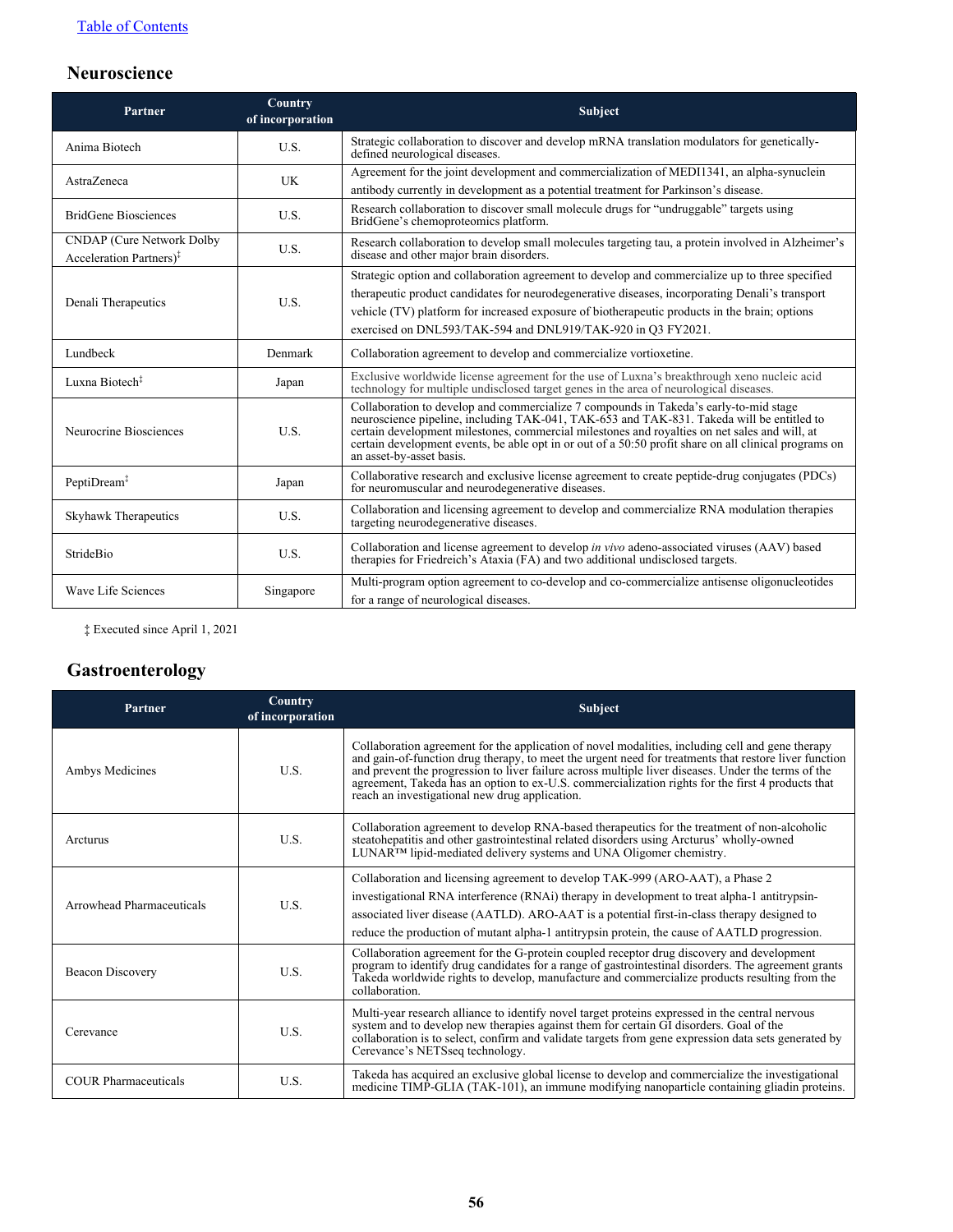| Engitix                                    | U.K.      | Collaboration and licensing agreement to utilize Engitix's unique extracellular matrix discovery<br>platform to identify and develop novel therapeutics for liver fibrosis and fibrostenotic inflammatory<br>bowel disease, including Crohn's disease and ulcerative colitis.                                                                                                                                                                                                                                                                                                    |
|--------------------------------------------|-----------|----------------------------------------------------------------------------------------------------------------------------------------------------------------------------------------------------------------------------------------------------------------------------------------------------------------------------------------------------------------------------------------------------------------------------------------------------------------------------------------------------------------------------------------------------------------------------------|
| Enterome                                   | France    | Collaboration agreement to research and develop microbiome targets thought to play crucial roles<br>in gastrointestinal disorders, including inflammatory bowel diseases (e.g. ulcerative colitis). The<br>agreement includes a global license and co-development of EB8018/TAK-018 in Crohn's disease.                                                                                                                                                                                                                                                                          |
| Finch Therapeutics                         | U.S.      | Global agreement to develop TAK-524, a live biotherapeutic product composed of cultured<br>bacterial strains linked to favorable clinical outcomes in studies of microbiota transplantations in<br>inflammatory bowel disease. Under the terms of the agreement, Takeda has the exclusive<br>worldwide rights to develop and commercialize TAK-524 and rights to follow-on products in<br>inflammatory bowel diseases. Following a contract amendment in Aug 2021, Takeda assumed sole<br>responsibility for development of TAK-524, prior to the start of clinical development. |
| Genevant Sciences Corporation <sup>1</sup> | U.S.      | Collaboration and License Agreements to leverage Genevant's hepatic stellate cell-partitioning<br>LNP platform to deliver Takeda-designed RNAi oligonucleotides intended to halt or reverse the<br>progression of liver fibrosis, and to deliver Takeda-designed non-viral gene therapies for the<br>treatment of specified rare liver diseases.                                                                                                                                                                                                                                 |
| NuBiyota                                   | Canada    | Collaboration and License Agreement for the development and commercialization of Microbial<br>Ecosystem Therapeutic (MET) products for gastroenterology indications.                                                                                                                                                                                                                                                                                                                                                                                                             |
| Mirum Pharmaceuticals <sup>‡</sup>         | U.S.      | Exclusive licensing agreement for the development and commercialization of maralixibat in Japan<br>for Alagille syndrome (ALGS), progressive familial intrahepatic cholestasis (PFIC), and biliary<br>atresia (BA).                                                                                                                                                                                                                                                                                                                                                              |
| Phathom Pharmaceuticals <sup>*</sup>       | U.S.      | Takeda has granted a license to Phathom Pharmaceuticals for the development and exclusive<br>commercialization rights to vonoprazan in the U.S., Europe and Canada in exchange for upfront<br>cash and equity, as well as future cash milestones and royalties on net sales.                                                                                                                                                                                                                                                                                                     |
| Sosei Heptares                             | <b>UK</b> | Collaboration and License agreement to leverage Sosei Heptares's StaR® technology and structural<br>biology expertise with GPCRs to enable structure based drug discovery to advance novel<br>therapeutics for gastroenterology diseases.                                                                                                                                                                                                                                                                                                                                        |
| Theravance Biopharma                       | U.S.      | Global license, development and commercialization agreement for TAK-954, a selective 5-HT4<br>receptor agonist for motility disorders.                                                                                                                                                                                                                                                                                                                                                                                                                                           |
| <b>UCSD/Fortis Advisors</b>                | U.S.      | Technology license for the development of oral budesonide formulation (TAK-721) for treatment<br>of eosinophilic esophagitis.                                                                                                                                                                                                                                                                                                                                                                                                                                                    |

‡ Executed since April 1, 2021 ♦ Externalized project

### **Plasma Derived Therapies**

| Partner                  | <b>Country</b><br>of incorporation | <b>Subject</b>                                                                                                                                                                                                                                                                                                                              |
|--------------------------|------------------------------------|---------------------------------------------------------------------------------------------------------------------------------------------------------------------------------------------------------------------------------------------------------------------------------------------------------------------------------------------|
| Halozyme                 | U.S.                               | Agreement for the in-license of Halozyme's proprietary ENHANZE <sup>TM</sup> platform technology to increase dispersion and absorption of HyQvia. Ongoing development work for a U.S. pediatric<br>indication to treat primary immunodeficiencies and a Phase 3 indication in Chronic Inflammatory<br>Demyelinating Polyradiculoneuropathy. |
| Kamada                   | Israel                             | In-license agreement to develop and commercialize IV Alpha-1 proteinase inhibitor (Glassia);<br>Exclusive supply and distribution of Glassia in the U.S., Canada, Australia and New Zealand; work<br>on post market commitments ongoing.                                                                                                    |
| ProThera Biologics       | U.S.                               | Global licensing agreement to develop a novel plasma-derived Inter-alpha Inhibitor Proteins (IAIP)<br>therapy for the treatment of acute inflammatory conditions.                                                                                                                                                                           |
| PreviPharma <sup>‡</sup> | EU                                 | Research collaboration and option agreement to develop new targeted proteins                                                                                                                                                                                                                                                                |

‡ Executed since April 1, 2021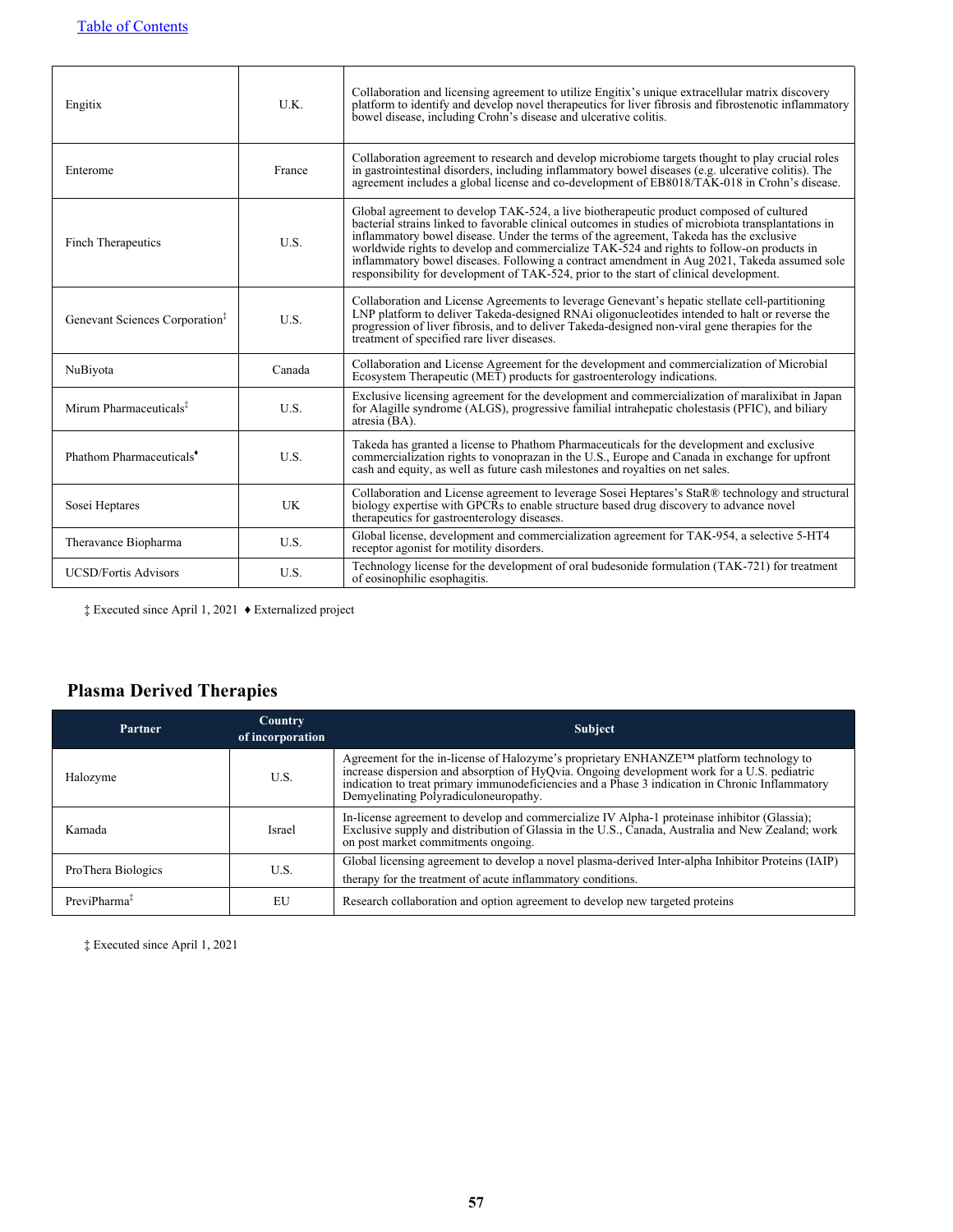### **Vaccines**

| Partner                                                                                       | Country<br>of incorporation | <b>Subject</b>                                                                                                                                                                                                                                                                                                                                                                                                                                                                                                                             |
|-----------------------------------------------------------------------------------------------|-----------------------------|--------------------------------------------------------------------------------------------------------------------------------------------------------------------------------------------------------------------------------------------------------------------------------------------------------------------------------------------------------------------------------------------------------------------------------------------------------------------------------------------------------------------------------------------|
| U.S. Government - The<br>Biomedical Advanced Research<br>and Development Authority<br>(BARDA) | U.S.                        | Partnership to develop TAK-426, a Zika vaccine candidate, for the U.S. with the option to use data<br>generated for filing also in affected regions around the world.                                                                                                                                                                                                                                                                                                                                                                      |
| HilleVax, Inc. <sup><math>*</math></sup>                                                      | U.S.                        | Collaboration with Frazier Healthcare Partners to launch Hille Vax, Inc., a biopharmaceutical<br>company to advance the development and commercialization of norovirus vaccine candidate<br>HIL-214 (formerly TAK-214). HilleVax has exclusive global development rights and<br>commercialization rights worldwide outside of Japan in exchange for upfront consideration, as well<br>as future cash milestones and royalties on net sales (Takeda retains commercialization rights in<br>Japan).                                          |
| <b>Novavax</b>                                                                                | U.S.                        | Partnership for the development, manufacturing and commercialization of Nuvaxovid<br>Intramuscular Injection, Novavax' COVID-19 vaccine in Japan, which is being funded by the Government of Japan's Ministry of Health, Labour and Welfare.(MHLW) and Agency for Medical<br>Research and Development (AMED). Takeda finalized an agreement with the MHLW to supply<br>150 million doses of Nuvaxovid, the supply of which will be dependent on many factors, including<br>need.                                                           |
| Moderna                                                                                       | U.S.                        | Three-way agreement with Moderna and the Government of Japan's Ministry of Health Labour &<br>Welfare (MHLW) to import and distribute Moderna's COVID-19 vaccine, known as Spikevax<br>Intermuscular Injection in Japan. The MHLW granted special approval for the primary series in<br>May 2021 and regulatory approval for a 50 µg booster dose in December 2021. Takeda started<br>importation of 93 million doses $(50 \mu g)$ booster dose) to Japan in 2022, in addition to the 50 million<br>doses $(100 \mu g)$ delivered in 2021. |

‡ Executed since April 1, 2021 ♦ Externalized project

### **Other / Multiple Therapeutic Area**

| Partner                                                                 | Country<br>of incorporation | <b>Subject</b>                                                                                                                                                                                                                                                                                                                                                                                                                                    |
|-------------------------------------------------------------------------|-----------------------------|---------------------------------------------------------------------------------------------------------------------------------------------------------------------------------------------------------------------------------------------------------------------------------------------------------------------------------------------------------------------------------------------------------------------------------------------------|
| <b>Bridge Medicines</b>                                                 | U.S.                        | Partnership with Tri-Institutional Therapeutics Discovery Institute, Bay City Capital and Deerfield<br>Management in the establishment of Bridge Medicines. Bridge Medicines will give financial,<br>operational and managerial support to move projects seamlessly from a validating, proof-of-concept<br>study to an in-human clinical trial.                                                                                                   |
| Center for iPS Cell Research<br>Application, Kyoto University<br>(CiRA) | Japan                       | Collaboration agreement for clinical applications of iPS cells in Takeda strategic areas including<br>applications in neurosciences, oncology and GI as well as discovery efforts in additional areas of<br>compelling iPSC translational science.                                                                                                                                                                                                |
| Charles River Laboratories                                              | U.S.                        | Collaboration on multiple integrated programs across Takeda's core therapeutic areas using Charles<br>River Laboratories' end-to-end drug discovery and safety assessment platform to progress these<br>programs towards candidate status.                                                                                                                                                                                                        |
| Evotec SE                                                               | Germany                     | Research alliance to support Takeda's growing number of research stage gene therapy discovery<br>programs. Evotec and Takeda have also entered into a multi-RNA target alliance to discover and<br>develop RNA targeting small molecule therapeutics for targets that are difficult to address via more<br>conventional approaches.                                                                                                               |
| Massachusetts Institute of<br>Technology                                | U.S.                        | MIT-Takeda Program to fuel the development and application of artificial intelligence (AI)<br>capabilities to benefit human health and drug development. Centered within the Abdul Latif Jameel<br>Clinic for Machine Learning in Health ( <i>J-Clinic</i> ), the new program will leverage the combined<br>expertise of both organizations, and is supported by Takeda's three-year investment (with the<br>potential for a two-year extension). |
| <b>Portal Instruments</b>                                               | U.S.                        | Agreement for the development and commercialization of Portal's jet injector drug delivery device<br>for potential use with Takeda's investigational or approved biologic medicines.                                                                                                                                                                                                                                                              |
| Schrödinger                                                             | U.S.                        | Agreement for the multi-target research collaboration combining Schrödinger's in silico platform-<br>driven drug discovery capabilities with Takeda's deep therapeutic area knowledge and expertise in<br>structural biology.                                                                                                                                                                                                                     |
| <b>Stanford University</b>                                              | U.S.                        | Collaboration agreement with Stanford University to form the Stanford Alliance for Innovative<br>Medicines to more effectively develop innovative treatments and therapies.                                                                                                                                                                                                                                                                       |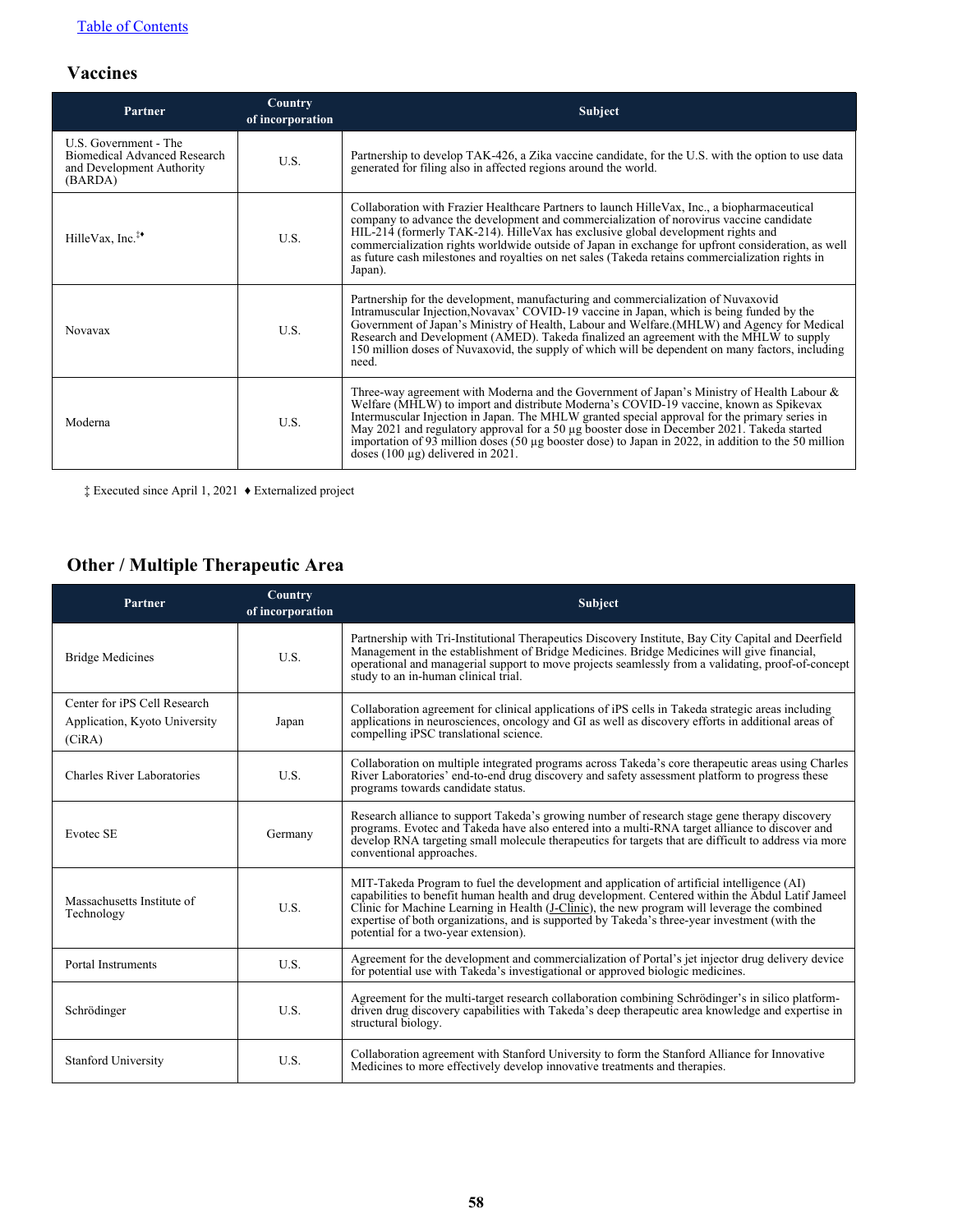| Tri-Institutional Therapeutics<br>Discovery Institute (Tri-I TDI) | U.S. | Agreement for the collaboration of academic institutions and industry to more effectively develop<br>innovative treatments and therapies.                                                                                                                                                      |
|-------------------------------------------------------------------|------|------------------------------------------------------------------------------------------------------------------------------------------------------------------------------------------------------------------------------------------------------------------------------------------------|
| <b>Twist Bioscience</b>                                           | U.S. | Agreement and license for Takeda to access Twist's "Library of Libraries," a panel of synthetic<br>antibody phage display libraries derived only from sequences that exist in the human body.<br>Together, the companies will work to discover, validate and optimize new antibody candidates. |

### **Completed Partnerships [Update since April 1st, 2021]**

| Partner                                     | Country<br>of incorporation | Subject                                                                                                                                                                                                                                                                                                                                                                                                                                                      |
|---------------------------------------------|-----------------------------|--------------------------------------------------------------------------------------------------------------------------------------------------------------------------------------------------------------------------------------------------------------------------------------------------------------------------------------------------------------------------------------------------------------------------------------------------------------|
| CoVIg-19 Plasma Alliance                    |                             | Alliance formed by Takeda and CSL Behring to develop a potential plasma-derived therapy for<br>treating COVID-19. The alliance goal is the development of a non-branded hyperimmune globulin<br>medicine (CoVIg-19) with the potential to treat hospitalized adult patients with COVID-19.                                                                                                                                                                   |
| Maverick Therapeutics                       | U.S.                        | Collaboration agreement for the development of Maverick Therapeutics' T-cell engagement<br>platform created specifically to improve the utility of T-cell redirection therapy for the treatment of<br>cancer. Under the agreement, Takeda has the exclusive option to acquire Maverick Therapeutics 5<br>years after partnership initiation in 2017 which was exercised April 2021.                                                                          |
| Samsung Bioepis                             | Korea                       | Strategic collaboration agreement to jointly fund and co-develop multiple novel biologic therapies<br>in unmet disease areas. The program's first therapeutic candidate is TAK-671, which is intended to<br>treat severe acute pancreatitis.                                                                                                                                                                                                                 |
| Silence Therapeutics                        | U.K.                        | Technology Evaluation Agreement with Silence Therapeutics to access their GalNAc-siRNA<br>technology platform. The objective of the evaluation is to identify a GalNAc-conjugated siRNA that<br>inhibits expression of a proprietary Takeda target.                                                                                                                                                                                                          |
| Centre d'Immunologie de<br>Marseille-Luminy | France                      | Collaboration agreement to bring together expertise and knowledge in innate biology with Takeda's<br>BacTrap capabilities to identify novel targets and pathways in myeloid cells.                                                                                                                                                                                                                                                                           |
| <b>Shattuck Labs</b>                        | U.S.                        | Collaboration agreement to explore and develop checkpoint fusion proteins utilizing Shattuck's<br>unique Agonist Redirected Checkpoint (ARC) <sup>TM</sup> platform which enables combination<br>immunotherapy with a single product. Takeda will have the option to take an exclusive license to<br>further develop and commercialize TAK-252/SL-279252). Takeda and Shattuck Labs mutually<br>agree to terminate Collaboration Agreement in November 2021. |
| Rani Therapeutics                           | U.S.                        | Research collaboration agreement to evaluate a micro tablet pill technology for oral delivery of<br>FVIII therapy in hemophilia.                                                                                                                                                                                                                                                                                                                             |
| Biological E. Limited                       | India                       | Takeda agreed to transfer existing measles and acellular pertussis vaccine bulk production<br>technology to develop low-cost combination vaccines for India, China and low- and middle-income<br>countries.                                                                                                                                                                                                                                                  |
| Seattle Collaboration                       | U.S.                        | Agreement for SPRInT (Seattle Partnership for Research on Innovative Therapies) to accelerate the<br>translation of Fred Hutchinson Cancer Research Center's and University of Washington's cutting-<br>edge discoveries into treatments for human disease (focusing on Oncology, GI and Neuroscience).                                                                                                                                                      |
| Molecular Templates                         | U.S.                        | Research collaboration to apply Molecular Templates' engineered toxin bodies (ETB) technology<br>platform to potential therapeutic targets provided by Takeda, which has rights to exercise exclusive<br>options to obtain license rights to products resulting from the collaboration.                                                                                                                                                                      |
| Hemoshear Therapeutics                      | U.S.                        | Collaboration agreement for novel target and therapeutic development for liver diseases, using<br>Hemoshear's proprietary REVEAL-Tx drug discovery platform.                                                                                                                                                                                                                                                                                                 |
| HiFiBio                                     | U.S.                        | Collaboration agreement for functional therapeutics high-throughput antibody discovery platform<br>that enables identification of antibodies for rare events for discovery of therapeutic antibodies for GI<br>therapeutic areas.                                                                                                                                                                                                                            |

#### **■ Clinical study protocol summaries**

Clinical study protocol summaries are disclosed on the English-language web-site (https://clinicaltrials.takeda.com/) and clinical study protocol information in the Japanese-language is disclosed on the Japanese-language web-site (https://www.takeda.com/what-we-do/research-anddevelopment/takeda-clinical-trial-transparency/).

We anticipate that this disclosure will assure transparency of information on Takeda's clinical trials for the benefit of healthcare professionals, their patients and other stakeholders, which we believe will contribute to the appropriate use of Takeda's products worldwide.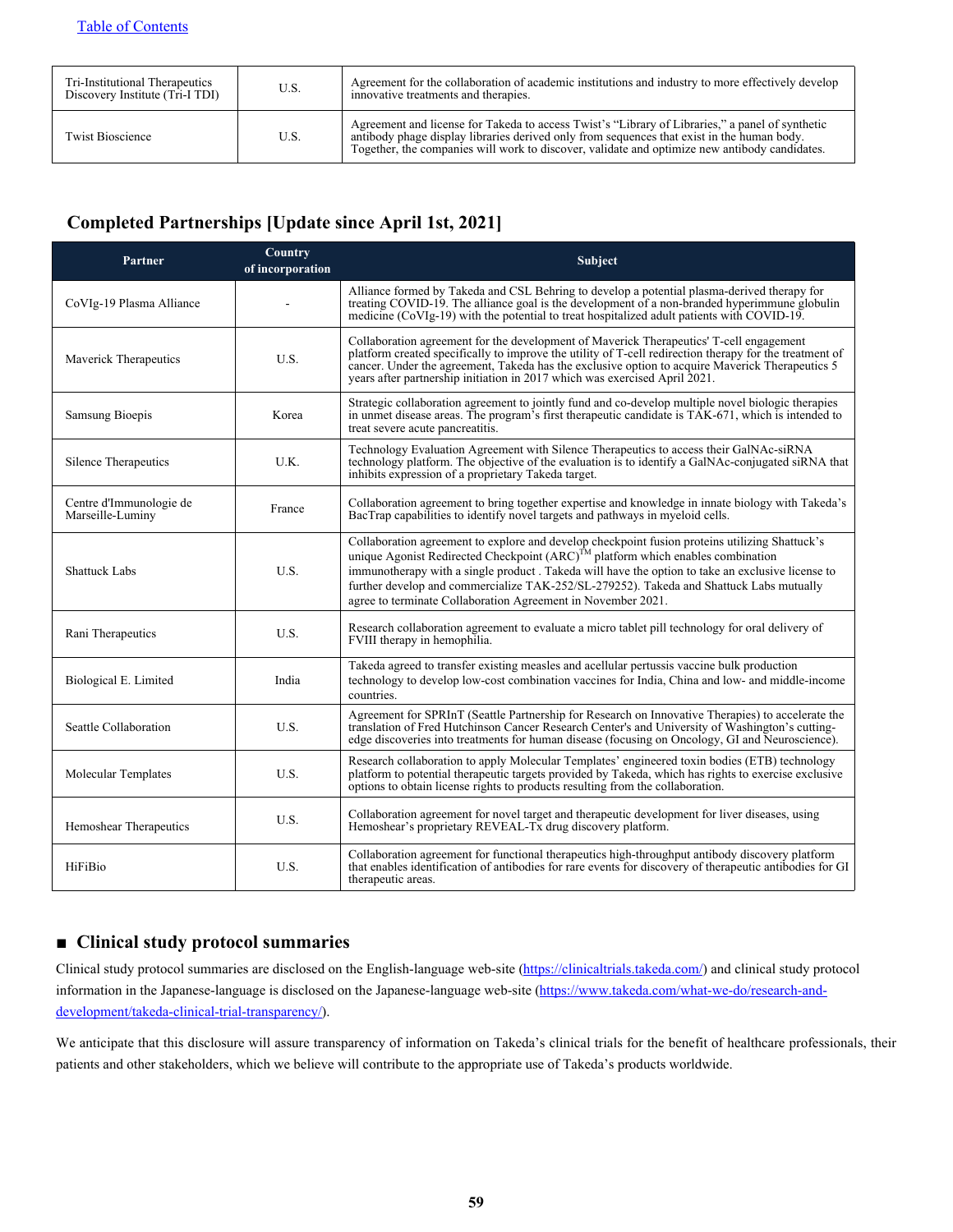## <span id="page-60-0"></span>**2. Supplementary Financial Information**

#### **Revenue by region**

*Year to date*

|                                |                      | Reported *1          |            |         |          |  |  |  |  |
|--------------------------------|----------------------|----------------------|------------|---------|----------|--|--|--|--|
| (Bn JPY)                       | FY20Q4<br><b>YTD</b> | FY21Q4<br><b>YTD</b> | YOY        |         | YOY      |  |  |  |  |
| Total revenue                  | 3,197.8              | 3,569.0              | 371.2      | 11.6 %  | 7.4%     |  |  |  |  |
| Japan *2                       | 559.7                | 659.0                | 99.2       | 17.7 %  | 8.1 %    |  |  |  |  |
| % of revenue                   | 17.5%                | 18.5%                | 1.0pt      |         |          |  |  |  |  |
| <b>United States</b>           | 1,567.9              | 1,714.4              | 146.5      | 9.3 %   | $3.5 \%$ |  |  |  |  |
| % of revenue                   | 49.0%                | 48.0%                | $(1.0)$ pt |         |          |  |  |  |  |
| Europe and Canada              | 666.2                | 739.2                | 73.0       | 11.0 %  | 12.5 %   |  |  |  |  |
| % of revenue                   | 20.8%                | 20.7%                | $(0.1)$ pt |         |          |  |  |  |  |
| Growth and Emerging Markets *3 | 404.0                | 456.4                | 52.5       | 13.0 %  | 14.8 %   |  |  |  |  |
| % of revenue                   | 12.6%                | 12.8%                | 0.2pt      |         |          |  |  |  |  |
| Asia (excluding Japan)         | 156.2                | 197.0                | 40.7       | 26.1 %  | 24.9 %   |  |  |  |  |
| % of revenue                   | 4.9%                 | 5.5%                 | 0.6pt      |         |          |  |  |  |  |
| Latin America                  | 121.6                | 128.5                | 6.8        | 5.6 %   | 14.5 %   |  |  |  |  |
| % of revenue                   | 3.8%                 | 3.6%                 | $(0.2)$ pt |         |          |  |  |  |  |
| Russia/CIS                     | 57.6                 | 62.1                 | 4.5        | 7.8 %   | 4.9 %    |  |  |  |  |
| % of revenue                   | 1.8%                 | 1.7%                 | $(0.1)$ pt |         |          |  |  |  |  |
| Other *4                       | 68.5                 | 68.9                 | 0.4        | $0.6\%$ | 2.3 %    |  |  |  |  |
| % of revenue                   | 2.1%                 | 1.9%                 | $(0.2)$ pt |         |          |  |  |  |  |

Of which royalty / service income \*2 92.4 273.3 180.8 195.6 %

\*1 Revenue amount is classified into countries or regions based on the customer location.

\*2 The 133.0 billion JPY selling price of the sale of diabetes portfolio in Japan is included in FY21Q4YTD.

\*3 GEM: Growth and Emerging Markets, which include Asia (excluding Japan), Latin America, Russia/CIS, Middle East, Oceania and Africa.

\*4 Other region includes Middle East, Oceania and Africa.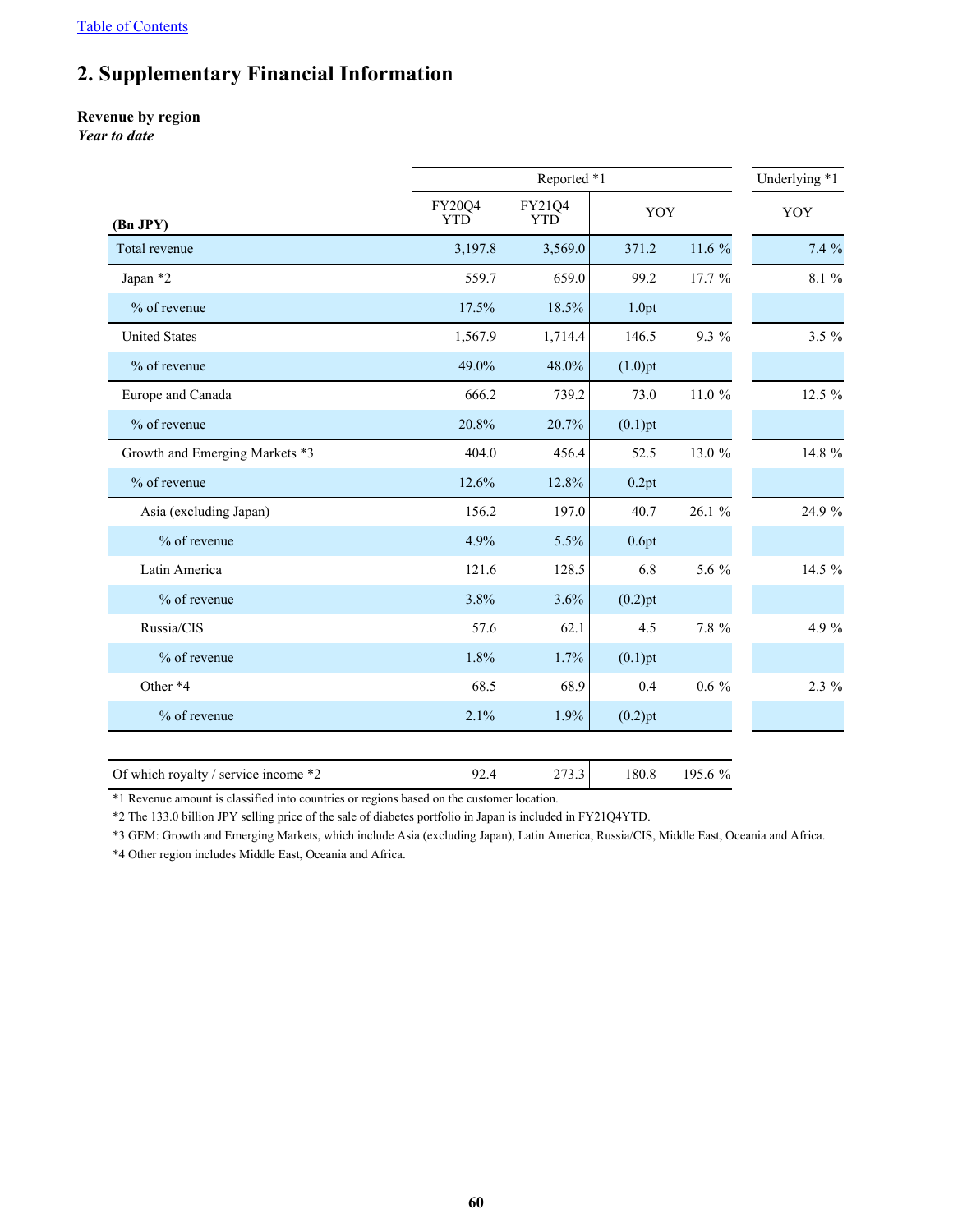#### <span id="page-61-0"></span>*Quarterly*

|                                      | Reported *1 |             |                |                |             |           |          |           |                |            |                |          |
|--------------------------------------|-------------|-------------|----------------|----------------|-------------|-----------|----------|-----------|----------------|------------|----------------|----------|
|                                      |             | <b>FY20</b> |                |                | <b>FY21</b> |           |          |           |                |            |                |          |
| (Bn JPY)                             | Q1          | Q2          | Q <sub>3</sub> | Q <sub>4</sub> | Q1          | YOY       | Q2       | YOY       | Q <sub>3</sub> | YOY        | Q <sub>4</sub> | YOY      |
| Total revenue                        | 801.9       | 788.9       | 836.8          | 770.3          | 949.6       | 18.4%     | 844.8    | 7.1%      | 901.3          | 7.7%       | 873.3          | 13.4 %   |
| Japan *2                             | 144.0       | 138.3       | 152.7          | 124.6          | 259.0       | 79.8%     | 131.9    | $(4.6\%)$ | 139.4          | $(8.7\%)$  | 128.7          | 3.3 $%$  |
| % of revenue                         | 18.0%       | 17.5%       | 18.3%          | 16.2%          | 27.3%       |           | 15.6%    |           | 15.5%          |            | 14.7 %         |          |
| <b>United States</b>                 | 402.6       | 383.5       | 402.8          | 379.0          | 412.2       | 2.4%      | 426.2    | 11.1%     | 458.6          | 13.9%      | 417.4          | 10.1 %   |
| % of revenue                         | 50.2%       | 48.6%       | 48.1%          | 49.2%          | 43.4%       |           | 50.4 %   |           | 50.9%          |            | 47.8 %         |          |
| Europe and Canada                    | 157.6       | 169.6       | 172.8          | 166.2          | 178.7       | 13.4%     | 175.2    | 3.3%      | 187.0          | 8.2%       | 198.2          | 19.2 %   |
| % of revenue                         | 19.6%       | 21.5%       | 20.7%          | 21.6%          | 18.8%       |           | 20.7 %   |           | 20.7 %         |            | 22.7 %         |          |
| Growth and Emerging Markets *3       | 97.6        | 97.5        | 108.4          | 100.5          | 99.7        | 2.1%      | 111.5    | 14.4%     | 116.3          | 7.3%       | 129.0          | 28.4 %   |
| $%$ of revenue                       | 12.2%       | 12.4%       | 13.0%          | 13.0%          | 10.5%       |           | 13.2 %   |           | 12.9 %         |            | 14.8 %         |          |
| Asia (excluding Japan)               | 36.9        | 41.4        | 40.9           | 37.1           | 40.3        | 9.3%      | 49.4     | 19.3%     | 50.1           | 22.4%      | 57.2           | 54.3 %   |
| % of revenue                         | 4.6%        | $5.2\%$     | 4.9%           | 4.8%           | 4.2%        |           | 5.8 %    |           | 5.6 %          |            | $6.5 \%$       |          |
| Latin America                        | 30.8        | 28.2        | 36.4           | 26.2           | 30.1        | $(2.3\%)$ | 31.3     | 11.1%     | 32.2           | $(11.7\%)$ | 34.9           | 33.2 %   |
| % of revenue                         | 3.8%        | 3.6%        | 4.4%           | 3.4%           | 3.2%        |           | 3.7 %    |           | 3.6%           |            | 4.0 $%$        |          |
| Russia/CIS                           | 13.0        | 8.6         | 17.1           | 18.8           | 12.3        | $(5.4\%)$ | 12.8     | 48.0%     | 18.5           | 8.4%       | 18.5           | (1.9)%   |
| % of revenue                         | 1.6%        | 1.1%        | 2.0%           | 2.4%           | 1.3%        |           | $1.5 \%$ |           | 2.1%           |            | $2.1 \%$       |          |
| Other *4                             | 16.9        | 19.3        | 14.0           | 18.3           | 17.0        | 0.3%      | 18.0     | $(6.3\%)$ | 15.5           | 11.1%      | 18.4           | $0.2 \%$ |
| % of revenue                         | 2.1%        | 2.4%        | 1.7%           | 2.4%           | 1.8%        |           | $2.1 \%$ |           | $1.7\%$        |            | $2.1\%$        |          |
| Of which royalty / service income *2 | 18.1        | 28.2        | 22.8           | 23.4           | 157.7       | 773.2%    | 25.4     | $(9.8\%)$ | 27.4           | 20.5%      | 62.7           | 168.1 %  |

\*1 Revenue amount is classified into countries or regions based on the customer location.

\*2 The 133.0 billion JPY selling price of the sale of diabetes portfolio in Japan is included in FY21Q1.

\*3 GEM: Growth and Emerging Markets, which include Asia (excluding Japan), Latin America, Russia/CIS, Middle East, Oceania and Africa.

\*4 Other region includes Middle East, Oceania and Africa.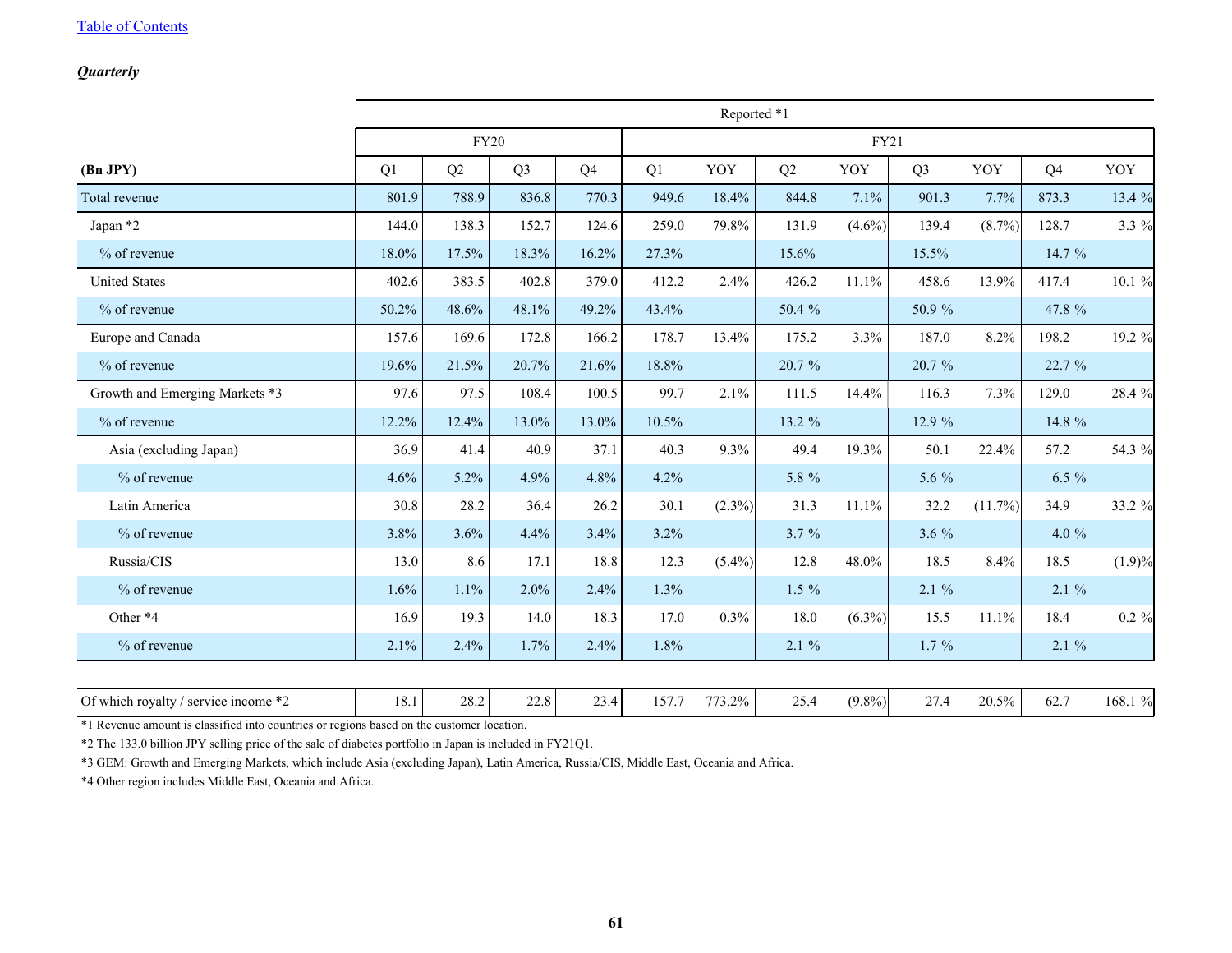#### <span id="page-62-0"></span>**Product Sales Analysis (vs PY Reported Actual)** (Sales amount includes royalty income and service income)

*• Year to date*

|                              | <b>Reported</b>             |                             |            |                          |            |                          |            |                                |            |                          |             |       |           |
|------------------------------|-----------------------------|-----------------------------|------------|--------------------------|------------|--------------------------|------------|--------------------------------|------------|--------------------------|-------------|-------|-----------|
| (Bn JPY)                     | <b>FY2004</b><br><b>YTD</b> | <b>FY21Q4</b><br><b>YTD</b> | YOY        | <b>US</b>                | YOY        | Japan                    | YOY        | <b>EUCAN</b>                   | YOY        | GEM*5                    | YOY         | Ex-US | YOY       |
| GI                           | 777.8                       | 875.7                       | 12.6 $%$   | 487.9                    | 8.0%       | 108.2                    | 16.3 %     | 194.5                          | $22.2\%$   | 67.4                     | 15.4 %      | 17.7  | 15.4 %    |
| <b>ENTYVIO</b>               | 429.3                       | 521.8                       | 21.5 %     | 349.5                    | 18.8 %     | 11.3                     | 27.0 %     | 136.0                          | 24.8 %     | 25.0                     | 45.7 %      |       |           |
| TAKECAB-F*1                  | 84.8                        | 102.4                       | 20.7 %     | 0.1                      |            | 94.6                     | 13.6 %     | $\overline{\phantom{m}}$       |            | 7.7                      | 398.4 %     |       |           |
| <b>GATTEX/REVESTIVE</b>      | 64.6                        | 75.8                        | 17.3%      | 61.1                     | 11.4%      | 1.6                      |            | 11.0                           | 25.7 %     | 2.1                      | 117.3 %     |       |           |
| <b>DEXILANT</b>              | 55.6                        | 50.8                        | $(8.7)\%$  | 28.4                     | $(16.7)\%$ |                          |            | 10.4                           | 18.9 %     | 12.0                     | $(6.0)\%$   |       |           |
| PANTOLOC/CONTROLOC*2         | 43.1                        | 40.3                        | $(6.6)\%$  | 2.1                      | $0.8\%$    |                          |            | 26.4                           | 12.8 %     | 11.7                     | $(33.3)\%$  |       |           |
| LIALDA/MEZAVANT *3           | 25.5                        | 26.5                        | 3.9 %      | $8.8\,$                  | $(13.5)\%$ |                          |            |                                |            |                          |             | 17.7  | 15.4 %    |
| <b>PENTASA</b>               | 23.1                        | 20.2                        | $(12.7)\%$ | 20.2                     | $(12.7)\%$ |                          |            |                                |            |                          |             |       |           |
| <b>AMITIZA</b>               | 21.2                        | 6.5                         | $(69.6)\%$ | 5.8                      | $(72.1)\%$ |                          |            | $\qquad \qquad \longleftarrow$ |            | 0.7                      | 50.3 %      |       |           |
| <b>RESOLOR/MOTEGRITY</b>     | 11.2                        | 13.0                        | 15.6 %     | 9.8                      | 24.5 %     | $\overline{\phantom{0}}$ |            | 3.1                            | $(5.5)\%$  |                          | $(100.0)\%$ |       |           |
| <b>ALOFISEL</b>              | 0.8                         | 1.8                         | 135.1 %    | $\overline{\phantom{m}}$ |            | $\overline{\phantom{0}}$ |            | 1.6                            | 155.1 %    | 0.3                      | 63.8 %      |       |           |
| Others                       | 18.6                        | 16.8                        | $(9.8)\%$  | 2.2                      | $(53.1)\%$ | 0.7                      | $(17.3)\%$ | 6.0                            | 11.3 $%$   | 7.9                      | 2.0 %       |       |           |
| <b>Rare Diseases</b>         | 591.7                       | 611.2                       | 3.3 %      | 269.6                    | $2.3\%$    | 28.9                     | $(2.6)\%$  | 150.8                          | 8.3 %      | 110.3                    | $2.4\%$     | 51.7  | (0.1)%    |
| <b>Rare Metabolic</b>        | 162.6                       | 172.6                       | 6.1%       | 37.8                     | 8.7 %      | 2.3                      | $(14.7)\%$ | 48.2                           | 11.3 $%$   | 32.5                     | 8.4%        | 51.7  | $(0.1)\%$ |
| <b>ELAPRASE</b>              | 68.8                        | 73.1                        | 6.3 $%$    | 20.3                     | 4.8 %      | 1.0                      | $(35.9)\%$ | 27.3                           | 9.0%       | 24.5                     | 7.5 %       |       |           |
| REPLAGAL *3                  | 51.8                        | 51.7                        | $(0.1) \%$ |                          |            |                          |            |                                |            |                          |             | 51.7  | $(0.1)\%$ |
| <b>VPRIV</b>                 | 38.5                        | 42.4                        | 10.1 %     | 17.5                     | 11.7%      | 1.3                      | 13.8 %     | 15.6                           | 7.5 %      | 8.0                      | 11.4 %      |       |           |
| NATPARA/NATPAR               | 3.6                         | 5.4                         | 50.7 %     | 0.0                      |            | $\overline{\phantom{0}}$ |            | 5.3                            | 42.1 %     | 0.1                      | $(26.5)\%$  |       |           |
| <b>Rare Hematology</b>       | 289.8                       | 283.7                       | $(2.1)\%$  | 120.0                    | (0.9)%     | 24.8                     | $(3.0)\%$  | 67.1                           | $(4.1)\%$  | 71.8                     | $(1.8)\%$   |       |           |
| <b>ADVATE</b>                | 128.5                       | 118.5                       | $(7.8) \%$ | 55.1                     | $(8.1)\%$  | 5.7                      | $(11.4)\%$ | 25.6                           | $(17.2)\%$ | 32.1                     | 2.7 %       |       |           |
| ADYNOVATE/ADYNOVI            | 58.1                        | 60.7                        | 4.6 $%$    | 26.1                     | $1.1\%$    | 14.8                     | $(1.3)\%$  | 14.4                           | $9.4\%$    | 5.4                      | 33.0 %      |       |           |
| FEIBA *4                     | 44.5                        | 39.2                        | $(12.0)\%$ | 12.6                     | 24.6 %     | 0.7                      | $(25.4)\%$ | 9.8                            | $(10.1)\%$ | 16.1                     | $(28.8)\%$  |       |           |
| <b>RECOMBINATE</b>           | 13.4                        | 12.3                        | $(8.2)\%$  | 11.4                     | $(5.2)\%$  | $\qquad \qquad -$        |            | 0.8                            | $(4.7)\%$  | 0.1                      | $(81.9)\%$  |       |           |
| HEMOFIL/IMMUNATE/IMMUNINE*4  | 18.7                        | 17.7                        | $(5.0)\%$  | 3.4                      | $(0.4)\%$  | $\overline{\phantom{0}}$ |            | 4.2                            | $(7.6)\%$  | 10.1                     | $(5.4)\%$   |       |           |
| Other PDT Products *4 *6     | 3.5                         | 3.9                         | 13.2 %     | $0.0\,$                  |            | $\overline{\phantom{0}}$ |            | 3.5                            | 20.1 %     | 0.4                      | $(25.8)\%$  |       |           |
| Others *7                    | 23.2                        | 31.4                        | 35.3 %     | 11.3                     | 16.1 $%$   | 3.6                      | 12.1%      | 8.8                            | 31.1%      | 7.7                      | 117.9 %     |       |           |
| <b>Hereditary Angioedema</b> | 139.3                       | 153.6                       | 10.2 %     | 110.4                    | 2.7%       | 1.7                      | 29.2%      | 35.5                           | 36.7%      | 5.9                      | $30.5 \%$   |       |           |
| <b>TAKHZYRO</b>              | 86.7                        | 103.2                       | 19.1 $%$   | 79.1                     | 8.2 %      |                          |            | 21.0                           | 70.9 %     | 3.1                      | 139.0 %     |       |           |
| <b>FIRAZYR</b>               | 26.8                        | 26.7                        | $(0.5)\%$  | 13.5                     | $(6.8)\%$  | 1.7                      | 29.2 %     | 9.2                            | 12.9 %     | 2.3                      | $(20.8)\%$  |       |           |
| CINRYZE *4                   | 21.9                        | 19.3                        | $(11.8)\%$ | 13.5                     | $(15.7)\%$ | $\overline{\phantom{0}}$ |            | 5.3                            | $(4.4) \%$ | 0.6                      | 47.4 %      |       |           |
| <b>KALBITOR</b>              | 3.9                         | 4.4                         | 11.3 $%$   | 4.4                      | 11.3 $%$   | $\overline{\phantom{0}}$ |            |                                |            | $\overline{\phantom{0}}$ | $(100.0)\%$ |       |           |
| <b>Others</b>                | $\overline{\phantom{0}}$    | 1.3                         |            | 1.3                      |            | $\equiv$                 |            | $\equiv$                       |            | 0.0                      |             |       |           |

\*1 The figures include the amounts of fixed dose combinations and blister packs.

\*2 generic name: pantoprazole

\*3 License-out product : Regional breakdown is not available due to contract.

\*4 PDT products

\*5 GEM: Growth and Emerging Markets, which include Asia (excluding Japan), Latin America, Russia/CIS, Middle East, Oceania and Africa

\*6 Other PDT products in Rare Hematology include BEBULIN, PROTHROMPLEX and Factor VII.

\*7 Others in Rare Hematology include VONVENDI, OBIZUR, RIXUBIS, AGRYLIN/XAGRID, OCTOFACTOR, COAGIL-VII, INNONAFACTOR, and Other Hemophilia.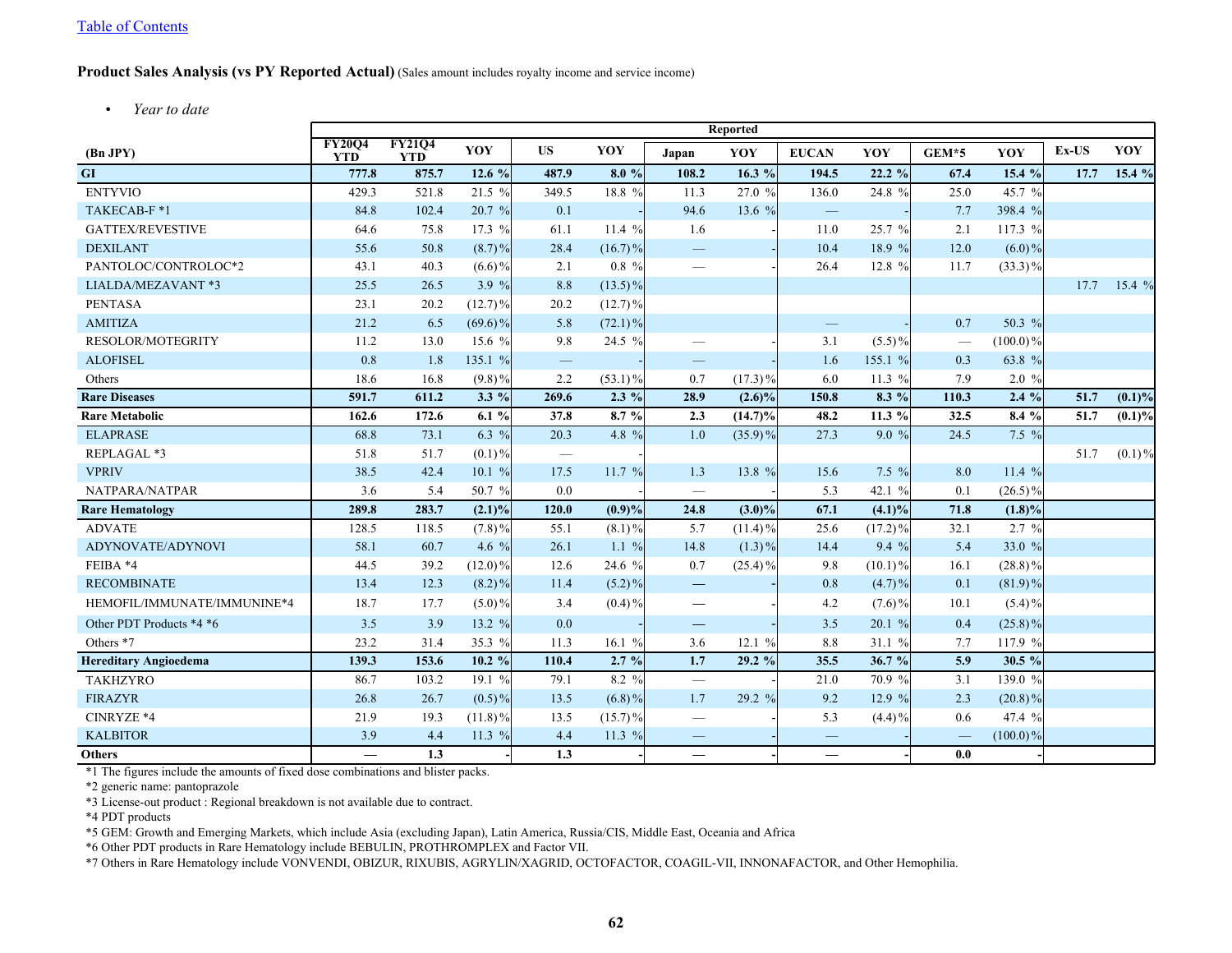|                        |                             |                             |            |                                 |            |       | <b>Reported</b> |                          |            |                                 |             |         |            |
|------------------------|-----------------------------|-----------------------------|------------|---------------------------------|------------|-------|-----------------|--------------------------|------------|---------------------------------|-------------|---------|------------|
| (Bn JPY)               | <b>FY20Q4</b><br><b>YTD</b> | <b>FY21Q4</b><br><b>YTD</b> | YOY        | <b>US</b>                       | YOY        | Japan | YOY             | <b>EUCAN</b>             | YOY        | $GEM*5$                         | YOY         | $Ex-US$ | YOY        |
| <b>PDT</b> Immunology  | 420.4                       | 507.0                       | 20.6%      | 329.9                           | 13.9 $%$   |       |                 |                          |            |                                 |             | 177.1   | 35.4 %     |
| immunoglobulin *1      | 334.9                       | 385.9                       | 15.2 $%$   | 288.3                           | 13.6 %     |       |                 |                          |            |                                 |             | 97.6    | 20.4 %     |
| albumin *1             | 57.6                        | 90.0                        | 56.4 %     | 17.4                            | 21.8 %     |       |                 |                          |            |                                 |             | 72.6    | 67.8 %     |
| Others $*1 *6$         | 27.9                        | 31.1                        | 11.2 %     | 24.2                            | 12.6 $%$   |       |                 |                          |            |                                 |             | 6.8     | 6.3 $%$    |
| Oncology               | 416.5                       | 468.7                       | 12.5 %     | 222.1                           | 10.4 %     | 84.3  | 6.6 $%$         | 79.1                     | $8.5\%$    | 74.3                            | 38.9 %      | 9.0     | $(8.3)\%$  |
| VELCADE *2             | 101.1                       | 110.0                       | 8.8 %      | 106.7                           | 10.8 %     |       |                 |                          |            |                                 |             | 3.4     | $(30.2)\%$ |
| LEUPLIN/ENANTONE       | 95.4                        | 106.5                       | 11.6 %     | 24.0                            | 85.7 %     | 27.3  | $(22.1)\%$      | 32.2                     | 5.5 %      | 23.0                            | 36.0 %      |         |            |
| <b>NINLARO</b>         | 87.4                        | 91.2                        | 4.4 $%$    | 53.7                            | $(5.7)\%$  | 6.1   | 20.3 %          | 13.6                     | $0.9\%$    | 17.8                            | 50.0 %      |         |            |
| <b>ADCETRIS</b>        | 59.4                        | 69.2                        | 16.4 $%$   |                                 |            | 11.5  | 4.4 $%$         | 28.2                     | 10.1%      | 29.5                            | 29.4 %      |         |            |
| ICLUSIG *2             | 34.2                        | 34.9                        | $1.9 \%$   | 29.2                            | $0.1\%$    |       |                 |                          |            |                                 |             | 5.6     | 12.9 %     |
| <b>VECTIBIX</b>        | 23.8                        | 24.7                        | 3.7 $%$    |                                 |            | 24.7  | $3.7 \%$        |                          |            |                                 |             |         |            |
| <b>ALUNBRIG</b>        | 8.8                         | 13.6                        | 54.9 %     | 6.7                             | 14.9 %     | 1.0   |                 | 3.9                      | 82.1 %     | 2.0                             | 145.3 %     |         |            |
| Others                 | 6.4                         | 18.6                        | 191.7 %    | 1.8                             | 5,769.1 %  | 13.6  | 231.7 %         | 1.2                      | 5.3 %      | 1.9                             | 83.4 %      |         |            |
| <b>Neuroscience</b>    | 417.3                       | 482.3                       | 15.6 %     | 371.6                           | 15.7%      | 34.8  | $(9.1)\%$       | 65.7                     | 29.5 %     | 10.2                            | 41.7 %      |         |            |
| <b>VYVANSE/ELVANSE</b> | 271.5                       | 327.1                       | 20.4 %     | 268.6                           | 17.0 %     | 0.5   | 7,099.7 %       | 48.7                     | 37.7 %     | 9.3                             | 42.3 %      |         |            |
| <b>TRINTELLIX</b>      | 68.9                        | 82.3                        | 19.5 %     | 76.9                            | 15.1%      | 5.4   | 167.2 %         |                          |            | $\hspace{0.1mm}-\hspace{0.1mm}$ | $(100.0)\%$ |         |            |
| <b>INTUNIV</b>         | 20.4                        | 18.9                        | $(7.2)\%$  | 0.1                             | $(83.1)\%$ | 7.1   | $(33.0)\%$      | 10.9                     | 29.8 %     | 0.8                             | 32.5 %      |         |            |
| <b>ADDERALL XR</b>     | 17.8                        | 20.9                        | 17.5 %     | 18.9                            | 16.4 $%$   |       |                 | 2.0                      | 29.0 %     | $\overline{\phantom{m}}$        |             |         |            |
| <b>ROZEREM</b>         | 12.0                        | 11.7                        | $(2.9)\%$  | (0.2)                           |            | 11.8  | $0.8\%$         | 0.0                      |            | 0.1                             | 126.3 %     |         |            |
| Others *7              | 26.7                        | 21.4                        | $(19.7)\%$ | 7.4                             | $0.2 \%$   | 10.0  | $(28.3)\%$      | 4.1                      | $(24.6)\%$ | 0.0                             | $(56.2)\%$  |         |            |
| Others *3              | 574.1                       | 624.1                       | 8.7%       |                                 |            |       |                 |                          |            |                                 |             |         |            |
| AZILVA-F *4            | 82.2                        | 76.3                        | $(7.2)\%$  | $\overbrace{\qquad \qquad }^{}$ |            | 76.3  | $(7.2)\%$       | $\overline{\phantom{0}}$ |            | $\overline{\phantom{m}}$        |             |         |            |
| <b>LOTRIGA</b>         | 31.8                        | 32.7                        | 2.9 $%$    |                                 |            | 32.7  | 2.9 %           |                          |            |                                 |             |         |            |
| <b>AIPHAGAN</b>        | 15.9                        | 14.9                        | $(6.4)\%$  |                                 |            | 14.9  | $(6.4)\%$       |                          |            |                                 |             |         |            |
| <b>FOSRENOL *2</b>     | 13.5                        | 13.6                        | 1.0%       | 1.7                             | $(10.2)\%$ |       |                 |                          |            |                                 |             | 11.9    | 2.8 %      |
| <b>ACTOVEGIN</b>       | 10.7                        | 13.4                        | 25.4 %     | $\hspace{0.1mm}-\hspace{0.1mm}$ |            |       |                 | 0.7                      | 23.0 %     | 12.7                            | 25.6 %      |         |            |

\*1 PDT products

\*2 License-out product : Regional breakdown is not available due to contract.

\*3 The 133.0 billion JPY selling price of the sale of diabetes portfolio in Japan is included in FY21Q4YTD.

\*4 The figures include the amounts of fixed dose combinations.

\*5 GEM: Growth and Emerging Markets, which include Asia (excluding Japan), Latin America, Russia/CIS, Middle East, Oceania and Africa

\*6 Other in PDT Immunology include ARALAST, GLASSIA, CEPROTIN, ANTITHROMBIN III, KENKTSU-NONTHRON and others

\*7 Others in Neuroscience include REMINYL, COPAXONE, AZILECT, MYDAYIS, BUCCOLAM, EQUASYM and CARBATROL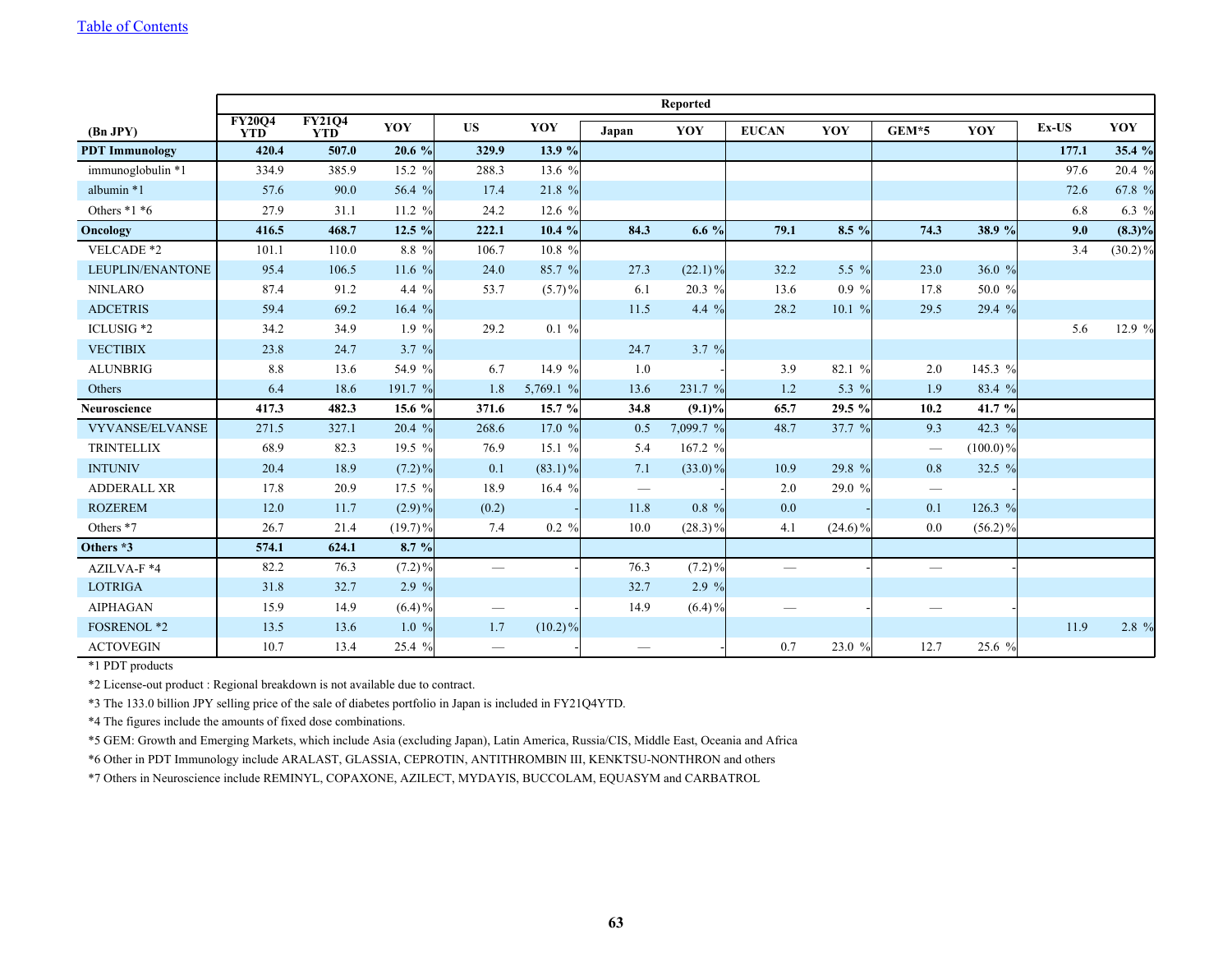- <span id="page-64-0"></span>• Quarterly
- $\blacksquare$  Q1

|                              | <b>Reported</b> |                |            |                          |            |                                 |           |                          |            |                          |             |       |          |
|------------------------------|-----------------|----------------|------------|--------------------------|------------|---------------------------------|-----------|--------------------------|------------|--------------------------|-------------|-------|----------|
| (Bn JPY)                     | <b>FY20 O1</b>  | <b>FY21 Q1</b> | YOY        | <b>US</b>                | YOY        | Japan                           | YOY       | <b>EUCAN</b>             | YOY        | GEM*5                    | YOY         | Ex-US | YOY      |
| GI                           | 186.9           | 210.5          | 12.6 $%$   | 117.6                    | $3.3\%$    | 25.6                            | 15.9 %    | 47.1                     | 36.1 %     | 16.0                     | 23.6 %      | 4.2   | 20.5 %   |
| <b>ENTYVIO</b>               | 101.2           | 125.4          | 23.9 %     | 83.7                     | 17.1 %     | 2.5                             | 26.6 %    | 32.7                     | 35.6 %     | 6.4                      | 78.9 %      |       |          |
| TAKECAB-F*1                  | 20.2            | 24.3           | 20.1%      | $\overline{\phantom{0}}$ |            | 22.9                            | 15.0 $%$  | $\overline{\phantom{m}}$ |            | 1.4                      | 346.2 %     |       |          |
| <b>GATTEX/REVESTIVE</b>      | 17.5            | 18.1           | $3.7 \%$   | 15.2                     | $(1.1)\%$  |                                 |           | 2.7                      | 43.5 %     | 0.2                      | 3.6 $%$     |       |          |
| <b>DEXILANT</b>              | 13.6            | 10.8           | $(20.7)\%$ | 6.0                      | $(31.3)\%$ | $\hspace{0.1mm}-\hspace{0.1mm}$ |           | 2.2                      | 18.3 %     | 2.5                      | $(14.3)\%$  |       |          |
| PANTOLOC/CONTROLOC*2         | 9.2             | 10.4           | 13.8 %     | 0.7                      | 39.8 %     |                                 |           | 6.7                      | 37.4 %     | 3.1                      | $(19.1)\%$  |       |          |
| LIALDA/MEZAVANT *3           | 5.5             | 6.4            | 16.2 %     | 2.2                      | 8.6 %      |                                 |           |                          |            |                          |             | 4.2   | $20.5\%$ |
| <b>PENTASA</b>               | 6.2             | 4.8            | $(21.6)\%$ | 4.8                      | $(21.6)\%$ |                                 |           |                          |            |                          |             |       |          |
| <b>AMITIZA</b>               | 6.3             | 2.1            | $(65.8)\%$ | 2.0                      | $(67.8)\%$ |                                 |           |                          |            | 0.1                      | 133.0 %     |       |          |
| RESOLOR/MOTEGRITY            | 2.7             | 3.2            | 16.9 $%$   | 2.2                      | 10.2 $%$   |                                 |           | 1.0                      | 43.4 %     |                          | $(100.0)\%$ |       |          |
| <b>ALOFISEL</b>              | 0.0             | 0.4            | 3,556.0 %  |                          |            | $\qquad \qquad \longleftarrow$  |           | 0.3                      | 4,796.0 %  | 0.1                      | 1,513.3 %   |       |          |
| Others                       | 4.5             | 4.5            | $0.0\%$    | 0.7                      | $(41.8)\%$ | 0.2                             | $(7.1)\%$ | 1.5                      | 26.6 %     | 2.1                      | 10.8 %      |       |          |
| <b>Rare Diseases</b>         | 155.0           | 155.5          | $0.3\%$    | 71.2                     | $(3.9)\%$  | 7.5                             | $(2.4)\%$ | 38.6                     | 11.8 $%$   | 24.1                     | $(9.0)\%$   | 14.1  | 15.2 %   |
| <b>Rare Metabolic</b>        | 39.9            | 44.3           | 10.9 %     | 9.4                      | 5.5 %      | 0.7                             | $(2.6)\%$ | 11.8                     | 17.1 %     | 8.3                      | 3.7%        | 14.1  | 15.2 %   |
| <b>ELAPRASE</b>              | 17.6            | 18.6           | 5.5 %      | 5.0                      | $0.1\%$    | 0.4                             | $(5.1)\%$ | 6.7                      | 13.9 %     | 6.4                      | $2.5\%$     |       |          |
| REPLAGAL *3                  | 12.2            | 14.1           | 15.2 %     | $\overline{\phantom{0}}$ |            |                                 |           |                          |            |                          |             | 14.1  | 15.2 %   |
| <b>VPRIV</b>                 | 9.3             | 10.5           | 11.9%      | 4.4                      | 13.8 %     | 0.3                             | $0.8\%$   | 3.9                      | 12.7 %     | 1.8                      | 7.9 %       |       |          |
| NATPARA/NATPAR               | 0.7             | 1.2            | 56.8 %     | (0.0)                    |            | $\qquad \qquad \longleftarrow$  |           | 1.2                      | 64.6 %     | 0.0                      | 45.1 %      |       |          |
| <b>Rare Hematology</b>       | 76.8            | 72.2           | $(5.9)\%$  | 33.3                     | $(0.4)\%$  | 6.4                             | $(2.6)\%$ | 18.0                     | $(6.0)\%$  | 14.6                     | $(17.6)\%$  |       |          |
| <b>ADVATE</b>                | 33.7            | 30.7           | $(8.9)\%$  | 15.1                     | $(11.1)\%$ | 1.6                             | $(5.4)\%$ | 7.1                      | $(13.0)\%$ | 6.9                      | $0.6\%$     |       |          |
| ADYNOVATE/ADYNOVI            | 15.3            | 15.4           | $0.6\%$    | 6.8                      | $(5.5)\%$  | 3.7                             | $(3.4)\%$ | 3.6                      | 6.1 $%$    | 1.2                      | 50.6 %      |       |          |
| FEIBA *4                     | 12.9            | 11.4           | $(11.3)\%$ | 3.9                      | 60.3 %     | 0.2                             | $(8.8)\%$ | 3.2                      | $(2.3)\%$  | 4.1                      | $(40.7)\%$  |       |          |
| <b>RECOMBINATE</b>           | 3.7             | 3.7            | $(0.9)\%$  | 3.5                      | 4.9 %      | $\qquad \qquad -$               |           | 0.2                      | $(8.0)\%$  | 0.0                      | $(91.1)\%$  |       |          |
| HEMOFIL/IMMUNATE/IMMUNINE*4  | 4.4             | 3.3            | $(25.6)\%$ | 0.9                      | 12.8 %     |                                 |           | 1.0                      | $(36.7)\%$ | 1.4                      | $(31.4)\%$  |       |          |
| Other PDT Products *4 *6     | 0.9             | 0.9            | $(1.1)\%$  | 0.0                      |            | —                               |           | 0.8                      | 15.6 %     | 0.0                      | $(81.4)\%$  |       |          |
| Others *7                    | 5.9             | 6.9            | 16.4 $%$   | 3.1                      | 15.1%      | 0.9                             | 8.5 %     | 2.1                      | 16.3 %     | 0.8                      | 32.8 %      |       |          |
| <b>Hereditary Angioedema</b> | 38.3            | 39.0           | $1.8\%$    | 28.5                     | $(10.1)\%$ | 0.4                             | 2.9%      | 8.9                      | 64.8 %     | 1.3                      | 48.2 %      |       |          |
| <b>TAKHZYRO</b>              | 23.2            | 25.5           | $9.6\%$    | 19.9                     | $(5.7)\%$  | $\overbrace{\qquad \qquad }^{}$ |           | 4.9                      | 140.6 %    | 0.6                      | 572.2 %     |       |          |
| <b>FIRAZYR</b>               | 8.1             | 6.9            | $(15.1)\%$ | 3.4                      | $(34.7)\%$ | 0.4                             | $2.9 \%$  | 2.6                      | 36.1 $%$   | 0.5                      | $(15.7)\%$  |       |          |
| CINRYZE *4                   | 5.9             | 5.6            | $(5.7)\%$  | 4.1                      | $(4.9)\%$  | $\qquad \qquad \longleftarrow$  |           | 1.3                      | $(5.8)\%$  | 0.1                      | $(26.9)\%$  |       |          |
| <b>KALBITOR</b>              | 1.1             | 1.1            | 2.8 %      | 1.1                      | $2.8\%$    | $\qquad \qquad -$               |           |                          |            |                          |             |       |          |
| <b>Others</b>                | $\equiv$        |                |            | $\overline{\phantom{0}}$ |            |                                 |           | $\overline{\phantom{0}}$ |            | $\overline{\phantom{0}}$ |             |       |          |

\*1 The figures include the amounts of fixed dose combinations and blister packs.

\*2 generic name: pantoprazole

\*3 License-out product : Regional breakdown is not available due to contract.

\*4 PDT products

\*5 GEM: Growth and Emerging Markets, which include Asia (excluding Japan), Latin America, Russia/CIS, Middle East, Oceania and Africa

\*6 Other PDT products in Rare Hematology include BEBULIN, PROTHROMPLEX and Factor VII.

\*7 Others in Rare Hematology include VONVENDI, OBIZUR, RIXUBIS, AGRYLIN/XAGRID and Other Hemophilia.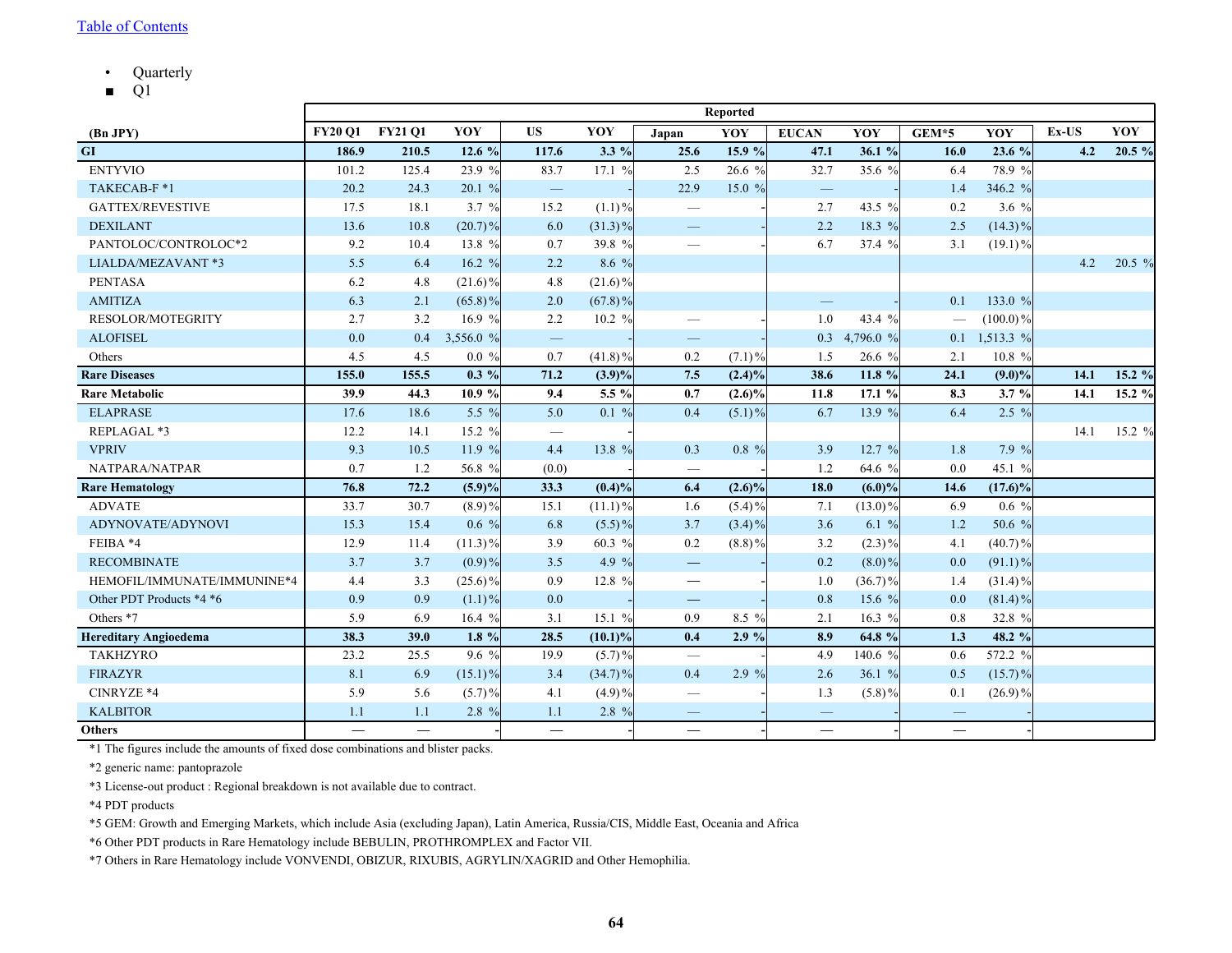#### $\blacksquare$  Q1

|                        |                |                |            |                                 |            |                                 | <b>Reported</b> |                          |            |                                 |            |       |            |
|------------------------|----------------|----------------|------------|---------------------------------|------------|---------------------------------|-----------------|--------------------------|------------|---------------------------------|------------|-------|------------|
| (Bn JPY)               | <b>FY20 O1</b> | <b>FY21 01</b> | YOY        | <b>US</b>                       | YOY        | Japan                           | YOY             | <b>EUCAN</b>             | YOY        | $GEM*5$                         | YOY        | Ex-US | YOY        |
| <b>PDT</b> Immunology  | 105.3          | 107.2          | $1.8\%$    | 70.3                            | $(5.4)\%$  |                                 |                 |                          |            |                                 |            | 36.9  | 19.2 %     |
| immunoglobulin *1      | 85.1           | 81.6           | $(4.1)\%$  | 59.0                            | $(10.7)\%$ |                                 |                 |                          |            |                                 |            | 22.6  | 19.0 %     |
| albumin *1             | 13.0           | 17.8           | 36.8 %     | 5.3                             | 100.9 %    |                                 |                 |                          |            |                                 |            | 12.5  | 20.6%      |
| Others $*1 *6$         | 7.2            | 7.8            | 9.1 %      | 6.0                             | 7.8 %      |                                 |                 |                          |            |                                 |            | 1.8   | 13.5 %     |
| Oncology               | 108.0          | 121.4          | 12.4 %     | 60.4                            | 20.7%      | 21.0                            | $(11.0)\%$      | 21.2                     | 15.4 %     | 16.6                            | 23.7 %     | 2.1   | $(15.9)\%$ |
| VELCADE *2             | 24.2           | 30.1           | 24.6 %     | 29.4                            | 27.3 %     |                                 |                 |                          |            |                                 |            | 0.8   | $(30.8)\%$ |
| LEUPLIN/ENANTONE       | 27.4           | 26.2           | $(4.3)\%$  | 4.8                             | 128.5 %    | 7.5                             | $(41.4)\%$      | 9.7                      | 17.7 %     | 4.2                             | $(1.7)\%$  |       |            |
| <b>NINLARO</b>         | 22.9           | 24.4           | $6.3\%$    | 15.4                            | $(1.3)\%$  | 1.5                             | 19.3 %          | 3.5                      | 3.5 $%$    | 4.1                             | 46.0 %     |       |            |
| <b>ADCETRIS</b>        | 15.1           | 17.2           | 14.2 %     |                                 |            | 2.8                             | $(2.4)\%$       | 7.0                      | 13.2 %     | 7.5                             | 22.9 %     |       |            |
| ICLUSIG *2             | 9.2            | 10.4           | 12.3 %     | 9.1                             | 15.0 %     |                                 |                 |                          |            |                                 |            | 1.3   | $(3.6)\%$  |
| <b>VECTIBIX</b>        | 6.2            | 6.2            | $0.1\%$    |                                 |            | 6.2                             | $0.1\%$         |                          |            |                                 |            |       |            |
| <b>ALUNBRIG</b>        | 2.0            | 3.1            | 54.4 %     | 1.7                             | 18.0 %     | 0.2                             |                 | 0.8                      | 89.6 %     | 0.4                             | 160.4 %    |       |            |
| Others                 | 0.9            | 3.8            | 300.0 %    | 0.1                             |            | 2.8                             | 418.7 %         | 0.3                      | 25.9 %     | 0.5                             | 231.1 %    |       |            |
| <b>Neuroscience</b>    | 106.9          | 113.4          | 6.1%       | 87.3                            | 8.7 %      | 7.5                             | $(39.9)\%$      | 15.9                     | 37.0 %     | 2.8                             | $10.1 \%$  |       |            |
| <b>VYVANSE/ELVANSE</b> | 66.0           | 79.2           | 20.0%      | 65.2                            | 16.6 $%$   | 0.0                             |                 | 11.5                     | 48.3 %     | 2.5                             | 7.8 %      |       |            |
| <b>TRINTELLIX</b>      | 16.9           | 17.9           | 5.9 %      | 16.7                            | $0.9\%$    | 1.1                             | 273.0 %         |                          |            | $\hspace{0.1mm}-\hspace{0.1mm}$ |            |       |            |
| <b>INTUNIV</b>         | 5.6            | 3.3            | $(42.5)\%$ | (0.0)                           |            | 0.4                             | $(89.1)\%$      | 2.7                      | 44.6 %     | 0.2                             | 59.1 %     |       |            |
| <b>ADDERALL XR</b>     | 5.3            | 3.9            | $(24.9)\%$ | 3.5                             | $(27.5)\%$ | $\hspace{0.1mm}-\hspace{0.1mm}$ |                 | 0.4                      | 4.0 $%$    | $\hspace{0.1mm}-\hspace{0.1mm}$ |            |       |            |
| <b>ROZEREM</b>         | 3.0            | 3.2            | 6.9 %      | 0.1                             | 485.1 %    | 3.1                             | 4.1 %           | $\qquad \qquad -$        |            | $0.0\,$                         | 8.5 %      |       |            |
| Others *7              | 10.0           | 5.9            | $(41.2)\%$ | 1.8                             | $(29.7)\%$ | 2.9                             | $(51.1)\%$      | 1.2                      | $(21.7)\%$ | 0.0                             | $(51.2)\%$ |       |            |
| Others *3              | 139.8          | 241.6          | 72.8 %     |                                 |            |                                 |                 |                          |            |                                 |            |       |            |
| AZILVA-F *4            | 20.9           | 22.6           | 8.6 %      | $\hspace{0.1mm}-\hspace{0.1mm}$ |            | 22.6                            | $8.6\%$         | $\overline{\phantom{0}}$ |            | $\overbrace{\phantom{aaaaa}}$   |            |       |            |
| <b>LOTRIGA</b>         | 8.1            | 7.8            | $(3.0)\%$  |                                 |            | 7.8                             | $(3.0)\%$       |                          |            |                                 |            |       |            |
| <b>AIPHAGAN</b>        | 4.0            | 4.6            | 15.0 %     | $\hspace{0.1mm}-\hspace{0.1mm}$ |            | 4.6                             | 15.0 $%$        |                          |            |                                 |            |       |            |
| <b>FOSRENOL *2</b>     | 3.2            | 3.4            | 4.7 $%$    | 0.5                             | $(30.2)\%$ |                                 |                 |                          |            |                                 |            | 2.8   | 15.9 %     |
| <b>ACTOVEGIN</b>       | 1.7            | 3.2            | 87.2 %     | $\hspace{0.1mm}-\hspace{0.1mm}$ |            |                                 |                 | 0.2                      | 222.9 %    | 3.0                             | 81.8 %     |       |            |

\*1 PDT products

\*2 License-out product : Regional breakdown is not available due to contract.

\*3 The 133.0 billion JPY selling price of the sale of diabetes portfolio in Japan is included in FY21Q1.

\*4 The figures include the amounts of fixed dose combinations.

\*5 GEM: Growth and Emerging Markets, which include Asia (excluding Japan), Latin America, Russia/CIS, Middle East, Oceania and Africa

\*6 Other in PDT Immunology include ARALAST, GLASSIA, CEPROTIN, ANTITHROMBIN III, KENKTSU-NONTHRON and others

\*7 Others in Neuroscience include REMINYL, COPAXONE, AZILECT, MYDAYIS, BUCCOLAM, EQUASYM and CARBATROL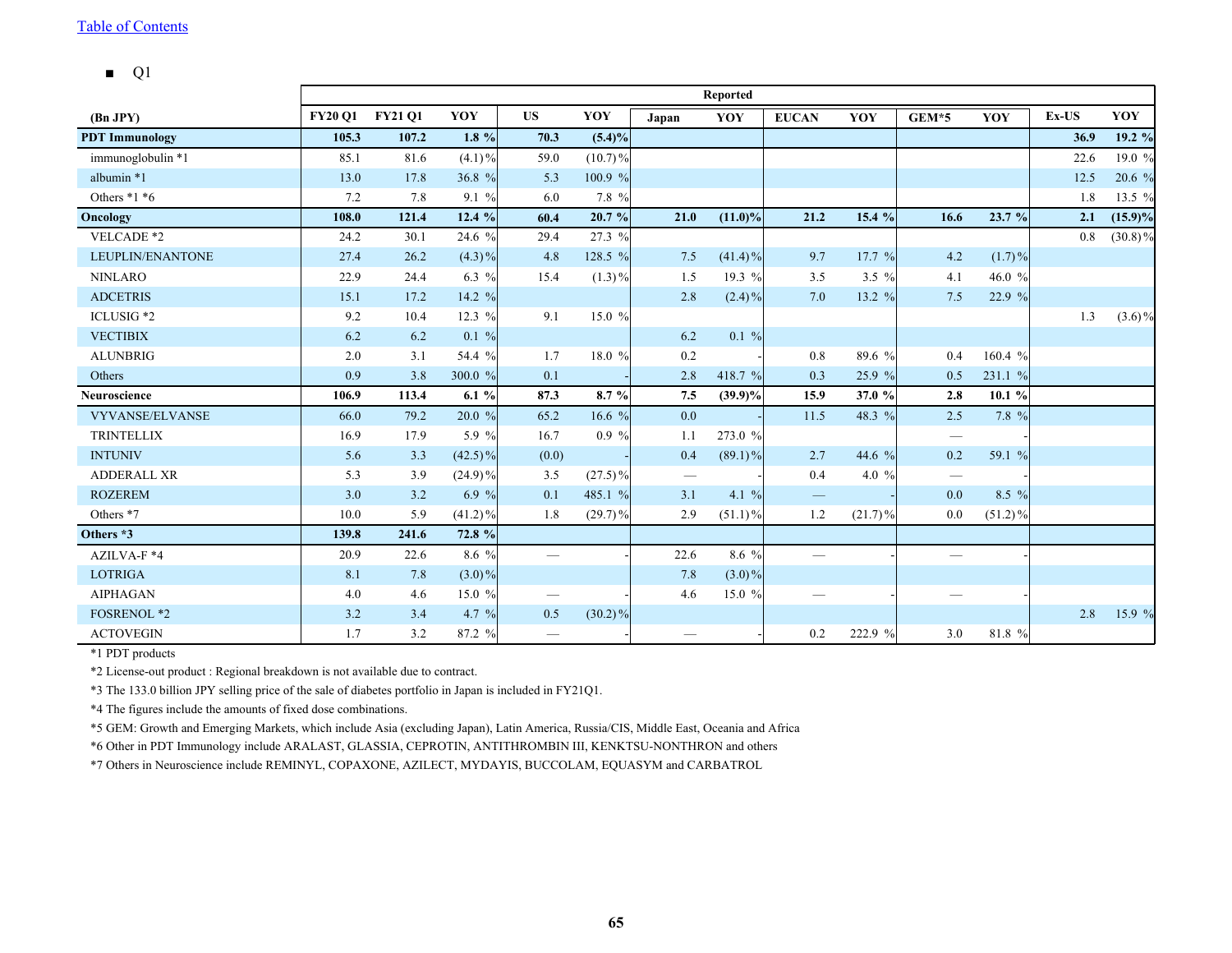■ Q2

<span id="page-66-0"></span>

|                              | Reported                 |                |            |                          |            |                                 |            |                          |             |                                  |             |       |           |
|------------------------------|--------------------------|----------------|------------|--------------------------|------------|---------------------------------|------------|--------------------------|-------------|----------------------------------|-------------|-------|-----------|
| (Bn JPY)                     | <b>FY20 O2</b>           | <b>FY21 02</b> | YOY        | <b>US</b>                | YOY        | Japan                           | YOY        | <b>EUCAN</b>             | YOY         | GEM*5                            | YOY         | Ex-US | YOY       |
| GI                           | 192.9                    | 218.6          | 13.3 $%$   | 123.2                    | 11.3 %     | 26.3                            | 21.9 %     | 48.0                     | 16.7%       | 17.2                             | 8.3 %       | 3.9   | $6.5 \%$  |
| <b>ENTYVIO</b>               | 105.7                    | 130.5          | 23.4 $%$   | 87.6                     | 22.3 %     | 2.9                             | 42.1 %     | 33.9                     | 23.7 %      | 6.2                              | 31.5 %      |       |           |
| TAKECAB-F*1                  | 19.7                     | 24.8           | 25.9 %     | $\overline{\phantom{m}}$ |            | 23.1                            | 19.2 %     | $\overline{\phantom{m}}$ |             | 1.7                              | 413.4 %     |       |           |
| <b>GATTEX/REVESTIVE</b>      | 15.7                     | 18.7           | 18.8 %     | 15.4                     | 16.1 $%$   | $0.1\,$                         |            | 2.6                      | 14.3 %      | $0.6\,$                          | 176.0 %     |       |           |
| <b>DEXILANT</b>              | 14.8                     | 14.9           | $0.8\%$    | 8.7                      | $(4.1)\%$  |                                 |            | 2.6                      | 11.7 %      | 3.6                              | 6.6 %       |       |           |
| PANTOLOC/CONTROLOC*2         | 12.3                     | 9.4            | $(23.4)\%$ | 0.4                      | $(22.4)\%$ |                                 |            | 6.1                      | $(5.9)\%$   | 2.9                              | $(45.2)\%$  |       |           |
| LIALDA/MEZAVANT *3           | 6.1                      | 5.3            | $(13.1)\%$ | 1.4                      | $(42.9)\%$ |                                 |            |                          |             |                                  |             | 3.9   | 6.5 $%$   |
| <b>PENTASA</b>               | 5.5                      | 5.2            | $(5.6)\%$  | 5.2                      | $(5.6)\%$  |                                 |            |                          |             |                                  |             |       |           |
| <b>AMITIZA</b>               | 6.2                      | 1.8            | $(71.6)\%$ | 1.5                      | $(75.5)\%$ |                                 |            |                          |             | 0.3                              | 92.2 %      |       |           |
| <b>RESOLOR/MOTEGRITY</b>     | 2.2                      | 3.2            | 43.3 %     | 2.4                      | 68.4 %     |                                 |            | 0.8                      | $1.8\%$     | $\overbrace{\phantom{12322111}}$ | $(100.0)\%$ |       |           |
| <b>ALOFISEL</b>              | 0.3                      | 0.4            | 52.2 %     | $\qquad \qquad -$        |            | $\qquad \qquad -$               |            | 0.3                      | 43.9 %      | 0.1                              | 93.5 %      |       |           |
| Others                       | 4.3                      | 4.3            | $(0.0)\%$  | 0.7                      | $(13.9)\%$ | 0.2                             | $(0.4)\%$  | 1.6                      | 1.9%        | 1.9                              | 4.4 %       |       |           |
| <b>Rare Diseases</b>         | 140.4                    | 144.6          | 3.0%       | 62.1                     | $(2.1)\%$  | 6.6                             | $(17.3)\%$ | 37.8                     | 9.2%        | 26.2                             | 21.4 %      | 11.9  | $(7.0)\%$ |
| <b>Rare Metabolic</b>        | 39.7                     | 40.0           | $0.6\%$    | 9.1                      | $1.6\%$    | 0.3                             | $(62.8)\%$ | 12.0                     | 12.1%       | 6.7                              | 1.9%        | 11.9  | $(7.0)\%$ |
| <b>ELAPRASE</b>              | 16.7                     | 16.2           | $(2.8)\%$  | 4.9                      | $(6.0)\%$  | (0.1)                           |            | 6.7                      | 7.4%        | 4.6                              | $(4.5)\%$   |       |           |
| REPLAGAL *3                  | 12.8                     | 11.9           | $(7.0)\%$  | $\overline{\phantom{m}}$ |            |                                 |            |                          |             |                                  |             | 11.9  | $(7.0)\%$ |
| <b>VPRIV</b>                 | 9.5                      | 10.5           | 11.0 $%$   | 4.2                      | 6.7 $%$    | 0.3                             | $(9.8)\%$  | 4.0                      | 13.5 $%$    | 2.1                              | 19.7 %      |       |           |
| NATPARA/NATPAR               | 0.8                      | 1.3            | 72.1 %     | 0.0                      |            |                                 |            | 1.3                      | 39.0 %      | 0.0                              | 7.6 %       |       |           |
| <b>Rare Hematology</b>       | 66.1                     | 69.4           | 5.0 $%$    | 28.1                     | $(0.1)\%$  | 6.0                             | $(13.0)\%$ | 17.1                     | (0.9)%      | 18.2                             | 31.9 %      |       |           |
| <b>ADVATE</b>                | 29.8                     | 30.6           | 2.9%       | 13.3                     | $(4.0)\%$  | 1.4                             | $(13.7)\%$ | 7.1                      | $(13.9) \%$ | 8.8                              | 46.9 %      |       |           |
| ADYNOVATE/ADYNOVI            | 14.2                     | 14.6           | 2.6 $%$    | 6.5                      | 11.4 $%$   | 3.6                             | $(12.5)\%$ | 3.2                      | $(5.3)\%$   | 1.4                              | 41.0 %      |       |           |
| FEIBA *4                     | 7.7                      | $8.8\,$        | 13.7 %     | 2.2                      | $(13.5)\%$ | 0.2                             | $(23.3)\%$ | 2.8                      | 39.2 %      | 3.6                              | 22.7 %      |       |           |
| <b>RECOMBINATE</b>           | 3.2                      | 2.6            | $(18.5)\%$ | 2.4                      | $(13.2)\%$ | $\overline{\phantom{0}}$        |            | 0.2                      | $(39.5)\%$  | 0.0                              | $(76.2)\%$  |       |           |
| HEMOFIL/IMMUNATE/IMMUNINE*4  | 4.9                      | 5.1            | 3.0%       | 0.8                      | $(19.5)\%$ | $\overline{\phantom{m}}$        |            | 1.3                      | 32.8 %      | 3.0                              | $1.2 \%$    |       |           |
| Other PDT Products *4 *6     | 0.8                      | $1.1\,$        | 31.3 %     | 0.0                      |            | $\hspace{0.1mm}-\hspace{0.1mm}$ |            | 0.9                      | 19.5 %      | 0.2                              | 124.3 %     |       |           |
| Others *7                    | 5.4                      | 6.6            | 22.5 $%$   | 2.8                      | 38.2 %     | $0.8\,$                         | $(11.7)\%$ | 1.7                      | $2.3\%$     | 1.3                              | 62.7 %      |       |           |
| <b>Hereditary Angioedema</b> | 34.6                     | 35.2           | 1.8 $%$    | 24.9                     | $(5.4)\%$  | 0.4                             | $(12.9)\%$ | 8.7                      | 30.3 %      | 1.3                              | 7.2%        |       |           |
| <b>TAKHZYRO</b>              | 20.5                     | 22.1           | 7.6 $%$    | 16.6                     | $(2.2)\%$  | $\overline{\phantom{m}}$        |            | 5.0                      | 56.7 %      | 0.4                              | 36.7 %      |       |           |
| <b>FIRAZYR</b>               | 7.1                      | 7.5            | 5.9 $%$    | 4.1                      | 7.1%       | 0.4                             | $(12.9)\%$ | 2.4                      | 14.7 %      | 0.6                              | $(13.8)\%$  |       |           |
| CINRYZE *4                   | 6.1                      | 4.6            | $(24.3)\%$ | 3.1                      | $(31.9)\%$ | $\overline{\phantom{m}}$        |            | 1.3                      | $(6.5)\%$   | 0.2                              | 54.2 %      |       |           |
| <b>KALBITOR</b>              | 0.9                      | 1.1            | 14.0 $%$   | 1.1                      | 14.0 %     | $\overline{\phantom{m}}$        |            | $\hspace{0.05cm}$        |             | $\overline{\phantom{m}}$         |             |       |           |
| <b>Others</b>                | $\overline{\phantom{0}}$ |                |            |                          |            | $\overline{\phantom{0}}$        |            | $\overline{\phantom{0}}$ |             | $\overline{\phantom{0}}$         |             |       |           |

\*1 The figures include the amounts of fixed dose combinations and blister packs.

\*2 generic name: pantoprazole

\*3 License-out product : Regional breakdown is not available due to contract.

\*4 PDT products

\*5 GEM: Growth and Emerging Markets, which include Asia (excluding Japan), Latin America, Russia/CIS, Middle East, Oceania and Africa

\*6 Other PDT products in Rare Hematology include BEBULIN, PROTHROMPLEX and Factor VII.

\*7 Others in Rare Hematology include VONVENDI, OBIZUR, RIXUBIS, AGRYLIN/XAGRID and Other Hemophilia.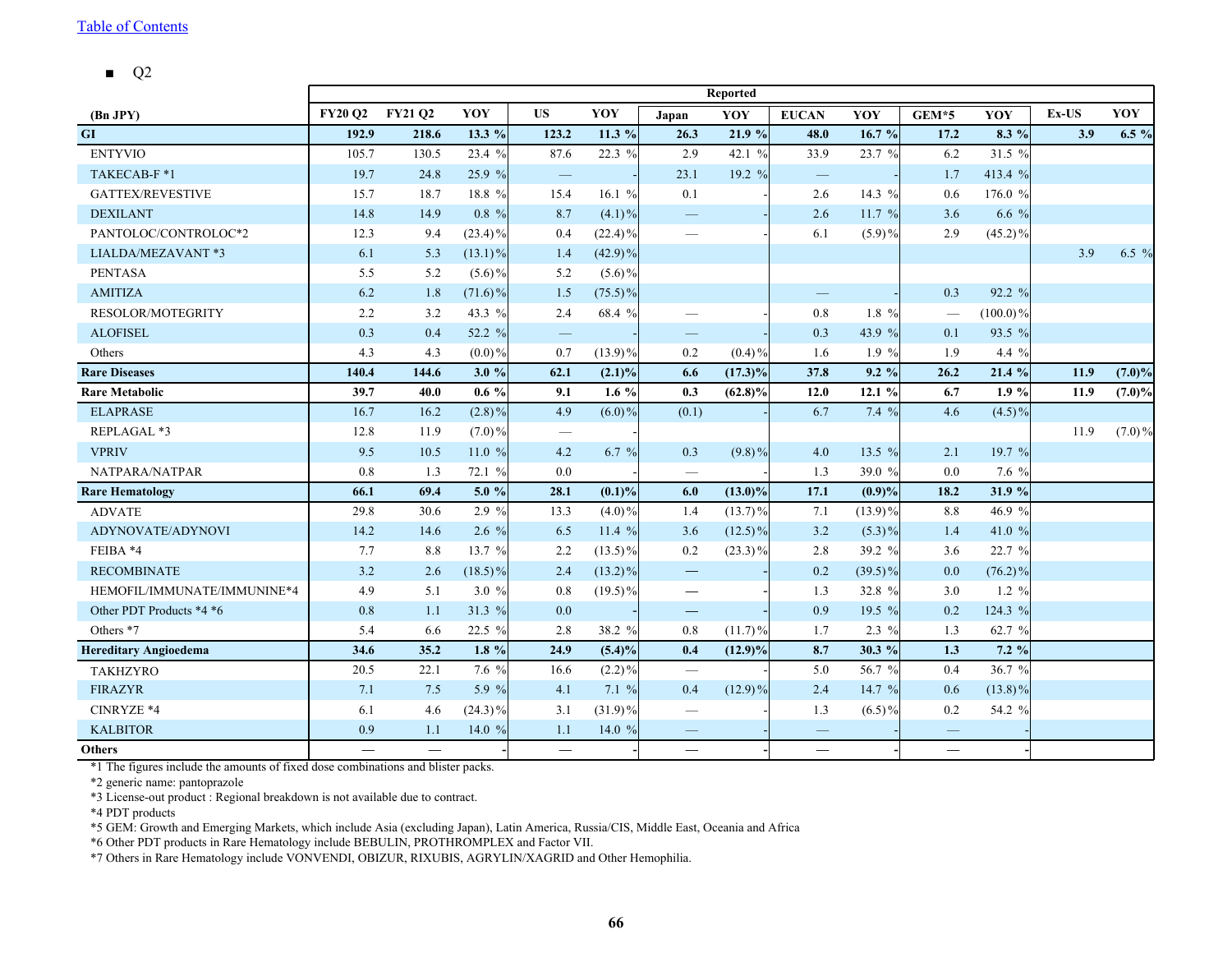■ Q2

|                       |                |                |            |                                 |            |       | Reported   |                          |            |                                 |             |       |            |
|-----------------------|----------------|----------------|------------|---------------------------------|------------|-------|------------|--------------------------|------------|---------------------------------|-------------|-------|------------|
| (Bn JPY)              | <b>FY20 Q2</b> | <b>FY21 Q2</b> | YOY        | <b>US</b>                       | YOY        | Japan | YOY        | <b>EUCAN</b>             | YOY        | $GEM*4$                         | YOY         | Ex-US | YOY        |
| <b>PDT</b> Immunology | 100.6          | 130.8          | 30.0 %     | 86.8                            | 28.9 %     |       |            |                          |            |                                 |             | 44.0  | 32.3 %     |
| immunoglobulin *1     | 77.6           | 99.7           | 28.6 %     | 76.5                            | 32.1 %     |       |            |                          |            |                                 |             | 23.2  | 18.1 %     |
| albumin *1            | 15.6           | 24.0           | 53.8 %     | 4.7                             | 28.0 %     |       |            |                          |            |                                 |             | 19.3  | 61.7 %     |
| Others $*1 *5$        | 7.5            | 7.1            | $(4.6)\%$  | 5.7                             | $(2.8)\%$  |       |            |                          |            |                                 |             | 1.5   | $(11.2)\%$ |
| Oncology              | 102.1          | 112.3          | 10.0%      | 51.0                            | $0.8 \%$   | 21.7  | 21.8 %     | 19.1                     | 4.6 $%$    | 18.2                            | 40.2 %      | 2.2   | (4.4)%     |
| VELCADE *2            | 25.8           | 25.0           | $(3.3)\%$  | 24.1                            | $(1.8)\%$  |       |            |                          |            |                                 |             | 0.9   | $(31.7)\%$ |
| LEUPLIN/ENANTONE      | 22.5           | 27.6           | 23.0 %     | 7.0                             | 85.4 %     | 7.6   | $1.5 \%$   | 7.2                      | $(0.9) \%$ | 5.9                             | 47.5 %      |       |            |
| <b>NINLARO</b>        | 21.4           | 21.4           | $0.0 \%$   | 12.0                            | $(15.4)\%$ | 1.5   | 25.6 %     | 3.5                      | 11.1%      | 4.5                             | 53.4 %      |       |            |
| <b>ADCETRIS</b>       | 15.5           | 16.9           | 9.3 %      |                                 |            | 2.9   | 3.5 $%$    | 7.2                      | $1.9\%$    | 6.8                             | $21.5 \%$   |       |            |
| ICLUSIG <sup>*2</sup> | 7.6            | 7.5            | $(1.6)\%$  | 6.2                             | $(6.6)\%$  |       |            |                          |            |                                 |             | 1.3   | 30.9 %     |
| <b>VECTIBIX</b>       | 5.7            | 6.6            | 15.0 $%$   |                                 |            | 6.6   | 15.0 %     |                          |            |                                 |             |       |            |
| <b>ALUNBRIG</b>       | 2.3            | 3.1            | 38.8 %     | 1.4                             | $(8.0)\%$  | 0.3   |            | 0.9                      | 72.7 %     | 0.5                             | 162.1 %     |       |            |
| Others                | 1.3            | 4.1            | 225.6 %    | 0.4                             |            | 2.9   | 315.5 %    | 0.4                      | 11.4%      | 0.5                             | 95.0 %      |       |            |
| <b>Neuroscience</b>   | 100.9          | 120.3          | 19.2 %     | 94.6                            | 18.4 %     | 8.5   | 21.1 %     | 14.9                     | 14.6 %     | 2.3                             | 117.6 %     |       |            |
| VYVANSE/ELVANSE       | 66.6           | 80.1           | 20.2 %     | 66.7                            | 16.8 %     | 0.2   |            | 11.0                     | 29.0 %     | 2.1                             | 126.2 %     |       |            |
| <b>TRINTELLIX</b>     | 18.1           | 22.2           | 22.7 %     | 20.9                            | 17.7 %     | 1.3   | 289.6 %    |                          |            | $\hspace{0.1mm}-\hspace{0.1mm}$ | $(100.0)\%$ |       |            |
| <b>INTUNIV</b>        | 3.3            | 4.2            | 26.6 %     | 0.0                             | $(78.6)\%$ | 1.4   | 44.8 %     | 2.6                      | 23.0 %     | 0.2                             | 66.1 %      |       |            |
| <b>ADDERALL XR</b>    | 3.7            | 5.7            | 52.9 %     | 5.2                             | 54.8 %     |       |            | 0.5                      | 35.9 %     | $\hspace{0.1mm}-\hspace{0.1mm}$ |             |       |            |
| <b>ROZEREM</b>        | 2.9            | 3.1            | 5.7 $%$    | 0.1                             | $(13.4)\%$ | 3.0   | 5.8 %      | 0.0                      |            | 0.0                             | 91.5 %      |       |            |
| Others *6             | 6.3            | 5.1            | $(19.3)\%$ | 1.7                             | 21.4 %     | 2.6   | $(11.0)\%$ | 0.8                      | $(60.7)\%$ |                                 | $(100.0)\%$ |       |            |
| <b>Others</b>         | 152.0          | 118.2          | $(22.3)\%$ |                                 |            |       |            |                          |            |                                 |             |       |            |
| AZILVA-F*3            | 19.1           | 17.7           | $(7.2)\%$  | $\overbrace{\qquad \qquad }^{}$ |            | 17.7  | $(7.2)\%$  | $\overline{\phantom{m}}$ |            |                                 |             |       |            |
| <b>LOTRIGA</b>        | 7.6            | 8.2            | 8.5 %      |                                 |            | 8.2   | 8.5 %      |                          |            |                                 |             |       |            |
| <b>AIPHAGAN</b>       | 3.7            | 3.8            | 3.3 $%$    |                                 |            | 3.8   | 3.3 %      | —                        |            |                                 |             |       |            |
| <b>FOSRENOL *2</b>    | 3.3            | 3.6            | 9.9 %      | 0.7                             | 479.3 %    |       |            |                          |            |                                 |             | 2.9   | $(9.1)\%$  |
| <b>ACTOVEGIN</b>      | 3.2            | 3.5            | 8.8 %      |                                 |            |       |            | 0.2                      | 20.0 %     | 3.3                             | 8.1 %       |       |            |

\*1 PDT products

\*2 License-out product : Regional breakdown is not available due to contract.

\*3 The figures include the amounts of fixed dose combinations.

\*4 GEM: Growth and Emerging Markets, which include Asia (excluding Japan), Latin America, Russia/CIS, Middle East, Oceania and Africa

\*5 Other in PDT Immunology include ARALAST, GLASSIA, CEPROTIN, ANTITHROMBIN III, KENKTSU-NONTHRON and others

\*6 Others in Neuroscience include REMINYL, COPAXONE, AZILECT, MYDAYIS, BUCCOLAM, EQUASYM and CARBATROL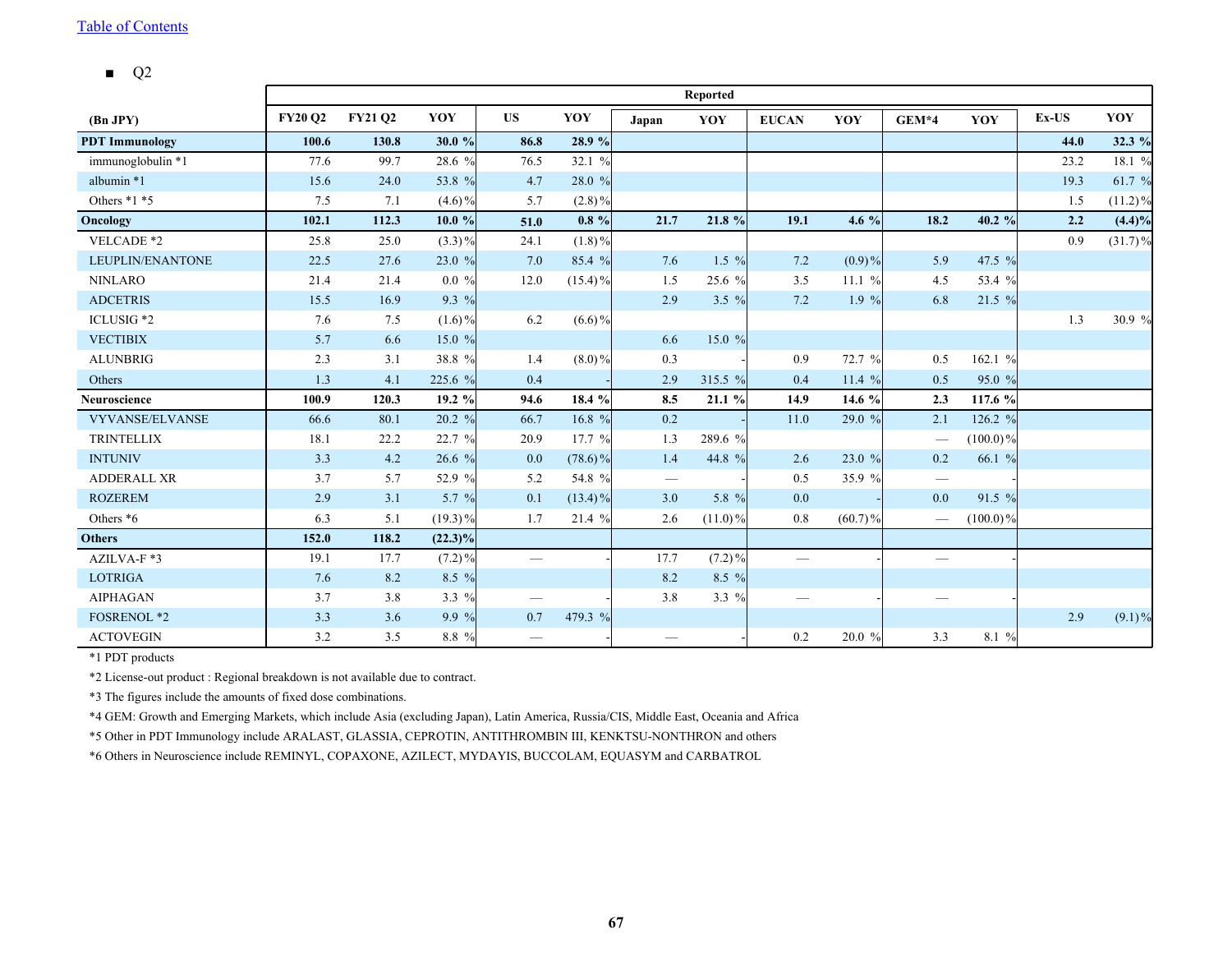■ Q3

<span id="page-68-0"></span>

|                              | <b>Reported</b> |                |            |                          |                       |                                 |            |                          |            |                          |             |          |           |
|------------------------------|-----------------|----------------|------------|--------------------------|-----------------------|---------------------------------|------------|--------------------------|------------|--------------------------|-------------|----------|-----------|
| (Bn JPY)                     | <b>FY20 O3</b>  | <b>FY21 03</b> | YOY        | <b>US</b>                | YOY                   | Japan                           | YOY        | <b>EUCAN</b>             | YOY        | GEM*5                    | YOY         | $Ex$ -US | YOY       |
| GI                           | 209.0           | 236.6          | 13.2 %     | 132.8                    | $9.3\%$               | 31.2                            | 17.8 %     | 51.0                     | 22.3%      | 16.3                     | 5.0 %       | 5.3      | 41.0 %    |
| <b>ENTYVIO</b>               | 112.3           | 139.5          | 24.2 $%$   | 94.7                     | 24.4 %                | 3.1                             | 24.6 %     | 35.6                     | 22.8 %     | 6.0                      | 28.0 %      |          |           |
| TAKECAB-F*1                  | 24.2            | 29.3           | 21.0%      | $\qquad \qquad -$        |                       | 27.3                            | 15.0%      | $\qquad \qquad -$        |            | 1.9                      | 367.7 %     |          |           |
| <b>GATTEX/REVESTIVE</b>      | 16.9            | 19.8           | 17.0 %     | 15.8                     | 10.6%                 | 0.6                             |            | 2.9                      | 24.8 %     | 0.5                      | 53.0 %      |          |           |
| <b>DEXILANT</b>              | 15.1            | 14.4           | $(4.1)\%$  | 8.5                      | $(10.7)\%$            |                                 |            | 2.9                      | 42.2 %     | 3.1                      | $(12.8)\%$  |          |           |
| PANTOLOC/CONTROLOC*2         | 10.9            | 10.2           | $(6.5)\%$  | 0.6                      | 11.4 $%$              |                                 |            | 6.9                      | 18.0 %     | 2.7                      | $(40.7)\%$  |          |           |
| LIALDA/MEZAVANT *3           | 7.1             | 7.3            | 3.1 %      | 2.0                      | $(40.3)\%$            |                                 |            |                          |            |                          |             | 5.3      | 41.0 %    |
| <b>PENTASA</b>               | 6.2             | 5.7            | $(6.9) \%$ | 5.7                      | $(6.9)\%$             |                                 |            |                          |            |                          |             |          |           |
| <b>AMITIZA</b>               | 6.4             | $2.0$          | $(69.2)\%$ | 1.8                      | $(70.8)\%$            |                                 |            | $\overline{\phantom{0}}$ |            | 0.1                      | 22.6 %      |          |           |
| <b>RESOLOR/MOTEGRITY</b>     | 3.6             | 3.7            | 4.5 $%$    | 3.0                      | 13.7 %                |                                 |            | 0.7                      | $(27.5)\%$ | $\overline{\phantom{m}}$ | $(100.0)\%$ |          |           |
| <b>ALOFISEL</b>              | 0.3             | 0.6            | 94.9 %     | $\overline{\phantom{m}}$ |                       | $\overline{\phantom{0}}$        |            | 0.5                      | 121.3 %    | 0.1                      | 5.6 $%$     |          |           |
| Others                       | 6.1             | 4.1            | $(32.0)\%$ | 0.6                      | $(77.0)\%$            | 0.2                             | $(31.3)\%$ | 1.5                      | 16.6 $%$   | 1.9                      | $(2.1)\%$   |          |           |
| <b>Rare Diseases</b>         | 151.3           | 162.8          | 7.6 $%$    | 71.2                     | 10.9 %                | 9.0                             | 24.0 %     | 39.3                     | 14.5 %     | 29.7                     | $(6.1)\%$   | 13.6     | $(2.0)\%$ |
| <b>Rare Metabolic</b>        | 42.2            | 49.2           | 16.6 $%$   | 9.8                      | 15.0%                 | 1.1                             | 264.6 %    | 12.2                     | $9.6\%$    | 12.5                     | 49.5 %      | 13.6     | $(2.0)\%$ |
| <b>ELAPRASE</b>              | 17.2            | 22.9           | 33.0 $%$   | 5.2                      | 16.3 $%$              | 0.7                             | 774.6 %    | 6.9                      | 8.6 %      | 10.1                     | 60.9 %      |          |           |
| REPLAGAL *3                  | 13.9            | 13.6           | $(2.0)\%$  | $\overline{\phantom{0}}$ |                       |                                 |            |                          |            |                          |             | 13.6     | $(2.0)\%$ |
| <b>VPRIV</b>                 | 10.0            | 11.2           | 11.4 $%$   | 4.5                      | 12.6 $%$              | 0.4                             | 96.7 %     | 3.9                      | $2.8 \%$   | 2.4                      | 15.7 %      |          |           |
| NATPARA/NATPAR               | 1.0             | 1.4            | 45.1 %     | 0.0                      |                       | $\overline{\phantom{m}}$        |            | 1.4                      | 41.5 %     | 0.0                      | $(45.6)\%$  |          |           |
| <b>Rare Hematology</b>       | 75.8            | 70.0           | $(7.6)\%$  | 29.8                     | $(3.2)\%$             | 7.1                             | 7.1%       | 17.3                     | $6.7 \%$   | 15.8                     | $(28.7)\%$  |          |           |
| <b>ADVATE</b>                | 33.7            | 28.0           | $(16.8)\%$ | 14.1                     | $(4.8)\%$             | 1.6                             | $(9.4)\%$  | 6.1                      | $(17.7)\%$ | 6.3                      | $(35.6)\%$  |          |           |
| ADYNOVATE/ADYNOVI            | 14.3            | 15.9           | 11.5 $%$   | 6.4                      | $(2.1)\%$             | 4.2                             | 10.6%      | 3.9                      | 41.7 %     | 1.5                      | 19.0 %      |          |           |
| FEIBA *4                     | 13.7            | 8.8            | $(35.6)\%$ | 2.8                      | $(8.1)\%$             | 0.2                             | $(27.9)\%$ | 1.9                      | $(29.0)\%$ | 3.9                      | $(49.2)\%$  |          |           |
| <b>RECOMBINATE</b>           | 3.5             | 3.3            | $(7.0)\%$  | 3.1                      | $(4.1)\%$             | $\qquad \qquad \longleftarrow$  |            | 0.2                      | $2.4\%$    | 0.0                      | $(83.0)\%$  |          |           |
| HEMOFIL/IMMUNATE/IMMUNINE*4  | 3.9             | 5.2            | 33.5 %     | 1.0                      | 26.5 %                | $\overline{\phantom{m}}$        |            | 1.2                      | 27.6 %     | 3.0                      | 38.7 %      |          |           |
| Other PDT Products *4 *6     | 0.9             | 1.1            | 23.0 %     |                          | $(0.0)$ $(4,573.1)$ % | $\qquad \qquad -$               |            | 1.0                      | 31.8 %     | 0.1                      | $(24.2)\%$  |          |           |
| Others *7                    | 5.8             | 7.7            | 32.2 %     | 2.5                      | 2.0%                  | 1.2                             | 35.8 %     | 3.0                      | 106.2 %    | 1.0                      | $(1.5)\%$   |          |           |
| <b>Hereditary Angioedema</b> | 33.4            | 43.5           | 30.1 %     | 31.4                     | 26.0%                 | 0.8                             | 140.1 %    | 9.8                      | 40.2 %     | 1.4                      | 25.0 %      |          |           |
| <b>TAKHZYRO</b>              | 22.1            | 30.9           | 39.5 %     | 24.2                     | 32.5 %                | $\overline{\phantom{m}}$        |            | 5.9                      | 68.7 %     | $0.8\,$                  | 110.8 %     |          |           |
| <b>FIRAZYR</b>               | 5.0             | 7.1            | 43.9 %     | 3.2                      | 74.9 %                | 0.8                             | 140.1 %    | 2.5                      | $20.5 \%$  | 0.6                      | $(11.3)\%$  |          |           |
| CINRYZE *4                   | 5.2             | 4.5            | $(14.2)\%$ | 3.1                      | $(17.8)\%$            | $\hspace{0.1mm}-\hspace{0.1mm}$ |            | 1.4                      | $(2.1)\%$  | 0.0                      | $(54.7)\%$  |          |           |
| <b>KALBITOR</b>              | 1.1             | 1.0            | $(11.5)\%$ | 1.0                      | $(11.4)\%$            |                                 |            | $\overline{\phantom{0}}$ |            | $\qquad \qquad -$        | $(100.0)\%$ |          |           |
| <b>Others</b>                |                 | 0.2            |            | 0.2                      |                       | $\overline{\phantom{0}}$        |            | $\overline{\phantom{0}}$ |            |                          |             |          |           |

\*1 The figures include the amounts of fixed dose combinations and blister packs.

\*2 generic name: pantoprazole

\*3 License-out product : Regional breakdown is not available due to contract.

\*4 PDT products

\*5 GEM: Growth and Emerging Markets, which include Asia (excluding Japan), Latin America, Russia/CIS, Middle East, Oceania and Africa

\*6 Other PDT products in Rare Hematology include BEBULIN, PROTHROMPLEX and Factor VII.

\*7 Others in Rare Hematology include VONVENDI, OBIZUR, RIXUBIS, AGRYLIN/XAGRID, OCTOFACTOR, COAGIL-VII, and Other Hemophilia.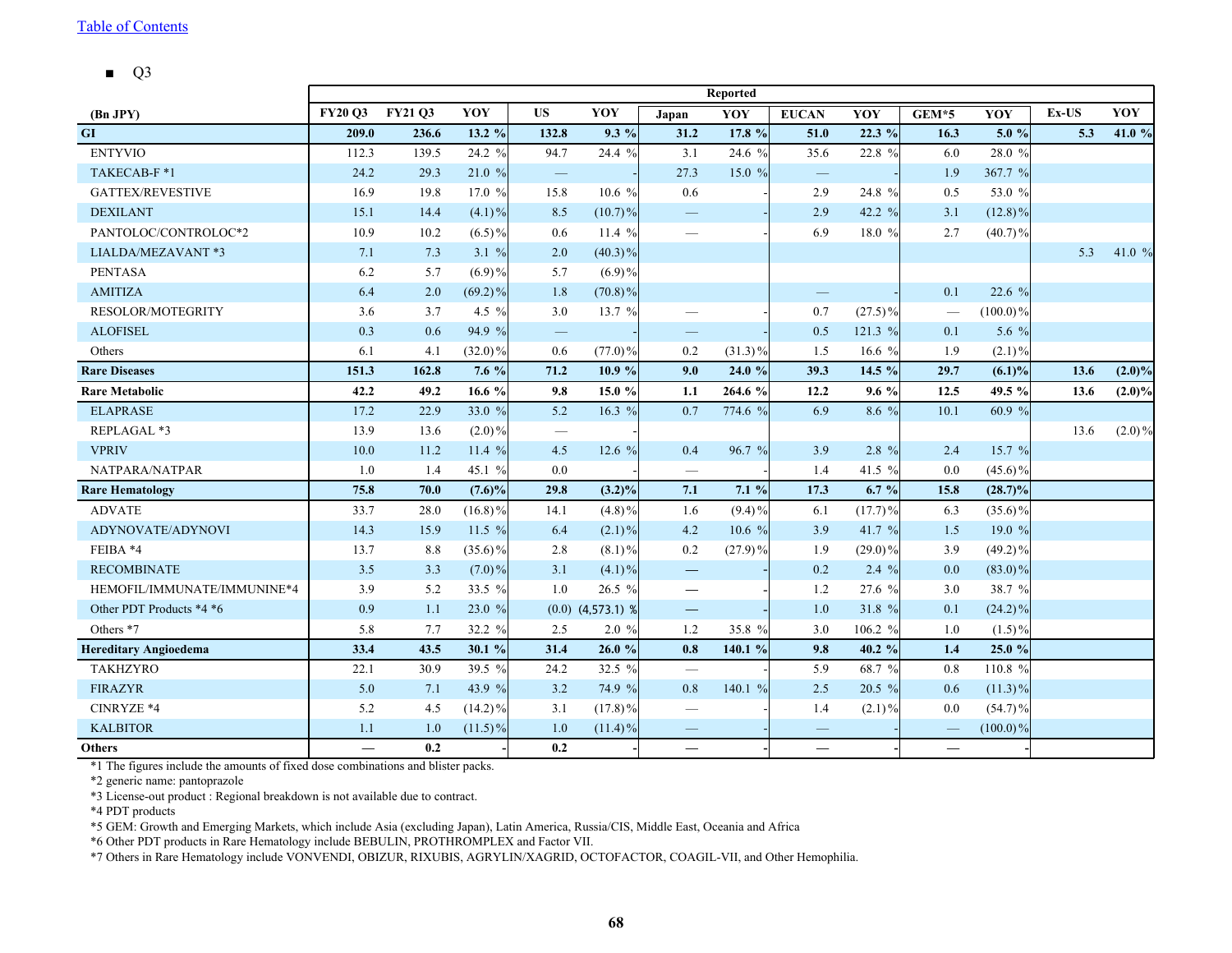■ Q3

|                       |                | <b>Reported</b> |            |                          |            |                                 |            |                          |           |         |             |       |            |  |
|-----------------------|----------------|-----------------|------------|--------------------------|------------|---------------------------------|------------|--------------------------|-----------|---------|-------------|-------|------------|--|
| (Bn JPY)              | <b>FY20 Q3</b> | <b>FY21 Q3</b>  | YOY        | <b>US</b>                | YOY        | Japan                           | YOY        | <b>EUCAN</b>             | YOY       | $GEM*4$ | YOY         | Ex-US | YOY        |  |
| <b>PDT</b> Immunology | 107.1          | 125.2           | 16.9%      | 81.8                     | 11.6 %     |                                 |            |                          |           |         |             | 43.4  | 28.4 %     |  |
| immunoglobulin *1     | 85.4           | 97.0            | 13.6 %     | 71.9                     | 11.8 %     |                                 |            |                          |           |         |             | 25.1  | 19.2 %     |  |
| albumin *1            | 15.0           | 19.7            | 31.4 %     | 3.5                      | $(13.3)\%$ |                                 |            |                          |           |         |             | 16.3  | 47.5 %     |  |
| Others $*1 *5$        | 6.7            | 8.5             | 25.7 %     | 6.4                      | 28.3 %     |                                 |            |                          |           |         |             | 2.1   | 18.1 %     |  |
| Oncology              | 108.4          | 125.4           | 15.7 %     | 60.0                     | 13.8 %     | 24.3                            | 17.7 %     | 19.4                     | 4.7 $%$   | 18.9    | 38.0 %      | 2.6   | $(3.3)\%$  |  |
| VELCADE *2            | 25.9           | 29.3            | 13.4 %     | 28.3                     | 15.2 %     |                                 |            |                          |           |         |             | 1.0   | $(20.8)\%$ |  |
| LEUPLIN/ENANTONE      | 25.4           | 28.4            | 11.7%      | 6.3                      | 67.7 %     | 8.2                             | $(7.6)\%$  | 7.8                      | $(6.9)\%$ | 6.1     | 38.3 %      |       |            |  |
| <b>NINLARO</b>        | 23.5           | 24.9            | 6.1 $%$    | 15.6                     | 3.9 %      | 1.7                             | 19.2 %     | 3.5                      | $(6.4)\%$ | 4.2     | 23.8 %      |       |            |  |
| <b>ADCETRIS</b>       | 13.8           | 17.6            | 27.7%      |                          |            | 3.1                             | $9.4\%$    | 6.9                      | 21.9 %    | 7.7     | 43.5 %      |       |            |  |
| ICLUSIG *2            | 9.4            | 8.8             | $(6.2)\%$  | 7.2                      | $(9.6)\%$  |                                 |            |                          |           |         |             | 1.6   | 13.0 %     |  |
| <b>VECTIBIX</b>       | 6.5            | 6.6             | $1.7 \%$   |                          |            | 6.6                             | 1.7 %      |                          |           |         |             |       |            |  |
| <b>ALUNBRIG</b>       | 2.2            | 3.9             | 75.6 %     | 2.0                      | 44.5 %     | 0.3                             |            | 1.0                      | 81.6 %    | 0.5     | 118.9 %     |       |            |  |
| Others                | 1.7            | 5.8             | 234.8 %    | 0.6                      |            | 4.5                             | 317.8 %    | 0.3                      | $2.5 \%$  | 0.5     | 33.1 %      |       |            |  |
| <b>Neuroscience</b>   | 107.3          | 128.9           | 20.1%      | 99.5                     | 20.9%      | 9.3                             | $(11.3)\%$ | 17.6                     | 36.7 %    | 2.5     | 51.8 %      |       |            |  |
| VYVANSE/ELVANSE       | 69.8           | 85.7            | 22.8 %     | 70.3                     | 19.6 %     | 0.0                             | 84.3 %     | 13.1                     | 38.4 %    | 2.3     | 46.9 %      |       |            |  |
| <b>TRINTELLIX</b>     | 17.7           | 23.0            | 29.6 %     | 21.4                     | 25.1 %     | 1.6                             | 151.5 %    |                          |           |         |             |       |            |  |
| <b>INTUNIV</b>        | 5.9            | 5.0             | $(13.9)\%$ | 0.1                      | 39.2 %     | 1.7                             | $(52.3)\%$ | 3.0                      | 42.9 %    | 0.2     | 122.1 %     |       |            |  |
| <b>ADDERALL XR</b>    | 4.4            | 6.3             | 44.4 %     | 5.7                      | 44.3 %     | $\hspace{0.1mm}-\hspace{0.1mm}$ |            | 0.6                      | 45.7 %    |         |             |       |            |  |
| <b>ROZEREM</b>        | 3.6            | 3.1             | $(12.6)\%$ | (0.1)                    |            | 3.2                             | $(2.0)\%$  | $\qquad \qquad -$        |           | 0.0     | 184.0 %     |       |            |  |
| Others *6             | 6.0            | 5.7             | $(4.0)\%$  | 2.0                      | $(1.8)\%$  | 2.8                             | $(7.3)\%$  | 0.9                      | $1.9 \%$  |         | $(100.0)\%$ |       |            |  |
| <b>Others</b>         | 153.5          | 122.3           | $(20.3)\%$ |                          |            |                                 |            |                          |           |         |             |       |            |  |
| AZILVA-F *3           | 22.9           | 19.7            | $(13.8)\%$ | $\overline{\phantom{0}}$ |            | 19.7                            | $(13.8)\%$ | $\overline{\phantom{0}}$ |           |         |             |       |            |  |
| <b>LOTRIGA</b>        | 8.8            | 8.7             | $(1.3)\%$  |                          |            | 8.7                             | $(1.3)\%$  |                          |           |         |             |       |            |  |
| <b>AIPHAGAN</b>       | 4.6            | 3.6             | $(20.7)\%$ | $\overline{\phantom{a}}$ |            | 3.6                             | $(20.7)\%$ | —                        |           |         |             |       |            |  |
| <b>FOSRENOL *2</b>    | 3.7            | 3.2             | $(13.6)\%$ | (0.0)                    |            |                                 |            |                          |           |         |             | 3.2   | 2.4%       |  |
| <b>ACTOVEGIN</b>      | 3.4            | 4.3             | 29.4 %     | $\overline{\phantom{m}}$ |            |                                 |            | 0.2                      | 11.3 %    | 4.2     | 30.3 %      |       |            |  |

\*1 PDT products

\*2 License-out product : Regional breakdown is not available due to contract.

\*3 The figures include the amounts of fixed dose combinations.

\*4 GEM: Growth and Emerging Markets, which include Asia (excluding Japan), Latin America, Russia/CIS, Middle East, Oceania and Africa

\*5 Other in PDT Immunology include ARALAST, GLASSIA, CEPROTIN, ANTITHROMBIN III, KENKTSU-NONTHRON and others

\*6 Others in Neuroscience include REMINYL, COPAXONE, AZILECT, MYDAYIS, BUCCOLAM, EQUASYM and CARBATROL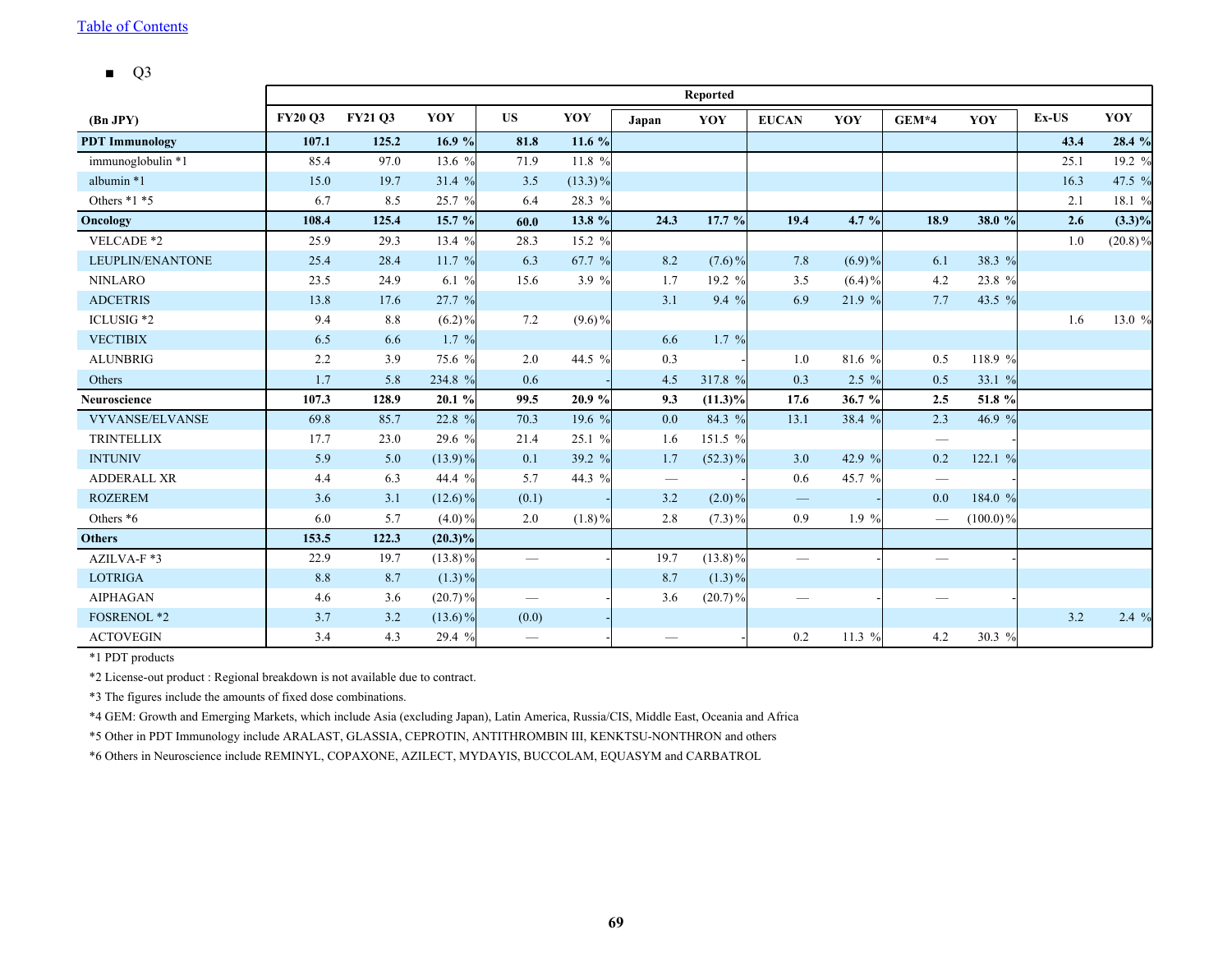■ Q4

<span id="page-70-0"></span>

|                              | <b>Reported</b> |                |            |           |            |                                   |            |                          |            |                          |            |          |           |
|------------------------------|-----------------|----------------|------------|-----------|------------|-----------------------------------|------------|--------------------------|------------|--------------------------|------------|----------|-----------|
| (Bn JPY)                     | <b>FY20 O4</b>  | <b>FY21 O4</b> | YOY        | <b>US</b> | YOY        | Japan                             | YOY        | <b>EUCAN</b>             | YOY        | GEM*5                    | YOY        | $Ex$ -US | YOY       |
| GI                           | 189.0           | 210.0          | 11.1%      | 114.4     | 8.0%       | 25.0                              | $9.6\%$    | 48.5                     | 15.8 %     | 17.9                     | 27.4 %     | 4.2      | $(3.5)\%$ |
| <b>ENTYVIO</b>               | 110.0           | 126.4          | 14.9 $%$   | 83.5      | 11.3 %     | 2.8                               | 16.8 %     | 33.7                     | 18.7 %     | 6.4                      | 53.3 %     |          |           |
| TAKECAB-F*1                  | 20.7            | 24.0           | 16.1 $%$   | 0.1       |            | 21.2                              | 5.1 $%$    | $\qquad \qquad -$        |            | 2.7                      | 446.6 %    |          |           |
| <b>GATTEX/REVESTIVE</b>      | 14.4            | 19.1           | 32.6 %     | 14.7      | 23.1 %     | $0.8\,$                           |            | 2.8                      | 23.6 %     | $0.8\,$                  | 285.2 %    |          |           |
| <b>DEXILANT</b>              | 12.1            | 10.6           | $(12.3)\%$ | 5.2       | $(23.1)\%$ | $\overline{\phantom{m}}$          |            | 2.7                      | $7.2 \%$   | 2.8                      | $(4.0)\%$  |          |           |
| PANTOLOC/CONTROLOC*2         | 10.7            | 10.2           | $(4.9)\%$  | 0.4       | $(20.0)\%$ |                                   |            | 6.7                      | 8.1 %      | 3.1                      | $(23.2)\%$ |          |           |
| LIALDA/MEZAVANT *3           | 6.8             | 7.4            | 10.1%      | 3.2       | 34.6 %     |                                   |            |                          |            |                          |            | 4.2      | $(3.5)\%$ |
| <b>PENTASA</b>               | 5.3             | 4.4            | $(16.6)\%$ | 4.4       | $(16.6)\%$ |                                   |            |                          |            |                          |            |          |           |
| <b>AMITIZA</b>               | 2.4             | 0.6            | $(75.5)\%$ | 0.5       | $(78.7)\%$ |                                   |            | $\overline{\phantom{0}}$ |            | 0.1                      | $(16.0)\%$ |          |           |
| <b>RESOLOR/MOTEGRITY</b>     | 2.7             | 2.9            | 6.2 $%$    | 2.2       | 21.9 %     | $\overbrace{\phantom{123221111}}$ |            | 0.7                      | $(24.7)\%$ | $\overline{\phantom{m}}$ |            |          |           |
| <b>ALOFISEL</b>              | 0.2             | 0.5            | 124.0 %    |           |            | $\overline{\phantom{0}}$          |            | 0.4                      | 166.3 %    | 0.1                      | 5.3 $%$    |          |           |
| Others                       | 3.7             | 3.8            | 3.5 $%$    | 0.2       |            | 0.2                               | $(21.9)\%$ | 1.4                      | $3.7 \%$   | 2.0                      | $(4.4)\%$  |          |           |
| <b>Rare Diseases</b>         | 145.0           | 148.3          | 2.2 %      | 65.1      | 5.4 %      | 5.8                               | $(14.3)\%$ | 35.1                     | $(1.8)\%$  | 30.2                     | 8.1 %      | 12.1     | $(5.8)\%$ |
| <b>Rare Metabolic</b>        | 40.8            | 39.2           | $(4.0)\%$  | 9.6       | 13.0%      | 0.3                               | $(74.7)\%$ | 12.2                     | $7.2 \%$   | 5.0                      | $(29.1)\%$ | 12.1     | $(5.8)\%$ |
| <b>ELAPRASE</b>              | 17.3            | 15.4           | $(10.7)\%$ | 5.2       | 10.9 %     | $-0.0$                            |            | 7.0                      | 6.4 $%$    | 3.3                      | $(38.6)\%$ |          |           |
| REPLAGAL *3                  | 12.9            | 12.1           | $(5.8)\%$  |           |            |                                   |            |                          |            |                          |            | 12.1     | $(5.8)\%$ |
| <b>VPRIV</b>                 | 9.7             | 10.2           | 6.1 %      | 4.4       | 13.7 %     | 0.3                               | $(9.4)\%$  | 3.8                      | 1.7 %      | 1.7                      | $1.2 \%$   |          |           |
| NATPARA/NATPAR               | 1.0             | 1.4            | 36.1 $%$   | 0.0       |            | $\overline{\phantom{m}}$          |            | 1.4                      | 30.5 %     | 0.0                      | $(93.6)\%$ |          |           |
| <b>Rare Hematology</b>       | 71.2            | 72.1           | 1.2 $%$    | 28.9      | $0.0 \%$   | 5.3                               | $(3.2)\%$  | 14.7                     | $(15.4)\%$ | 23.3                     | 19.0%      |          |           |
| <b>ADVATE</b>                | 31.4            | 29.2           | $(7.2)\%$  | 12.6      | $(11.9)\%$ | 1.1                               | $(18.4)\%$ | 5.3                      | $(25.2)\%$ | 10.1                     | 17.2 %     |          |           |
| ADYNOVATE/ADYNOVI            | 14.3            | 14.9           | 3.8 %      | 6.4       | $2.4\%$    | 3.3                               | 1.3 $%$    | 3.8                      | $1.9\%$    | 1.3                      | 27.8 %     |          |           |
| FEIBA *4                     | 10.3            | 10.2           | $(0.7)\%$  | 3.7       | 78.5 %     | 0.1                               | $(48.4)\%$ | 1.9                      | $(35.6)\%$ | 4.5                      | $(11.5)\%$ |          |           |
| <b>RECOMBINATE</b>           | 2.9             | 2.7            | $(7.5)\%$  | 2.5       | $(10.4)\%$ | $\qquad \qquad \longleftarrow$    |            | 0.2                      | 95.7 %     | 0.0                      | $(54.7)\%$ |          |           |
| HEMOFIL/IMMUNATE/IMMUNINE*4  | 5.4             | 4.2            | $(23.0)\%$ | 0.7       | $(13.5)\%$ | $\overline{\phantom{m}}$          |            | 0.7                      | $(32.6)\%$ | 2.7                      | $(22.5)\%$ |          |           |
| Other PDT Products *4 *6     | 0.9             | 0.9            | $0.4\%$    | $-0.0$    | 99.6 %     | $\qquad \qquad -$                 |            | 0.8                      | 13.2 %     | 0.1                      | $(62.0)\%$ |          |           |
| Others *7                    | 6.0             | 10.1           | 68.7 %     | 2.9       | 13.2 %     | 0.8                               | 18.6 %     | 2.0                      | 11.4 $%$   | 4.5                      | 336.8 %    |          |           |
| <b>Hereditary Angioedema</b> | 33.0            | 35.8           | 8.7 %      | 25.5      | 4.5 $%$    | 0.2                               | $(12.4)\%$ | 8.2                      | 17.6 %     | 2.0                      | 44.2 %     |          |           |
| <b>TAKHZYRO</b>              | 20.8            | 24.8           | 19.2 %     | 18.4      | 9.8 %      | $\overline{\phantom{m}}$          |            | 5.2                      | 45.7 %     | 1.2                      | 143.4 %    |          |           |
| <b>FIRAZYR</b>               | 6.7             | 5.2            | $(22.4)\%$ | 2.8       | $(22.2)\%$ | 0.2                               | $(12.4)\%$ | 1.7                      | $(17.4)\%$ | 0.5                      | $(39.4)\%$ |          |           |
| CINRYZE *4                   | 4.6             | 4.6            | $(0.2)\%$  | 3.1       | $(5.1)\%$  | $\hspace{0.1mm}-\hspace{0.1mm}$   |            | 1.3                      | $(3.0)\%$  | 0.2                      | 419.0 %    |          |           |
| <b>KALBITOR</b>              | 0.8             | 1.2            | 50.0 %     | 1.2       | 50.0 %     |                                   |            | $\overline{\phantom{0}}$ |            |                          |            |          |           |
| <b>Others</b>                |                 | 1.1            |            | 1.1       |            | $\overline{\phantom{0}}$          |            | $\overline{\phantom{0}}$ |            | 0.0                      |            |          |           |

\*1 The figures include the amounts of fixed dose combinations and blister packs.

\*2 generic name: pantoprazole

\*3 License-out product : Regional breakdown is not available due to contract.

\*4 PDT products

\*5 GEM: Growth and Emerging Markets, which include Asia (excluding Japan), Latin America, Russia/CIS, Middle East, Oceania and Africa

\*6 Other PDT products in Rare Hematology include BEBULIN, PROTHROMPLEX and Factor VII.

\*7 Others in Rare Hematology include VONVENDI, OBIZUR, RIXUBIS, AGRYLIN/XAGRID, OCTOFACTOR, COAGIL-VII, INNONAFACTOR, and Other Hemophilia.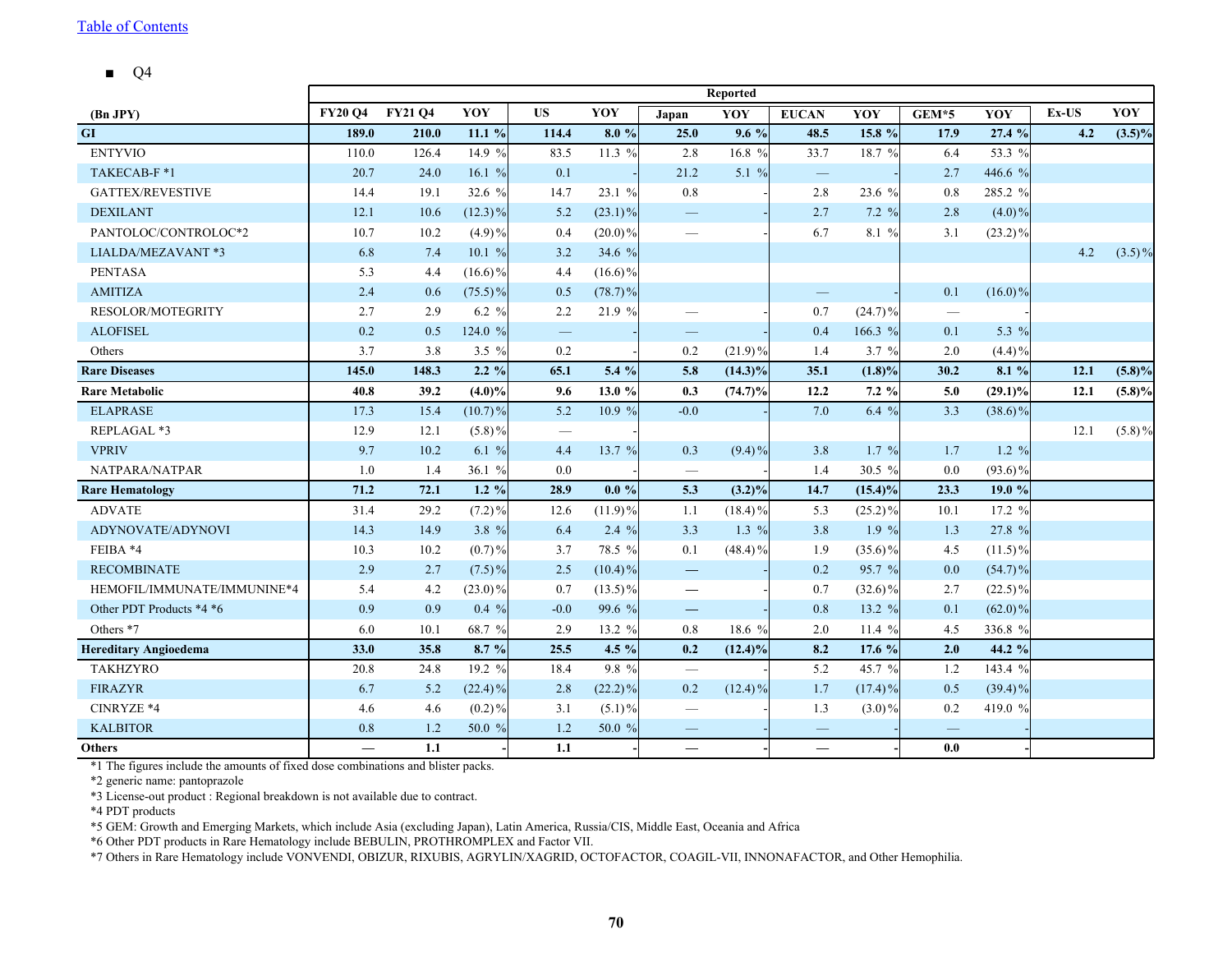■ Q4

|                       |                |                |            |                          |             |       | Reported   |                                  |            |                                 |            |       |            |
|-----------------------|----------------|----------------|------------|--------------------------|-------------|-------|------------|----------------------------------|------------|---------------------------------|------------|-------|------------|
| (Bn JPY)              | <b>FY20 Q4</b> | <b>FY21 Q4</b> | YOY        | <b>US</b>                | YOY         | Japan | YOY        | <b>EUCAN</b>                     | YOY        | $GEM*4$                         | YOY        | Ex-US | YOY        |
| <b>PDT</b> Immunology | 107.3          | 143.7          | 33.9 %     | 91.0                     | 21.9 %      |       |            |                                  |            |                                 |            | 52.7  | 61.2 %     |
| immunoglobulin *1     | 86.8           | 107.6          | 23.9 %     | 80.9                     | 23.5 %      |       |            |                                  |            |                                 |            | 26.7  | 25.0 %     |
| albumin *1            | 14.0           | 28.5           | 104.2 %    | 4.0                      | $(1.0)\%$   |       |            |                                  |            |                                 |            | 24.6  | 146.5 %    |
| Others $*1 *5$        | 6.5            | 7.6            | 16.5 %     | 6.1                      | 20.0 %      |       |            |                                  |            |                                 |            | 1.5   | 4.2 %      |
| Oncology              | 98.0           | 109.6          | 11.8 %     | 50.6                     | 5.8 %       | 17.2  | $1.5\%$    | 19.2                             | $9.2\%$    | 20.5                            | 53.8 %     | 2.1   | $(10.1)\%$ |
| VELCADE *2            | 25.2           | 25.6           | $1.5\%$    | 24.9                     | 3.3 %       |       |            |                                  |            |                                 |            | 0.7   | $(39.2)\%$ |
| LEUPLIN/ENANTONE      | 20.1           | 24.2           | 20.6 %     | 5.8                      | 79.1 %      | 4.1   | $(31.8)\%$ | 7.5                              | 13.1 $%$   | 6.8                             | 61.0 %     |       |            |
| <b>NINLARO</b>        | 19.5           | 20.5           | 4.7 $%$    | 10.8                     | $(12.0)\%$  | 1.4   | 17.3 %     | 3.2                              | $(3.1)\%$  | 5.1                             | 82.2 %     |       |            |
| <b>ADCETRIS</b>       | 15.0           | 17.4           | 15.7 $%$   |                          |             | 2.7   | 7.4%       | 7.1                              | 5.9 $%$    | 7.5                             | 30.8 %     |       |            |
| ICLUSIG <sup>*2</sup> | 7.9            | 8.2            | 3.0%       | 6.7                      | $0.7\%$     |       |            |                                  |            |                                 |            | 1.4   | 15.7 %     |
| <b>VECTIBIX</b>       | 5.4            | 5.3            | $(1.8)\%$  |                          |             | 5.3   | $(1.8)\%$  |                                  |            |                                 |            |       |            |
| <b>ALUNBRIG</b>       | 2.3            | 3.5            | 51.4 %     | 1.6                      | 7.3 %       | 0.2   |            | 1.1                              | 85.5 %     | 0.6                             | 148.8 %    |       |            |
| Others                | 2.4            | 4.9            | 101.5 %    | 0.7                      | 2,318.7 %   | 3.4   | 90.4%      | 0.2                              | $(15.7)\%$ | 0.5                             | 58.5 %     |       |            |
| <b>Neuroscience</b>   | 102.2          | 119.7          | 17.1 %     | 90.3                     | 14.8 %      | 9.6   | 14.3 %     | 17.3                             | 30.5 %     | 2.6                             | 32.1 %     |       |            |
| VYVANSE/ELVANSE       | 69.1           | 82.1           | 18.8 %     | 66.4                     | 14.8 %      | 0.2   | 6,317.8 %  | 13.1                             | 36.2 %     | 2.4                             | 40.2 %     |       |            |
| <b>TRINTELLIX</b>     | 16.2           | 19.3           | 19.1 %     | 17.9                     | 16.1 $%$    | 1.4   | 82.3 %     |                                  |            | $\hspace{0.1mm}-\hspace{0.1mm}$ |            |       |            |
| <b>INTUNIV</b>        | 5.6            | 6.4            | 15.4 %     | 0.0                      | $(87.1)\%$  | 3.7   | 28.9 %     | 2.5                              | 11.3 $%$   | 0.2                             | $(27.7)\%$ |       |            |
| <b>ADDERALL XR</b>    | 4.4            | 4.9            | 11.5 %     | 4.4                      | $9.6\%$     |       |            | 0.5                              | 32.7 %     |                                 |            |       |            |
| <b>ROZEREM</b>        | 2.5            | 2.2            | $(10.9)\%$ | (0.3)                    | $(130.4)\%$ | 2.5   | $(4.6)\%$  | 0.0                              |            | $0.0\,$                         |            |       |            |
| Others *6             | 4.4            | 4.7            | $7.3\%$    | 1.8                      | 39.4 %      | 1.7   | $(17.4)\%$ | 1.2                              | 17.3 $%$   | $\hspace{0.1mm}-\hspace{0.1mm}$ |            |       |            |
| <b>Others</b>         | 128.7          | 142.0          | 10.4%      |                          |             |       |            |                                  |            |                                 |            |       |            |
| AZILVA-F*3            | 19.4           | 16.2           | $(16.3)\%$ | $\overline{\phantom{0}}$ |             | 16.2  | $(16.3)\%$ | $\overbrace{\phantom{12322111}}$ |            | $\overbrace{\qquad \qquad }^{}$ |            |       |            |
| <b>LOTRIGA</b>        | 7.3            | 7.9            | 8.7 %      |                          |             | 7.9   | 8.7 %      |                                  |            |                                 |            |       |            |
| <b>AIPHAGAN</b>       | 3.7            | 2.9            | $(21.3)\%$ | $\overline{\phantom{m}}$ |             | 2.9   | $(21.3)\%$ | —                                |            |                                 |            |       |            |
| <b>FOSRENOL *2</b>    | 3.3            | 3.4            | 4.8 %      | 0.4                      | 1.8 %       |       |            |                                  |            |                                 |            | 3.0   | 5.2 %      |
| <b>ACTOVEGIN</b>      | 2.4            | 2.4            | $(1.9)\%$  | $\overline{\phantom{m}}$ |             |       |            | 0.1                              | $(32.7)\%$ | 2.3                             | 0.7 %      |       |            |

\*1 PDT products

\*2 License-out product : Regional breakdown is not available due to contract.

\*3 The figures include the amounts of fixed dose combinations.

\*4 GEM: Growth and Emerging Markets, which include Asia (excluding Japan), Latin America, Russia/CIS, Middle East, Oceania and Africa

\*5 Other in PDT Immunology include ARALAST, GLASSIA, CEPROTIN, ANTITHROMBIN III, KENKTSU-NONTHRON and others

\*6 Others in Neuroscience include REMINYL, COPAXONE, AZILECT, MYDAYIS, BUCCOLAM, EQUASYM and CARBATROL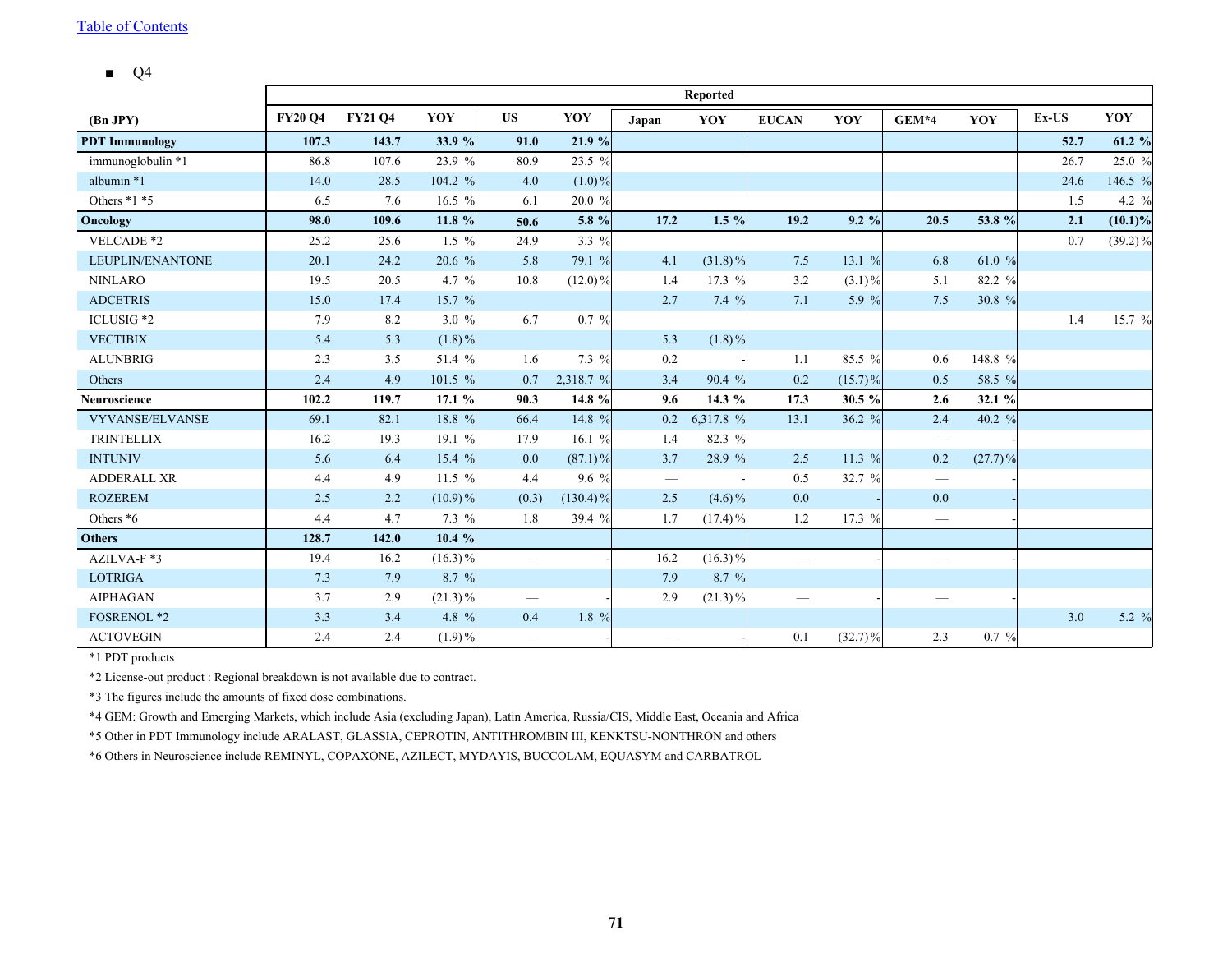## **Product Sales Analysis (Reported & Underlying Growth)**

|                                 |                | FY20 Reported  |                |           | FY21 Reported & Underlying Growth |                     |                |                |            |                     |                          |                |            |                     |                          |                |            |                          |                          |
|---------------------------------|----------------|----------------|----------------|-----------|-----------------------------------|---------------------|----------------|----------------|------------|---------------------|--------------------------|----------------|------------|---------------------|--------------------------|----------------|------------|--------------------------|--------------------------|
|                                 |                |                |                |           |                                   | YOY                 |                |                |            | YOY                 |                          |                |            | YOY                 |                          |                |            | YOY                      |                          |
| (Bn JPY)                        | O <sub>1</sub> | O <sub>2</sub> | O <sub>3</sub> | <b>O4</b> | O1                                | Reported Underlying |                | O <sub>2</sub> |            | Reported Underlying | <b>YTD</b><br>Underlying | O <sub>3</sub> |            | Reported Underlying | <b>YTD</b><br>Underlying | O <sub>4</sub> |            | Reported Underlying      | <b>YTD</b><br>Underlying |
| GI                              | 186.9          | 192.9          | 209.0          | 189.0     | 210.5                             | 12.6%               | $7.9 \%$ 218.6 |                | $13.3\%$   | 8.7%                |                          | $8.3 \%$ 236.6 | $13.2 \%$  | $6.2 \%$            | 7.6%                     | 210.0          | 11.1%      | 4.2 $%$                  | $6.8 \%$                 |
| <b>ENTYVIO</b>                  | 101.2          | 105.7          | 112.3          | 110.0     | 125.4                             | 23.9 %              | 18.2%          | 130.5          | 23.4 %     | 18.1 %              | 18.1%                    | 139.5          | 24.2 %     | $15.5 \%$           | 17.2%                    | 126.4          | 14.9 %     | $6.7 \%$                 | 14.5 %                   |
| TAKECAB-F *1                    | 20.2           | 19.7           | 24.2           | 20.7      | 24.3                              | 20.1 %              | 19.5 $%$       | 24.8           | 25.9 %     | 25.2%               | 22.3 %                   | 29.3           | 21.0 %     | 20.2 %              | 21.5%                    | 24.0           | 16.1 $%$   | 14.5 %                   | 19.8 %                   |
| <b>GATTEX/REVESTIVE</b>         | 17.5           | 15.7           | 16.9           | 14.4      | 18.1                              | $3.7 \%$            | $0.3\%$        | 18.7           | 18.8 %     | 14.1 $%$            | 6.9 $%$                  | 19.8           | 17.0 %     | $9.0\%$             | $7.6\%$                  | 19.1           | 32.6 %     | 22.8 %                   | 11.0 %                   |
| <b>DEXILANT</b>                 | 13.6           | 14.8           | 15.1           | 12.1      | 10.8                              | $(20.7)\%$          | $(24.6)\%$     | 14.9           | $0.8 \%$   | $(4.8)\%$           | $(14.3)\%$               | 14.4           | $(4.1)\%$  | $(11.4)\%$          | $(13.3)\%$               | 10.6           | $(12.3)\%$ | $(19.3)\%$               | $(14.6)\%$               |
| PANTOLOC/CONTROLOC*2            | 9.2            | 12.3           | 10.9           | 10.7      | 10.4                              | 13.8 %              | 4.5 $%$        | 9.4            | $(23.4)\%$ | $(28.2)\%$          | $(14.1)\%$               | 10.2           | $(6.5)\%$  | $(12.3)\%$          | $(13.5)\%$               | 10.2           | $(4.9)\%$  | $(6.4)\%$                | $(11.8)\%$               |
| LIALDA/MEZAVANT                 | 5.5            | 6.1            | 7.1            | 6.8       | 6.4                               | 16.2 %              | 7.0%           | 5.3            | $(13.1)\%$ | $(18.5)\%$          | $(6.3)\%$                | 7.3            | 3.1%       | $(5.3)\%$           | (5.9)%                   | 7.4            | 10.1%      | 3.0%                     | $(3.6)\%$                |
| <b>PENTASA</b>                  | 6.2            | 5.5            | 6.2            | 5.3       | 4.8                               | $(21.6)\%$          | $(23.2)\%$     | 5.2            | $(5.6)\%$  | $(9.0)\%$           | $(16.4)\%$               | 5.7            | $(6.9)\%$  | $(13.6)\%$          | $(15.4)\%$               | 4.4            | $(16.6)\%$ | $(24.3)\%$               | $(17.5)\%$               |
| <b>AMITIZA</b>                  | 6.3            | 6.2            | 6.4            | 2.4       | 2.1                               | $(65.8)\%$          | $(66.5)\%$     | 1.8            | $(71.6)\%$ | $(72.7)\%$          | $(69.6)\%$               | 2.0            | $(69.2)\%$ | $(71.5)\%$          | $(70.3)\%$               | 0.6            | $(75.5)\%$ | $(78.0)\%$               | $(71.2)\%$               |
| <b>RESOLOR/MOTEGRITY</b>        | 2.7            | 2.2            | 3.6            | 2.7       | 3.2                               | 16.9%               | 11.4 $%$       | 3.2            | 43.3 %     | 37.0 %              | 22.8 %                   | 3.7            | 4.5 $%$    | $(3.0)\%$           | 12.0 $%$                 | 2.9            | $6.2 \%$   | $(1.4)\%$                | 8.7 %                    |
| <b>ALOFISEL</b>                 | 0.0            | 0.3            | 0.3            | 0.2       | 0.4                               | 3,556.0 %           | 3,222.0 %      | 0.4            | 52.2 %     | 42.8 %              | 166.8 %                  | 0.6            | 94.9 %     | 80.9 %              | 123.3 %                  | 0.5            | 124.0 %    | 117.3 %                  | 121.7 %                  |
| Others                          | 4.5            | 4.3            | 6.1            | 3.7       | 4.5                               | $0.0 \%$            | $(6.2)\%$      | 4.3            | $(0.0)\%$  | $(4.2)\%$           | $(5.2)\%$                | 4.1            | $(32.0)\%$ | $(35.5)\%$          | $(17.6)\%$               | 3.8            | $3.5 \%$   | $(0.0)\%$                | $(14.2)\%$               |
| <b>Rare Diseases</b>            | 155.0          | 140.4          | 151.3          | 145.0     | 155.5                             | $0.3\%$             | $(3.5)\%$      | 144.6          | 3.0%       | (0.7)%              | $(2.2)\%$                | 162.8          | $7.6\%$    | $1.3\%$             | $(1.0)\%$                | 148.3          | $2.2 \%$   | $(2.6)\%$                | $(1.4)\%$                |
| <b>Rare Metabolic</b>           | 39.9           | 39.7           | 42.2           | 40.8      | 44.3                              | 10.9%               | 6.6 $%$        | 40.0           | $0.6\%$    | $(2.5)\%$           | $2.1\%$                  | 49.2           | 16.6 $%$   | 11.1%               | $5.2 \%$                 | 39.2           | $(4.0)\%$  | $(6.1)\%$                | $2.4\%$                  |
| <b>ELAPRASE</b>                 | 17.6           | 16.7           | 17.2           | 17.3      | 18.6                              | 5.5 $%$             | $2.5\%$        | 16.2           | $(2.8)\%$  | $(5.8)\%$           | $(1.5)\%$                | 22.9           | 33.0 %     | 26.2%               | 7.8%                     | 15.4           | $(10.7)\%$ | $(12.4)\%$               | $2.7 \%$                 |
| REPLAGAL                        | 12.2           | 12.8           | 13.9           | 12.9      | 14.1                              | 15.2 %              | 10.2%          | 11.9           | $(7.0)\%$  | $(9.6)\%$           | $0.2 \%$                 | 13.6           | $(2.0)\%$  | $(5.2)\%$           | $(1.8)$ <sup>9</sup>     | 12.1           | $(5.8)\%$  | $(6.0)\%$                | $(2.8)\%$                |
| <b>VPRIV</b>                    | 9.3            | 9.5            | 10.0           | 9.7       | 10.5                              | 11.9%               | 6.9 $%$        | 10.5           | 11.0%      | 7.6%                | 7.2%                     | 11.2           | 11.4%      | $5.6\%$             | 6.7%                     | 10.2           | 6.1%       | $0.9 \%$                 | $5.2 \%$                 |
| NATPARA/NATPAR                  | 0.7            | 0.8            | 1.0            | 1.0       | 1.2                               | 56.8 %              | 39.1 %         | 1.3            | 72.1 %     | 61.5 %              | 50.4 %                   | 1.4            | 45.1 %     | 37.1 %              | 45.2 %                   | 1.4            | 36.1 %     | 33.8 %                   | 41.9 %                   |
| <b>Rare Hematology</b>          | 76.8           | 66.1           | 75.8           | 71.2      | 72.2                              | (5.9)%              | $(9.6)\%$      | 69.4           | 5.0%       | $1.1\%$             | $(4.6)\%$                | 70.0           | $(7.6)\%$  | $(13.2)\%$          | $(7.6)\%$                | 72.1           | $1.2 \%$   | $(3.6)\%$                | $(6.7)\%$                |
| <b>ADVATE</b>                   | 33.7           | 29.8           | 33.7           | 31.4      | 30.7                              | $(8.9)\%$           | $(12.9)\%$     | 30.6           | 2.9%       | $(1.5)\%$           | $(7.6)\%$                | 28.0           | $(16.8)\%$ | $(22.2)\%$          | $(12.7)\%$               | 29.2           | $(7.2)\%$  | $(12.6)\%$               | $(12.7)\%$               |
| ADYNOVATE/ADYNOVI               | 15.3           | 14.2           | 14.3           | 14.3      | 15.4                              | $0.6\%$             | $(3.3)\%$      | 14.6           | $2.6\%$    | $(0.9)\%$           | $(2.1)\%$                | 15.9           | 11.5 $%$   | 6.1%                | $0.6 \%$                 | 14.9           | 3.8 %      | $(1.2)\%$                | $0.1\%$                  |
| FEIBA *3                        | 12.9           | 7.7            | 13.7           | 10.3      | 11.4                              | $(11.3)\%$          | $(12.6)\%$     | 8.8            | 13.7%      | 10.1%               | $(4.0)\%$                | 8.8            | $(35.6)\%$ | $(38.8)\%$          | $(18.2)\%$               | 10.2           | $(0.7) \%$ | $(4.5)\%$                | $(15.1)\%$               |
| <b>RECOMBINATE</b>              | 3.7            | 3.2            | 3.5            | 2.9       | 3.7                               | $(0.9)\%$           | $(3.7)\%$      | 2.6            | $(18.5)\%$ | $(21.6)\%$          | $(12.0)\%$               | 3.3            | $(7.0)\%$  | $(13.6)\%$          | $(12.6)\%$               | 2.7            | $(7.5)\%$  | $(15.5)\%$               | $(13.2)\%$               |
| HEMOFIL/IMMUNATE/<br>IMMUNINE*3 | 4.4            | 4.9            | 3.9            | 5.4       | 3.3                               | $(25.6)\%$          | $(29.4)\%$     | 5.1            | 3.0%       | $2.4\%$             | $(13.1)\%$               | 5.2            | 33.5 %     | 22.1%               | $(2.4)$ %                | 4.2            | $(23.0)\%$ | $(20.1)\%$               | $(7.2)\%$                |
| Other PDT Products *3 *4        | 0.9            | 0.8            | 0.9            | 0.9       | 0.9                               | $(1.1)\%$           | $(10.2)\%$     | 1.1            | 31.3 %     | 24.6 %              | 6.4%                     | 1.1            | 23.0 %     | 15.8 %              | 9.6%                     | 0.9            | $0.4\%$    | $(1.5)\%$                | 6.9 $%$                  |
| Others *5                       | 5.9            | 5.4            | 5.8            | 6.0       | 6.9                               | 16.4%               | 10.4%          | 6.6            | 22.5 %     | 17.1%               | 13.6 %                   | 7.7            | 32.2 %     | 24.7 %              | 17.4 %                   | 10.1           | 68.7 %     | 58.4 %                   | 27.9 %                   |
| <b>Hereditary Angioedema</b>    | 38.3           | 34.6           | 33.4           | 33.0      | 39.0                              | $1.8\%$             | $(1.7)\%$      | 35.2           | $1.8\%$    | $(2.2)\%$           | (1.9)%                   | 43.5           | 30.1%      | 21.1%               | 5.4 %                    | 35.8           | 8.7%       | $0.8 \%$                 | $4.3\%$                  |
| <b>TAKHZYRO</b>                 | 23.2           | 20.5           | 22.1           | 20.8      | 25.5                              | $9.6\%$             | 6.0 $%$        | 22.1           | 7.6 %      | $3.2 \%$            | 4.7 $%$                  | 30.9           | 39.5 %     | 29.6 %              | 13.2 %                   | 24.8           | 19.2 %     | $9.9\%$                  | 12.4 %                   |
| <b>FIRAZYR</b>                  | 8.1            | 7.1            | 5.0            | 6.7       | 6.9                               | $(15.1)\%$          | $(18.3)\%$     | 7.5            | 5.9 %      | $2.1\%$             | $(8.8)\%$                | 7.1            | 43.9 %     | 35.0 %              | $2.2\%$                  | 5.2            | $(22.4)\%$ | $(26.5)\%$               | $(5.0)\%$                |
| CINRYZE *3                      | 5.9            | 6.1            | 5.2            | 4.6       | 5.6                               | $(5.7)\%$           | $(9.2)\%$      | 4.6            | $(24.3)\%$ | $(27.3)\%$          | $(18.4)\%$               | 4.5            | $(14.2)\%$ | $(19.8)\%$          | $(18.8)\%$               | 4.6            | $(0.2)\%$  | $(7.2)\%$                | $(16.4)\%$               |
| <b>KALBITOR</b>                 | 1.1            | 0.9            | 1.1            | 0.8       | 1.1                               | 2.8 %               | $0.8 \%$       | 1.1            | 14.0 %     | 9.9 %               | 5.1%                     | 1.0            | $(11.5)\%$ | $(17.9)\%$          | $(3.1)\%$                | 1.2            | 50.0 %     | 36.3 %                   | 5.1 $%$                  |
| <b>Others</b>                   |                |                |                |           |                                   |                     |                |                |            |                     |                          | 0.2            |            |                     |                          | 1.1            |            | $\overline{\phantom{a}}$ |                          |

\*1 The figures include the amounts of fixed dose combinations and blister packs.

\*2 Generic name: pantoprazole

\*3 PDT products

\*4 Other PDT products in Rare Hematology include BEBULIN, PROTHROMPLEX and Factor VII.

\*5 Other in Rare Hematology include VONVENDI, OBIZUR, RIXUBIS, AGRYLIN/XAGRI, OCTOFACTOR, COAGIL-VII, INNONAFACTOR, and Other Hemophilia.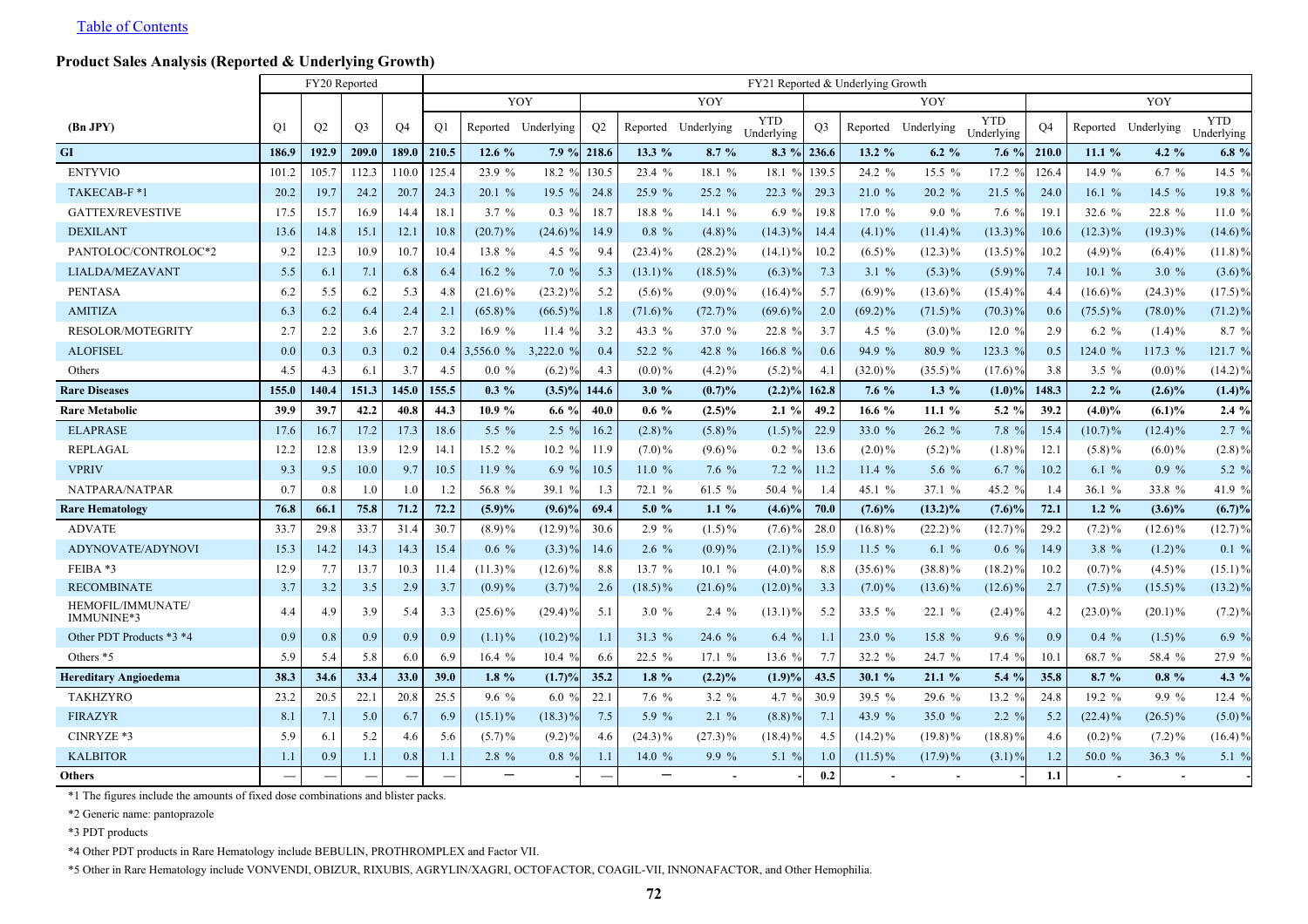|                       |                | FY20 Reported |                |           |       | FY21 Reported & Underlying Growth |                     |                |            |                     |                          |                |            |                     |                          |           |            |            |                          |
|-----------------------|----------------|---------------|----------------|-----------|-------|-----------------------------------|---------------------|----------------|------------|---------------------|--------------------------|----------------|------------|---------------------|--------------------------|-----------|------------|------------|--------------------------|
|                       |                |               |                |           |       | YOY                               |                     |                |            | YOY                 |                          |                |            | YOY                 |                          |           |            | YOY        |                          |
| (Bn JPY)              | O <sub>1</sub> | O2            | O <sub>3</sub> | <b>O4</b> | O1    |                                   | Reported Underlying | O <sub>2</sub> |            | Reported Underlying | <b>YTD</b><br>Underlying | O <sub>3</sub> |            | Reported Underlying | <b>YTD</b><br>Underlying | <b>O4</b> | Reported   | Underlying | <b>YTD</b><br>Underlying |
| <b>PDT</b> Immunology | 105.3          | 100.6         | 107.1          | 107.3     | 107.2 | $1.8\%$                           | $(1.8)\%$           | 130.8          | 30.0 $%$   | 24.6 %              | 11.1%                    | 125.2          | 16.9 %     | 8.7%                | 10.3 %                   | 143.7     | 33.9 %     | 23.5 %     | 13.6 %                   |
| immunoglobulin *1     | 85.1           | 77.6          | 85.4           | 86.8      | 81.6  | $(4.1)\%$                         | $(6.9)\%$           | 99.7           | 28.6 %     | 24.2 %              | 8.0%                     | 97.0           | 13.6 %     | 6.1 $%$             | $7.3\%$                  | 107.6     | 23.9 %     | 15.4%      | 9.4%                     |
| albumin *1            | 13.0           | 15.6          | 15.0           | 14.0      | 17.8  | 36.8 %                            | 26.4%               | 24.0           | 53.8 %     | 42.2 %              | 35.0 %                   | 19.7           | 31.4 %     | 19.4 %              | 29.7 %                   | 28.5      | 104.2 %    | 82.7 %     | 42.3 %                   |
| Others *1 *4          | 7.2            | 7.5           | 6.7            | 6.5       | 7.8   | 9.1%                              | 6.0 $%$             | 7.1            | $(4.6)\%$  | $(8.1)\%$           | $(1.2)\%$                | 8.5            | 25.7 %     | 17.6%               | 4.8 %                    | 7.6       | 16.5 $%$   | $7.6 \%$   | 5.4 $%$                  |
| Oncology              | 108.0          | 102.1         | 108.4          | 98.0      | 121.4 | 12.4 %                            | $8.7 \%$            | 112.3          | $10.0 \%$  | $6.6\%$             | 7.7%                     | 125.4          | 15.7 %     | 9.2%                | 8.2%                     | 109.6     | 11.8 %     | 5.6 %      | 7.6 %                    |
| <b>VELCADE</b>        | 24.2           | 25.8          | 25.9           | 25.2      | 30.1  | 24.6 %                            | 22.1 %              | 25.0           | $(3.3)\%$  | $(6.7) \%$          | 7.1%                     | 29.3           | 13.4 %     | 5.3 %               | 6.5 $%$                  | 25.6      | $1.5\%$    | $(7.8)\%$  | 2.9%                     |
| LEUPLIN/ENANTONE      | 27.4           | 22.5          | 25.4           | 20.1      | 26.2  | $(4.3)\%$                         | $(8.8)\%$           | 27.6           | 23.0%      | 18.8 %              | 3.6%                     | 28.4           | 11.7 %     | $7.7\%$             | $5.0\%$                  | 24.2      | 20.6 %     | 15.8 %     | $7.2 \%$                 |
| <b>NINLARO</b>        | 22.9           | 21.4          | 23.5           | 19.5      | 24.4  | $6.3 \%$                          | 2.0 %               | 21.4           | $0.0 \%$   | $(4.4)\%$           | $(1.1)\%$                | 24.9           | 6.1%       | $(1.1)\%$           | $(1.1)\%$                | 20.5      | 4.7 $%$    | $(2.9)\%$  | $(1.5)\%$                |
| <b>ADCETRIS</b>       | 15.1           | 15.5          | 13.8           | 15.0      | 17.2  | 14.2 %                            | $8.8\%$             | 16.9           | 9.3 %      | 5.7 $%$             | $7.2 \%$                 | 17.6           | 27.7 %     | 22.2 %              | 11.9 $%$                 | 17.4      | 15.7 %     | 14.0 %     | 12.4 %                   |
| <b>ICLUSIG</b>        | 9.2            | 7.6           | 9.4            | 7.9       | 10.4  | 12.3 %                            | 10.0%               | 7.5            | $(1.6)\%$  | $(5.0)\%$           | $3.2 \%$                 | 8.8            | $(6.2)\%$  | $(13.0)\%$          | $(2.7)\%$                | 8.2       | 3.0%       | $(6.2)\%$  | $(3.5)\%$                |
| <b>VECTIBIX</b>       | 6.2            | 5.7           | 6.5            | 5.4       | 6.2   | $0.1 \%$                          | $0.1 \%$            | 6.6            | 15.0%      | 15.0 %              | $7.3\%$                  | 6.6            | $1.7\%$    | $1.7\%$             | 5.3 %                    | 5.3       | $(1.8)\%$  | $(1.8)\%$  | $3.7 \%$                 |
| <b>ALUNBRIG</b>       | 2.0            | 2.3           | 2.2            | 2.3       | 3.1   | 54.4 %                            | 47.3 %              | 3.1            | 38.8 %     | 33.0 %              | 39.7 %                   | 3.9            | 75.6 %     | 64.9 %              | 48.4 %                   | 3.5       | 51.4 %     | 42.9 %     | 46.9 %                   |
| Others                | 0.9            | 1.3           | 1.7            | 2.4       | 3.8   | 300.0 %                           | 307.2 %             | 4.1            | 225.6 %    | 242.2 %             | 270.0 %                  | 5.8            | 234.8 %    | 205.3 %             | 241.7 %                  | 4.9       | 101.5 %    | 99.1 %     | 187.7 %                  |
| Neuroscience          | 106.9          | 100.9         | 107.3          | 102.2     | 113.4 | 6.1%                              | $2.9 \%$            | 120.3          | 19.2 %     | 15.7 %              | 9.1%                     | 128.9          | 20.1%      | 11.7%               | 10.0%                    | 119.7     | 17.1%      | 8.1 %      | 9.5%                     |
| VYVANSE/ELVANSE       | 66.0           | 66.6          | 69.8           | 69.1      | 79.2  | 20.0 %                            | 15.6 %              | 80.1           | 20.2 %     | 14.9 %              | 15.2 %                   | 85.7           | 22.8 %     | 13.5 %              | 14.6 %                   | 82.1      | 18.8 %     | 8.6 %      | 13.1%                    |
| <b>TRINTELLIX</b>     | 16.9           | 18.1          | 17.7           | 16.2      | 17.9  | 5.9 %                             | 4.0 $%$             | 22.2           | 22.7 %     | 18.7 %              | 11.6 $%$                 | 23.0           | 29.6 %     | 21.0%               | 14.8 %                   | 19.3      | 19.1 %     | 8.9 %      | 13.4 %                   |
| <b>INTUNIV</b>        | 5.6            | 3.3           | 5.9            | 5.6       | 3.3   | $(42.5)\%$                        | $(49.5)\%$          | 4.2            | 26.6 %     | 17.8 %              | $(25.1)\%$               | 5.0            | $(13.9)\%$ | $(19.5)\%$          | $(22.9)\%$               | 6.4       | 15.4 %     | 15.0 %     | $(13.0)\%$               |
| <b>ADDERALL XR</b>    | 5.3            | 3.7           | 4.4            | 4.4       | 3.9   | $(24.9)\%$                        | $(27.4)\%$          | 5.7            | 52.9 %     | 46.8 %              | $3.5\%$                  | 6.3            | 44.4 %     | 33.5 %              | 13.5 %                   | 4.9       | 11.5 $%$   | $1.9\%$    | 10.6%                    |
| <b>ROZEREM</b>        | 3.0            | 2.9           | 3.6            | 2.5       | 3.2   | 6.9 $%$                           | 7.1%                | 3.1            | 5.7 $%$    | 5.9 $%$             | $6.5 \%$                 | 3.1            | $(12.6)\%$ | $(12.4)\%$          | $(0.6)\%$                | 2.2       | $(10.9)\%$ | $(10.0)\%$ | $(2.6)\%$                |
| Others *5             | 10.0           | 6.3           | 6.0            | 4.4       | 5.9   | $(41.2)\%$                        | $(41.1)\%$          | 5.1            | $(19.3)\%$ | $(3.5)\%$           | $(27.7)\%$               | 5.7            | $(4.0)\%$  | $(8.0)\%$           | $(21.8)\%$               | 4.7       | $7.3\%$    | 6.5 $%$    | $(16.9)\%$               |
| Others *2             | 139.8          | 152.0         | 153.5          | 128.7     | 241.6 | 72.8 %                            | $8.7 \%$            | 118.2          | $(22.3)\%$ | 9.1%                | 8.9%                     | 122.3          | $(20.3)\%$ | 10.9%               | 9.6%                     | 142.0     | 10.4%      | 22.6 %     | 12.8 %                   |
| AZILVA-F*3            | 20.9           | 19.1          | 22.9           | 19.4      | 22.6  | 8.6 %                             | 8.6 %               | 17.7           | $(7.2)\%$  | $(7.2)\%$           | 1.1%                     | 19.7           | $(13.8)\%$ | $(13.8)\%$          | $(4.4)\%$                | 16.2      | $(16.3)\%$ | $(16.3)\%$ | $(7.2)$ %                |
| <b>LOTRIGA</b>        | 8.1            | 7.6           | 8.8            | 7.3       | 7.8   | $(3.0)\%$                         | $(3.0)\%$           | 8.2            | $8.5\%$    | 8.2%                | $2.4\%$                  | 8.7            | $(1.3)\%$  | $(1.6)\%$           | 1.0%                     | 7.9       | 8.7%       | $7.3\%$    | 2.4%                     |
| <b>AIPHAGAN</b>       | 4.0            | 3.7           | 4.6            | 3.7       | 4.6   | 15.0 %                            | 15.0%               | 3.8            | 3.3 $%$    | 3.3 %               | $9.4\%$                  | 3.6            | $(20.7)\%$ | $(20.7)\%$          | $(1.9)\%$                | 2.9       | $(21.3)\%$ | $(21.3)\%$ | $(6.4)\%$                |
| <b>FOSRENOL</b>       | 3.2            | 3.3           | 3.7            | 3.3       | 3.4   | 4.7 $%$                           | $(3.2)\%$           | 3.6            | $9.9\%$    | 4.5 $%$             | $0.7\%$                  | 3.2            | $(13.6)\%$ | $(19.4)\%$          | $(6.6)\%$                | 3.4       | 4.8 %      | $0.0 \%$   | $(5.0)\%$                |
| <b>ACTOVEGIN</b>      | 1.7            | 3.2           | 3.4            | 2.4       | 3.2   | 87.2 %                            | 83.3 %              | 3.5            | 8.8 %      | 3.8 $%$             | 31.8 %                   | 4.3            | 29.4 %     | 14.9 %              | 24.7 %                   | 2.4       | $(1.9)\%$  | $(3.4)\%$  | 18.4 %                   |

\*1 PDT products

\*2 The 133.0 billion JPY selling price of the sale of diabetes portfolio in Japan is included in FY21Q1 Reported.

\*3 The figures include the amounts of fixed dose combinations.

\*4 Other in PDT Immunology include ARALAST, GLASSIA, CEPROTIN, ANTITHROMBIN III, KENKTSU-NONTHRON and others

\*5 Other in Neuroscience include REMINYL, COPAXONE, AZILECT, MYDAYIS, BUCCOLAM, EQUASYM and CARBATROL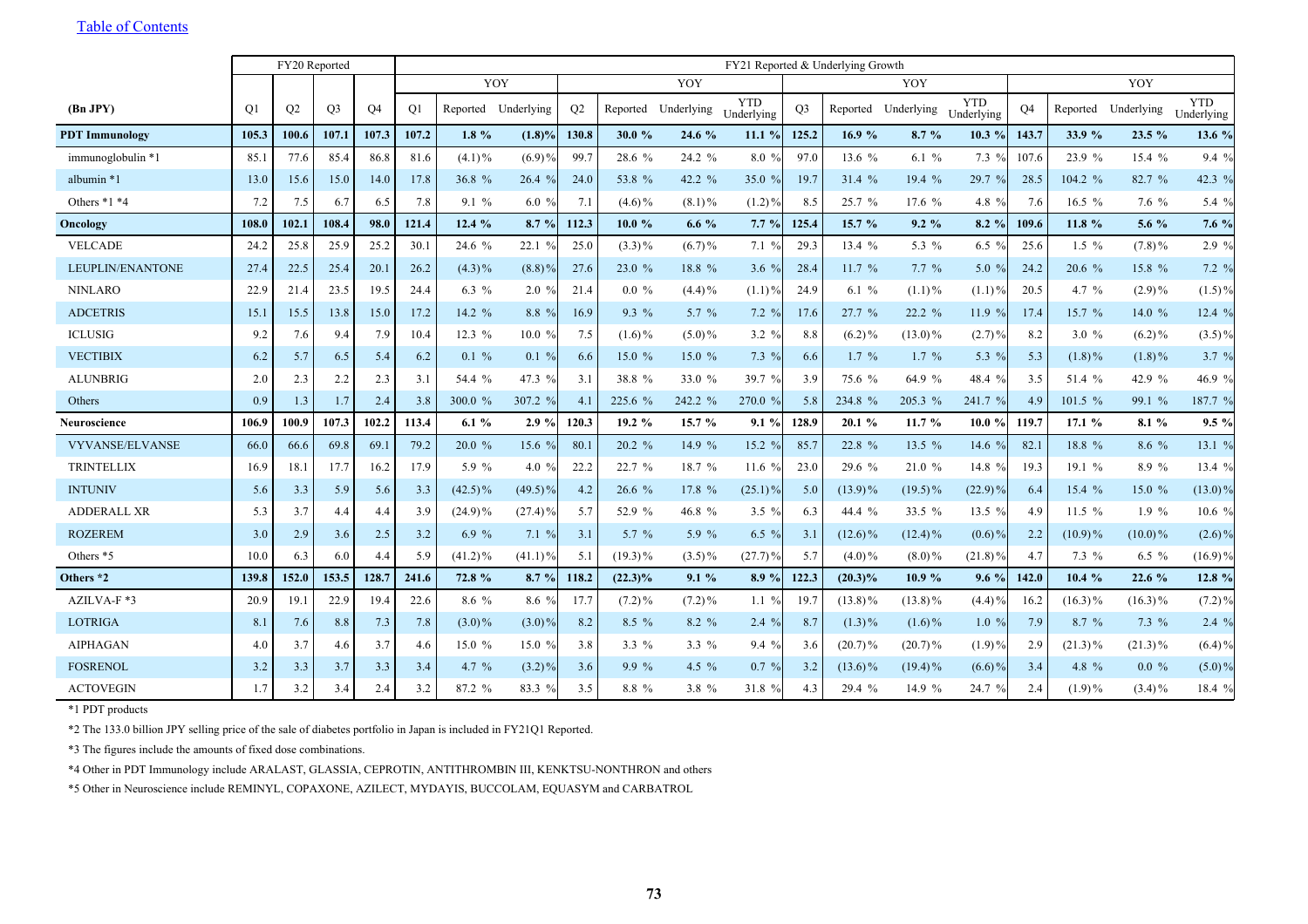## **Product Forecasts**

|                                | <b>FY21 Reported</b> |               | <b>FY22 Reported Forecasts</b> | <b>FY22 CER Growth</b>  |                           |  |
|--------------------------------|----------------------|---------------|--------------------------------|-------------------------|---------------------------|--|
| (Bn JPY)                       | <b>Annual</b>        | <b>Annual</b> | YOY                            |                         | <b>Forecasts</b>          |  |
| <b>GI</b>                      | 875.7                |               |                                | Mid-teen growth         | Low-teen growth           |  |
| <b>ENTYVIO</b>                 | 521.8                | 659.0         | 137.2                          | 26 %                    | 20 %                      |  |
| TAKECAB-F*1                    | 102.4                | 112.0         | 9.6                            | $9\%$                   | 9 %                       |  |
| <b>GATTEX/REVESTIVE</b>        | 75.8                 | 91.0          | 15.2                           | 20 %                    | 15 %                      |  |
| <b>DEXILANT</b>                | 50.8                 | 40.0          | (10.8)                         | (21)%                   | $(26)\%$                  |  |
| PANTOLOC/CONTROLOC*2           | 40.3                 | 40.0          | (0.3)                          | (1)%                    | $(3)\%$                   |  |
| LIALDA/MEZAVANT                | 26.5                 | 23.0          | (3.5)                          | (13)%                   | (15)%                     |  |
| <b>PENTASA</b>                 | 20.2                 | 17.0          | (3.2)                          | $(16)\%$                | (21)%                     |  |
| RESOLOR/MOTEGRITY              | 13.0                 | 14.0          | 1.0                            | $8 \ \%$                | $4\%$                     |  |
| <b>ALOFISEL</b>                | 1.8                  | $4.0\,$       | 2.2                            | 117 %                   | 102 %                     |  |
| Others *3                      | 23.2                 |               |                                | $-25\%$ to $-20\%$      | $-30\%$ to $-25\%$        |  |
| <b>Rare Diseases</b>           | 611.2                |               |                                |                         |                           |  |
| <b>Rare Hematology</b>         | 283.7                |               |                                | Low-single-digit growth | Low-single-digit decrease |  |
| <b>ADVATE</b>                  | 118.5                | 173.0         | (6.2)                          |                         |                           |  |
| ADYNOVATE/ADYNOVI              | 60.7                 |               |                                | (3)%                    | $(8)\%$                   |  |
| FEIBA *4                       | 39.2                 | 38.0          | (1.2)                          | (3)%                    | (7)%                      |  |
| <b>RECOMBINATE</b>             | 12.3                 | 13.0          | 0.7                            | 6 %                     | $4\%$                     |  |
| HEMOFIL/IMMUNATE/IMMUNINE*4    | 17.7                 | 19.0          | 1.3                            | $7\%$                   | $4\%$                     |  |
| Other PDT Products *4 *5       | 3.9                  | 4.0           | 0.1                            | $2\%$                   | $4\%$                     |  |
| Others *6                      | 31.4                 |               |                                | +25% to +30%            | +20% to +25%              |  |
| <b>Rare Genetics and Other</b> | 327.5                |               |                                | Low-teen growth         | High-single-digit growth  |  |
| <b>TAKHZYRO</b>                | 103.2                | 125.0         | 21.8                           | 21 %                    | 15 %                      |  |
| <b>ELAPRASE</b>                | 73.1                 | 77.0          | 3.9                            | $5\%$                   | 4 %                       |  |
| <b>REPLAGAL</b>                | 51.7                 | 68.0          | 16.3                           | 31 %                    | 30 %                      |  |
| <b>VPRIV</b>                   | 42.4                 | 46.0          | 3.6                            | $8\,$ %                 | $6\%$                     |  |
| <b>FIRAZYR</b>                 | 26.7                 | 21.0          | (5.7)                          | (21)%                   | (25)%                     |  |
| CINRYZE *4                     | 19.3                 | 13.0          | (6.3)                          | (33)%                   | (37)%                     |  |
| <b>LIVTENCITY</b>              | 1.3                  |               |                                | $+ > 200\%$             | $+ > 200\%$               |  |
| Others *7                      | 9.7                  |               |                                | -20% to -10%            | -30% to -20%              |  |

\*1 The figures include the amounts of fixed dose combinations and blister packs.

\*2 Generic name: pantoprazole

\*3 Others in GI include PREVACID/TAKEPRON, AMITIZA

\*4 PDT products

\*5 Other PDT products in Rare Hematology include BEBULIN, PROTHROMPLEX and Factor VII.

\*6 Others in Rare Hematology include VONVENDI, OBIZUR, RIXUBIS, AGRYLIN/XAGRID, OCTOFACTOR, COAGIL-VII, INNONAFACTOR, and Other Hemophilia.

\*7 Others in Rare Genetics and Other includes NATPARA/NATPAR, KALBITOR

Average FX rates for FY21: 1 USD = 112 JPY, 1 Euro = 131 JPY, 1 RUB = 1.5 JPY, 1 BRL = 20.9 JPY, 1 CNY = 17.4 JPY

Assumption of FX rates for FY22 Reported Forecasts : 1 USD = 119 JPY, 1 Euro = 133 JPY, 1 RUB = 1.3 JPY, 1 BRL = 24.0 JPY, 1 CNY = 18.8 JPY

CER (Constant Exchange Rate) eliminates the effect of foreign exchange rates by translating results of operations using corresponding exchange rates in the same period of the previous fiscal year.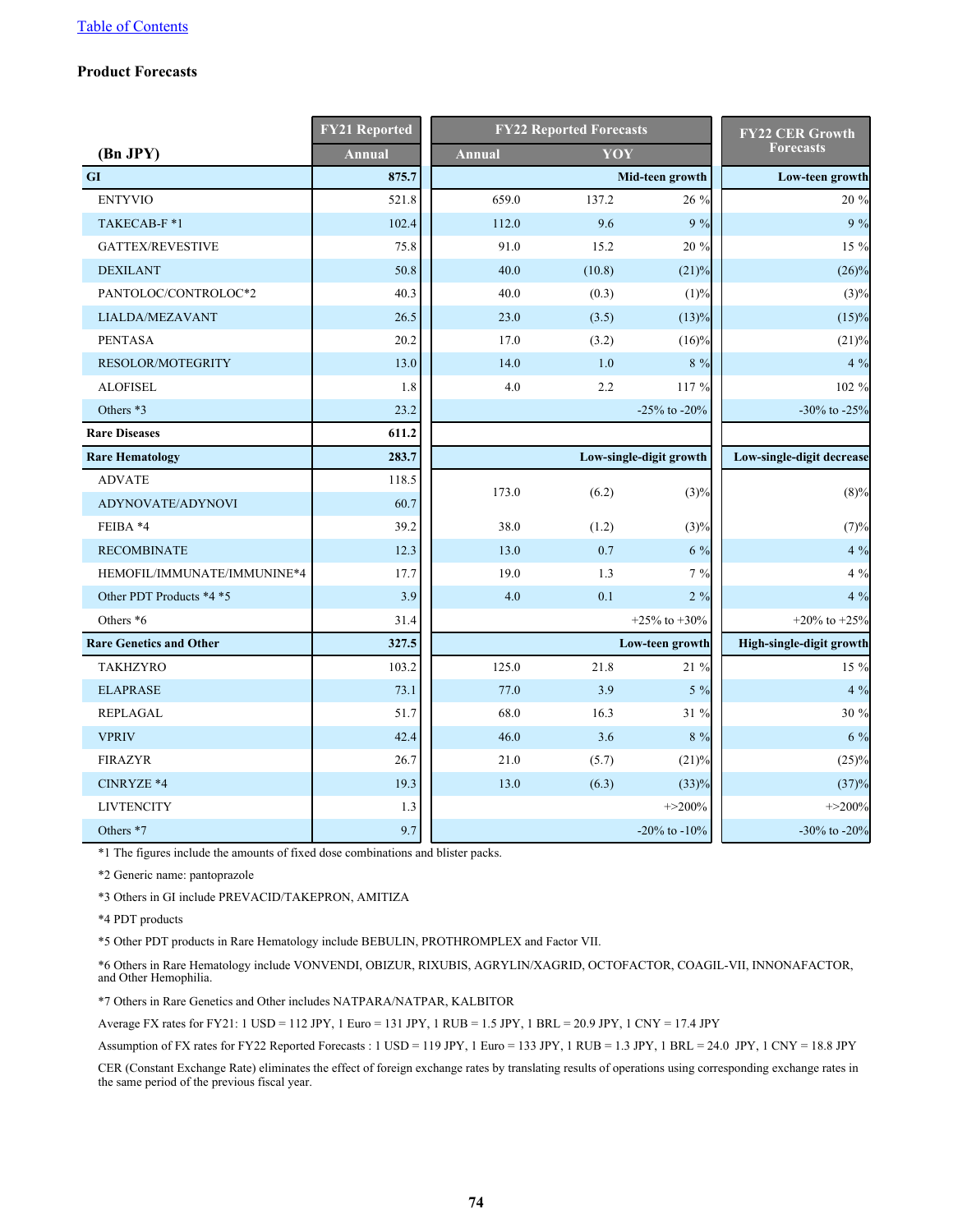|                        | <b>FY21 Reported</b> | <b>FY22 Reported Forecasts</b> | <b>FY22 CER Growth</b> |                           |                           |
|------------------------|----------------------|--------------------------------|------------------------|---------------------------|---------------------------|
| (Bn JPY)               | <b>Annual</b>        | <b>Annual</b>                  | YOY                    |                           | <b>Forecasts</b>          |
| <b>PDT</b> Immunology  | 507.0                |                                |                        | +20% to +30%              | +10% to +20%              |
| immunoglobulin *1      | 385.9                |                                |                        | +20% to +30%              | $+10\%$ to $+20\%$        |
| albumin *1             | 90.0                 |                                |                        | +20% to +30%              | +10% to +20%              |
| Others *1 *2           | 31.1                 |                                |                        | $0\%$ to $+10\%$          | 0% to $+10%$              |
| Oncology               | 468.7                |                                |                        | Low-single-digit decrease | Mid-single-digit decrease |
| <b>VELCADE</b>         | 110.0                | 47.0                           | (63.0)                 | (57)%                     | (61)%                     |
| LEUPLIN/ENANTONE       | 106.5                | 106.0                          | (0.5)                  | $(0)\%$                   | (3)%                      |
| <b>NINLARO</b>         | 91.2                 | 103.0                          | 11.8                   | 13 %                      | $8\%$                     |
| <b>ADCETRIS</b>        | 69.2                 | 75.0                           | 5.8                    | 8 %                       | $7\%$                     |
| <b>ICLUSIG</b>         | 34.9                 | 41.0                           | 6.1                    | 18 %                      | 10 %                      |
| <b>VECTIBIX</b>        | 24.7                 | 24.0                           | (0.7)                  | (3)%                      | (3)%                      |
| <b>ALUNBRIG</b>        | 13.6                 | 26.0                           | 12.4                   | 91 %                      | 85 %                      |
| <b>ZEJULA</b>          | 8.0                  | 12.0                           | 4.0                    | 50 %                      | 50 %                      |
| <b>CABOMETYX</b>       | 6.4                  | $8.0\,$                        | 1.6                    | 26 %                      | 26 %                      |
| <b>EXKIVITY</b>        | 1.0                  |                                |                        | $+ > 300\%$               | $+ > 300\%$               |
| Others                 | 3.3                  |                                |                        | $+ > 30\%$                | $+ > 30\%$                |
| <b>Neuroscience</b>    | 482.3                |                                |                        | High-single-digit growth  | Low-single-digit growth   |
| <b>VYVANSE/ELVANSE</b> | 327.1                | 372.0                          | 44.9                   | 14 %                      | 7 %                       |
| <b>TRINTELLIX</b>      | 82.3                 | 95.0                           | 12.7                   | 15 %                      | 9%                        |
| <b>INTUNIV</b>         | 18.9                 | 19.0                           | 0.1                    | $0\%$                     | (4)%                      |
| <b>ADDERALL XR</b>     | 20.9                 | 9.0                            | (11.9)                 | (57)%                     | (59)%                     |
| <b>ROZEREM</b>         | 11.7                 | $\ \, 8.0$                     | (3.7)                  | (31)%                     | (30)%                     |
| Others *3              | 21.4                 |                                |                        | $-10\%$ to $-5\%$         | $-10\%$ to $-5\%$         |
| <b>Others</b>          | 624.2                |                                |                        | $-30%$                    | -20% to -10%              |
| AZILVA-F *4            | 76.3                 | 73.0                           | (3.3)                  | (4)%                      | (4)%                      |
| <b>LOTRIGA</b>         | 32.7                 | 13.0                           | (19.7)                 | (60)%                     | (60)%                     |
| <b>FOSRENOL</b>        | 13.6                 | 11.0                           | (2.6)                  | (19)%                     | (20)%                     |
| <b>ACTOVEGIN</b>       | 13.4                 | 12.0                           | (1.4)                  | (11)%                     | (3)%                      |

\*1 PDT products

\*2 Others in PDT Immunology include ARALAST, GLASSIA, CEPROTIN, ANTITHROMBIN III, KENKTSU-NONTHRON and others

\*3 Others in Neuroscience include REMINYL, COPAXONE, AZILECT, MYDAYIS, BUCCOLAM, EQUASYM and CARBATROL

\*4 The figures include the amounts of fixed dose combinations.

Average FX rates for FY21: 1 USD = 112 JPY, 1 Euro = 131 JPY, 1 RUB = 1.5 JPY, 1 BRL = 20.9 JPY, 1 CNY = 17.4 JPY

Assumption of FX rates for FY22 Reported Forecasts : 1 USD = 119 JPY, 1 Euro = 133 JPY, 1 RUB = 1.3 JPY, 1 BRL = 24.0 JPY, 1 CNY = 18.8 JPY

CER (Constant Exchange Rate) eliminates the effect of foreign exchange rates by translating results of operations using corresponding exchange rates in the same period of the previous fiscal year.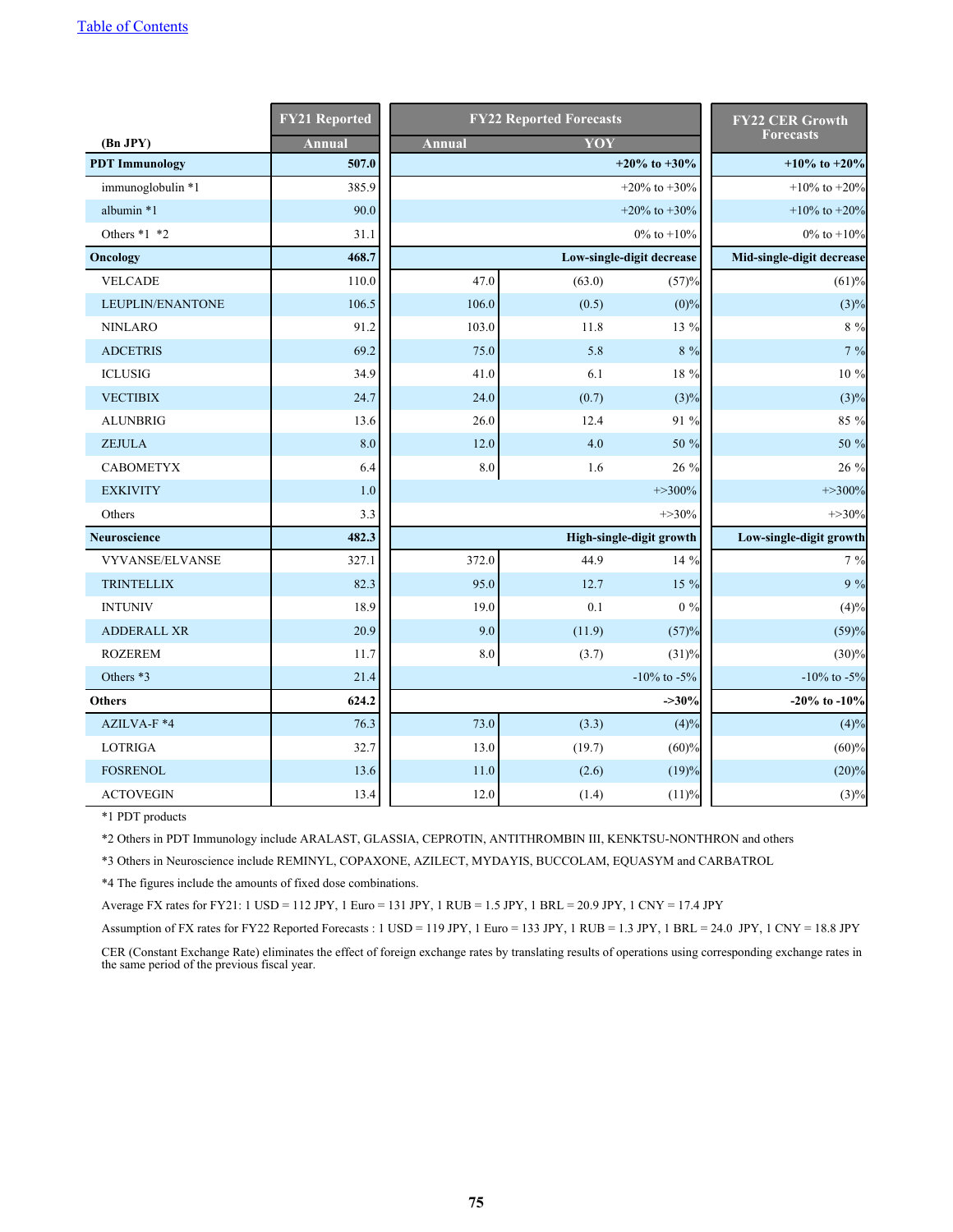## **Exchange Rate**

|                 |                                                    |                                | (yen)                          |                    |                                                             |                                           |                               | $(100 \text{ million yen})$ |
|-----------------|----------------------------------------------------|--------------------------------|--------------------------------|--------------------|-------------------------------------------------------------|-------------------------------------------|-------------------------------|-----------------------------|
|                 |                                                    | Average Exchange Rates vs. JPY |                                |                    | Impact of depreciation of yen from April 2022 to March 2023 |                                           |                               |                             |
| <b>CURRENCY</b> | FY20Q4 YTD<br>FY21Q4 YTD<br>(Apr-Mar)<br>(Apr-Mar) |                                | FY22 Assumption<br>$(Apr-Mar)$ |                    | Revenue<br>(IFRS)                                           | Core<br>Operating<br>Profit<br>$non-IFRS$ | Operating<br>Profit<br>(IFRS) | Net Profit<br>(IFRS)        |
|                 |                                                    |                                |                                | 1% depreciation    | $+192.2$                                                    | $+75.1$                                   | $+34.7$                       | $+29.8$                     |
| <b>USD</b>      | 106                                                | 112                            | 119                            | 1 yen depreciation | $+161.7$                                                    | $+63.2$                                   | $+29.2$                       | $+25.1$                     |
|                 |                                                    |                                |                                | 1% depreciation    | $+49.6$                                                     | (21.8)                                    | (31.6)                        | (33.5)                      |
| <b>EUR</b>      | 123                                                | 131                            | 133                            | 1 yen depreciation | $+37.4$                                                     | (16.5)                                    | (23.8)                        | (25.3)                      |
| <b>RUB</b>      | 1.4                                                | 1.5                            | 1.3                            |                    | $+4.0$                                                      | $+2.5$                                    | $+2.1$                        | $+2.1$                      |
| <b>CNY</b>      | 15.5                                               | 17.4                           | 18.8                           | 1% depreciation    | $+15.6$                                                     | $+8.6$                                    | $+8.6$                        | $+8.6$                      |
| <b>BRL</b>      | 19.6                                               | 20.9                           | 24.0                           |                    | $+8.8$                                                      | $+5.6$                                    | $+5.5$                        | $+5.5$                      |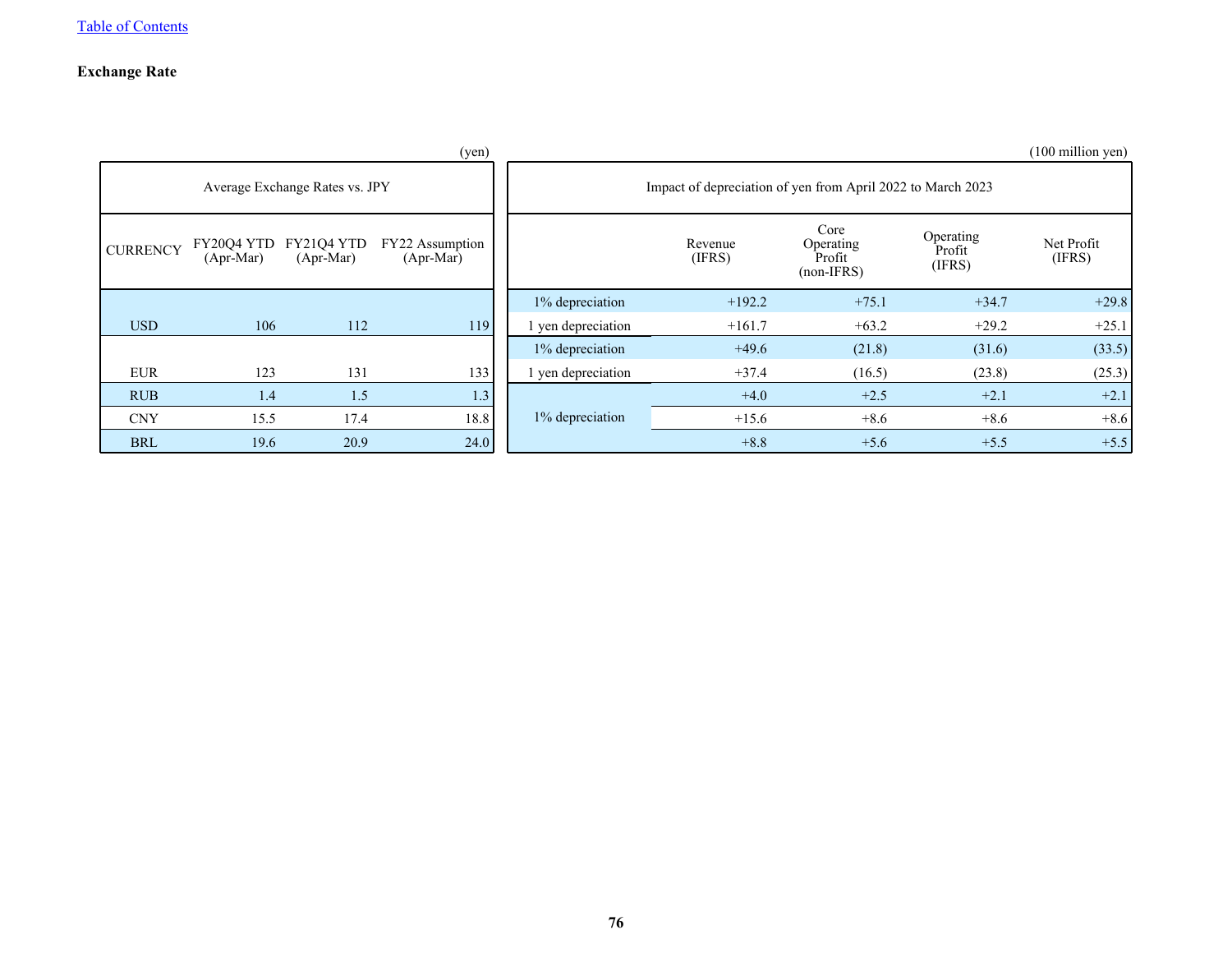# **CAPEX, depreciation and amortization and impairment losses**

| (Bn JPY)                                                                                          | <b>FY20Q4</b><br><b>YTD</b> | FY21Q4<br>YTD | YOY    |            | FY22 Forecasts  |
|---------------------------------------------------------------------------------------------------|-----------------------------|---------------|--------|------------|-----------------|
| Capital expenditures*                                                                             | 236.5                       | 186.0         | (50.4) | $(21.3)\%$ | $260.0 - 310.0$ |
| Tangible assets                                                                                   | 111.2                       | 123.3         | 12.0   | 10.8 %     |                 |
| Intangible assets                                                                                 | 125.3                       | 62.8          | (62.5) | $(49.9)\%$ |                 |
| Cash flow base<br>¥                                                                               |                             |               |        |            |                 |
| Depreciation and amortization                                                                     | 558.0                       | 579.8         | 21.8   | 3.9 %      | 588.0           |
| Depreciation of tangible assets* (A)                                                              | 124.4                       | 132.4         | 8.0    | $6.4\%$    |                 |
| Amortization of intangible assets (B)                                                             | 433.6                       | 447.4         | 13.8   | $3.2 \%$   |                 |
| Of which Amortization associated with products (C)                                                | 405.3                       | 418.8         | 13.5   | $3.3\%$    | 438.0           |
| Of which Amortization excluding intangible assets<br>associated with products (D)                 | 28.3                        | 28.6          | 0.3    | $0.9 \%$   |                 |
| * Excluding depreciation from investment properties                                               |                             |               |        |            |                 |
| Depreciation and amortization (excluding<br>intangible assets associated with products) $(A)+(D)$ | 152.7                       | 161.0         | 8.3    | 5.4 %      | 150.0           |
| <b>Impairment</b> losses                                                                          | 25.5                        | 54.5          | 29.1   | 114.2 %    |                 |
| Impairment losses associated with products                                                        | 16.6                        | 54.1          | 37.5   | 226.1 %    | 50.0            |
|                                                                                                   |                             |               |        |            |                 |
| Amortization and impairment losses on intangible assets<br>associated with products               | 421.9                       | 472.9         | 51.1   | 12.1%      | 488.0           |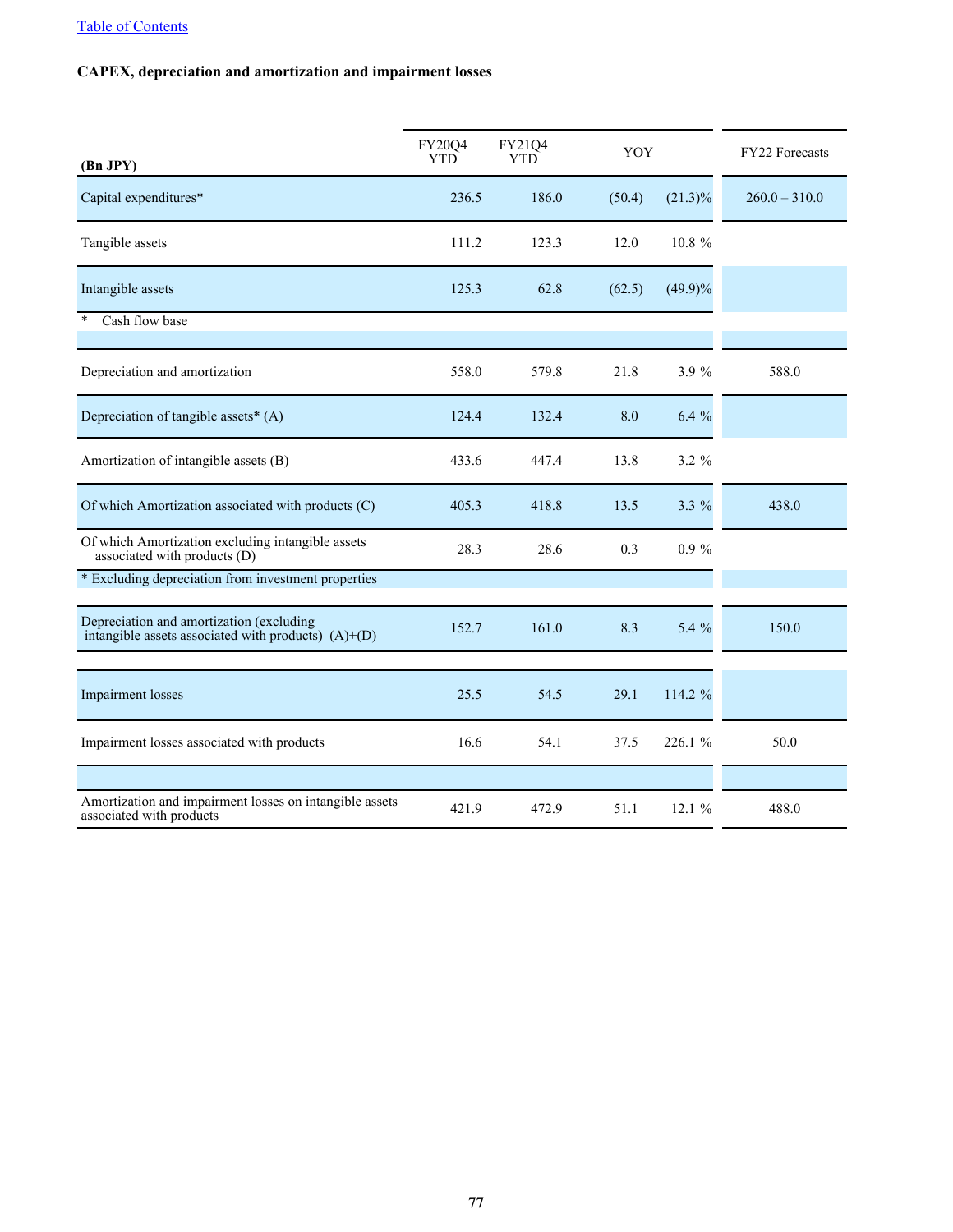# **3. Definition of Non-IFRS Measures TAKEDA'S DISCLOSURE METRICS**



Beginning with FY2022, Takeda will now use growth in its Core financial measures on a Constant Exchange Rate basis ("Core Growth at CER") to provide its Management Guidance. Previously, Takeda used Underlying financial measures for its Management Guidance, which also adjusted for the impact of divestitures. Because Takeda now anticipates that all the major divestitures following its acquisition of Shire have been completed, we will no longer use Underlying financial measures in our financial reporting going forward.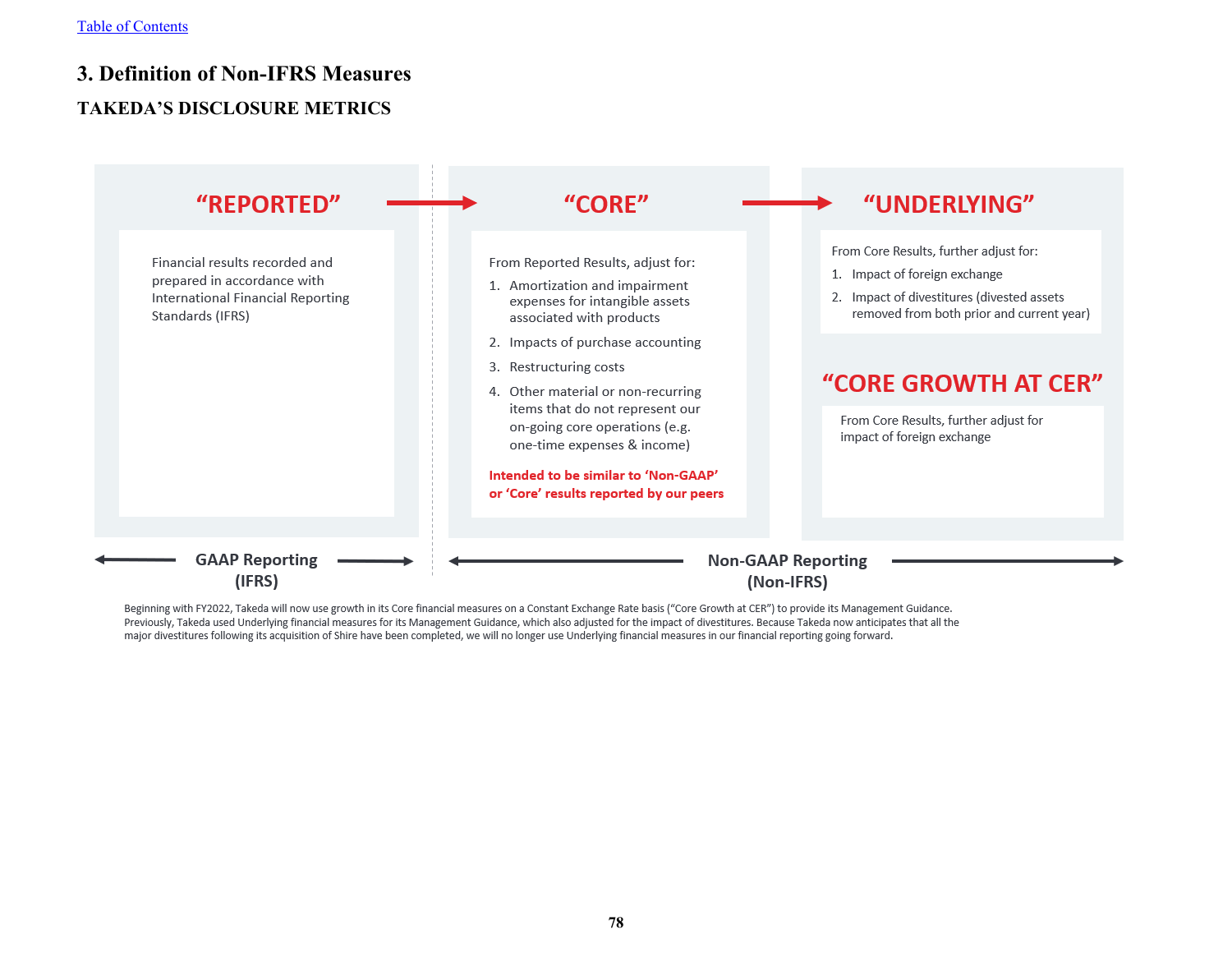## **DEFINITION OF CORE, UNDERLYING GROWTH AND CONSTANT EXCHANGE RATE**

Takeda uses the concept of Underlying Growth for internal planning and performance evaluation purposes. Underlying Growth compares two periods (fiscal quarters or years) of financial results under a common basis and is used by management to assess the business. These financial results are calculated on a constant currency basis using a full year plan rate and exclude the impacts of divestitures and other amounts that are unusual, non-recurring items or unrelated to our ongoing operations. Although these are not measures defined by IFRS, Takeda believes Underlying Growth is useful to investors as it provides a consistent measure of our performance.

Takeda uses "**Underlying Revenue Growth**", "**Underlying Core Operating Profit Growth**", and "**Underlying Core EPS Growth**" as key financial metrics.

**Underlying Revenue** represents revenue on a constant currency basis and excluding non-recurring items and the impact of divestitures that occurred during the reporting periods presented.

**Underlying Core Operating Profit** represents Core Operating Profit (as defined to the right) on a constant currency basis and further adjusted to exclude the impacts of divestitures that occurred during the reporting periods presented.

**Underlying Core EPS** represents net profit based on a constant currency basis, adjusted to exclude the impact of divestitures and items excluded in the calculation of Core EPS (as defined to the right), divided by the outstanding shares (excluding treasury shares) as of the end of the comparative period.

**Core Revenue** represents revenue adjusted to exclude significant items unrelated to Takeda's core operations.

**Core Operating Profit** represents net profit adjusted to exclude income tax expenses, the share of profit or loss of investments accounted for using the equity method, finance expenses and income, other operating expenses and income, amortization and impairment losses on acquired intangible assets and other items unrelated to Takeda's core operations, such as non-recurring items, purchase accounting effects and transaction related costs.

**Core EPS** represents net profit adjusted to exclude the impact of items excluded in the calculation of Core Operating Profit, and other non-operating items (e.g. amongst other items, fair value adjustments and the imputed financial charge related to contingent consideration) that are unusual, non-recurring in nature or unrelated to Takeda's ongoing operations and the tax effect of each of the adjustments, divided by the average outstanding shares (excluding treasury shares) of the reporting periods presented.

**CER (Constant Exchange Rate)** eliminates the effect of foreign exchange rates by translating results of operations using corresponding exchange rates in the same period of the previous fiscal year.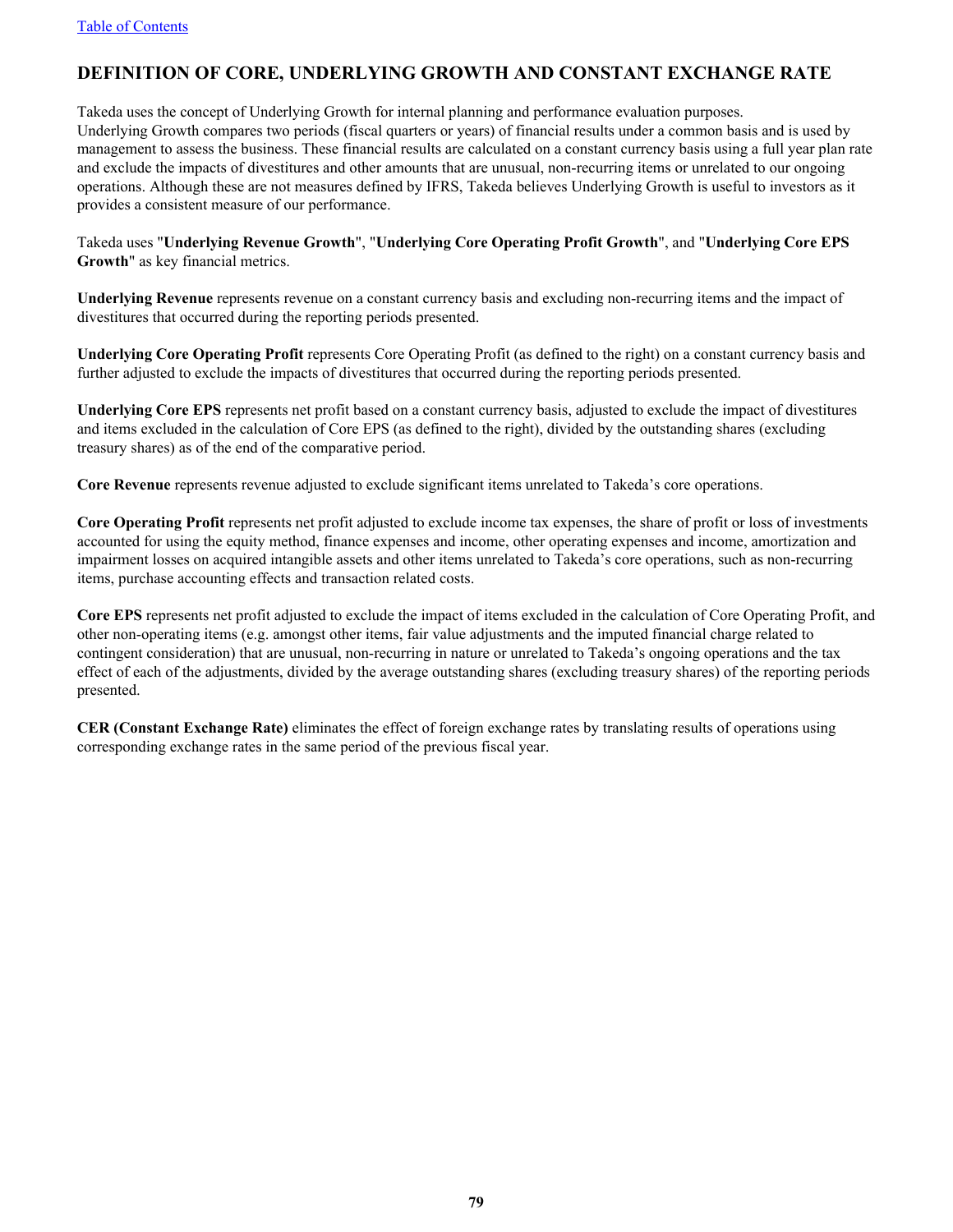# **DEFINITION OF FREE CASH FLOW**

We present Free Cash Flow because we believe that this measure is useful to investors as similar measures of liquidity are frequently used by securities analysts, investors and other interested parties in the evaluation of companies in our industry. Free Cash Flow is also used by our management to evaluate our liquidity and our cash flows, particularly as they relate to our ability to meet our liquidity requirements and to support our capital allocation policies. We also believe that Free Cash Flow is helpful to investors in understanding how our strategic divestitures of non-core businesses and of portions of our investment portfolio contribute to the cash flows and liquidity available to us.

We define Free Cash Flow as cash flows from operating activities, subtracting acquisition of property, plant and equipment ("PP&E"), intangible assets and investments as well as any other cash that is not available to Takeda's immediate or general business use, and adding proceeds from sales of PP&E, as well as from sales of investments and businesses, net of cash and cash equivalents divested.

The usefulness of Free Cash Flow to investors has significant limitations including, but not limited to, (i) it may not be comparable to similarly titled measures used by other companies, including those in our industry, (ii) it does not reflect the effect of our current and future contractual and other commitments requiring the use or allocation of capital and (iii) the addition of proceeds from sales and redemption of investments and the proceeds from sales of business, net of cash and cash equivalents divested do not reflect cash received from our core ongoing operations. Free Cash Flow should not be considered in isolation and is not, and should not be viewed as, a substitute for cash flows from operating activities or any other measure of liquidity presented in accordance with IFRS. The most directly comparable measure under IFRS for Free Cash Flow is net cash from operating activities.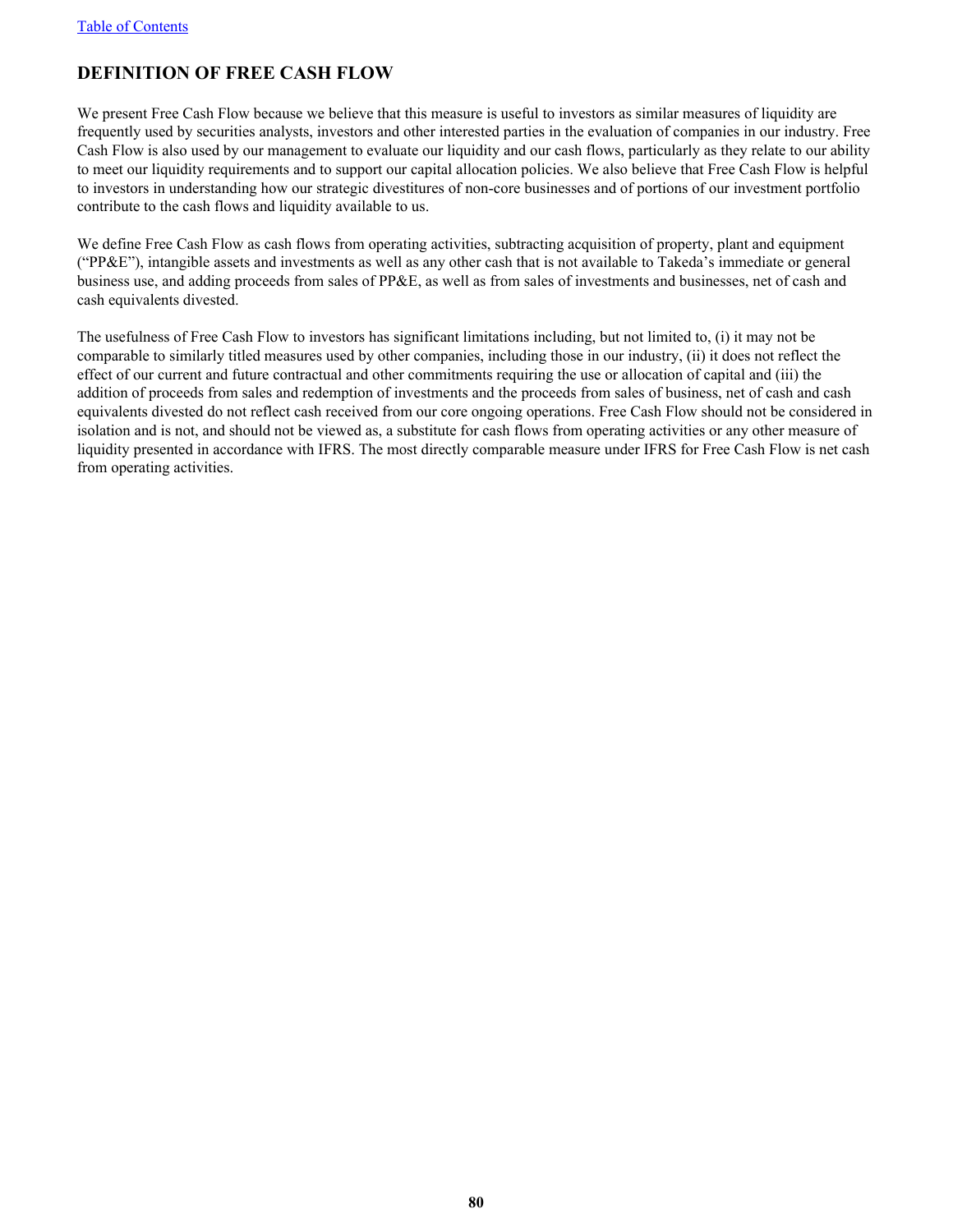## **DEFINITION OF EBITDA/ADJUSTED EBITDA AND NET DEBT**

### **EBITDA and Adjusted EBITDA**

We present EBITDA and Adjusted EBITDA because we believe that these measures are useful to investors as they are frequently used by securities analysts, investors and other interested parties in the evaluation of companies in our industry. We further believe that Adjusted EBITDA is helpful to investors in identifying trends in its business that could otherwise be obscured by certain items unrelated to ongoing operations because they are highly variable, difficult to predict, may substantially impact our results of operations and may limit the ability to evaluate our performance from one period to another on a consistent basis.

EBITDA and Adjusted EBITDA should not be considered in isolation or construed as alternatives to operating income, net profit for the year or any other measure of performance presented in accordance with IFRS. These non-IFRS measures may not be comparable to similarly-titled measures presented by other companies.

The usefulness of EBITDA and Adjusted EBITDA to investors has limitations including, but not limited to, (i) they may not be comparable to similarly titled measures used by other companies, including those in our industry, (ii) they exclude financial information and events, such as the effects of an acquisition or amortization of intangible assets, that some may consider important in evaluating our performance, value or prospects for the future, (iii) they exclude items or types of items that may continue to occur from period to period in the future and (iv) they may not exclude all items which investors may consider to be unrelated to our long-term operations, such as the results of businesses divested during a period. These non-IFRS measures are not, and should not be viewed as, substitutes for IFRS reported net income (loss). We encourage investors to review our historical financial statements in their entirety and caution investors to IFRS measures as the primary means of evaluating our performance, value and prospects for the future, and EBITDA and Adjusted EBITDA as supplemental measures.

We define EBITDA as net profit before income tax expenses, depreciation and amortization and net interest expense. We define Adjusted EBITDA as EBITDA further adjusted to exclude impairment losses, other operating expenses and income (excluding depreciation and amortization), finance expenses and income (excluding net interest expense), our share of loss from investments accounted for under the equity method and other items that management believes are unrelated to our core operations such as purchase accounting effects and transaction related costs.

The most closely comparable measure presented in accordance with IFRS is net profit for the year. Please refer to ["NET PROFIT TO](#page-86-0)  [ADJUSTED EBITDA BRIDGE"](#page-86-0) for a reconciliation to the respective most closely comparable measures presented in accordance with IFRS.

#### **Net Debt**

We present Net Debt because we believe that it is useful to investors in that our management uses it to monitor and evaluate our indebtedness, net of cash and cash equivalents, and, in conjunction with Adjusted EBITDA, to monitor our leverage. We also believe that similar measures of indebtedness are frequently used by securities analysts, investors and other interested parties in the evaluation of companies in our industry.

We define Net Debt first by calculating the sum of the current and non-current portions of bonds and loans as shown on our consolidated statement of financial position, which is then adjusted to reflect (i) the use of prior 12-month average exchange rates for non-JPY debt outstanding at the beginning of the period and the use of relevant spot rates for new non-JPY debt incurred and existing non-JPY debt redeemed during the reporting period, which reflects the methodology our management uses to monitor our leverage, and (ii) a 50% equity credit applied to our aggregate principal amount of 500.0 billion hybrid (subordinated) bonds issued in June 2019 by S&P Global Rating Japan in recognition of the equity-like features of those bonds pursuant to such agency's ratings methodology. From this figure, we deduct cash and cash equivalents, excluding cash that is temporarily held by Takeda on behalf of third parties related to vaccine operations and the trade receivables sales program, to calculate Net Debt.

The usefulness of Net Debt to investors has significant limitations including, but not limited to, (i) it may not be comparable to similarly titled measures used by other companies, including those in our industry, (ii) it does not reflect the amounts of interest payments to be paid on our indebtedness, (iii) it does not reflect any restrictions on our ability to prepay or redeem any of our indebtedness, (iv) it does not reflect any fees, costs or other expenses that we may incur in converting cash equivalents to cash, in converting cash from one currency into another or in moving cash within our consolidated group, (v) it applies to gross debt an adjustment for average foreign exchange rates which, although consistent with our financing agreements, does not reflect the actual rates at which we would be able to convert one currency into another and (vi) it reflects an equity credit due to the fact that the amounts of our subordinated bonds, although we believe it to be reasonable, do not affect the status of those instruments as indebtedness. Net Debt should not be considered in isolation and are not, and should not be viewed as, a substitute for bonds and loans or any other measure of indebtedness presented in accordance with IFRS.

The most directly comparable measures under IFRS for Net Debt is bonds and loans. Please refer to ["Net Debt to Adjusted EBITDA"](#page-87-0) for a reconciliation to this measure.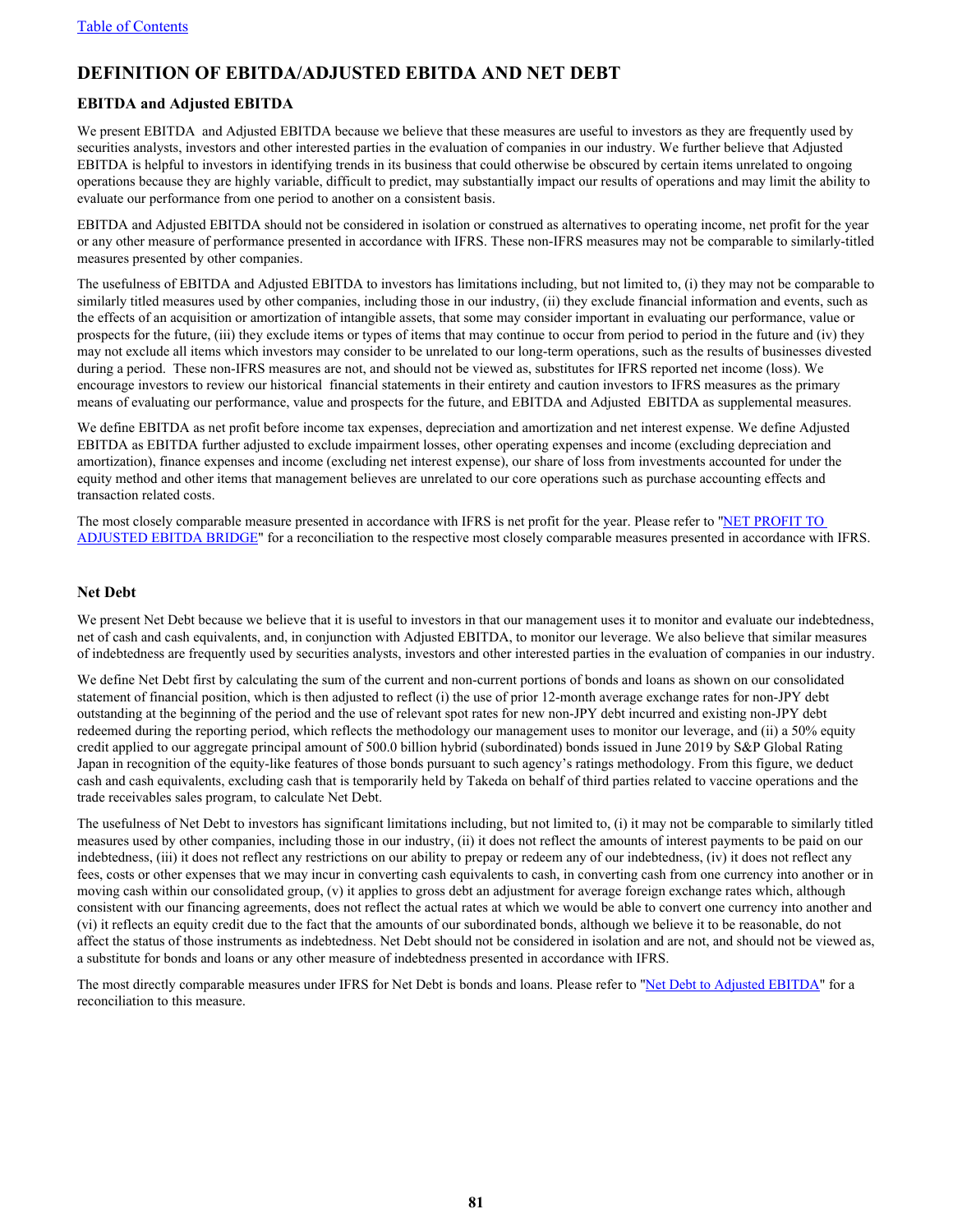# **4. Reconciliation**

## **FY2021 Full Year Reconciliation from Reported Revenue to Core/Underlying Revenue**

| (Billion JPY)                                                                             | FY2020  | FY2021  | Change versus the previous year |           |
|-------------------------------------------------------------------------------------------|---------|---------|---------------------------------|-----------|
| Revenue                                                                                   | 3,197.8 | 3,569.0 | $+371.2$                        | $+11.6%$  |
| Sales of Japan diabetes portfolio <sup>1</sup> and other<br>non-core product divestitures |         | (148.5) | (148.5)                         | $-4.6$ pp |
| <b>Core Revenue</b>                                                                       | 3,197.8 | 3,420.5 | 222.7                           | $+7.0\%$  |
| $FX$ effects <sup>2</sup>                                                                 |         |         |                                 | $-5.2$ pp |
| Divestitures <sup>3</sup>                                                                 |         |         |                                 | $+5.6$ pp |
| Regional portfolio                                                                        |         |         |                                 | $+4.1$ pp |
| Japan diabetes portfolio                                                                  |         |         |                                 | $+1.0$ pp |
| <b>TACHOSIL</b>                                                                           |         |         |                                 | $+0.4$ pp |
| Others                                                                                    |         |         |                                 | $+0.1$ pp |
| <b>Underlying Revenue Growth</b>                                                          |         |         |                                 | $+7.4%$   |

\*1 The non-recurring item of the 133.0 billion JPY selling price as the result of the completion of the divestiture is excluded from FY2021.

<sup>2</sup> FX adjustment applies plan rate to both periods.

\*3 Major adjustments are as follows:

• Revenue of select over-the-counter and non-core products in Asia Pacific is excluded from FY2020 as the divestiture was completed in November 2020.

• Revenue of select non-core prescription pharmaceutical products predominantly in Europe is excluded from FY2020 as the divestiture was completed in December 2020.

• Revenue of select over-the-counter and non-core products in Latin America is excluded from FY2020 as the divestiture was completed in January 2021.

• Net sales from TACHOSIL, a surgical patch, are excluded from FY2020 as the divestiture was completed in January 2021.

• Revenue of select over-the-counter and non-core products predominantly in Europe is excluded from FY2020 as the divestiture was completed in March 2021.

• Revenue of the former subsidiary, Takeda Consumer Healthcare Company Limited, is excluded from FY2020 as the divestiture was completed in March 2021.

• Net sales from a portfolio of diabetes products in Japan (NESINA, LIOVEL, INISYNC and ZAFATEK) are excluded from FY2020 as the divestiture was completed at the beginning of April 2021.

• Revenue of select non-core prescription pharmaceutical products in China had been excluded from both the current fiscal year and the previous fiscal year until the third quarter of the fiscal year ended March

31, 2022. However, as the divestiture was completed at the end of March 2022, the current fiscal year and the previous fiscal year are comparable, thus, in this quarter, no exclusion of its divestiture impact has been made for either fiscal year.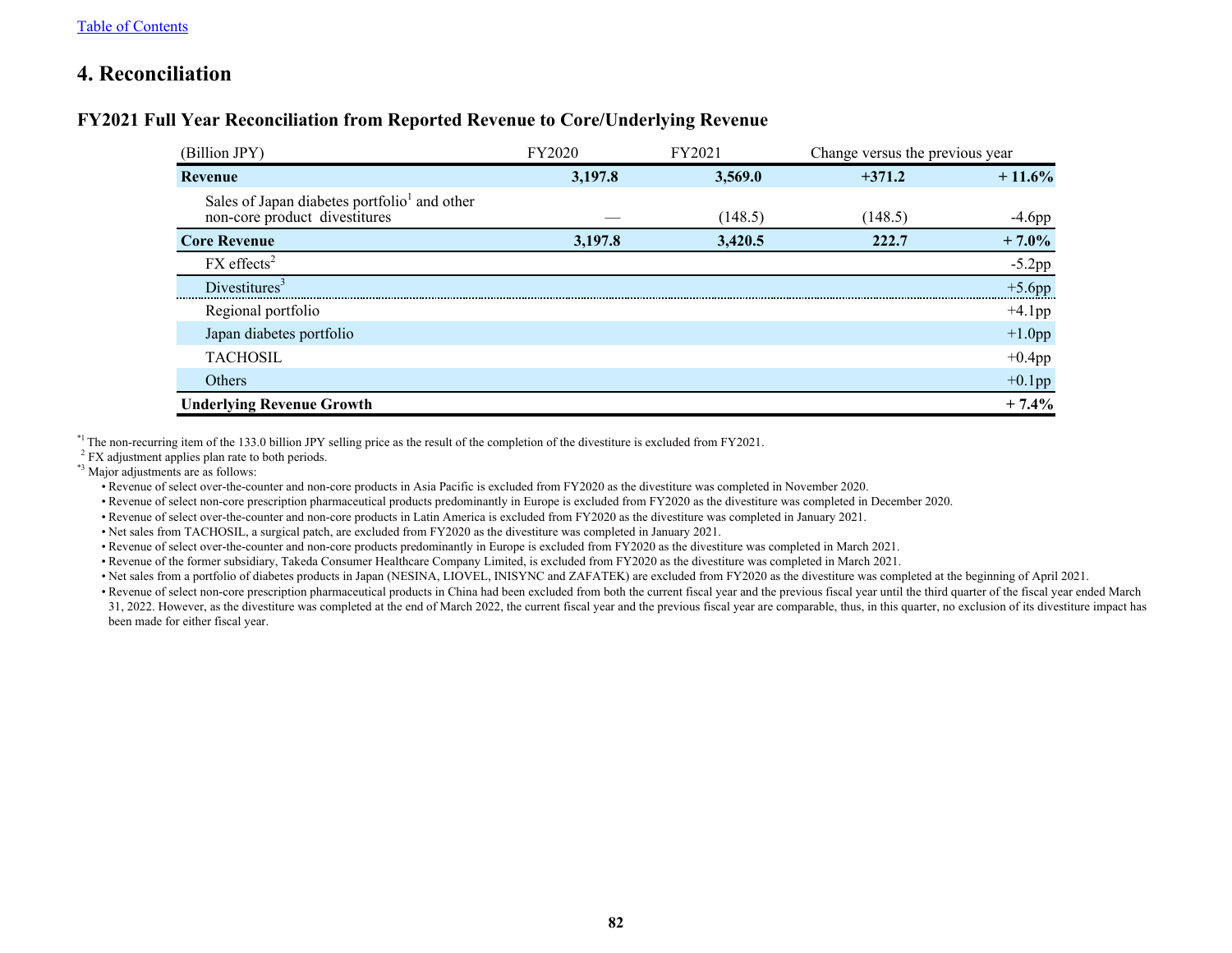# **FY2021 Full Year Reconciliation from Reported to Core/Underlying Core**

**FY2021**

|                                           |                 |                                                       | <b>REPORTED TO CORE ADJUSTMENTS</b> |                                           |                                           |                                       |                                                        |        |             | <b>CORE TO</b><br><b>UNDERLYING</b><br><b>CORE ADJ.</b> |              |                                    |
|-------------------------------------------|-----------------|-------------------------------------------------------|-------------------------------------|-------------------------------------------|-------------------------------------------|---------------------------------------|--------------------------------------------------------|--------|-------------|---------------------------------------------------------|--------------|------------------------------------|
| (Billion JPY)                             | <b>REPORTED</b> | Amortization Impairment<br>of<br>intangible<br>assets | $\sigma$ f<br>intangible<br>assets  | Other<br>operating<br>income/<br>expenses | Sale of<br>Japan<br>diabetes<br>portfolio | Irish<br>Tax<br>Assessment<br>$*_{1}$ | <b>TEVA JV</b><br>related<br>accounting<br>adjustments | Others | <b>CORE</b> | <b>FX</b>                                               | Divestitures | <b>UNDERLYING</b><br><b>GROWTH</b> |
| Revenue                                   | 3,569.0         |                                                       |                                     |                                           | (133.0)                                   |                                       | (0.8)                                                  | (14.6) | 3,420.5     | (166.9)                                                 | (6.9)        | $+7.4%$                            |
| Cost of sales                             | (1,106.8)       |                                                       |                                     |                                           | 0.6                                       |                                       |                                                        | 45.6   | (1,060.6)   | 52.0                                                    | 3.6          |                                    |
| Gross profit                              | 2,462.2         |                                                       |                                     |                                           | (132.4)                                   |                                       | (0.8)                                                  | 31.0   | 2,359.9     | (114.9)                                                 | (3.2)        |                                    |
| SG&A expenses                             | (886.4)         |                                                       |                                     |                                           | 1.0                                       |                                       |                                                        | 5.1    | (880.2)     | 46.1                                                    | 0.0          |                                    |
| R&D expenses                              | (526.1)         |                                                       |                                     |                                           |                                           |                                       |                                                        | 1.6    | (524.5)     | 25.6                                                    | (0.0)        |                                    |
| Amortization of intangible<br>assets      | (418.8)         | 418.8                                                 |                                     |                                           |                                           |                                       |                                                        |        |             |                                                         |              |                                    |
| Impairment losses on<br>intangible assets | (54.1)          |                                                       | 54.1                                |                                           |                                           |                                       |                                                        |        |             |                                                         |              |                                    |
| Other operating income                    | 43.1            |                                                       |                                     | (41.7)                                    |                                           |                                       | (1.4)                                                  |        |             |                                                         |              |                                    |
| Other operating expenses                  | (159.1)         |                                                       |                                     | 159.1                                     |                                           |                                       |                                                        |        |             |                                                         |              |                                    |
| Operating profit                          | 460.8           | 418.8                                                 | 54.1                                | 117.4                                     | (131.4)                                   |                                       | (2.2)                                                  | 37.7   | 955.2       | (43.2)                                                  | (3.2)        | $+5.4%$                            |
| Margin                                    | 12.9 %          |                                                       |                                     |                                           |                                           |                                       |                                                        |        | 27.9%       |                                                         |              | 28.0%*2                            |
| Financial income/expenses                 | (142.9)         |                                                       |                                     |                                           |                                           |                                       |                                                        | 21.0   | (121.9)     | 13.5                                                    |              |                                    |
| Equity income/loss                        | (15.4)          |                                                       |                                     |                                           |                                           |                                       | 7.3                                                    | 11.8   | 3.7         | 0.3                                                     |              |                                    |
| Profit before tax                         | 302.6           | 418.8                                                 | 54.1                                | 117.4                                     | (131.4)                                   |                                       | 5.1                                                    | 70.5   | 837.0       | (29.4)                                                  | (3.2)        |                                    |
| Tax expenses                              | (72.4)          | (89.7)                                                | (15.2)                              | (26.1)                                    | 40.2                                      | 65.4                                  | (1.6)                                                  | (73.8) | (173.2)     | 6.1                                                     | 1.0          |                                    |
| Non-controlling interests                 | (0.1)           |                                                       |                                     |                                           |                                           |                                       |                                                        |        | (0.1)       | (0.0)                                                   | 0.0          |                                    |
| Net profit                                | 230.1           | 329.1                                                 | 38.9                                | 91.2                                      | (91.2)                                    | 65.4                                  | 3.5                                                    | (3.2)  | 663.7       | (23.3)                                                  | (2.2)        |                                    |
| EPS (yen)                                 | 147             |                                                       |                                     |                                           |                                           |                                       |                                                        |        | 425         | (15)                                                    | (1)          | $+9.4%$                            |
| Number of shares<br>(millions)            | 1,564           |                                                       |                                     |                                           |                                           |                                       |                                                        |        | 1,564       |                                                         |              | 1,563                              |

\*1 A tax charge of 65.4 billion JPY for tax and interest, net of 0.5 billion JPY of associated tax benefit, arising from tax assessment involving Irish taxation of the break fee Shire received from AbbVie in connection wit terminated offer to acquire Shire made by AbbVie in 2014.

\*2 Underlying Core Operating Profit Margin.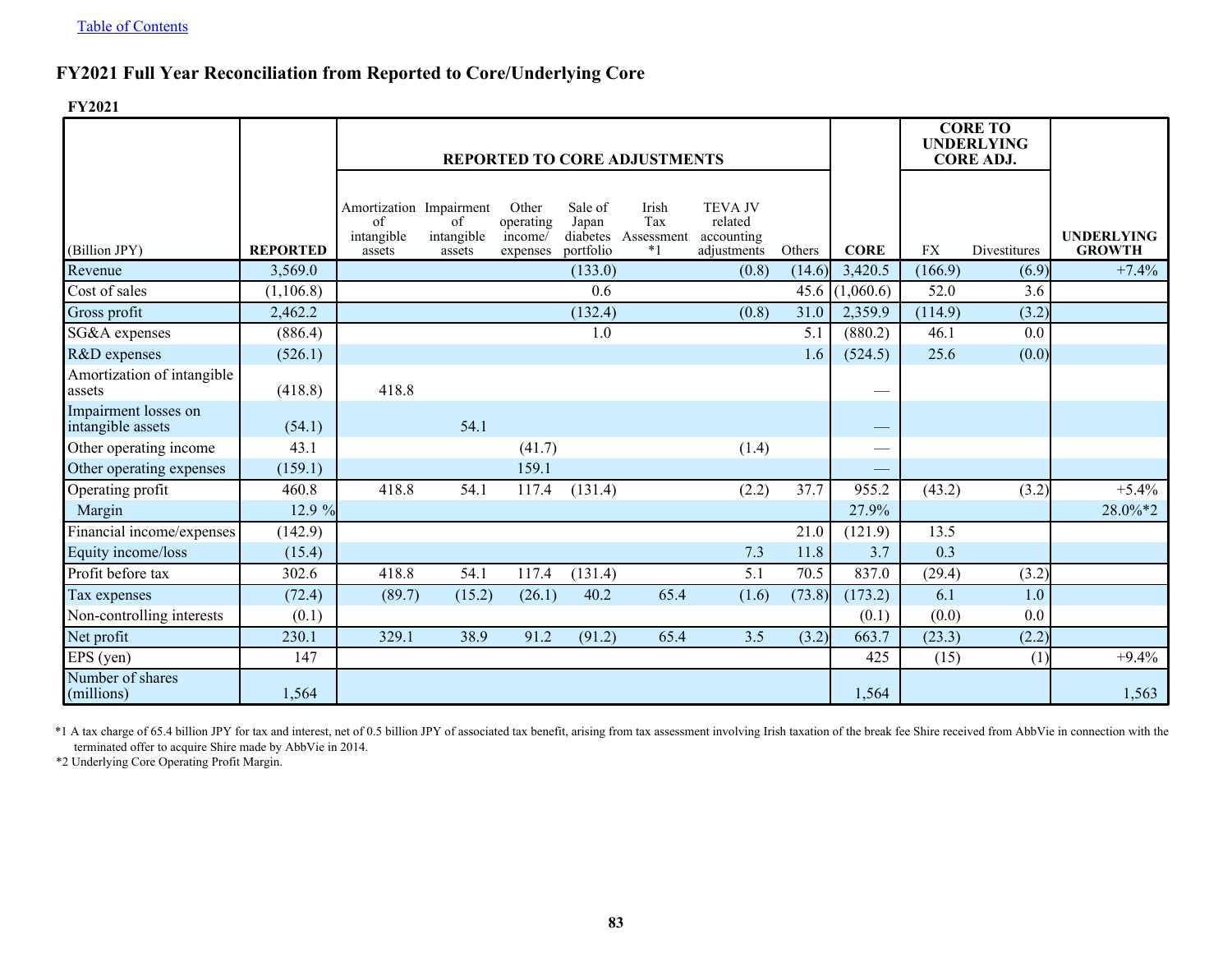# **FY2020 Full Year Reconciliation from Reported to Core/ Underlying Core**

**FY2020**

|                                           |                 |                                            |                                           |                                           | <b>REPORTED TO CORE ADJUSTMENTS</b>                    |                                    |        |                          | <b>CORE TO</b><br><b>UNDERLYING</b><br><b>CORE ADJ.</b> |              |                                    |
|-------------------------------------------|-----------------|--------------------------------------------|-------------------------------------------|-------------------------------------------|--------------------------------------------------------|------------------------------------|--------|--------------------------|---------------------------------------------------------|--------------|------------------------------------|
| (Billion JPY)                             | <b>REPORTED</b> | Amortization<br>of<br>intangible<br>assets | Impairme<br>nt of<br>intangible<br>assets | Other<br>operating<br>income/<br>expenses | <b>TEVA JV</b><br>related<br>accounting<br>adjustments | <b>TCHC</b><br>Divestiture<br>$*1$ | Others | <b>CORE</b>              | <b>FX</b>                                               | Divestitures | <b>UNDERLYING</b><br><b>GROWTH</b> |
| Revenue                                   | 3,197.8         |                                            |                                           |                                           |                                                        |                                    |        | 3,197.8                  | (1.4)                                                   | (174.4)      | $+2.2%$                            |
| Cost of sales                             | (994.3)         |                                            |                                           |                                           |                                                        |                                    | 87.4   | (906.9)                  | (2.6)                                                   | 52.7         |                                    |
| Gross profit                              | 2,203.5         |                                            |                                           |                                           |                                                        |                                    | 87.4   | 2,290.9                  | (4.0)                                                   | (121.7)      |                                    |
| SG&A expenses                             | (875.7)         |                                            |                                           | 1.9                                       |                                                        |                                    | 1.2    | (872.6)                  | 2.2                                                     | 16.7         |                                    |
| R&D expenses                              | (455.8)         |                                            |                                           | (0.3)                                     |                                                        |                                    | 5.8    | (450.4)                  | 0.0                                                     | 0.8          |                                    |
| Amortization of intangible<br>assets      | (405.3)         | 405.3                                      |                                           |                                           |                                                        |                                    |        |                          |                                                         |              |                                    |
| Impairment losses on<br>intangible assets | (16.6)          |                                            | 16.6                                      |                                           |                                                        |                                    |        |                          |                                                         |              |                                    |
| Other operating income                    | 318.0           |                                            |                                           | (116.9)                                   | (1.5)                                                  | (139.5)                            | (60.2) | $\overline{\phantom{0}}$ |                                                         |              |                                    |
| Other operating expenses                  | (258.9)         |                                            |                                           | 185.3                                     |                                                        |                                    | 73.6   |                          |                                                         |              |                                    |
| Operating profit                          | 509.3           | 405.3                                      | 16.6                                      | 70.0                                      | (1.5)                                                  | (139.5)                            | 107.7  | 967.9                    | (1.8)                                                   | (104.2)      | $+13.0%$                           |
| Margin                                    | 15.9 %          |                                            |                                           |                                           |                                                        |                                    |        | 30.3%                    |                                                         |              | 28.5%*2                            |
| Financial income/expenses                 | (143.1)         |                                            |                                           |                                           |                                                        |                                    | 16.8   | (126.3)                  | 6.0                                                     | (0.0)        |                                    |
| Equity income/loss                        | 0.1             |                                            |                                           |                                           | 16.6                                                   |                                    | (13.1) | 3.5                      | (0.2)                                                   | (0.0)        |                                    |
| Profit before tax                         | 366.2           | 405.3                                      | 16.6                                      | 70.0                                      | 15.1                                                   | (139.5)                            | 111.4  | 845.1                    | 4.0                                                     | (104.2)      |                                    |
| Tax expenses                              | 9.9             | (90.5)                                     | (3.8)                                     | (9.5)                                     | (4.6)                                                  |                                    | (91.0) | (189.4)                  | (0.9)                                                   | 29.1         |                                    |
| Non-controlling interests                 | (0.2)           |                                            |                                           |                                           |                                                        |                                    |        | (0.2)                    | 0.0                                                     | 0.0          |                                    |
| Net profit                                | 376.0           | 314.8                                      | 12.8                                      | 60.5                                      | 10.5                                                   | (139.5)                            | 20.4   | 655.5                    | 3.1                                                     | (75.1)       |                                    |
| EPS (yen)                                 | 241             |                                            |                                           |                                           |                                                        |                                    |        | 420                      | 3                                                       | (48)         | $+24.6%$                           |
| Number of shares<br>$\text{ (millions)}$  | 1,562           |                                            |                                           |                                           |                                                        |                                    |        | 1,562                    |                                                         |              | 1,558                              |

\*1 On March 31, 2021, Takeda completed the sale of Takeda Consumer Healthcare Company Limited ("TCHC"), a wholly-owned subsidiary of Takeda primarily focused on the consumer healthcare market in Japan, to The Blackstone Group Inc.

\*2 Underlying Core Operating Profit Margin.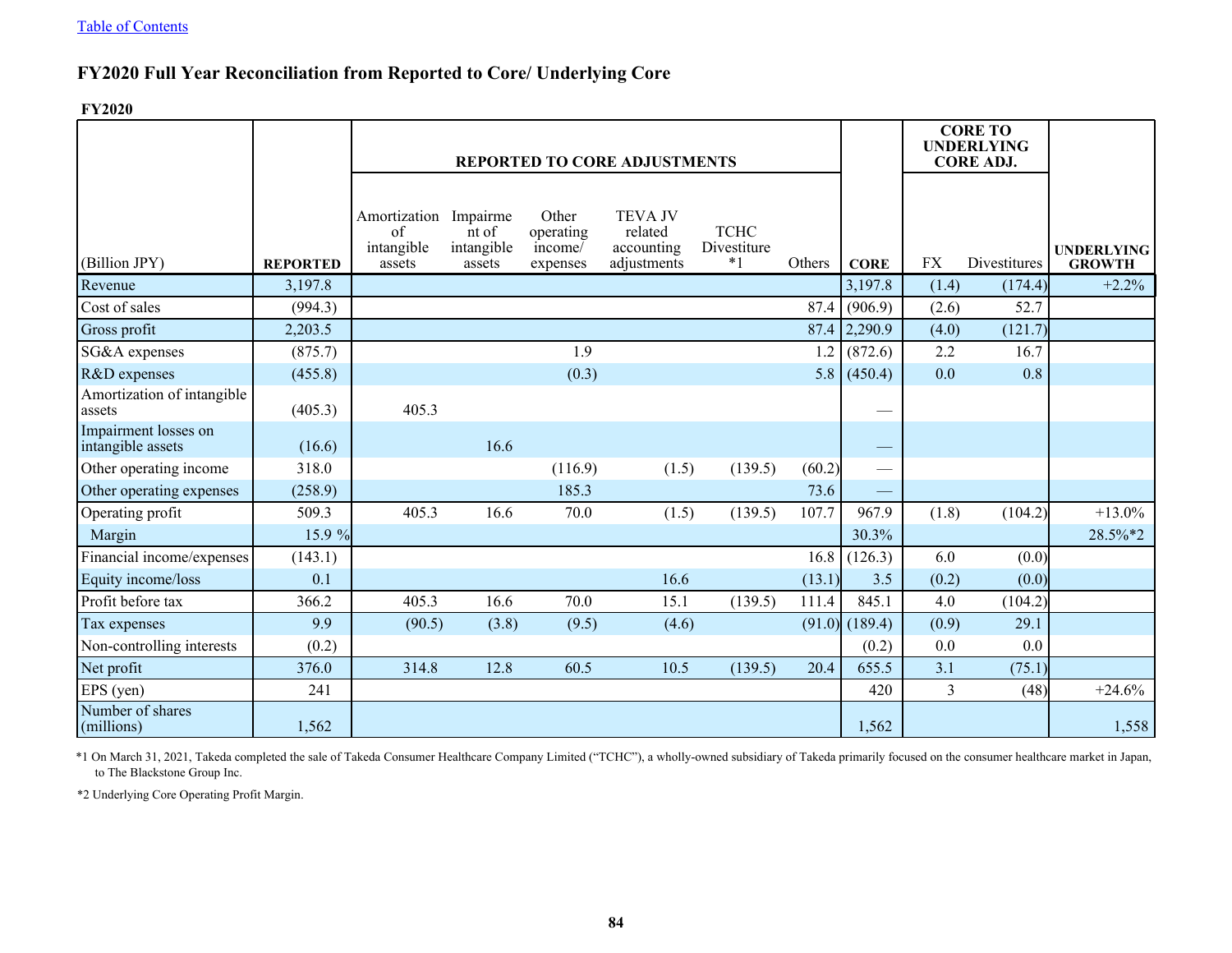## [Table of Contents](#page-1-0)

# **Free Cash Flow**

| (BN JPY)                                                                               | <b>FY2020</b> | <b>FY2021</b> | vs. PY  |            |
|----------------------------------------------------------------------------------------|---------------|---------------|---------|------------|
| Net profit                                                                             | 376.2         | 230.2         | (146.0) | $-38.8%$   |
| Depreciation, amortization and impairment loss                                         | 585.1         | 637.7         | 52.5    |            |
| Decrease (increase) in trade working capital                                           | 53.3          | 206.3         | 153.0   |            |
| Income taxes paid                                                                      | (235.8)       | (147.7)       | 88.1    |            |
| Tax refunds and interest on tax refunds received                                       | 34.1          | 7.3           | (26.8)  |            |
| Other                                                                                  | 198.0         | 189.4         | (8.6)   |            |
| Net cash from operating activities                                                     | 1,010.9       | 1,123.1       | 112.2   | $+11.1%$   |
| Adjustment for cash temporarily held by Takeda on behalf of third parties <sup>1</sup> | (175.5)       | (32.0)        | 143.5   |            |
| Acquisition of PP&E                                                                    | (111.2)       | (123.3)       | (12.0)  |            |
| Proceeds from sales of PP&E                                                            | 46.5          | 1.8           | (44.6)  |            |
| Acquisition of intangible assets                                                       | (125.3)       | (62.8)        | 62.5    |            |
| Acquisition of investments                                                             | (12.6)        | (8.3)         | 4.3     |            |
| Proceeds from sales and redemption of investments                                      | 74.6          | 16.9          | (57.7)  |            |
| Proceeds from sales of business, net of cash and cash equivalents divested             | 530.4         | 28.2          | (502.2) |            |
| <b>Free Cash Flow</b>                                                                  | 1,237.8       | 943.7         | (294.2) | $(23.8)\%$ |

1 Adjustment refers to cash temporarily held by Takeda on behalf of third parties related to vaccine operations and the trade receivables sales program.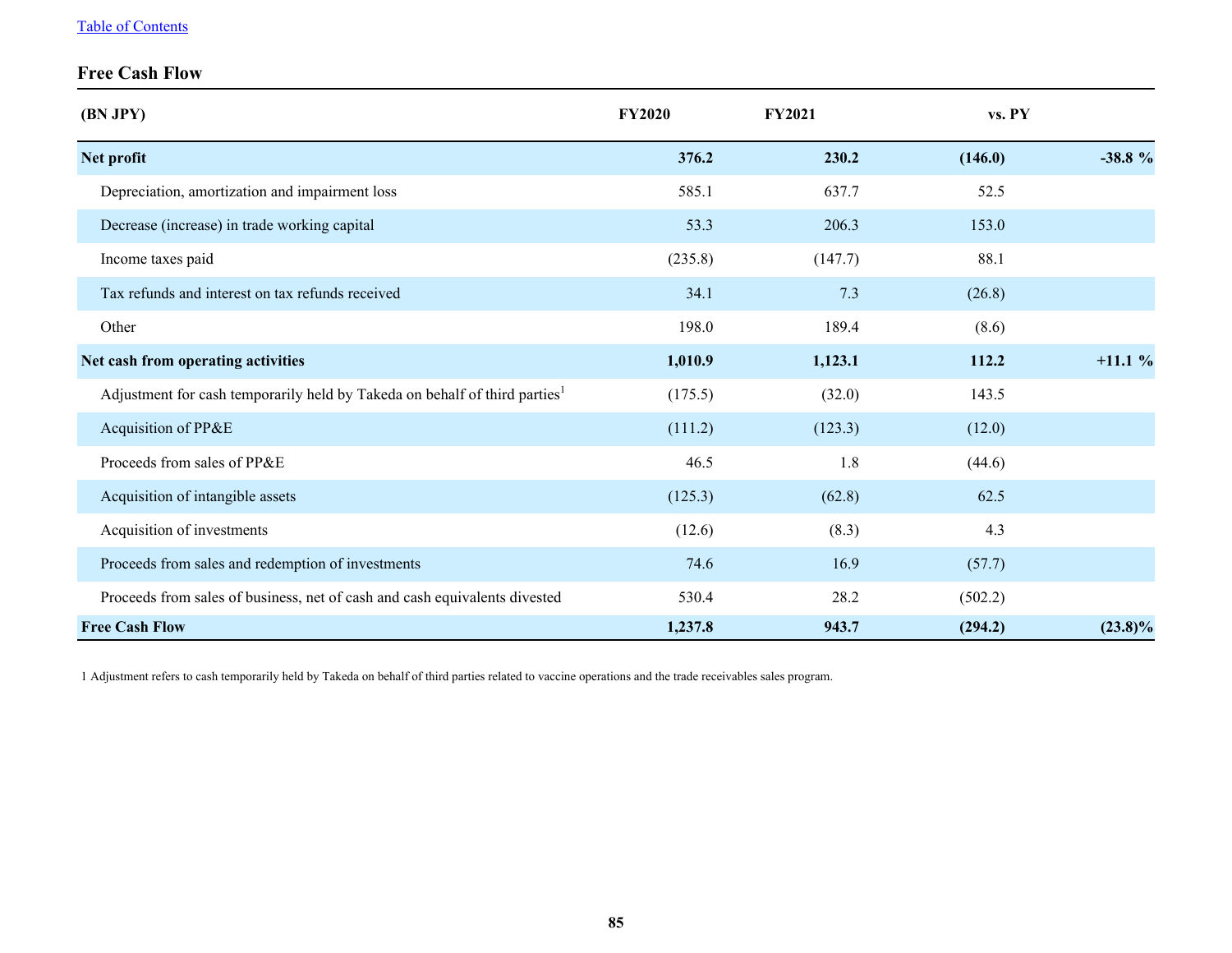# <span id="page-86-0"></span>**NET PROFIT TO ADJUSTED EBITDA BRIDGE**

| (BN JPY)                                                                                                                           | <b>FY2020</b> | <b>FY2021</b> | vs. PY  |            |
|------------------------------------------------------------------------------------------------------------------------------------|---------------|---------------|---------|------------|
| Net profit                                                                                                                         | 376.2         | 230.2         | (146.0) | $(38.8)\%$ |
| Income tax expenses                                                                                                                | (9.9)         | 72.4          |         |            |
| Depreciation and amortization                                                                                                      | 559.7         | 583.2         |         |            |
| Interest expense, net                                                                                                              | 129.0         | 117.8         |         |            |
| <b>EBITDA</b>                                                                                                                      | 1,054.9       | 1,003.6       | (51.4)  | $(4.9)\%$  |
| Impairment losses                                                                                                                  | 25.5          | 54.5          |         |            |
| Other operating expense (income), net, excluding depreciation and amortization and other miscellaneous expenses<br>(non-cash item) | (74.5)        | 106.3         |         |            |
| Finance expense (income), net, excluding interest income and expense, net                                                          | 14.1          | 25.1          |         |            |
| Share of loss on investments accounted for under the equity method                                                                 | (0.1)         | 15.4          |         |            |
| Other adjustments:                                                                                                                 | 131.4         | (30.2)        |         |            |
| Non-core expense related to COVID-19                                                                                               | 14.0          | 10.4          |         |            |
| Sales of Japan diabetes portfolio and other non-core product divestitures                                                          |               | (144.8)       |         |            |
| Impact on profit related to fair value step up of inventory in Shire acquisition                                                   | 79.4          | 31.9          |         |            |
| Acquisition costs related to Shire                                                                                                 | 1.9           |               |         |            |
| Other costs <sup>*1</sup>                                                                                                          | 36.1          | 72.4          |         |            |
| EBITDA from divested products <sup>*2</sup>                                                                                        | (67.8)        | (6.6)         |         |            |
| <b>Adjusted EBITDA</b>                                                                                                             | 1,083.5       | 1,168.0       | 84.5    | $+7.8%$    |

\*1 Includes adjustments for non-cash equity-based compensation expense and other one time non-cash expense.

\*2 Represents adjustments for EBITDA from divested products which are removed as part of Adjusted EBITDA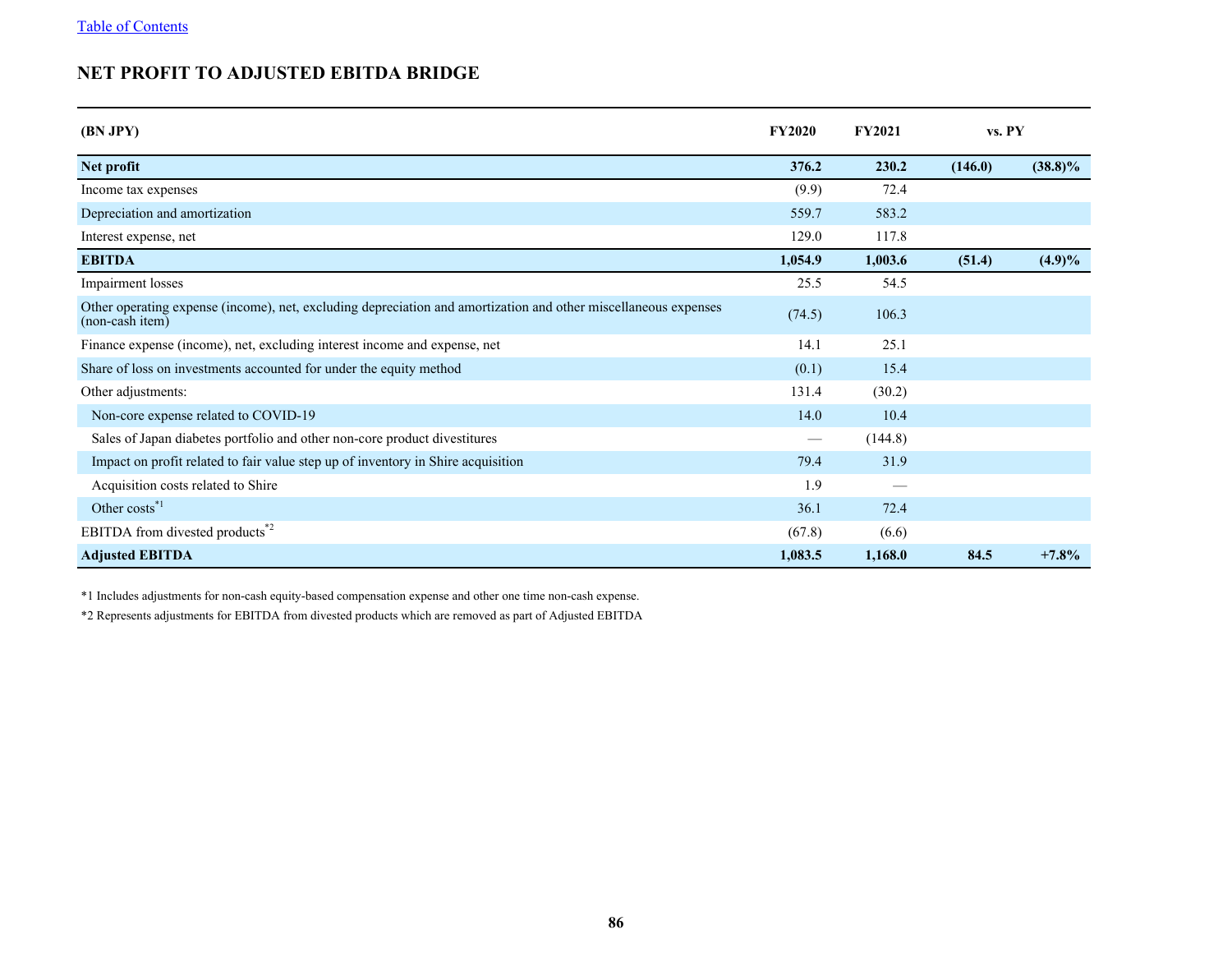## <span id="page-87-0"></span>**Net Debt to Adjusted EBITDA**

### **FY2021 Q4 (Full Year)**

| NET DEBT/ADJUSTED EBITDA RATIO       |           | <b>NET INCREASE (DECREASE) IN CASH</b>                                     |         |         |         |          |
|--------------------------------------|-----------|----------------------------------------------------------------------------|---------|---------|---------|----------|
| (BN JPY)                             | FY2021    | (BN JPY)                                                                   | FY2020  | FY2021  | vs. PY  |          |
| Cash and cash equivalents*1          | 642.2     | Net cash from operating activities                                         | 1,010.9 | 1,123.1 | 112.2   | $+11.1%$ |
| Book value debt on the balance sheet | (4,345.4) | Acquisition of PP&E                                                        | (111.2) | (123.3) |         |          |
| Hybrid bond 50% equity credit        | 250.0     | Proceeds from sales of PP&E                                                | 46.5    | 1.8     |         |          |
| FX adjustment*2                      | 219.4     | Acquisition of intangible assets                                           | (125.3) | (62.8)  |         |          |
| Gross debt*3                         | (3,876.0) | Acquisition of investments                                                 | (12.6)  | (8.3)   |         |          |
| Net cash (debt)                      | (3,233.8) | Proceeds from sales and redemption of investments                          | 74.6    | 16.9    |         |          |
|                                      |           | Acquisition of business, net of cash and cash equivalents acquired         |         | (49.7)  |         |          |
| Net debt/Adjusted EBITDA ratio       | 2.8 x     | Proceeds from sales of business, net of cash and cash equivalents divested | 530.4   | 28.2    |         |          |
|                                      |           | Net increase (decrease) in short-term loans and commercial papers          | (149.0) | (0.0)   |         |          |
| <b>Adjusted EBITDA</b>               | 1,168.0   | Repayment of long-term loans                                               | (792.5) | (414.1) |         |          |
|                                      |           | Proceeds from issuance of bonds                                            | 1,179.5 | 249.3   |         |          |
|                                      |           | Repayment of bonds                                                         | (859.2) | (396.0) |         |          |
|                                      |           | Purchase of treasury shares                                                | (2.1)   | (77.5)  |         |          |
|                                      |           | Interest paid                                                              | (107.3) | (108.2) |         |          |
|                                      |           | Dividends paid                                                             | (283.4) | (283.7) |         |          |
|                                      |           | Others                                                                     | (83.1)  | (41.1)  |         |          |
|                                      |           | Net increase (decrease) in cash                                            | 316.1   | (145.3) | (461.4) |          |

\*<sup>1</sup> Includes short-term investments which mature or become due within one year from the reporting date and excludes cash temporarily held by Takeda on behalf of third parties related to vaccine operations and the trade receivables sales program.

\*2 FX adjustment refers to change from month-end rate to average rate used for non-JPY debt calculation outstanding at the beginning of the period to match with adjusted EBITDA (which is calculated based on average rates). New non-JPY debt incurred and existing non-JPY debt redeemed during the reporting period are translated to JPY at relevant spot rates as of the relevant date.

\*3 Bonds and loans of current and non-current liabilities. 250Bn yen reduction in debt due to 500Bn yen hybrid bond issuance in June 2019, given that the hybrid bond qualifies for 50% equity credit for leverage purposes. Includes non-cash adjustments related to debt amortization and FX impact.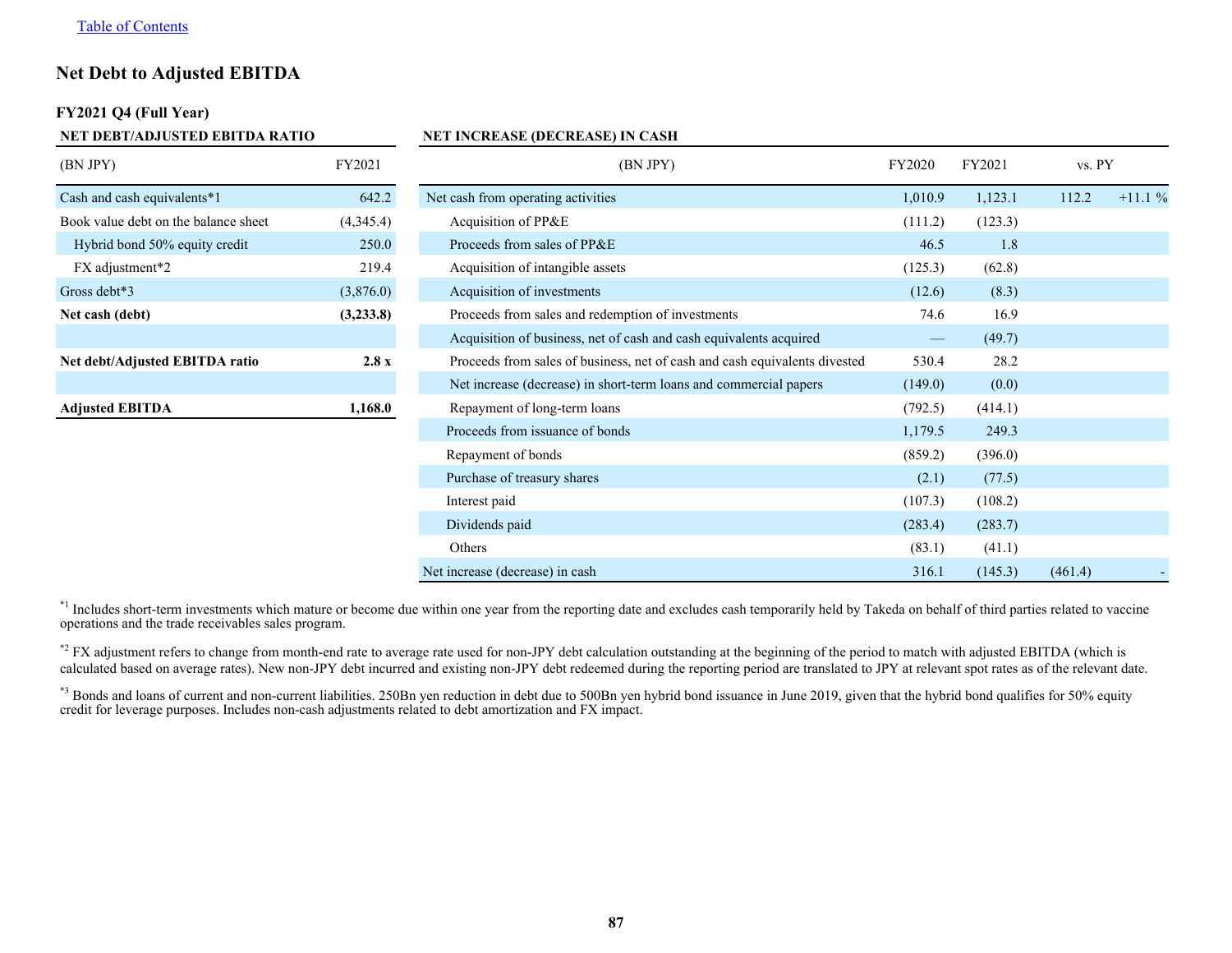## [Table of Contents](#page-1-0)

## **FY2020 Q4 (Full Year)**

| NET DEBT/ADJUSTED EBITDA RATIO       |               | <b>NET INCREASE (DECREASE) IN CASH</b>                                     |         |                   |          |          |  |  |  |
|--------------------------------------|---------------|----------------------------------------------------------------------------|---------|-------------------|----------|----------|--|--|--|
| (BN JPY)                             | <b>FY2020</b> | (BN JPY)                                                                   | FY2019  | FY2020            | vs. PY   |          |  |  |  |
| Cash and cash equivalents*1          | 790.7         | Net cash from operating activities                                         |         | 1,010.9           | $+341.2$ | $+50.9%$ |  |  |  |
| Book value debt on the balance sheet | (4,635.4)     | Acquisition of PP&E                                                        | (127.1) | (111.2)           |          |          |  |  |  |
| Hybrid bond 50% equity credit        | 250.0         | Proceeds from sales of PP&E                                                | 12.6    | 46.5              |          |          |  |  |  |
| FX adjustment*2                      | 165.2         | Acquisition of intangible assets                                           | (90.6)  | (125.3)           |          |          |  |  |  |
| Gross debt*3                         | (4,220.2)     | Acquisition of investments                                                 | (7.6)   | (12.6)            |          |          |  |  |  |
| Net cash (debt)                      | (3,429.4)     | Proceeds from sales and redemption of investments                          | 49.4    | 74.6              |          |          |  |  |  |
|                                      |               | Acquisition of business, net of cash and cash equivalents acquired         | (4.9)   | $\hspace{0.05cm}$ |          |          |  |  |  |
| Net debt/Adjusted EBITDA ratio       | 3.2 x         | Proceeds from sales of business, net of cash and cash equivalents divested | 461.5   | 530.4             |          |          |  |  |  |
|                                      |               | Net increase (decrease) in short-term loans and commercial papers          | (351.2) | (149.0)           |          |          |  |  |  |
| <b>Adjusted EBITDA</b>               | 1,083.5       | Repayment of long-term loans                                               | (137.4) | (792.5)           |          |          |  |  |  |
|                                      |               | Proceeds from issuance of bonds                                            | 496.2   | 1,179.5           |          |          |  |  |  |
|                                      |               | Repayment of bonds                                                         | (563.6) | (859.2)           |          |          |  |  |  |
|                                      |               | Interest paid                                                              | (127.2) | (107.3)           |          |          |  |  |  |
|                                      |               | Dividends paid                                                             | (282.6) | (283.4)           |          |          |  |  |  |
|                                      |               | Others                                                                     | (40.6)  | (85.3)            |          |          |  |  |  |
|                                      |               | Net increase (decrease) in cash                                            | (43.3)  | 316.1             | $+359.4$ |          |  |  |  |

\*<sup>1</sup> Includes short-term investments which mature or become due within one year from the reporting date and excludes deposits restricted to certain vaccines operations.

\*2 FX adjustment refers to change from month-end rate to average rate used for non-JPY debt calculation, to match with adjusted EBITDA calculation.

\*3 Bonds and loans of current and non-current liabilities. 250Bn yen reduction in debt due to 500Bn yen hybrid bond issuance in June 2019, given that the hybrid bond qualifies for 50% equity credit for leverage purposes. Includes cash and non cash adjustments to debt book-value. Non cash adjustments include changes dues to debt amortization and FX impact.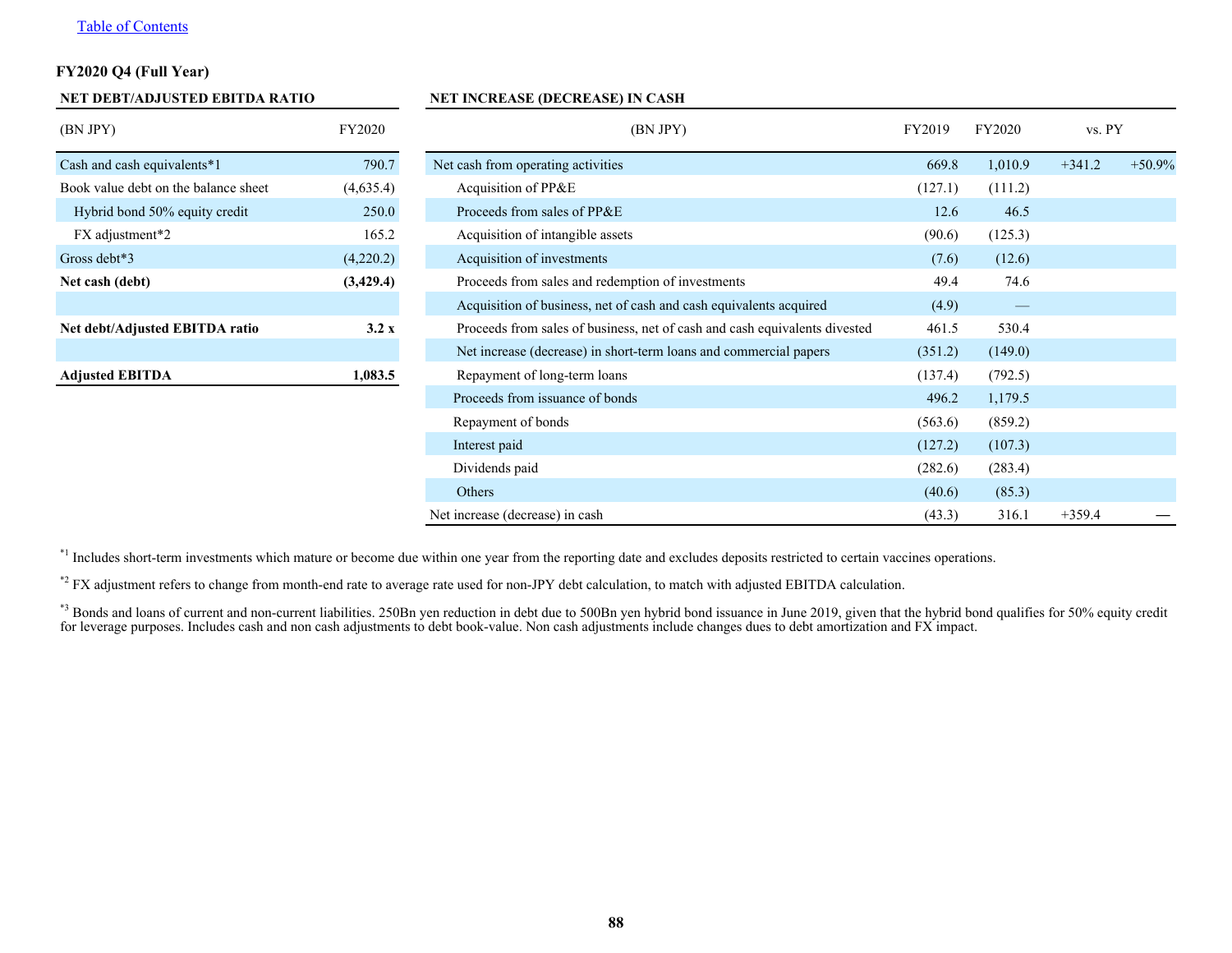# **Reconciliation from Reported Operating Profit to Core Operating Profit - FY2022 Forecast**

|                                        |                 | REPORTED TO CORE ADJUSTMENTS            |                                       |                                           |        |             |  |
|----------------------------------------|-----------------|-----------------------------------------|---------------------------------------|-------------------------------------------|--------|-------------|--|
| (BN JPY)                               | <b>REPORTED</b> | Amortization of<br>intangible<br>assets | Impairment of<br>intangible<br>assets | Other<br>operating<br>income/<br>expenses | Others | <b>CORE</b> |  |
| Revenue                                | 3,690.0         |                                         |                                       |                                           |        | 3,690.0     |  |
| Cost of sales                          |                 |                                         |                                       |                                           | 24.0   |             |  |
| <b>Gross Profit</b>                    |                 |                                         |                                       |                                           | 24.0   |             |  |
| SG&A and R&D expenses                  |                 |                                         |                                       |                                           | 7.0    |             |  |
| Amortization of intangible assets      | (438.0)         | 438.0                                   |                                       |                                           |        |             |  |
| Impairment losses on intangible assets | (50.0)          |                                         | 50.0                                  |                                           |        |             |  |
| Other operating income                 | 12.0            |                                         |                                       | (12.0)                                    |        |             |  |
| Other operating expenses               | (73.0)          |                                         |                                       | 73.0                                      |        |             |  |
| <b>Operating profit</b>                | 520.0           | 438.0                                   | 50.0                                  | 61.0                                      | 31.0   | 1,100.0     |  |